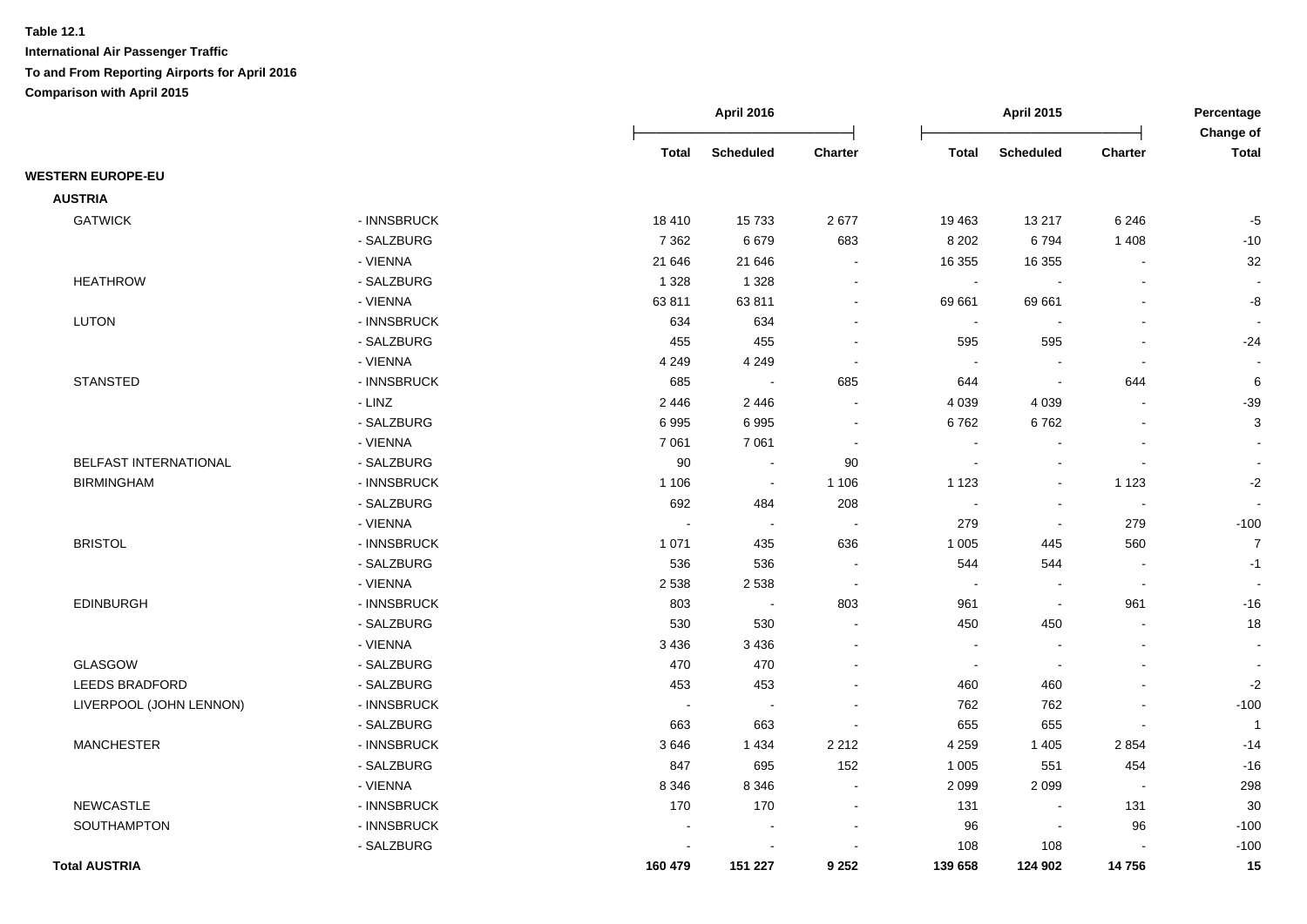|                             |             |                | <b>April 2016</b> |                          |                | <b>April 2015</b>        |                          | Percentage<br>Change of |  |
|-----------------------------|-------------|----------------|-------------------|--------------------------|----------------|--------------------------|--------------------------|-------------------------|--|
|                             |             | Total          | <b>Scheduled</b>  | Charter                  | <b>Total</b>   | <b>Scheduled</b>         | Charter                  | <b>Total</b>            |  |
| <b>BELGIUM</b>              |             |                |                   |                          |                |                          |                          |                         |  |
| <b>GATWICK</b>              | - BRUSSELS  |                |                   |                          | 7011           | 7011                     |                          | $-100$                  |  |
| <b>HEATHROW</b>             | - BRUSSELS  | 27 480         | 27 480            |                          | 53 015         | 53 015                   | $\blacksquare$           | $-48$                   |  |
|                             | - LIEGE     | 1873           | 1873              |                          | $\sim$         | $\overline{\phantom{a}}$ | $\blacksquare$           |                         |  |
| <b>LONDON CITY</b>          | - ANTWERP   | 5 1 1 4        | 5 1 1 4           |                          | 4764           | 4764                     | $\blacksquare$           | $\overline{7}$          |  |
| <b>LUTON</b>                | - LIEGE     | $\blacksquare$ | $\blacksquare$    |                          | 36             | $\blacksquare$           | 36                       | $-100$                  |  |
| BELFAST CITY (GEORGE BEST)  | - ANTWERP   | 88             | 88                |                          |                | $\blacksquare$           | $\blacksquare$           | $\blacksquare$          |  |
|                             | - BRUSSELS  | 962            | 962               |                          |                |                          | $\blacksquare$           | $\blacksquare$          |  |
| <b>BIRMINGHAM</b>           | - ANTWERP   | 152            | 152               |                          |                |                          | ä,                       | $\sim$                  |  |
|                             | - BRUSSELS  | 6558           | 6558              | $\sim$                   | 10 686         | 10 686                   | $\blacksquare$           | $-39$                   |  |
| <b>BRISTOL</b>              | - ANTWERP   | 89             | $\sim$            | 89                       | $\sim$         |                          | $\blacksquare$           |                         |  |
|                             | - BRUSSELS  | 2736           | 2736              | $\sim$                   | 4 5 3 0        | 4 5 3 0                  | $\blacksquare$           | $-40$                   |  |
| EAST MIDLANDS INTERNATIONAL | - BRUSSELS  | 671            | 671               |                          | 2 2 8 1        | 2 2 8 1                  | $\blacksquare$           | $-71$                   |  |
| <b>EDINBURGH</b>            | - ANTWERP   | 689            | 689               |                          | $\sim$         |                          |                          |                         |  |
|                             | - BRUSSELS  | 5 6 0 8        | 5 6 0 8           |                          | 8878           | 8878                     | $\overline{a}$           | $-37$                   |  |
|                             | - CHARLEROI | 6996           | 6996              |                          | 6 0 31         | 6031                     | $\blacksquare$           | 16                      |  |
| <b>MANCHESTER</b>           | - ANTWERP   | 336            | 336               |                          | $\blacksquare$ | $\sim$                   | $\overline{\phantom{a}}$ |                         |  |
|                             | - BRUSSELS  | 10 944         | 10 944            | $\sim$                   | 15818          | 15 630                   | 188                      | $-31$                   |  |
|                             | - CHARLEROI | 14 5 66        | 14 5 66           | $\sim$                   | 16 154         | 16 154                   | $\blacksquare$           | $-10$                   |  |
| <b>NEWCASTLE</b>            | - BRUSSELS  | 842            | 789               | 53                       | 2 5 4 7        | 2547                     | $\blacksquare$           | $-67$                   |  |
| SOUTHAMPTON                 | - ANTWERP   | 70             | 70                | $\sim$                   | 17             | 17                       | $\overline{\phantom{a}}$ | 312                     |  |
| <b>Total BELGIUM</b>        |             | 85 774         | 85 632            | 142                      | 131 768        | 131 544                  | 224                      | $-35$                   |  |
| <b>CROATIA</b>              |             |                |                   |                          |                |                          |                          |                         |  |
| <b>GATWICK</b>              | - DUBROVNIK | 11 7 35        | 11 348            | 387                      | 10 039         | 10 039                   | $\sim$                   | 17                      |  |
|                             | - PULA      | 582            | 582               | $\sim$                   | $\bullet$      | $\sim$                   | $\blacksquare$           | $\bullet$               |  |
|                             | - SPLIT     | 5 3 7 4        | 5 3 7 4           | $\blacksquare$           | 3 0 1 5        | 3015                     | L.                       | 78                      |  |
|                             | - ZAGREB    | 90             | 90                |                          | $\blacksquare$ |                          | ä,                       | $\blacksquare$          |  |
| <b>HEATHROW</b>             | - RIJEKA    | 46             | 46                |                          | $\blacksquare$ |                          |                          |                         |  |
|                             | - SPLIT     | 867            | 867               |                          | 716            | 716                      | $\blacksquare$           | 21                      |  |
|                             | - ZAGREB    | 14 157         | 14 157            | $\sim$                   | 13775          | 13775                    | $\blacksquare$           | 3                       |  |
| <b>STANSTED</b>             | - DUBROVNIK | 609            | 481               | 128                      | 744            | 744                      | ä,                       | $-18$                   |  |
|                             | - OSIJEK    | 2921           | 2921              | $\blacksquare$           | 2 601          | 2601                     | ä,                       | 12                      |  |
|                             | - PULA      | 2 1 2 7        | 2 1 2 7           | $\sim$                   | 2 5 0 8        | 2 5 0 8                  | $\blacksquare$           | $-15$                   |  |
|                             | $-SPLIT$    | 208            | 208               | $\overline{\phantom{a}}$ |                |                          |                          |                         |  |
|                             | - ZADAR     | 3579           | 3579              | $\overline{\phantom{a}}$ | 3555           | 3555                     |                          | $\mathbf{1}$            |  |
| <b>BIRMINGHAM</b>           | - DUBROVNIK | 383            | $\sim$            | 383                      | $\sim$         | $\sim$                   | $\blacksquare$           |                         |  |
|                             |             |                |                   |                          |                |                          |                          |                         |  |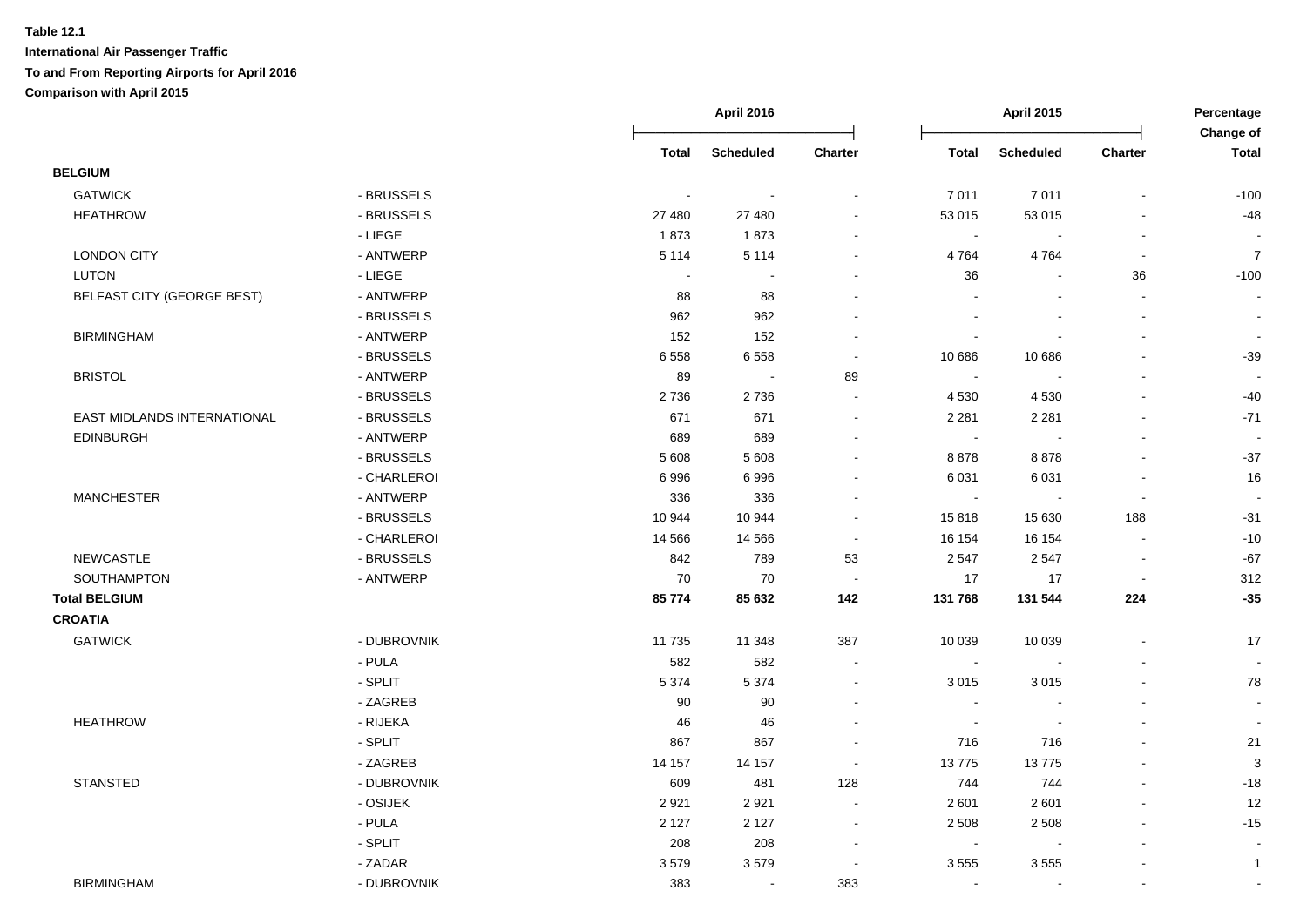|                             |             |              | <b>April 2016</b> |                          |                          | <b>April 2015</b> |                          | Percentage<br>Change of |
|-----------------------------|-------------|--------------|-------------------|--------------------------|--------------------------|-------------------|--------------------------|-------------------------|
|                             |             | <b>Total</b> | <b>Scheduled</b>  | <b>Charter</b>           | <b>Total</b>             | <b>Scheduled</b>  | <b>Charter</b>           | <b>Total</b>            |
| <b>BRISTOL</b>              | - SPLIT     | 156          | 156               |                          | $\overline{\phantom{a}}$ | $\blacksquare$    |                          |                         |
| <b>EDINBURGH</b>            | - DUBROVNIK | 482          | 482               | $\blacksquare$           | 197                      | 197               |                          | 145                     |
| <b>LEEDS BRADFORD</b>       | - SPLIT     | 119          | 119               | $\blacksquare$           | $\sim$                   | $\sim$            |                          |                         |
| <b>MANCHESTER</b>           | - DUBROVNIK | 365          | 365               | $\blacksquare$           | 154                      | 154               |                          | 137                     |
|                             | - SPLIT     | 524          | 524               | $\sim$                   | $\sim$                   |                   |                          |                         |
|                             | - ZADAR     | 2754         | 2754              | $\blacksquare$           | 2 3 2 9                  | 2 3 2 9           |                          | 18                      |
| <b>Total CROATIA</b>        |             | 47 078       | 46 180            | 898                      | 39 633                   | 39 633            |                          | 19                      |
| <b>CYPRUS</b>               |             |              |                   |                          |                          |                   |                          |                         |
| <b>GATWICK</b>              | - LARNACA   | 20 6 29      | 17491             | 3 1 3 8                  | 21 077                   | 15 5 98           | 5479                     | $-2$                    |
|                             | - PAPHOS    | 35 987       | 27 676            | 8 3 1 1                  | 35 400                   | 25 654            | 9746                     | $\overline{2}$          |
| <b>HEATHROW</b>             | - LARNACA   | 27 630       | 27 630            | $\sim$                   | 24 739                   | 24 739            |                          | 12                      |
| <b>LUTON</b>                | - LARNACA   | 3 0 4 6      | 3 0 4 6           | $\sim$                   | 3792                     | 3792              | $\sim$                   | $-20$                   |
|                             | - PAPHOS    | 7 2 2 6      | 5798              | 1428                     | 5712                     | 4 2 1 2           | 1 500                    | 27                      |
| <b>STANSTED</b>             | - PAPHOS    | 13 980       | 10745             | 3 2 3 5                  | 11 283                   | 10 558            | 725                      | 24                      |
| BELFAST INTERNATIONAL       | - LARNACA   | 1661         | $\sim$            | 1 6 6 1                  | 1484                     | $\sim$            | 1484                     | 12                      |
| <b>BIRMINGHAM</b>           | - LARNACA   | 7980         | 4989              | 2 9 9 1                  | 10 361                   | 5 2 5 2           | 5 1 0 9                  | $-23$                   |
|                             | - PAPHOS    | 9 0 9 5      | 3441              | 5 6 5 4                  | 7 2 3 4                  | 2 5 0 3           | 4731                     | 26                      |
| <b>BOURNEMOUTH</b>          | - PAPHOS    | 1 4 4 9      | $\sim$            | 1449                     | 1808                     |                   | 1808                     | $-20$                   |
| <b>BRISTOL</b>              | - LARNACA   | 1 5 5 4      | $\blacksquare$    | 1 5 5 4                  | $\sim$                   |                   |                          |                         |
|                             | - PAPHOS    | 5823         | 4 1 0 3           | 1720                     | 4 1 3 1                  | 4 1 3 1           | $\sim$                   | 41                      |
| <b>CARDIFF WALES</b>        | - PAPHOS    | 1 4 7 4      | $\sim$            | 1 4 7 4                  | 1835                     | $\sim$            | 1835                     | $-20$                   |
| DONCASTER SHEFFIELD         | - PAPHOS    | 1514         | $\sim$            | 1514                     | 1812                     | $\sim$            | 1812                     | $-16$                   |
| EAST MIDLANDS INTERNATIONAL | - LARNACA   | 208          | 208               | $\sim$                   | 1568                     | $\sim$            | 1568                     | $-87$                   |
|                             | - PAPHOS    | 4 6 0 2      | 1 3 4 2           | 3 2 6 0                  | 4 600                    | 1 3 8 5           | 3 2 1 5                  |                         |
| <b>EDINBURGH</b>            | - PAPHOS    | 4 1 3 7      | 2669              | 1468                     | 3013                     | 3013              | $\overline{\phantom{a}}$ | 37                      |
| <b>EXETER</b>               | - PAPHOS    | 1410         | $\sim$            | 1410                     | 1816                     | $\blacksquare$    | 1816                     | $-22$                   |
| GLASGOW                     | - LARNACA   | 1918         | 235               | 1683                     | 2 0 5 7                  | $\sim$            | 2 0 5 7                  | $-7$                    |
|                             | - PAPHOS    | 4768         | 1446              | 3 3 2 2                  | 3784                     | 1 604             | 2 1 8 0                  | 26                      |
| <b>LEEDS BRADFORD</b>       | - LARNACA   | 2 3 5 3      | 2 3 5 3           | $\sim$                   | 2 1 6 5                  | 2 1 6 5           |                          | 9                       |
|                             | - PAPHOS    | 1 4 2 8      | 1 4 2 8           |                          | 1586                     | 1586              |                          | $-10$                   |
| LIVERPOOL (JOHN LENNON)     | - LARNACA   | 2843         | 2843              |                          | 2656                     | 2656              |                          | $\overline{7}$          |
| <b>MANCHESTER</b>           | - LARNACA   | 6965         | 3856              | 3 1 0 9                  | 9665                     | 2976              | 6689                     | $-28$                   |
|                             | - PAPHOS    | 28 5 64      | 20 5 23           | 8 0 4 1                  | 26 281                   | 15 118            | 11 163                   | 9                       |
| NEWCASTLE                   | - LARNACA   | 1 5 3 5      | 1 5 3 5           | $\overline{\phantom{a}}$ | 204                      | $\blacksquare$    | 204                      | 652                     |
|                             | - PAPHOS    | 4 2 4 3      | 4 2 4 3           |                          | 4883                     | 1 6 3 0           | 3 2 5 3                  | $-13$                   |
| <b>Total CYPRUS</b>         |             | 204 022      | 147 600           | 56 422                   | 194 946                  | 128 572           | 66 374                   | 5                       |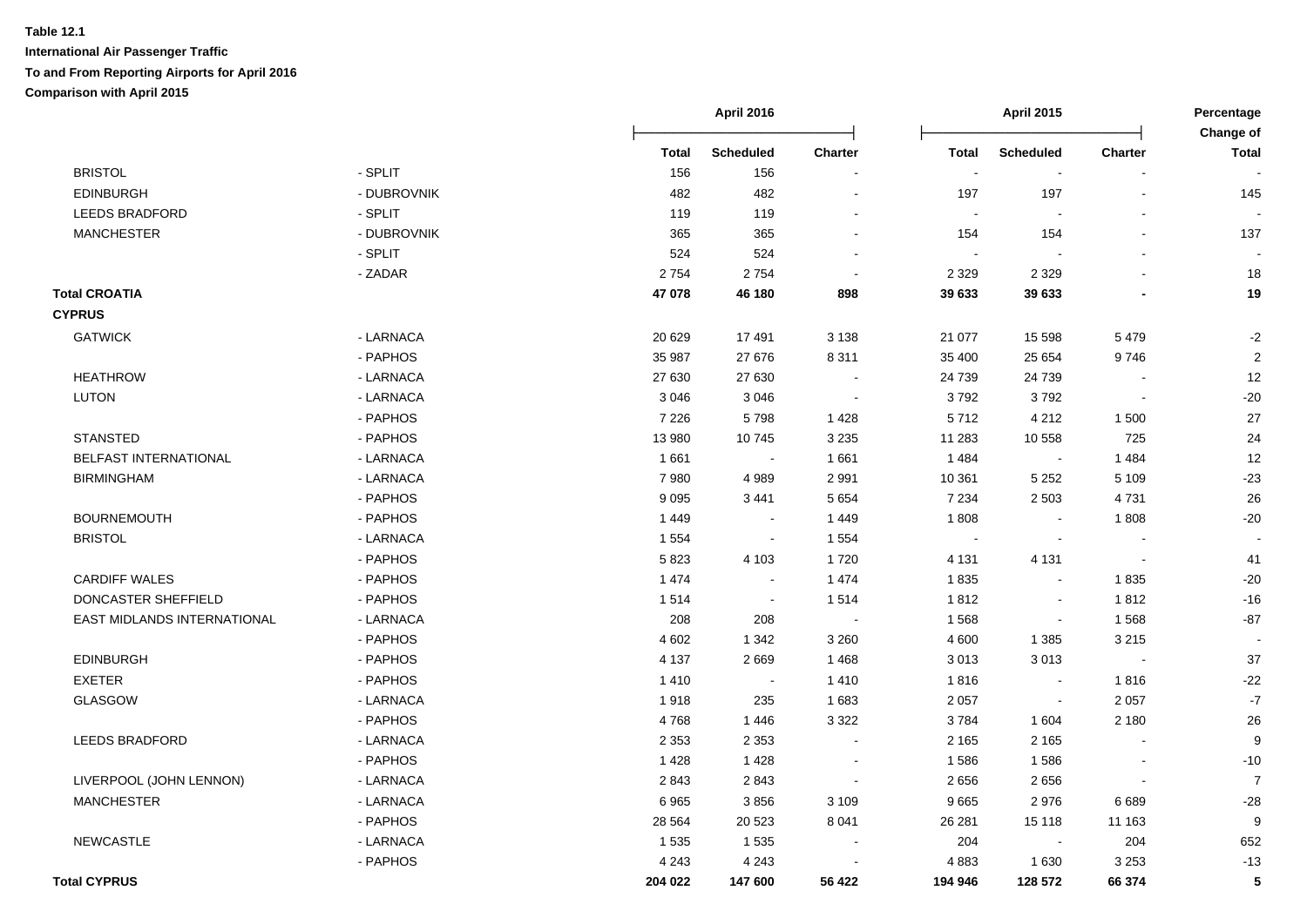|                      |                     |                          | <b>April 2016</b>        |                          |              | April 2015       |                          | Percentage                |
|----------------------|---------------------|--------------------------|--------------------------|--------------------------|--------------|------------------|--------------------------|---------------------------|
|                      |                     | Total                    | <b>Scheduled</b>         | Charter                  | <b>Total</b> | <b>Scheduled</b> | <b>Charter</b>           | Change of<br><b>Total</b> |
| <b>DENMARK</b>       |                     |                          |                          |                          |              |                  |                          |                           |
| <b>GATWICK</b>       | - AALBORG           | 2838                     | 2838                     |                          | 3 1 0 5      | 3 1 0 5          | $\overline{a}$           | -9                        |
|                      | - COPENHAGEN        | 66 079                   | 66 079                   |                          | 66 034       | 66 034           |                          |                           |
| <b>HEATHROW</b>      | - COPENHAGEN        | 75 273                   | 75 273                   | $\overline{\phantom{a}}$ | 83 352       | 83 352           |                          | $-10$                     |
| <b>LONDON CITY</b>   | - BILLUND           | 2 0 4 8                  | 2 0 4 8                  |                          | 1885         | 1885             | ÷.                       | 9                         |
| <b>LUTON</b>         | - COPENHAGEN        | 64 471                   | 64 471                   |                          | 34 027       | 34 027           | $\blacksquare$           | 89                        |
| SOUTHEND             | - BILLUND           | 58                       | 58                       |                          | $\sim$       |                  |                          |                           |
| <b>STANSTED</b>      | - AARHUS (TIRSTRUP) | 10 101                   | 10 101                   | $\sim$                   | 9806         | 9806             |                          | $\ensuremath{\mathsf{3}}$ |
|                      | - BILLUND           | 18 6 16                  | 18616                    | $\overline{\phantom{a}}$ | 23 316       | 23 316           |                          | $-20$                     |
|                      | - COPENHAGEN        | $\sim$                   |                          |                          | 2 1 3 0      | 2 1 3 0          | $\blacksquare$           | $-100$                    |
| ABERDEEN             | - COPENHAGEN        | 2643                     | 2643                     | $\sim$                   | 4 3 2 7      | 4 3 2 7          | $\overline{\phantom{a}}$ | $-39$                     |
|                      | - ESBJERG           | 536                      | 536                      |                          | 831          | 767              | 64                       | $-35$                     |
| <b>BIRMINGHAM</b>    | - COPENHAGEN        | 9 1 0 7                  | 9 1 0 7                  |                          | 8 5 5 9      | 8559             | $\sim$                   | $\,6\,$                   |
| <b>BRISTOL</b>       | - COPENHAGEN        | 2 6 0 3                  | 2 6 0 3                  |                          | 3 6 5 4      | 3654             | $\overline{\phantom{a}}$ | $-29$                     |
| <b>EDINBURGH</b>     | - COPENHAGEN        | 21 842                   | 21 842                   | $\sim$                   | 15 976       | 15 976           | $\overline{a}$           | 37                        |
| GLASGOW              | - ESBJERG           | 277                      | $\sim$                   | 277                      | $\sim$       |                  | $\blacksquare$           | $\sim$                    |
| <b>HUMBERSIDE</b>    | - AALBORG           | 128                      | 81                       | 47                       |              |                  |                          |                           |
|                      | - BILLUND           | 82                       | 6                        | 76                       | $\sim$       |                  |                          | $\sim$                    |
| <b>MANCHESTER</b>    | - AARHUS (TIRSTRUP) | $\sim$                   | $\overline{\phantom{a}}$ | $\sim$                   | 802          | 802              |                          | $-100$                    |
|                      | - BILLUND           | 2 0 5 4                  | 2 0 5 4                  | $\sim$                   | 1814         | 1814             | ÷.                       | 13                        |
|                      | - COPENHAGEN        | 29 8 54                  | 29 8 54                  | $\blacksquare$           | 24 818       | 24 818           | $\overline{a}$           | 20                        |
| <b>NEWCASTLE</b>     | - BILLUND           | 95                       | $\sim$                   | 95                       | $\sim$       |                  | $\overline{\phantom{a}}$ |                           |
|                      | - COPENHAGEN        | 1855                     | 1855                     |                          | 1769         | 1769             |                          | 5                         |
|                      | - ESBJERG           | $\overline{\phantom{a}}$ |                          | $\blacksquare$           | 226          |                  | 226                      | $-100$                    |
| <b>Total DENMARK</b> |                     | 310 560                  | 310 065                  | 495                      | 286 431      | 286 141          | 290                      | 8                         |
| <b>FINLAND</b>       |                     |                          |                          |                          |              |                  |                          |                           |
| <b>GATWICK</b>       | - HELSINKI          | 18 261                   | 18 261                   | $\blacksquare$           | 18 952       | 18 952           | $\blacksquare$           | -4                        |
|                      | - KITTILA           | 444                      | $\sim$                   | 444                      | 519          | $\sim$           | 519                      | $-14$                     |
| <b>HEATHROW</b>      | - HELSINKI          | 52 819                   | 52 819                   | $\sim$                   | 52 859       | 52 859           | $\blacksquare$           |                           |
| <b>STANSTED</b>      | - TAMPERE           | $\sim$                   | $\sim$                   | $\sim$                   | 4546         | 4546             | $\blacksquare$           | $-100$                    |
| <b>EDINBURGH</b>     | - HELSINKI          | 1 3 6 7                  | 952                      | 415                      | $\sim$       |                  | $\sim$                   |                           |
| <b>MANCHESTER</b>    | - HELSINKI          | 8887                     | 8887                     | $\sim$                   | 9556         | 9556             | $\blacksquare$           | $-7$                      |
|                      | - KITTILA           | 526                      | $\sim$                   | 526                      | $\sim$       |                  | $\blacksquare$           |                           |
| <b>Total FINLAND</b> |                     | 82 304                   | 80 919                   | 1 3 8 5                  | 86 432       | 85913            | 519                      | -5                        |
| <b>FRANCE</b>        |                     |                          |                          |                          |              |                  |                          |                           |
| <b>GATWICK</b>       | - AJACCIO           |                          |                          |                          | 201          | 201              |                          | $-100$                    |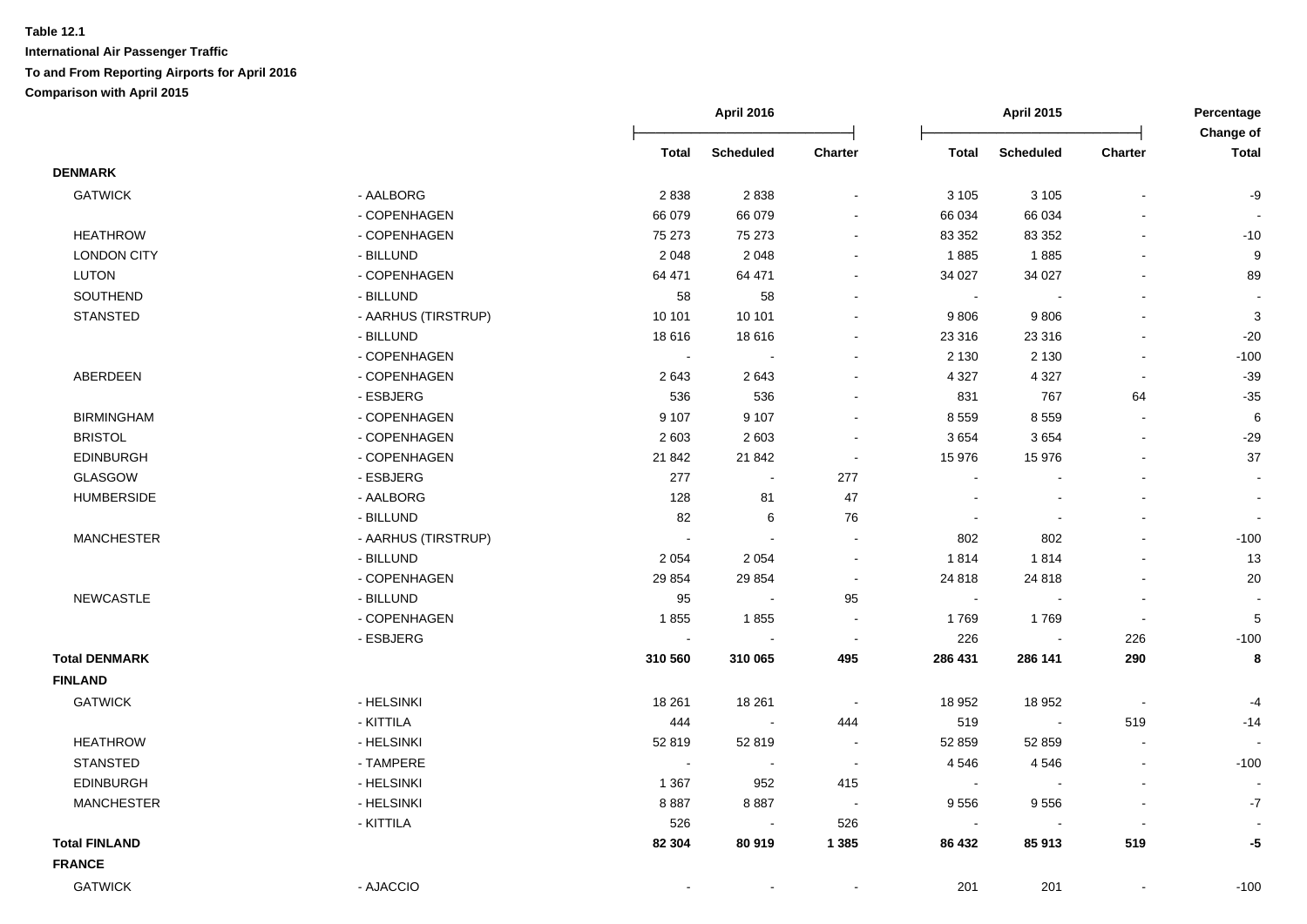|                    |                                |                | <b>April 2016</b> |                          |                | <b>April 2015</b> |                          | Percentage                |
|--------------------|--------------------------------|----------------|-------------------|--------------------------|----------------|-------------------|--------------------------|---------------------------|
|                    |                                | <b>Total</b>   | <b>Scheduled</b>  | <b>Charter</b>           | <b>Total</b>   | <b>Scheduled</b>  | <b>Charter</b>           | Change of<br><b>Total</b> |
|                    | - BASTIA                       | $\sim$         |                   |                          | 216            | 216               |                          | $-100$                    |
|                    | - BORDEAUX                     | 26 740         | 26 740            |                          | 25 558         | 25 558            |                          | $\sqrt{5}$                |
|                    | - CHAMBERY                     | 5 3 8 8        |                   | 5 3 8 8                  | 4760           |                   | 4760                     | 13                        |
|                    | - CLERMONT FERRAND             | $\sim$         | $\sim$            | $\sim$                   | 41             |                   | 41                       | $-100$                    |
|                    | - GRENOBLE                     | 16 587         | 8 2 9 1           | 8 2 9 6                  | 16 131         | 5 2 2 3           | 10 908                   | $\mathbf{3}$              |
|                    | - LYON                         | 20 336         | 18758             | 1578                     | 18 948         | 15 959            | 2989                     | $\overline{7}$            |
|                    | - MARSEILLE                    | 13 687         | 13 687            | $\blacksquare$           | 13 282         | 13 28 2           |                          | 3                         |
|                    | - MONTPELLIER                  | 12758          | 12758             | $\overline{\phantom{a}}$ | 9525           | 9525              |                          | 34                        |
|                    | - NANTES                       | 12 990         | 12 990            |                          | 9 3 6 4        | 9 3 6 4           |                          | 39                        |
|                    | - NICE                         | 49 120         | 49 120            |                          | 53 693         | 53 693            |                          | $-9$                      |
|                    | - PARIS (CHARLES DE GAULLE)    | 21 056         | 21 056            | $\sim$                   | 16 671         | 16 671            | $\overline{\phantom{a}}$ | 26                        |
|                    | - PARIS (LE BOURGET)           | 66             | $\sim$            | 66                       | 92             | $\sim$            | 92                       | $-28$                     |
|                    | - STRASBOURG                   | $\sim$         | $\sim$            |                          | 4 0 9 0        | 4 0 9 0           | $\Delta$                 | $-100$                    |
|                    | - TARBES-LOURDES INTERNATIONAL | 1 0 5 2        | $\sim$            | 1 0 5 2                  | 1730           |                   | 1730                     | $-39$                     |
|                    | - TOULOUSE (BLAGNAC)           | 22716          | 22 053            | 663                      | 22 599         | 21 938            | 661                      | $\overline{1}$            |
|                    | - GRENOBLE                     | 619            | $\sim$            | 619                      | 766            |                   | 766                      | $-19$                     |
| <b>HEATHROW</b>    | $-LYON$                        | 21 131         | 21 131            | $\sim$                   | 18 5 20        | 18 5 20           |                          | 14                        |
|                    | - MARSEILLE                    | 22 2 2 1       | 22 2 2 1          | $\sim$                   | 20 105         | 20 10 5           |                          | 11                        |
|                    | $-$ NICE                       | 43 309         | 43 309            | $\sim$                   | 43 277         | 43 277            |                          |                           |
|                    | - PARIS (CHARLES DE GAULLE)    | 94 671         | 94 671            | $\overline{\phantom{a}}$ | 99 738         | 99738             | $\sim$                   | $-5$                      |
|                    | - PARIS (LE BOURGET)           | $\blacksquare$ |                   |                          | 10             |                   | 10                       | $-100$                    |
|                    | - PARIS (ORLY)                 | 26 511         | 26 511            |                          | 27 625         | 27 6 25           |                          | $-4$                      |
|                    | - TOULOUSE (BLAGNAC)           | 21 278         | 21 278            |                          | 20 373         | 20 373            |                          | 4                         |
| <b>LONDON CITY</b> | - ANGERS- MARCE                | 652            | 652               |                          | $\blacksquare$ |                   |                          |                           |
|                    | - CHAMBERY                     | 380            | 380               |                          | 338            | 338               |                          | 12                        |
|                    | - NANTES                       | 2 4 4 0        | 2 4 4 0           |                          | 1737           | 1737              |                          | 40                        |
|                    | - NICE                         | 3 0 3 6        | 3 0 3 6           |                          | 2691           | 2691              |                          | 13                        |
|                    | - PARIS (CHARLES DE GAULLE)    | 1 2 1 2        | 1 2 1 2           |                          | $\blacksquare$ |                   |                          |                           |
|                    | - PARIS (ORLY)                 | 9609           | 9609              |                          | 8610           | 8610              |                          | 12                        |
| LUTON              | - BEZIERS                      | 4 9 2 2        | 4922              | $\sim$                   | 4789           | 4789              |                          | $\mathbf{3}$              |
|                    | - BORDEAUX                     | 6921           | 6921              | $\sim$                   | 6 3 4 4        | 6 3 4 4           |                          | 9                         |
|                    | - CHAMBERY                     | $\sim$         | $\blacksquare$    | $\blacksquare$           | 35             | $\blacksquare$    | 35                       | $-100$                    |
|                    | - CLERMONT FERRAND             | $\sim$         | $\sim$            | $\overline{\phantom{a}}$ | 378            | $\sim$            | 378                      | $-100$                    |
|                    | - GRENOBLE                     | 1 3 9 4        | 1 1 7 7           | 217                      | 1 1 6 6        | 1 1 6 6           |                          | 20                        |
|                    | - LYON                         | 8 4 6 0        | 8 4 6 0           | $\blacksquare$           | 8 5 5 1        | 8 5 5 1           |                          | $-1$                      |
|                    | $-$ NICE                       | 14 936         | 14 936            |                          | 13 6 26        | 13 6 26           |                          | 10                        |
|                    |                                |                |                   |                          |                |                   |                          |                           |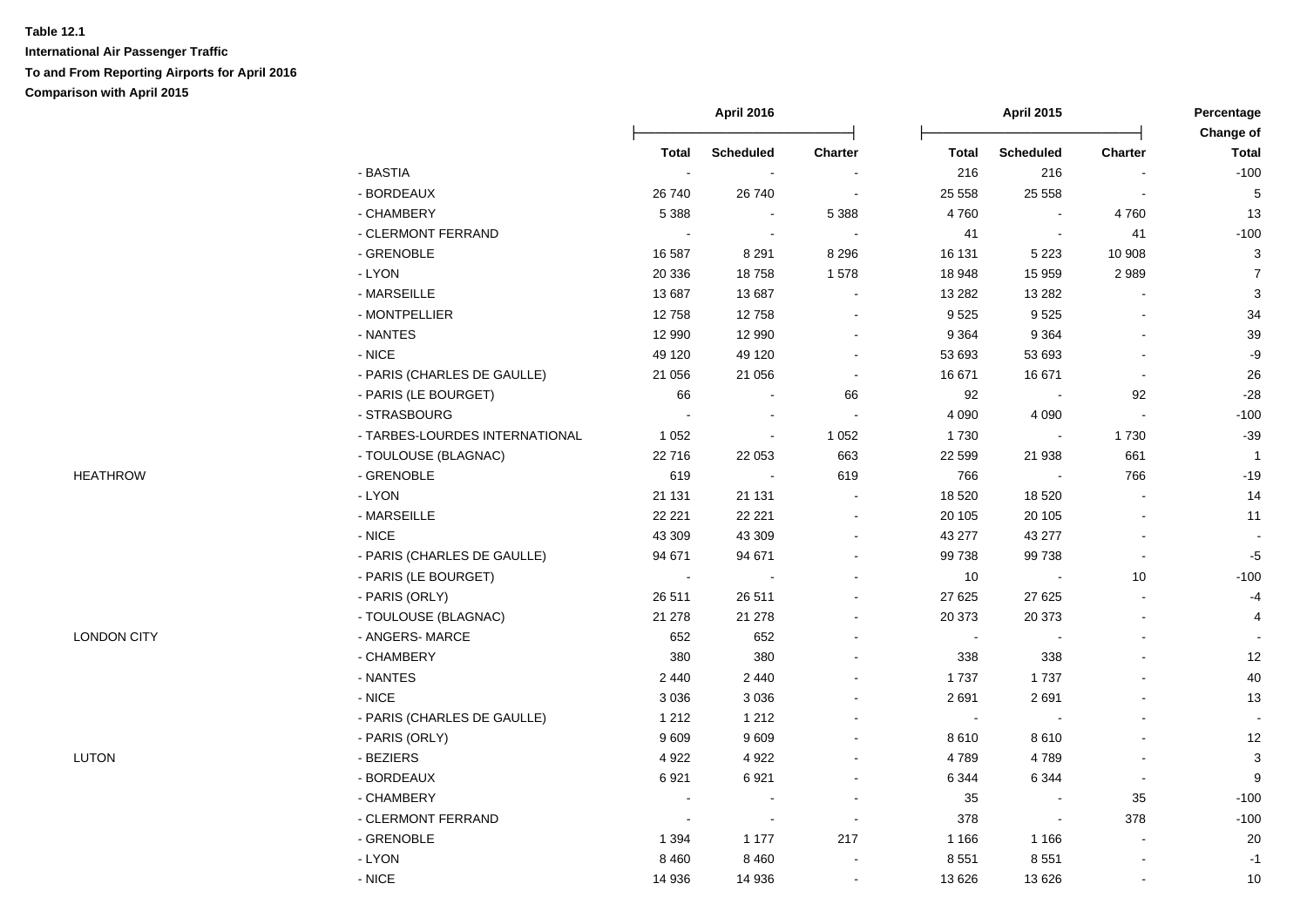**International Air Passenger Traffic To and From Reporting Airports for April 2016 Comparison with April 2015**

|                       |                                |         | April 2016                 |                          |                | <b>April 2015</b> |                | Percentage<br>Change of |
|-----------------------|--------------------------------|---------|----------------------------|--------------------------|----------------|-------------------|----------------|-------------------------|
|                       |                                | Total   | <b>Scheduled</b>           | <b>Charter</b>           | <b>Total</b>   | <b>Scheduled</b>  | Charter        | <b>Total</b>            |
|                       | - NIMES                        | 8715    | 8715                       |                          | 9 2 9 7        | 9 2 9 7           |                | -6                      |
|                       | - PARIS (CHARLES DE GAULLE)    | 21 503  | 21 3 64                    | 139                      | 22 376         | 22 376            |                | $-4$                    |
|                       | - PARIS (ORLY)                 | 2637    | 2637                       |                          | $\blacksquare$ |                   |                |                         |
|                       | - ST ETIENNE                   |         | $\overline{\phantom{a}}$   | $\blacksquare$           | 204            | $\blacksquare$    | 204            | $-100$                  |
|                       | - TOULON / HYERES              | 38      | $\sim$                     | 38                       | 667            | $\blacksquare$    | 667            | $-94$                   |
| SOUTHEND              | - CAEN                         | 1 0 0 4 | 1 0 0 4                    | $\sim$                   | 1 0 5 8        | 1 0 5 8           | $\sim$         | $-5$                    |
|                       | - LYON                         | 404     | 404                        | $\blacksquare$           | $\blacksquare$ | $\blacksquare$    |                |                         |
|                       | - PARIS (CHARLES DE GAULLE)    | 4 2 1 3 | 4 2 1 3                    | $\blacksquare$           | $\blacksquare$ |                   |                | $\sim$                  |
|                       | - RENNES                       | 3 4 4 0 | 3 4 4 0                    | $\sim$                   | 2650           | 2650              |                | $30\,$                  |
| <b>STANSTED</b>       | - BERGERAC                     | 9 3 4 4 | 9 3 4 4                    | $\sim$                   | 8978           | 8978              |                | 4                       |
|                       | - BIARRITZ                     | 9 3 4 4 | 9 3 4 4                    | $\blacksquare$           | 9 3 8 5        | 9 3 8 5           |                |                         |
|                       | - BORDEAUX                     | 4 0 1 5 | 4 0 1 5                    | $\blacksquare$           | 3 3 9 1        | 3 3 9 1           |                | $18$                    |
|                       | - BRIVE-LA-GAILLARDE           | 2697    | 2697                       | $\blacksquare$           | 2 1 8 1        | 2 1 8 1           |                | 24                      |
|                       | - CARCASSONNE                  | 9 3 3 6 | 9 3 3 6                    | $\overline{\phantom{a}}$ | 8982           | 8982              | $\blacksquare$ | $\overline{4}$          |
|                       | - CHAMBERY                     | 2079    | $\mathcal{L}_{\mathbf{r}}$ | 2 0 7 9                  | 1935           | $\sim 100$        | 1935           | $\overline{7}$          |
|                       | - DEAUVILLE                    | 2 3 0 3 | 2 3 0 3                    |                          | 2 2 7 1        | 2 2 7 1           |                | $\mathbf{1}$            |
|                       | - DINARD                       | 7878    | 7878                       | $\sim$                   | 9564           | 9564              |                | $-18$                   |
|                       | - GRENOBLE                     | 814     | 686                        | 128                      | 634            | 634               |                | $28\,$                  |
|                       | - LA ROCHELLE                  | 5 1 0 1 | 5 1 0 1                    |                          | 5 1 2 0        | 5 1 2 0           |                |                         |
|                       | - LIMOGES                      | 8753    | 8753                       |                          | 7865           | 7865              |                | 11                      |
|                       | - MARSEILLE                    | 12 4 04 | 12 404                     | $\overline{a}$           | 12 2 2 9       | 12 2 2 9          |                | $\overline{1}$          |
|                       | $-NICE$                        | 5 3 2 5 | 5 3 2 5                    | $\blacksquare$           | 5885           | 5885              |                | $-10$                   |
|                       | - PERPIGNAN                    | 5 0 7 7 | 5 0 7 7                    | ÷                        | 5 0 1 7        | 5 0 1 7           |                | $\overline{1}$          |
|                       | - POITIERS                     | 5 4 3 6 | 5 4 3 6                    | $\blacksquare$           | 6 5 0 9        | 6509              |                | $-16$                   |
|                       | - RODEZ                        |         |                            |                          | 3 0 8 9        | 3 0 8 9           | $\blacksquare$ | $-100$                  |
|                       | - STRASBOURG                   |         | $\sim$                     | $\sim$                   | 5896           | 5896              | $\blacksquare$ | $-100$                  |
|                       | - TARBES-LOURDES INTERNATIONAL | 4932    | 4 3 1 8                    | 614                      | 3 2 0 0        | 2838              | 362            | 54                      |
|                       | - TOURS                        | 6862    | 6862                       | $\blacksquare$           | 6 3 8 1        | 6 3 8 1           |                | 8                       |
| <b>ABERDEEN</b>       | - PARIS (CHARLES DE GAULLE)    | 8859    | 8859                       | $\blacksquare$           | 9 3 0 8        | 9 3 0 8           |                | $-5$                    |
| BELFAST INTERNATIONAL | - LYON                         | 146     | 146                        | $\overline{a}$           | $\sim$         |                   |                | $\sim$                  |
|                       | - NICE                         | 2 186   | 2 1 8 6                    | $\sim$                   | 2 1 9 8        | 2 1 9 8           |                | $-1$                    |
|                       | - PARIS (CHARLES DE GAULLE)    | 5 6 6 6 | 5 6 6 6                    | $\sim$                   | 7 0 3 2        | 7 0 3 2           | $\blacksquare$ | $-19$                   |
|                       | - TARBES-LOURDES INTERNATIONAL | 179     | $\blacksquare$             | 179                      | 371            | $\mathbf{r}$      | 371            | $-52$                   |
| <b>BIRMINGHAM</b>     | - BERGERAC                     | 712     | 712                        |                          | $\sim$         |                   |                |                         |
|                       | - BORDEAUX                     | 2633    | 2633                       |                          | 1670           | 1670              |                | 58                      |
|                       | - CHAMBERY                     | 1533    | 273                        | 1 2 6 0                  | 1 6 2 0        | 333               | 1 2 8 7        | $-5$                    |

| <b>SUUTHEIND</b> |  |  |  |
|------------------|--|--|--|
|                  |  |  |  |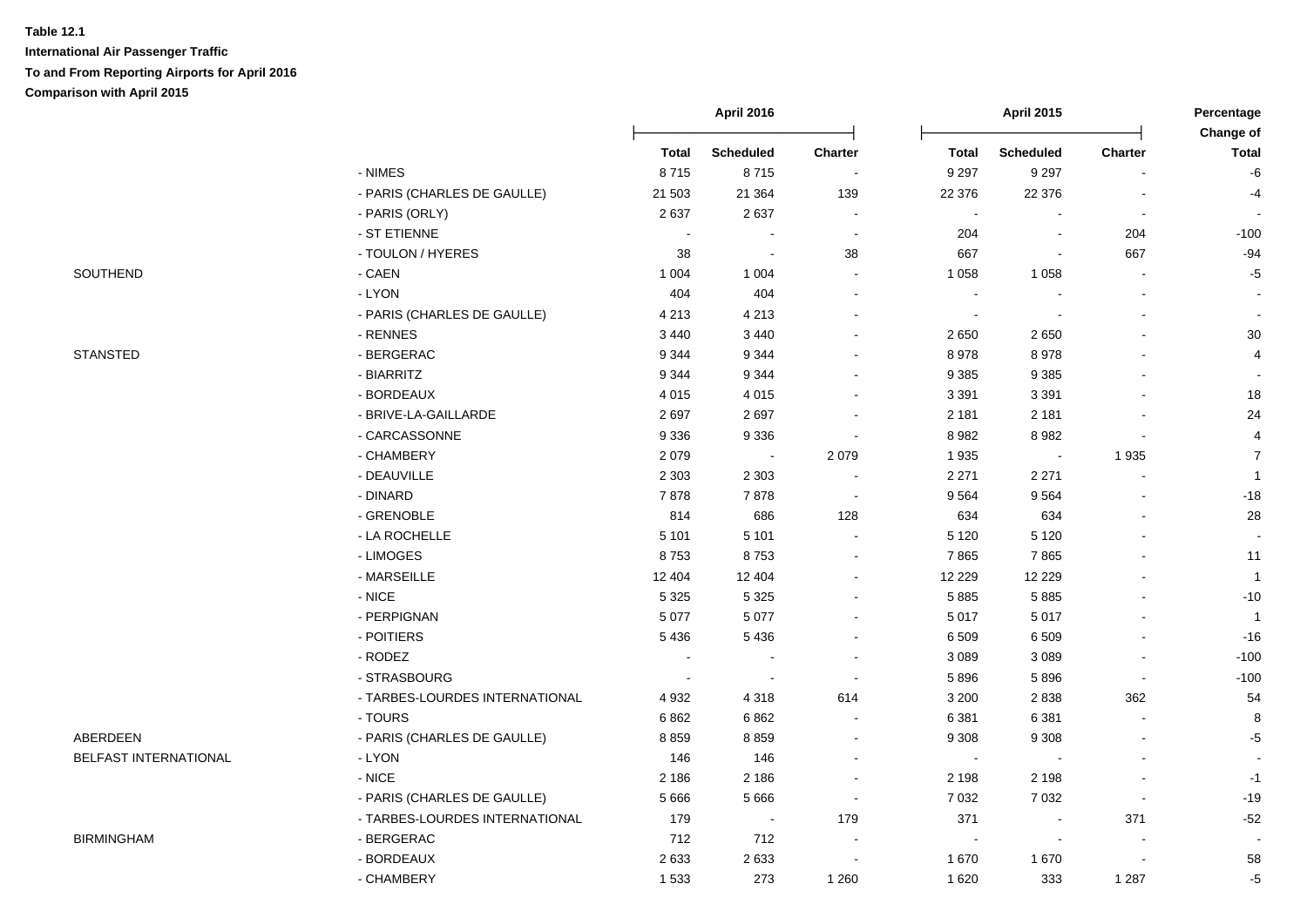**International Air Passenger Traffic To and From Reporting Airports for April 2016**

**Comparison with April 2015**

|                             |                                |              | <b>April 2016</b> |                             |              | <b>April 2015</b> |                          | Percentage<br>Change of  |
|-----------------------------|--------------------------------|--------------|-------------------|-----------------------------|--------------|-------------------|--------------------------|--------------------------|
|                             |                                | <b>Total</b> | <b>Scheduled</b>  | <b>Charter</b>              | <b>Total</b> | <b>Scheduled</b>  | <b>Charter</b>           | <b>Total</b>             |
|                             | - GRENOBLE                     | 1 1 3 7      | 486               | 651                         | 2 4 4 3      | 1881              | 562                      | $-53$                    |
|                             | - LA ROCHELLE                  | 246          | 246               | $\sim$                      | $\sim$       | $\sim$            | $\blacksquare$           |                          |
|                             | - LYON                         | 4 3 3 2      | 4 3 3 2           | $\sim$                      | 3844         | 3844              | $\blacksquare$           | 13                       |
|                             | - NICE                         | $\sim$       |                   | $\sim$                      | 1713         | 1713              | $\sim$                   | $-100$                   |
|                             | - PARIS (CHARLES DE GAULLE)    | 33 157       | 32 829            | 328                         | 31 4 28      | 31 4 28           | $\sim$                   | 6                        |
|                             | - TARBES-LOURDES INTERNATIONAL | 140          | $\sim$            | 140                         | 365          |                   | 365                      | $-62$                    |
| <b>BRISTOL</b>              | - BERGERAC                     | $\sim$       | $\sim$            | $\blacksquare$              | 2 0 9 3      | 2 0 9 3           | $\sim$                   | $-100$                   |
|                             | - BEZIERS                      | 3837         | 3837              | $\sim$                      | 4 3 3 6      | 4 3 3 6           | $\blacksquare$           | $-12$                    |
|                             | - BORDEAUX                     | 3 0 8 1      | 3 0 8 1           | $\mathcal{L}_{\mathcal{A}}$ | 2 9 6 2      | 2 9 6 2           | $\blacksquare$           | $\overline{4}$           |
|                             | - CHAMBERY                     | 1 2 0 6      | $\blacksquare$    | 1 2 0 6                     | 1 0 5 8      | $\blacksquare$    | 1 0 5 8                  | 14                       |
|                             | - GRENOBLE                     | 509          | 509               | $\blacksquare$              | 985          | 985               | $\blacksquare$           | $-48$                    |
|                             | - LIMOGES                      | 2938         | 2938              | $\blacksquare$              | 2 3 3 9      | 2 3 3 9           |                          | 26                       |
|                             | - LYON                         | 855          | 855               | $\overline{\phantom{a}}$    | 795          | 795               | $\overline{a}$           | 8                        |
|                             | - MARSEILLE                    | 622          | 622               | $\blacksquare$              |              |                   | $\blacksquare$           |                          |
|                             | - NANTES                       | 1 2 7 4      | 1 2 7 4           | $\overline{\phantom{a}}$    |              |                   |                          | $\sim$                   |
|                             | - NICE                         | 9437         | 9437              |                             | 7 2 8 6      | 7 2 8 6           |                          | 30                       |
|                             | - PARIS (CHARLES DE GAULLE)    | 11 647       | 11 647            | $\sim$                      | 10 064       | 10 064            |                          | 16                       |
|                             | - TARBES-LOURDES INTERNATIONAL | $\sim$       |                   | $\sim$                      | 495          |                   | 495                      | $-100$                   |
|                             | - TOULOUSE (BLAGNAC)           | 9481         | 7661              | 1820                        | 9 3 5 9      | 7640              | 1719                     | $\overline{1}$           |
| <b>CARDIFF WALES</b>        | - CHAMBERY                     | 308          | 308               | $\sim$                      |              |                   |                          |                          |
|                             | - MONTPELLIER                  | 169          | $\sim$            | 169                         |              |                   | $\overline{\phantom{a}}$ | $\sim$                   |
|                             | - NANTES                       | $\sim$       | $\sim$            | $\blacksquare$              | 45           |                   | 45                       | $-100$                   |
|                             | - PARIS (CHARLES DE GAULLE)    | 3758         | 3758              | $\sim$                      |              |                   | L,                       | $\sim$                   |
|                             | - PARIS (ORLY)                 | $\sim$       | $\sim$            | $\mathcal{L}_{\mathcal{A}}$ | 2 2 5 6      | 2 2 5 6           | $\overline{a}$           | $-100$                   |
|                             | - TARBES-LOURDES INTERNATIONAL | 291          | $\sim$            | 291                         | $\sim$       |                   | ÷.                       | $\sim$                   |
| DONCASTER SHEFFIELD         | - PARIS (CHARLES DE GAULLE)    | 5 6 9 2      | 5692              | $\sim$                      | $\sim$       |                   | $\overline{a}$           | $\overline{\phantom{a}}$ |
| EAST MIDLANDS INTERNATIONAL | - BERGERAC                     | 2 1 7 8      | 2 1 7 8           | $\sim$                      | 2 4 6 7      | 2 4 6 7           | $\blacksquare$           | $-12$                    |
|                             | - CARCASSONNE                  | 4 0 9 4      | 4 0 9 4           | $\sim$                      | 3642         | 3642              | $\overline{\phantom{a}}$ | 12                       |
|                             | - CHAMBERY                     | 1 3 7 4      | 810               | 564                         | 1 3 9 0      | 829               | 561                      | $-1$                     |
|                             | - DINARD                       | 3818         | 3818              | $\sim$                      | 4 8 3 8      | 4838              |                          | $-21$                    |
|                             | - LIMOGES                      | 3986         | 3986              | $\blacksquare$              | 3831         | 3831              | $\overline{\phantom{a}}$ | $\overline{4}$           |
|                             | - LYON                         |              | $\sim$            | $\sim$                      | 103          |                   | 103                      | $-100$                   |
|                             | - NANTES                       | $\sim$       | $\sim$            | $\mathcal{L}_{\mathcal{A}}$ | 152          |                   | 152                      | $-100$                   |
|                             | - PARIS (CHARLES DE GAULLE)    | 717          | $\blacksquare$    | 717                         |              |                   | $\blacksquare$           |                          |
|                             | - PARIS (ORLY)                 | 104          | $\sim$            | 104                         |              |                   | $\sim$                   |                          |
| <b>EDINBURGH</b>            | - BEZIERS                      | 2 5 5 1      | 2551              | $\mathcal{L}_{\mathcal{A}}$ | 2 5 0 4      | 2 5 0 4           | $\sim$                   | $\overline{2}$           |
|                             |                                |              |                   |                             |              |                   |                          |                          |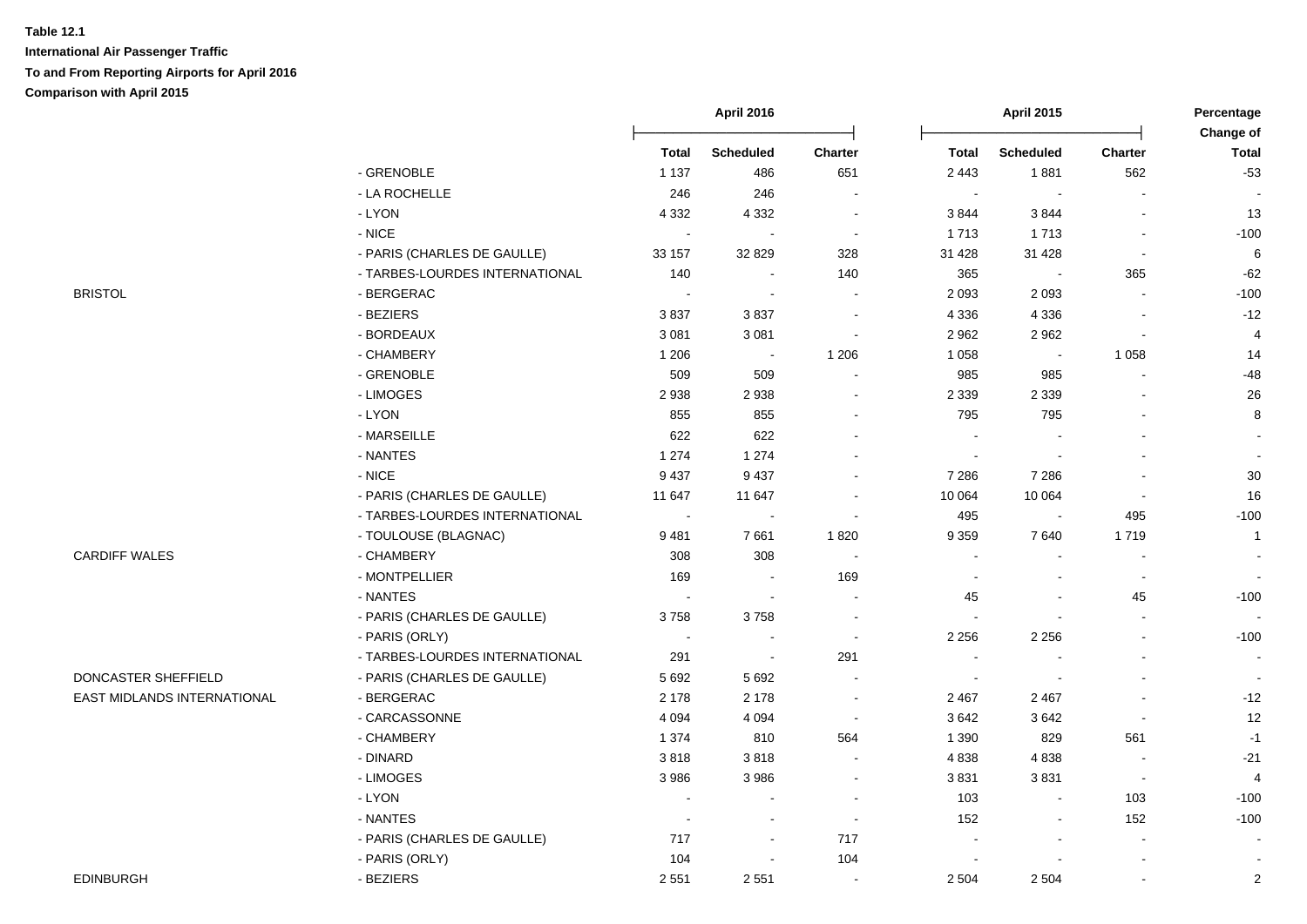|                         |                                |                          | <b>April 2016</b> |                          |                          | <b>April 2015</b>        |                | Percentage<br>Change of |
|-------------------------|--------------------------------|--------------------------|-------------------|--------------------------|--------------------------|--------------------------|----------------|-------------------------|
|                         |                                | <b>Total</b>             | <b>Scheduled</b>  | <b>Charter</b>           | <b>Total</b>             | <b>Scheduled</b>         | Charter        | <b>Total</b>            |
|                         | - BORDEAUX                     | 4 2 2 0                  | 4 2 2 0           | $\overline{\phantom{a}}$ | 3855                     | 3855                     |                | 9                       |
|                         | - CHAMBERY                     | 960                      | 475               | 485                      | 746                      | 456                      | 290            | 29                      |
|                         | - GRENOBLE                     | 511                      | 511               | $\sim$                   | 732                      | 732                      |                | $-30$                   |
|                         | - LYON                         | 2566                     | 2566              | $\sim$                   | 2 4 4 5                  | 2 4 4 5                  |                | $\sqrt{5}$              |
|                         | - MARSEILLE                    | 3 2 3 6                  | 3 1 9 7           | 39                       | 2674                     | 2674                     |                | 21                      |
|                         | - NICE                         | 6894                     | 6894              | $\sim$                   | 5876                     | 5876                     | $\blacksquare$ | 17                      |
|                         | - PARIS (CHARLES DE GAULLE)    | 25 4 21                  | 25 4 21           |                          | 24 550                   | 24 3 85                  | 165            | $\overline{4}$          |
|                         | - PARIS (ORLY)                 | 5 0 5 3                  | 5 0 5 3           |                          | $\sim$                   |                          |                | $\sim$                  |
| EXETER                  | - BERGERAC                     | 61                       | 61                |                          | $\sim$                   | $\overline{\phantom{a}}$ | $\blacksquare$ | $\sim$                  |
|                         | - CHAMBERY                     | 190                      | 190               |                          | 226                      | 226                      |                | $-16$                   |
|                         | - PARIS (CHARLES DE GAULLE)    | 3 2 1 9                  | 3 2 1 9           |                          | 3641                     | 3641                     |                | $-12$                   |
| <b>GLASGOW</b>          | - CARCASSONNE                  | 2 8 0 1                  | 2 8 0 1           | $\sim$                   | 2 1 5 3                  | 2 1 5 3                  |                | 30                      |
|                         | - CHAMBERY                     | 578                      |                   | 578                      | 556                      |                          | 556            | $\overline{4}$          |
|                         | - LYON                         | 165                      | $\blacksquare$    | 165                      | $\sim$                   | $\overline{\phantom{a}}$ |                |                         |
|                         | - MARSEILLE                    | 39                       | $\sim$            | 39                       | $\overline{\phantom{a}}$ | $\overline{\phantom{a}}$ |                |                         |
|                         | - PARIS (CHARLES DE GAULLE)    | 14 8 51                  | 14 8 51           | $\sim$                   | 9 9 6 5                  | 9965                     | $\blacksquare$ | 49                      |
|                         | - TARBES-LOURDES INTERNATIONAL | 183                      | $\blacksquare$    | 183                      | 745                      | $\sim$                   | 745            | $-75$                   |
| <b>GUERNSEY</b>         | - DINARD                       | 244                      | 244               | $\bullet$                | 224                      | 224                      |                | 9                       |
| <b>HUMBERSIDE</b>       | - PERPIGNAN                    | 151                      | $\sim$            | 151                      | $\sim$                   |                          |                |                         |
| <b>LEEDS BRADFORD</b>   | - CHAMBERY                     | 908                      | 908               | $\sim$                   | 692                      | 692                      |                | 31                      |
|                         | - LIMOGES                      | 2 2 8 2                  | 2 2 8 2           |                          | 2 4 0 4                  | 2 4 0 4                  |                | $-5$                    |
|                         | $\text{-}\,\text{NICE}$        | 162                      | 162               |                          | $\sim$                   |                          |                |                         |
|                         | - PARIS (CHARLES DE GAULLE)    | 4 1 4 8                  | 4 1 4 8           |                          | 4 4 5 8                  | 4 4 5 8                  | $\blacksquare$ | $-7$                    |
|                         | - PERPIGNAN                    | $\sim$                   | $\blacksquare$    |                          | 69                       |                          | 69             | $-100$                  |
| LIVERPOOL (JOHN LENNON) | - BERGERAC                     | 2988                     | 2988              |                          | 2 6 6 3                  | 2663                     |                | 12                      |
|                         | - CARCASSONNE                  | $\overline{\phantom{a}}$ |                   |                          | 2713                     | 2713                     |                | $-100$                  |
|                         | - GRENOBLE                     | 634                      | 634               |                          | 630                      | 630                      |                | $\overline{1}$          |
|                         | - LIMOGES                      | $\sim$                   | $\sim$            |                          | 3 9 3 6                  | 3936                     |                | $-100$                  |
|                         | $-NICE$                        | 9074                     | 9074              |                          | 8 4 3 5                  | 8 4 3 5                  |                | 8                       |
|                         | - PARIS (CHARLES DE GAULLE)    | 8543                     | 8543              |                          | 9 3 6 3                  | 9 3 6 3                  |                | $-9$                    |
| <b>MANCHESTER</b>       | - BEAUVAIS                     | 4 1 5 8                  | 4 1 5 8           |                          | 3894                     | 3894                     |                | $\overline{7}$          |
|                         | - BERGERAC                     | 161                      | 161               |                          | $\blacksquare$           |                          |                |                         |
|                         | - BEZIERS                      | 2979                     | 2979              |                          | 2646                     | 2646                     |                | 13                      |
|                         | - CARCASSONNE                  | 3 1 4 6                  | 3 1 4 6           | $\sim$                   | $\sim$                   |                          | $\blacksquare$ |                         |
|                         | - CHAMBERY                     | 2944                     | 2 1 2 1           | 823                      | 2989                     | 2 1 5 1                  | 838            | $-2$                    |
|                         |                                |                          |                   |                          |                          |                          |                |                         |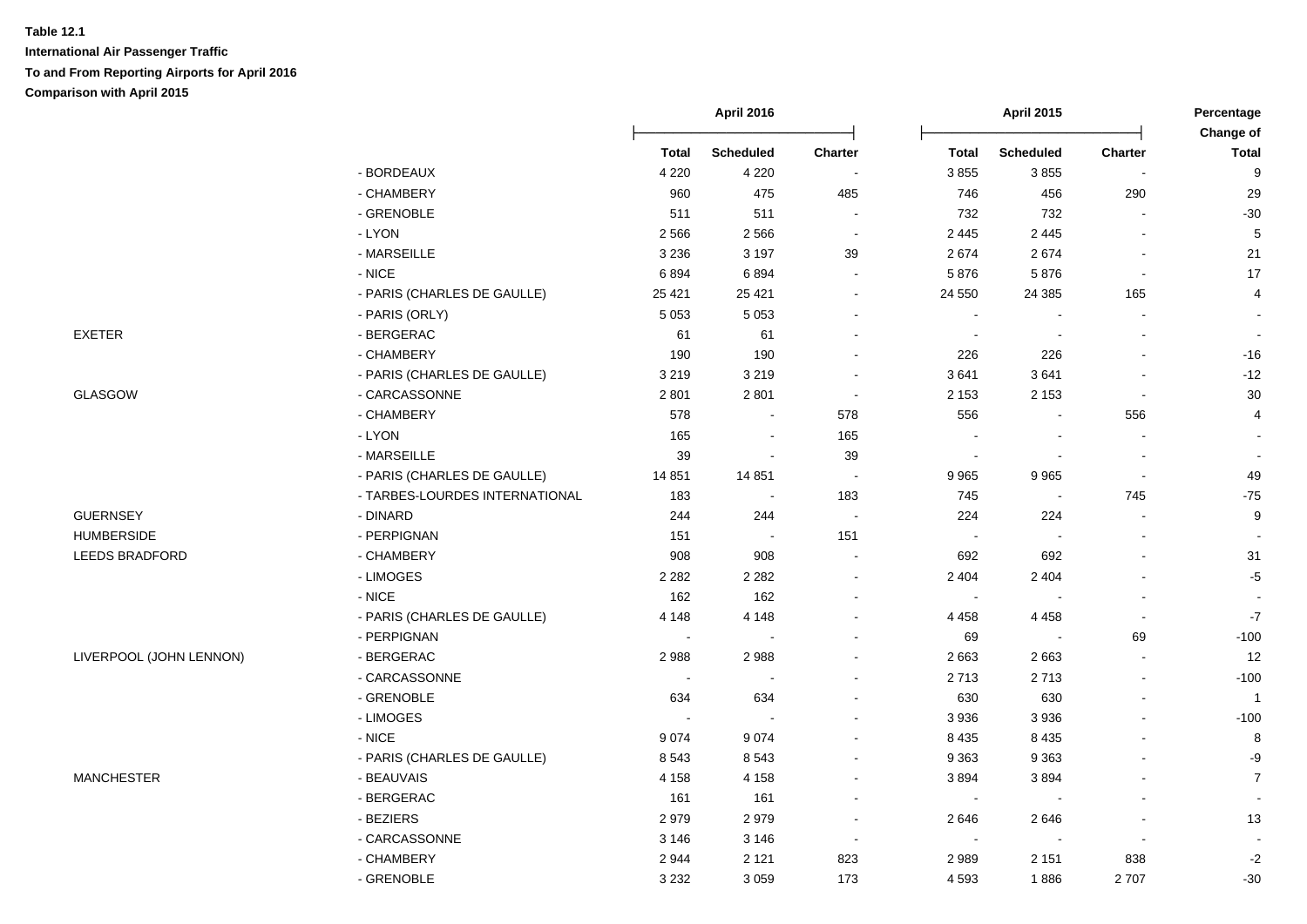**International Air Passenger Traffic To and From Reporting Airports for April 2016 Comparison with April 2015**

|                     |                                |                          | <b>April 2016</b> |                          |                          | <b>April 2015</b> |                | Percentage<br>Change of  |
|---------------------|--------------------------------|--------------------------|-------------------|--------------------------|--------------------------|-------------------|----------------|--------------------------|
|                     |                                | <b>Total</b>             | <b>Scheduled</b>  | <b>Charter</b>           | <b>Total</b>             | <b>Scheduled</b>  | Charter        | Total                    |
|                     | $-LILLE$                       | 65                       | 65                |                          | $\overline{\phantom{a}}$ |                   |                | $\blacksquare$           |
|                     | - LIMOGES                      | 3722                     | 3722              | $\sim$                   |                          |                   | $\blacksquare$ | $\sim$                   |
|                     | - LYON                         | 2 4 9 4                  | 1862              | 632                      | 1661                     | 1 1 7 6           | 485            | 50                       |
|                     | - MARSEILLE                    | 2417                     | 2417              | $\sim$                   | $\blacksquare$           |                   |                |                          |
|                     | - MONTPELLIER                  | 200                      | $\sim$            | 200                      | $\blacksquare$           |                   |                |                          |
|                     | - NANTES                       | 1 3 3 4                  | 1 3 3 4           |                          | 1 504                    | 1 5 0 4           |                | $-11$                    |
|                     | $-NICE$                        | 2 2 1 4                  | 2 2 1 4           | $\sim$                   | 2 0 5 3                  | 2 0 5 3           |                | $\bf{8}$                 |
|                     | - PARIS (CHARLES DE GAULLE)    | 43 662                   | 42 111            | 1 5 5 1                  | 37 731                   | 37 731            |                | 16                       |
|                     | - PARIS (LE BOURGET)           | 64                       | $\sim$            | 64                       | $\overline{a}$           |                   |                | $\sim$                   |
|                     | - PARIS (ORLY)                 | 522                      | 522               | $\sim$                   | $\blacksquare$           | $\overline{a}$    | $\blacksquare$ | $\sim$                   |
|                     | - PERPIGNAN                    | 96                       | $\sim$            | 96                       | 413                      | $\blacksquare$    | 413            | $-77$                    |
|                     | - TARBES-LOURDES INTERNATIONAL | 711                      | $\sim$            | 711                      | 1 2 5 4                  | $\sim$            | 1 2 5 4        | $-43$                    |
|                     | - TOULOUSE (BLAGNAC)           | 360                      | 176               | 184                      | 186                      | $\sim$            | 186            | 94                       |
| <b>NEWCASTLE</b>    | - CHAMBERY                     | 424                      | 424               | $\sim$                   | 431                      | 431               | $\sim$         | $-2$                     |
|                     | - NICE                         | 1676                     | 1676              | $\blacksquare$           | 2 1 5 8                  | 2 1 5 8           | $\blacksquare$ | $-22$                    |
|                     | - PARIS (CHARLES DE GAULLE)    | 11783                    | 11 783            | $\sim$                   | 12 2 9 5                 | 12 2 9 5          | $\blacksquare$ | $-4$                     |
|                     | - TARBES-LOURDES INTERNATIONAL | 250                      |                   | 250                      | 372                      |                   | 372            | $-33$                    |
| SOUTHAMPTON         | - BERGERAC                     | 2 5 6 5                  | 2 5 6 5           | $\sim$                   | 3 2 3 5                  | 3 2 3 5           | $\sim$         | $-21$                    |
|                     | - CHAMBERY                     | 971                      | 521               | 450                      | 444                      | 444               |                | 119                      |
|                     | - GRENOBLE                     | $\sim$                   | $\sim$            | $\sim$                   | 187                      | 187               |                | $-100$                   |
|                     | - LA ROCHELLE                  | 794                      | 794               | $\blacksquare$           | 1 4 1 7                  | 1 4 1 7           |                | $-44$                    |
|                     | - LIMOGES                      |                          | $\sim$            |                          | 1661                     | 1661              | $\sim$         | $-100$                   |
|                     | - NANTES                       | 2 2 6 8                  | 2 2 6 8           |                          | 1706                     | 1706              |                | 33                       |
|                     | - PARIS (CHARLES DE GAULLE)    | 2 5 5 4                  | 2 5 5 4           |                          | $\blacksquare$           |                   |                | $\overline{\phantom{a}}$ |
|                     | - PARIS (ORLY)                 | 5417                     | 5417              |                          | 5 9 5 2                  | 5 9 5 2           |                | -9                       |
|                     | - RENNES                       | 1 100                    | 1 1 0 0           |                          | 1755                     | 1755              |                | $-37$                    |
| <b>Total FRANCE</b> |                                | 969 070                  | 933 990           | 35 080                   | 929 624                  | 889 288           | 40 336         | 4                        |
| <b>GERMANY</b>      |                                |                          |                   |                          |                          |                   |                |                          |
| <b>GATWICK</b>      | - BERLIN (SCHONEFELD)          | 47 617                   | 47 617            |                          | 44 806                   | 44 806            |                | 6                        |
|                     | - COLOGNE BONN                 | $\overline{\phantom{a}}$ |                   |                          | 8 4 6 2                  | 8 4 6 2           |                | $-100$                   |
|                     | - DUSSELDORF                   |                          |                   | $\overline{\phantom{a}}$ | 7 1 7 5                  | 7 1 7 5           | $\blacksquare$ | $-100$                   |
|                     | - ERFURT                       | $\blacksquare$           | $\sim$            | $\overline{\phantom{a}}$ | 1 1 2 7                  | 1 1 2 7           | $\blacksquare$ | $-100$                   |
|                     | - FRIEDRICHSHAFEN              | 2 8 0 4                  | 1859              | 945                      | 1686                     | 1 0 6 2           | 624            | 66                       |
|                     | - HAMBURG                      | 15 380                   | 15 380            | $\blacksquare$           | 16 101                   | 16 101            | $\blacksquare$ | $-4$                     |
|                     | - MUNICH                       | 22 842                   | 22 842            |                          | 22 402                   | 22 402            | $\blacksquare$ | $\sqrt{2}$               |
|                     | - STUTTGART                    | 11 883                   | 11883             |                          | 10 650                   | 10 650            | $\blacksquare$ | 12                       |
|                     |                                |                          |                   |                          |                          |                   |                |                          |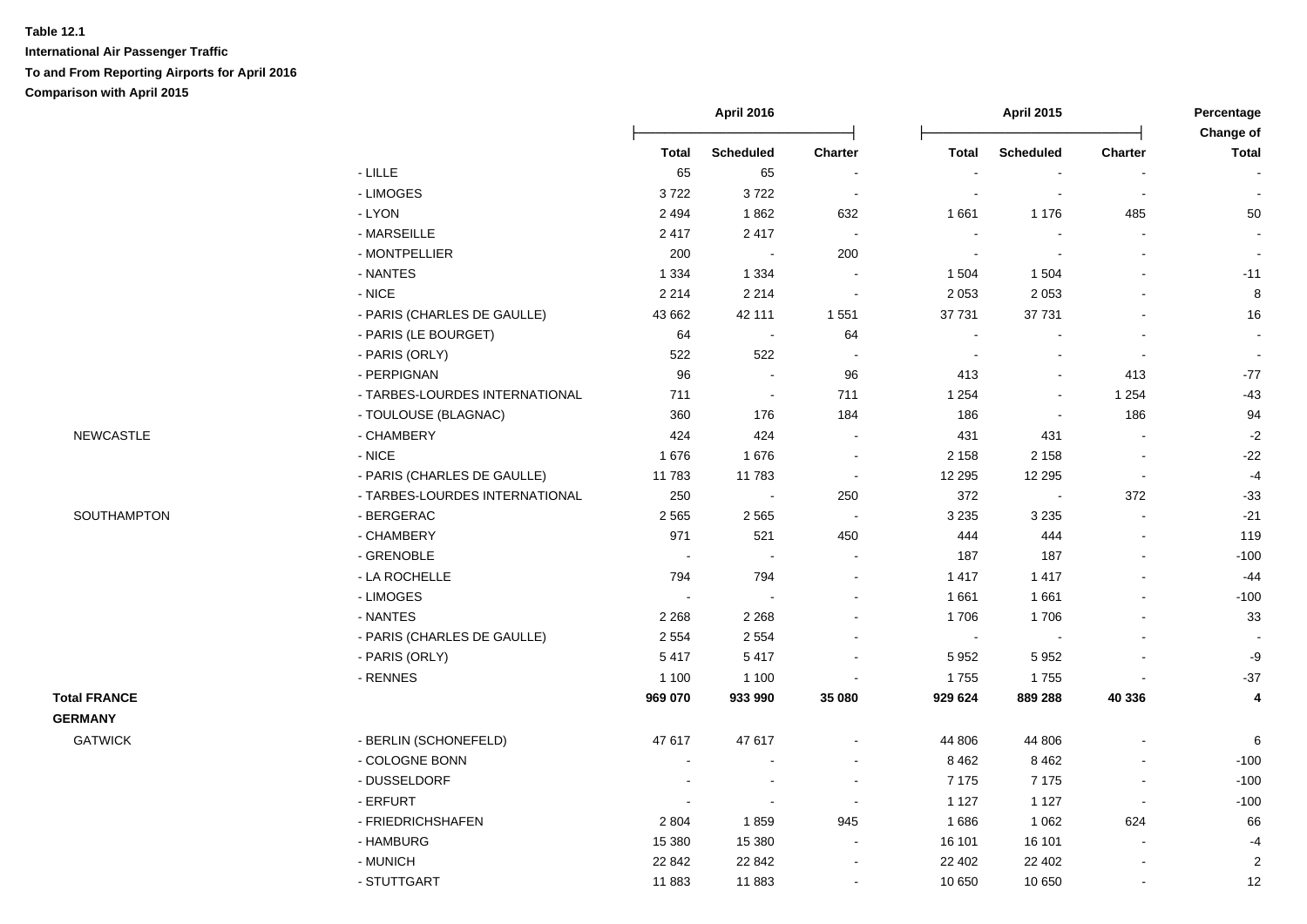|                    |                         |                | <b>April 2016</b> |                          |              | <b>April 2015</b>        |                          | Percentage<br>Change of |
|--------------------|-------------------------|----------------|-------------------|--------------------------|--------------|--------------------------|--------------------------|-------------------------|
|                    |                         | <b>Total</b>   | Scheduled         | Charter                  | <b>Total</b> | <b>Scheduled</b>         | <b>Charter</b>           | Total                   |
| <b>HEATHROW</b>    | - BERLIN (TEGEL)        | 67 699         | 67 699            |                          | 67 734       | 67 734                   |                          |                         |
|                    | - COLOGNE BONN          | 13 998         | 13 998            | $\overline{\phantom{a}}$ | 13847        | 13847                    |                          | $\mathbf{1}$            |
|                    | - DORTMUND              | 117            | 117               | $\sim$                   | $\sim$       |                          |                          |                         |
|                    | - DUSSELDORF            | 56 974         | 56 974            | $\overline{a}$           | 54 224       | 54 224                   | $\overline{\phantom{a}}$ | $5\phantom{.0}$         |
|                    | - FRANKFURT MAIN        | 123 226        | 123 226           | $\blacksquare$           | 129 026      | 129 026                  | $\overline{a}$           | -4                      |
|                    | - HAMBURG               | 49 370         | 49 370            | $\sim$                   | 52 4 24      | 52 4 24                  | $\sim$                   | -6                      |
|                    | - HANOVER               | 16 808         | 16 808            | $\sim$                   | 17826        | 17826                    | L,                       | -6                      |
|                    | - MUNICH                | 94 509         | 94 509            |                          | 98 351       | 98 351                   |                          | $-4$                    |
|                    | - STUTTGART             | 24 639         | 24 639            | $\overline{\phantom{a}}$ | 28 245       | 28 245                   | $\blacksquare$           | $-13$                   |
| <b>LONDON CITY</b> | - DRESDEN               | $\sim$         |                   | $\overline{\phantom{a}}$ | 1 7 3 4      | 1734                     | $\blacksquare$           | $-100$                  |
|                    | - DUSSELDORF            | 4747           | 4747              |                          | 4 2 8 4      | 4 2 8 4                  | $\overline{a}$           | 11                      |
|                    | - FRANKFURT MAIN        | 20 904         | 20 904            | $\blacksquare$           | 18747        | 18747                    | $\overline{a}$           | 12                      |
|                    | - HAMBURG               | 1 0 0 2        | 1 0 0 2           |                          | 960          | 960                      | $\overline{a}$           | $\overline{4}$          |
| <b>LUTON</b>       | - BERLIN (SCHONEFELD)   | 13 650         | 13 650            |                          | 14 573       | 14 573                   | $\blacksquare$           | -6                      |
|                    | - COLOGNE BONN          | $\blacksquare$ |                   |                          | 178          | $\overline{\phantom{a}}$ | 178                      | $-100$                  |
|                    | - DORTMUND              | 7741           | 7741              |                          | 13 0 36      | 13 0 36                  | $\sim$                   | $-41$                   |
|                    | - HAMBURG               | 8 1 0 9        | 8 1 0 9           | $\overline{a}$           | 7574         | 7574                     | $\sim$                   | $\overline{7}$          |
|                    | - HANOVER               | $\sim$         | $\blacksquare$    | $\ddot{\phantom{0}}$     | 422          | $\blacksquare$           | 422                      | $-100$                  |
|                    | - MUNICH                | 5795           | 5795              | ÷                        | 4 3 7 3      | 4 3 7 3                  | $\sim$                   | 33                      |
|                    | - MUNSTER-OSNABRUCK     |                |                   |                          | $\,$ 5 $\,$  | $\overline{\phantom{a}}$ | $\,$ 5 $\,$              | $-100$                  |
| SOUTHEND           | - BERLIN (SCHONEFELD)   |                |                   |                          | 4 4 5 1      | 4 4 5 1                  | $\overline{a}$           | $-100$                  |
|                    | - MUNSTER-OSNABRUCK     | $\blacksquare$ |                   |                          | 1 3 5 1      | 1 3 5 1                  | $\overline{a}$           | $-100$                  |
| <b>STANSTED</b>    | - BERLIN (SCHONEFELD)   | 35 700         | 35 700            | $\overline{\phantom{a}}$ | 28 005       | 28 005                   | $\overline{a}$           | $27\,$                  |
|                    | - BREMEN                | 15 273         | 15 273            |                          | 16 449       | 16 449                   |                          | $\mathbf{-7}$           |
|                    | - COLOGNE BONN          | 36 418         | 36 418            | $\blacksquare$           | 31 882       | 31 882                   | $\overline{a}$           | 14                      |
|                    | - DORTMUND              | 9700           | 9700              |                          | 8 8 0 5      | 8805                     | L,                       | 10                      |
|                    | - DUSSELDORF            | $\sim$         |                   |                          | 7947         | 7947                     |                          | $-100$                  |
|                    | - HAHN                  | 19 408         | 19 408            |                          | 19 005       | 19 005                   | $\blacksquare$           | $\overline{2}$          |
|                    | - HANOVER               | 4788           | 4788              | $\ddot{\phantom{a}}$     | 5865         | 5865                     | $\blacksquare$           | $-18$                   |
|                    | - KARLSRUHE/BADEN BADEN | 10 198         | 10 198            | $\overline{a}$           | 9 2 5 9      | 9 2 5 9                  | $\sim$                   | 10                      |
|                    | - LEIPZIG               | 3700           | 3700              | $\blacksquare$           | 5 2 7 8      | 5 2 7 8                  | $\overline{\phantom{a}}$ | $-30$                   |
|                    | - MEMMINGEN ALLGAU      | 7574           | 7574              | $\blacksquare$           | 7827         | 7827                     |                          | $-3$                    |
|                    | - MUNICH                | 8539           | 8539              | $\overline{\phantom{a}}$ | 8 1 9 1      | 8 1 9 1                  | $\overline{a}$           | 4                       |
|                    | - NIEDERRHEIN           | 8664           | 8 6 6 4           |                          | 13 609       | 13 609                   | $\overline{a}$           | $-36$                   |
|                    | - NUREMBERG             | 10 377         | 10 377            |                          | 10 123       | 10 123                   |                          | $\mathbf{3}$            |
|                    | - STUTTGART             | 5 3 3 1        | 5 3 3 1           | $\blacksquare$           | 5 5 8 3      | 5 5 8 3                  | $\overline{a}$           | $-5$                    |
|                    |                         |                |                   |                          |              |                          |                          |                         |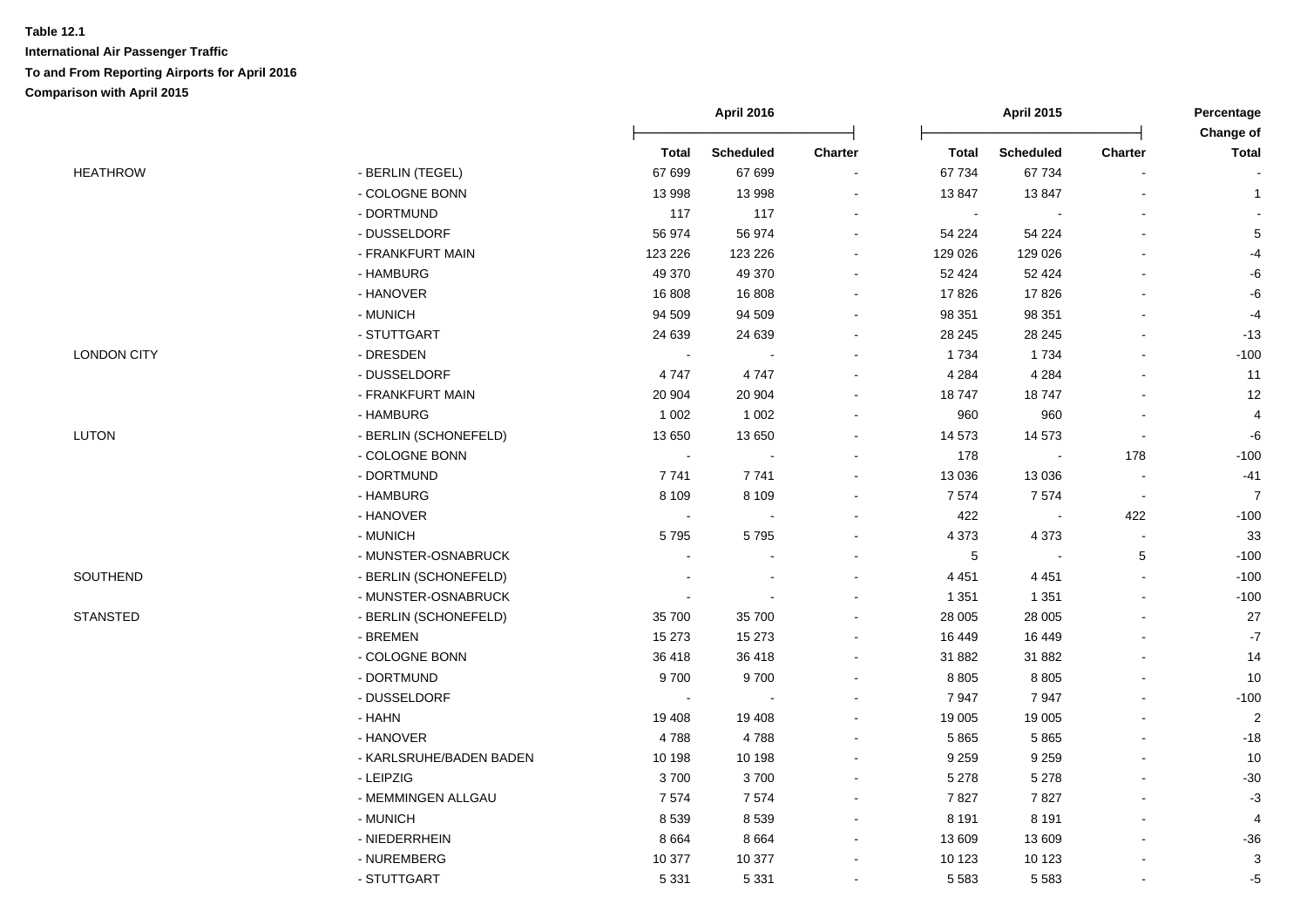|                             |                       |                | <b>April 2016</b> |                |              | <b>April 2015</b> |                          | Percentage                |
|-----------------------------|-----------------------|----------------|-------------------|----------------|--------------|-------------------|--------------------------|---------------------------|
|                             |                       | <b>Total</b>   | <b>Scheduled</b>  | Charter        | <b>Total</b> | <b>Scheduled</b>  | <b>Charter</b>           | Change of<br><b>Total</b> |
| ABERDEEN                    | - FRANKFURT MAIN      | 10 965         | 10 965            |                | 12 860       | 12 860            |                          | $-15$                     |
| <b>BIRMINGHAM</b>           | - BERLIN (TEGEL)      | 5 3 7 4        | 5 3 7 4           |                | 3 6 6 6      | 3666              | $\blacksquare$           | 47                        |
|                             | - DUSSELDORF          | 21 0 24        | 21 0 24           | $\overline{a}$ | 19 150       | 19 150            |                          | 10                        |
|                             | - FRANKFURT MAIN      | 28 270         | 28 270            | $\blacksquare$ | 28 25 6      | 28 25 6           | $\blacksquare$           | $\overline{\phantom{a}}$  |
|                             | - HAMBURG             | 3 2 0 2        | 3 2 0 2           | $\sim$         | 3 2 0 0      | 3 2 0 0           | $\blacksquare$           | $\sim$                    |
|                             | - HANOVER             | 5 1 9 5        | 5 1 9 5           | $\sim$         | 4817         | 3793              | 1 0 2 4                  | 8                         |
|                             | - MEMMINGEN ALLGAU    |                |                   |                | 43           | $\sim$            | 43                       | $-100$                    |
|                             | - MUNICH              | 16 388         | 16 388            | $\sim$         | 14 813       | 14813             | $\overline{\phantom{a}}$ | 11                        |
|                             | - PADERBORN           | 1 0 6 9        | $\sim$            | 1 0 6 9        | 824          | $\blacksquare$    | 824                      | $30\,$                    |
|                             | - STUTTGART           | 8 3 1 5        | 8 3 1 5           |                | 5879         | 5879              | $\sim$                   | 41                        |
| <b>BOURNEMOUTH</b>          | - LUBECK              | $\blacksquare$ |                   |                | 41           |                   | 41                       | $-100$                    |
| <b>BRISTOL</b>              | - BERLIN (SCHONEFELD) | 7 0 0 8        | 7 0 0 8           |                | 6 2 2 7      | 6 2 2 7           | $\overline{\phantom{a}}$ | 13                        |
|                             | - COLOGNE BONN        |                |                   |                | 148          |                   | 148                      | $-100$                    |
|                             | - DUSSELDORF          | 1 0 2 7        | 1 0 2 7           |                | 135          | 135               | $\sim$                   | 661                       |
|                             | - FRANKFURT MAIN      | 3689           | 3689              |                | 3 9 9 1      | 3991              | $\blacksquare$           | -8                        |
|                             | - HAMBURG             | 1 2 6 7        | 1 2 6 7           | ä,             | 1572         | 1572              | L.                       | $-19$                     |
|                             | - MUNICH              | 3 0 5 5        | 3 0 5 5           |                | 2 4 5 9      | 2 4 5 9           |                          | 24                        |
| <b>CARDIFF WALES</b>        | - DUSSELDORF          | 365            | 365               |                | 32           | 32                | $\blacksquare$           | 1041                      |
|                             | - MUNICH              | 1 2 3 9        | 1 2 3 9           |                |              |                   |                          | $\sim$                    |
| DONCASTER SHEFFIELD         | - BERLIN (TEGEL)      | 1894           | 1894              |                |              |                   |                          | $\sim$                    |
| EAST MIDLANDS INTERNATIONAL | - BERLIN (SCHONEFELD) | 4 1 8 2        | 4 1 8 2           |                | 4 3 1 5      | 4 3 1 5           |                          | $-3$                      |
| <b>EDINBURGH</b>            | - BERLIN (SCHONEFELD) | 6 177          | 6 177             | $\sim$         | 3672         | 3672              | $\blacksquare$           | 68                        |
|                             | - BREMEN              | 3809           | 3809              |                | 3837         | 3837              |                          | $-1$                      |
|                             | - COLOGNE BONN        | 5574           | 5574              |                | 5 6 6 6      | 5 6 6 6           |                          | $-2$                      |
|                             | - DUSSELDORF          | 1725           | 1725              |                |              |                   |                          | $\sim$                    |
|                             | - FRANKFURT MAIN      | 16 3 29        | 16 3 29           |                | 17921        | 17921             |                          | -9                        |
|                             | - HAHN                | 4 2 4 5        | 4 2 4 5           | $\blacksquare$ | 4 2 5 7      | 4 2 5 7           | $\blacksquare$           | $\overline{\phantom{a}}$  |
|                             | - HAMBURG             | 5 0 6 9        | 5 0 6 9           | $\overline{a}$ | 4 6 27       | 4 6 27            | $\blacksquare$           | 10                        |
|                             | - MUNICH              | 8 4 7 2        | 8 4 7 2           | $\sim$         | 8 2 9 1      | 8 2 9 1           | L.                       | $\overline{c}$            |
|                             | - NIEDERRHEIN         | 4 2 6 0        | 4 2 6 0           | $\sim$         | 4 2 4 7      | 4 2 4 7           |                          | $\sim$                    |
|                             | - STUTTGART           | 4 2 1 8        | 4 2 1 8           | $\overline{a}$ | $\sim$       | $\sim$            | $\blacksquare$           |                           |
| GLASGOW                     | - BERLIN (SCHONEFELD) | 13 0 94        | 13 0 94           | $\sim$         | 6 1 1 2      | 6 1 1 2           |                          | 114                       |
|                             | - DUSSELDORF          | 2 3 5 6        | 2 3 5 6           | ä,             | 2 1 2 1      | 2 1 2 1           |                          | 11                        |
| <b>GUERNSEY</b>             | - DUSSELDORF          | 95             | 95                | $\blacksquare$ | 44           | 44                | $\blacksquare$           | 116                       |
|                             | - STUTTGART           | 23             | 23                | $\sim$         | 26           | 26                |                          | $-12$                     |
| <b>HUMBERSIDE</b>           | - HAMBURG             | 54             | $\sim$            | 54             |              |                   |                          | $\sim$                    |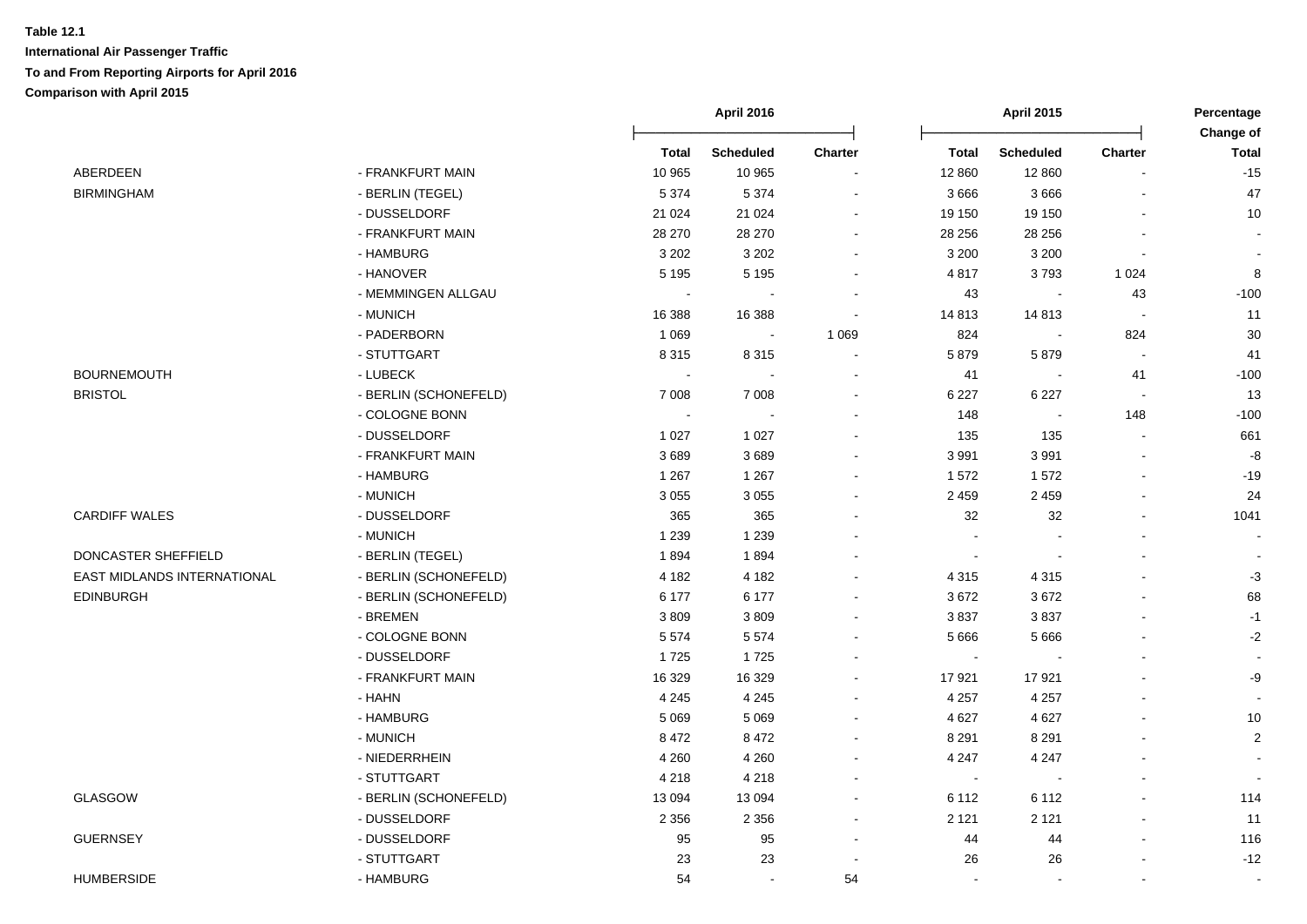|                         |                       |                | <b>April 2016</b> |                          |                          | <b>April 2015</b> |                          | Percentage<br><b>Change of</b> |
|-------------------------|-----------------------|----------------|-------------------|--------------------------|--------------------------|-------------------|--------------------------|--------------------------------|
|                         |                       | <b>Total</b>   | <b>Scheduled</b>  | Charter                  | <b>Total</b>             | <b>Scheduled</b>  | Charter                  | <b>Total</b>                   |
| <b>JERSEY</b>           | - BERLIN (TEGEL)      | 3              | 3                 |                          | ÷,                       |                   |                          |                                |
|                         | - DUSSELDORF          | 84             | 84                |                          | 40                       | 40                | $\blacksquare$           | 110                            |
|                         | - FRIEDRICHSHAFEN     |                |                   |                          | 176                      | $\sim$            | 176                      | $-100$                         |
|                         | - HANOVER             | 58             | 58                | $\blacksquare$           | 54                       | 54                | $\blacksquare$           | $\overline{7}$                 |
|                         | - STUTTGART           | 50             | 50                | $\overline{\phantom{a}}$ | 131                      | 20                | 111                      | $-62$                          |
| <b>LEEDS BRADFORD</b>   | - DUSSELDORF          | 3 9 5 4        | 3954              | $\overline{\phantom{a}}$ | 4 4 4 6                  | 4 4 4 6           | $\sim$                   | $-11$                          |
|                         | - FRIEDRICHSHAFEN     | $\sim$         |                   |                          | 39                       |                   | 39                       | $-100$                         |
| LIVERPOOL (JOHN LENNON) | - BERLIN (SCHONEFELD) | 5708           | 5708              | $\blacksquare$           | 7 3 5 1                  | 7 3 5 1           | $\blacksquare$           | $-22$                          |
|                         | - DORTMUND            | 1 3 7 9        | $\sim$            | 1 3 7 9                  | $\sim$                   |                   | $\blacksquare$           |                                |
| <b>MANCHESTER</b>       | - BERLIN (SCHONEFELD) | 12 302         | 12 302            | $\blacksquare$           | 7441                     | 7441              | $\blacksquare$           | 65                             |
|                         | - BREMEN              | 2690           | 2690              | $\sim$                   | $\overline{\phantom{a}}$ |                   |                          |                                |
|                         | - COLOGNE BONN        | 4724           | 3912              | 812                      | 4 8 8 0                  | 4 8 8 0           | $\overline{\phantom{a}}$ | $-3$                           |
|                         | - DUSSELDORF          | 15 887         | 15 887            |                          | 15 5 33                  | 15 5 33           | $\overline{\phantom{a}}$ | $\sqrt{2}$                     |
|                         | - FRANKFURT MAIN      | 34 899         | 34 899            | $\sim$                   | 35 077                   | 34 892            | 185                      | $-1$                           |
|                         | - FRIEDRICHSHAFEN     | $\sim$         |                   |                          | 498                      | 498               | $\blacksquare$           | $-100$                         |
|                         | - HAMBURG             | 11 361         | 11 361            | $\sim$                   | 12 214                   | 12 214            | $\blacksquare$           | $\mathbf{-7}$                  |
|                         | - HANOVER             | 4738           | 4738              | $\overline{\phantom{a}}$ | 4 0 5 1                  | 3 9 6 4           | 87                       | 17                             |
|                         | - MUNICH              | 29 3 9 5       | 29 3 95           | $\overline{\phantom{a}}$ | 25 788                   | 25 788            | $\blacksquare$           | 14                             |
|                         | - NUREMBERG           | $\overline{1}$ | $\overline{1}$    |                          | $\blacksquare$           |                   | $\blacksquare$           | $\sim$                         |
|                         | - STUTTGART           | 8 4 7 9        | 8 4 7 9           | $\sim$                   | 7885                     | 7885              | $\blacksquare$           | 8                              |
| <b>NEWCASTLE</b>        | - DUSSELDORF          | 3 2 2 0        | 3 2 2 0           |                          | 3 1 3 0                  | 3 1 3 0           |                          | 3                              |
| NEWQUAY                 | - HAHN                | 1 609          | 1 609             |                          | $\sim$                   |                   | $\blacksquare$           | $\overline{\phantom{a}}$       |
| SOUTHAMPTON             | - DUSSELDORF          | 2 3 1 7        | 2 3 1 7           |                          | $\sim$                   |                   | $\overline{\phantom{a}}$ |                                |
|                         | - HAMBURG             | 389            | 389               |                          | 101                      | 57                | 44                       | 285                            |
|                         | - MUNICH              | 771            | 771               |                          | $\sim$                   |                   |                          | $\overline{\phantom{a}}$       |
| <b>Total GERMANY</b>    |                       | 1 128 530      | 1 1 2 4 2 7 1     | 4 2 5 9                  | 1 125 686                | 1 121 735         | 3 9 5 1                  | $\overline{\phantom{a}}$       |
| <b>GIBRALTAR</b>        |                       |                |                   |                          |                          |                   |                          |                                |
| <b>GATWICK</b>          | - GIBRALTAR           | 14 646         | 14 646            |                          | 8 9 61                   | 8 9 6 1           |                          | 63                             |
| <b>HEATHROW</b>         | - GIBRALTAR           | 11 161         | 11 161            | $\sim$                   | 9765                     | 9765              | $\mathbf{r}$             | 14                             |
| <b>LUTON</b>            | - GIBRALTAR           | 4 0 0 8        | 4 0 0 8           | $\blacksquare$           | 4879                     | 4879              | $\overline{a}$           | $-18$                          |
| <b>BIRMINGHAM</b>       | - GIBRALTAR           | 2780           | 2780              | $\sim$                   | 2 3 9 9                  | 2 3 9 9           | $\blacksquare$           | 16                             |
| <b>BRISTOL</b>          | - GIBRALTAR           | 3 4 9 0        | 3 4 9 0           | $\blacksquare$           | 1 4 5 0                  | 1 4 5 0           |                          | 141                            |
| <b>MANCHESTER</b>       | - GIBRALTAR           | 4 9 5 1        | 4 9 5 1           | $\blacksquare$           | 5 1 1 7                  | 5 1 1 7           | $\overline{\phantom{a}}$ | $-3$                           |
| <b>Total GIBRALTAR</b>  |                       | 41 036         | 41 036            | $\blacksquare$           | 32 571                   | 32 571            | $\overline{\phantom{a}}$ | 26                             |
| <b>GREECE</b>           |                       |                |                   |                          |                          |                   |                          |                                |
| <b>GATWICK</b>          | - ATHENS              | 14 726         | 14726             |                          | 16870                    | 16870             | $\overline{a}$           | $-13$                          |
|                         |                       |                |                   |                          |                          |                   |                          |                                |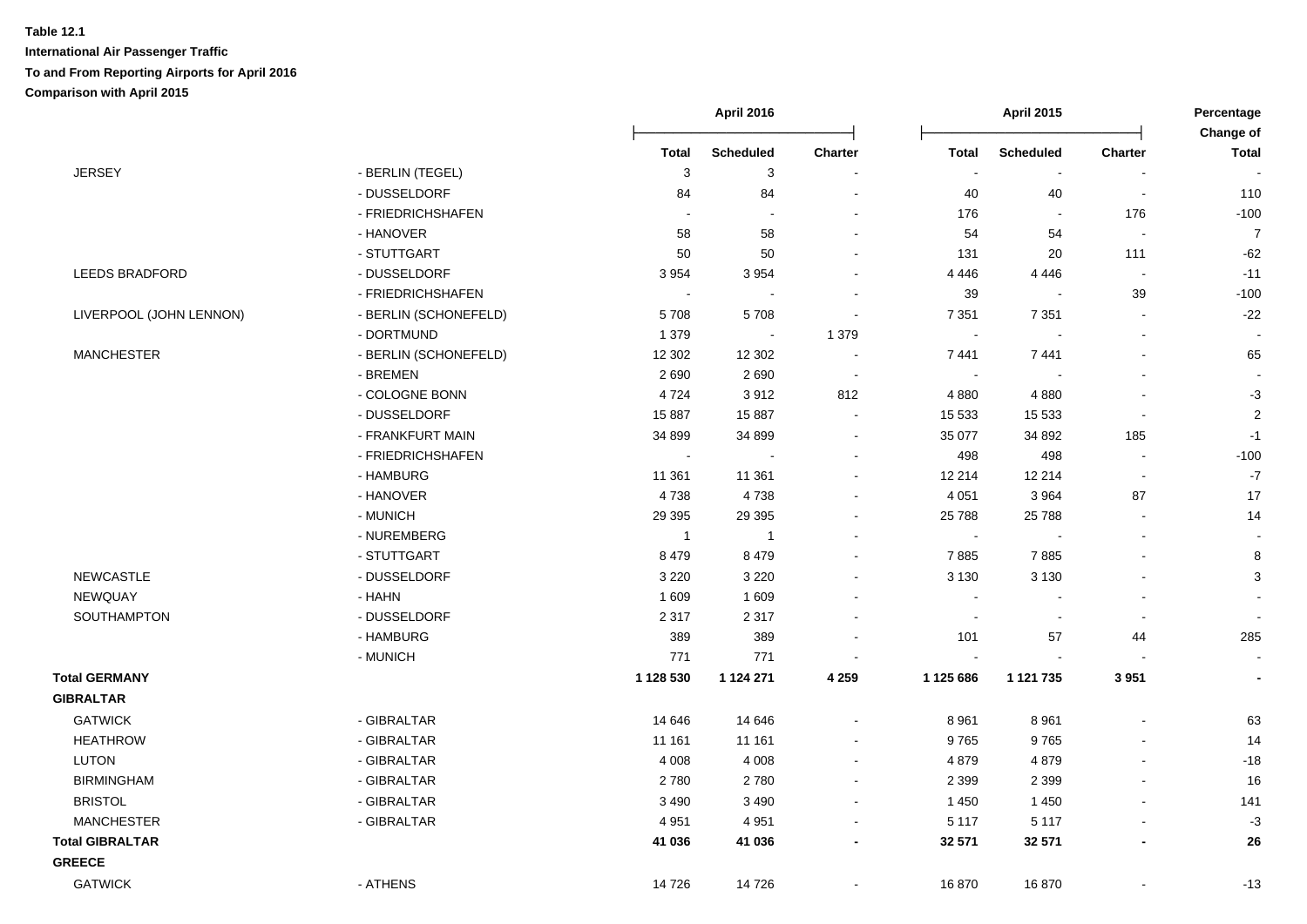|                             |                     |                          | <b>April 2016</b>        |                |                | <b>April 2015</b> |                          | Percentage<br>Change of |  |
|-----------------------------|---------------------|--------------------------|--------------------------|----------------|----------------|-------------------|--------------------------|-------------------------|--|
|                             |                     | <b>Total</b>             | Scheduled                | Charter        | <b>Total</b>   | <b>Scheduled</b>  | <b>Charter</b>           | <b>Total</b>            |  |
|                             | - CHANIA            | 4883                     | 4817                     | 66             | 4 8 0 7        | 4 8 0 7           |                          | $\mathbf 2$             |  |
|                             | - CORFU             | 10 634                   | 10 634                   |                | 9461           | 9461              |                          | 12                      |  |
|                             | - HERAKLION         | 17 267                   | 14 497                   | 2770           | 17 214         | 12 3 87           | 4 8 27                   | $\sim$                  |  |
|                             | - KALAMATA          | 2 5 4 5                  | 2545                     |                | 2 0 6 2        | 2 0 6 2           |                          | 23                      |  |
|                             | - KEFALLINIA        | 2646                     | 2646                     |                | 2 3 8 3        | 2 3 2 8           | 55                       | 11                      |  |
|                             | - KOS               | 189                      | 189                      |                | 1898           | 1898              | $\blacksquare$           | $-90$                   |  |
|                             | - LEMNOS            | $\sim$                   |                          |                | 162            | $\sim$            | 162                      | $-100$                  |  |
|                             | - MIKONOS           | 622                      | 622                      |                | 922            | 922               | $\sim$                   | $-33$                   |  |
|                             | - MYTILINI          | 953                      | 953                      | $\blacksquare$ | 524            | $\bullet$         | 524                      | 82                      |  |
|                             | - RHODES            | 7729                     | 4551                     | 3 1 7 8        | 4 177          | 2737              | 1 4 4 0                  | 85                      |  |
|                             | - SALONIKA          | 13 5 65                  | 13 5 65                  | $\sim$         | 11 578         | 11 578            | $\blacksquare$           | 17                      |  |
|                             | - THIRA (SANTORINI) | 7 2 6 3                  | 7 2 6 3                  | $\sim$         | 5733           | 5733              | $\blacksquare$           | 27                      |  |
|                             | - ZAKINTHOS         | 2 2 7 4                  | 2 1 5 3                  | 121            | 2 6 5 4        | 2528              | 126                      | $-14$                   |  |
| <b>HEATHROW</b>             | - ATHENS            | 60 105                   | 60 105                   | $\blacksquare$ | 60798          | 60798             | $\overline{a}$           | $-1$                    |  |
|                             | - CHANIA            | 172                      | 172                      |                | $\blacksquare$ |                   | $\sim$                   | $\sim$                  |  |
|                             | - CORFU             | 325                      | 325                      |                |                |                   | $\mathbf{r}$             |                         |  |
|                             | - KALAMATA          | 151                      | 151                      |                |                |                   | $\blacksquare$           |                         |  |
|                             | $-KOS$              | 185                      | 185                      |                |                |                   |                          |                         |  |
|                             | - MIKONOS           | 153                      | 153                      |                |                |                   |                          |                         |  |
|                             | - THIRA (SANTORINI) | 197                      | 197                      |                | $\sim$         |                   |                          |                         |  |
| <b>LUTON</b>                | - CORFU             | 2898                     | 2898                     |                | 2616           | 2616              | $\overline{\phantom{a}}$ | 11                      |  |
|                             | - HERAKLION         | 2686                     | 2686                     |                | 2 6 6 4        | 2664              | $\tilde{\phantom{a}}$    | $\overline{1}$          |  |
|                             | - PATRAS            | $\overline{\phantom{a}}$ | $\overline{\phantom{a}}$ |                | 318            | $\blacksquare$    | 318                      | $-100$                  |  |
| <b>STANSTED</b>             | - ATHENS            | 20 308                   | 20 308                   |                | 20 0 20        | 20 0 20           | $\blacksquare$           | $\overline{1}$          |  |
|                             | - CHANIA            | 2944                     | 2944                     |                | 2516           | 2516              | $\blacksquare$           | 17                      |  |
|                             | - CORFU             | 2 3 0 9                  | 2 3 0 9                  |                | 2 5 7 4        | 2574              | $\overline{a}$           | $-10$                   |  |
|                             | $-KOS$              | 3524                     | 3524                     |                | 2 4 9 1        | 2 4 9 1           |                          | 41                      |  |
|                             | - RHODES            | 3781                     | 3781                     |                | 3 9 9 8        | 3 9 9 8           | $\blacksquare$           | $-5$                    |  |
|                             | - SALONIKA          | 9676                     | 9676                     |                | 9848           | 9848              | $\blacksquare$           | $-2$                    |  |
| <b>BIRMINGHAM</b>           | - ATHENS            | $\overline{\phantom{a}}$ |                          |                | 1613           | 1613              |                          | $-100$                  |  |
|                             | - CORFU             | 411                      | 411                      |                | $\sim$         |                   |                          |                         |  |
|                             | - RHODES            | 1835                     | $\sim$                   | 1835           | 3 0 0 0        | $\sim$            | 3 0 0 0                  | $-39$                   |  |
| <b>BRISTOL</b>              | - CHANIA            | 2 4 8 8                  | 2 4 8 8                  | $\sim$         | 2 6 6 8        | 2668              | $\overline{a}$           | $\mathbf{-7}$           |  |
|                             | - CORFU             | 374                      | 374                      | $\blacksquare$ | 647            | 647               | $\blacksquare$           | $-42$                   |  |
|                             | - HERAKLION         | 1876                     | 708                      | 1 1 6 8        | 644            | 644               |                          | 191                     |  |
| EAST MIDLANDS INTERNATIONAL | - CHANIA            | 1 3 4 4                  | 1 3 4 4                  | $\blacksquare$ | 1 1 4 5        | 1 1 4 5           | $\blacksquare$           | 17                      |  |
|                             |                     |                          |                          |                |                |                   |                          |                         |  |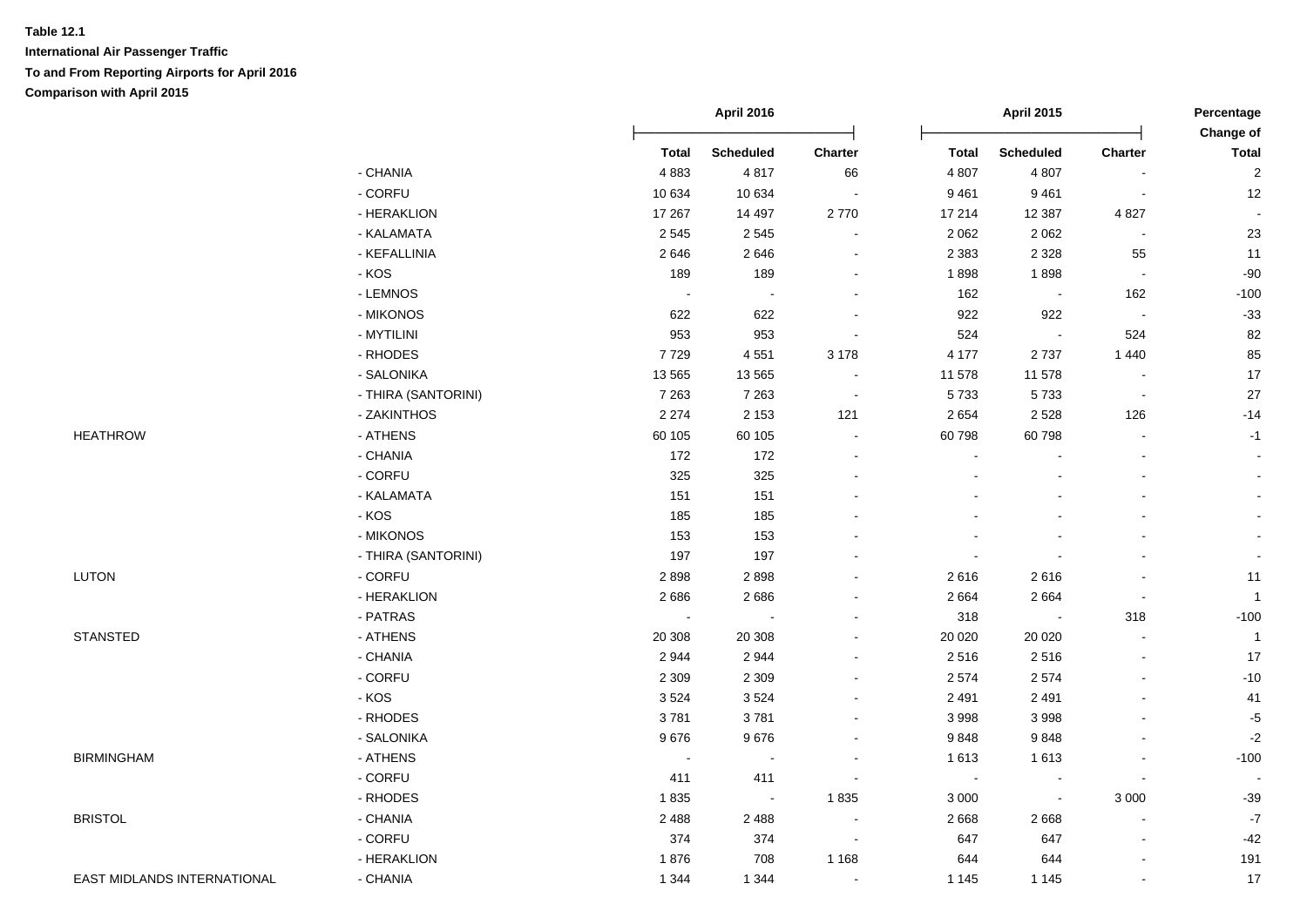|                         |                       |              | <b>April 2016</b> |                | <b>April 2015</b> |                  |                | Percentage<br>Change of  |  |
|-------------------------|-----------------------|--------------|-------------------|----------------|-------------------|------------------|----------------|--------------------------|--|
|                         |                       | <b>Total</b> | <b>Scheduled</b>  | <b>Charter</b> | <b>Total</b>      | <b>Scheduled</b> | <b>Charter</b> | <b>Total</b>             |  |
|                         | - CORFU               | 2 0 4 0      | 2 0 4 0           |                | 1 2 3 7           | 1 2 3 7          |                | 65                       |  |
|                         | - HERAKLION           | 179          | 179               |                | $\sim$            | $\sim$           |                |                          |  |
|                         | - RHODES              | 1 3 9 8      | 1 3 9 8           | $\sim$         | 2887              | 2887             |                | $-52$                    |  |
| <b>EDINBURGH</b>        | - ATHENS              | 2762         | 2762              | $\blacksquare$ | 2873              | 2873             |                | $-4$                     |  |
|                         | - CORFU               | 1 605        | 1 605             | $\blacksquare$ | 1 2 4 4           | 1 2 4 4          |                | 29                       |  |
|                         | - HERAKLION           | 2 1 7 6      | 2 1 7 6           | $\sim$         | 1464              | 1 4 6 4          |                | 49                       |  |
| GLASGOW                 | - HERAKLION           | 195          | 195               | $\blacksquare$ | $\sim$            |                  |                | $\blacksquare$           |  |
|                         | - KOS                 | 175          | 175               | $\sim$         | 2 3 7 9           | 2 3 7 9          |                | $-93$                    |  |
|                         | - RHODES              | 183          | 183               |                | $\blacksquare$    |                  |                | $\blacksquare$           |  |
| LEEDS BRADFORD          | - CHANIA              | 2 5 8 3      | 2 5 8 3           |                | 2 2 7 0           | 2 2 7 0          |                | 14                       |  |
|                         | - CORFU               | 1 0 9 8      | 1 0 9 8           |                |                   |                  |                | $\blacksquare$           |  |
|                         | - HERAKLION           | 407          | 407               |                |                   |                  |                |                          |  |
|                         | - RHODES              | 167          | 167               |                | $\sim$            |                  |                | $\overline{\phantom{a}}$ |  |
| LIVERPOOL (JOHN LENNON) | - RHODES              | 341          | 341               |                | 172               | 172              |                | 98                       |  |
|                         | - ZAKINTHOS           | $\sim$       | $\sim$            |                | 355               | 355              |                | $-100$                   |  |
| <b>MANCHESTER</b>       | - ATHENS              | 6525         | 6525              | $\blacksquare$ | 5775              | 5775             |                | 13                       |  |
|                         | - CHANIA              | 2997         | 2997              | $\sim$         | 2 5 3 9           | 2 5 3 9          |                | 18                       |  |
|                         | - CORFU               | 5 2 1 6      | 5 2 1 6           | $\sim$         | 5 4 0 8           | 5 4 0 8          |                | $-4$                     |  |
|                         | - HERAKLION           | 10 211       | 7 2 6 0           | 2 9 5 1        | 7 1 1 4           | 2 5 5 4          | 4 5 6 0        | 44                       |  |
|                         | - MIKONOS             | 170          | 170               |                | $\blacksquare$    | $\sim$           |                | $\blacksquare$           |  |
|                         | - RHODES              | 4 0 3 5      | 2 2 4 2           | 1793           | 1 6 6 7           | $\sim$           | 1667           | 142                      |  |
|                         | - SALONIKA            | 4 1 4 4      | 4 1 4 4           | $\blacksquare$ | 3777              | 3777             | $\sim$         | 10                       |  |
|                         | - THIRA (SANTORINI)   | 404          | 404               |                | 163               | 163              |                | 148                      |  |
| NEWCASTLE               | - HERAKLION           | 191          | 191               |                |                   |                  |                | $\overline{\phantom{a}}$ |  |
|                         | - RHODES              | 179          | 179               |                | $\blacksquare$    |                  |                | $\overline{\phantom{a}}$ |  |
| <b>Total GREECE</b>     |                       | 252 419      | 238 537           | 13882          | 239 329           | 222 650          | 16 679         | ${\bf 5}$                |  |
| <b>IRISH REPUBLIC</b>   |                       |              |                   |                |                   |                  |                |                          |  |
| <b>GATWICK</b>          | - CORK                | 9748         | 9748              |                | 10 207            | 10 207           |                | $-4$                     |  |
|                         | - DUBLIN              | 101 565      | 101 565           | $\sim$         | 85 321            | 85 321           |                | 19                       |  |
|                         | - IRELAND WEST(KNOCK) | 5 9 6 0      | 5 9 6 0           | $\blacksquare$ | 6 4 5 6           | 6456             |                | $-8$                     |  |
|                         | - SHANNON             | 8965         | 8 9 6 5           | $\blacksquare$ | 9689              | 9689             |                | $\textnormal{-}7$        |  |
| <b>HEATHROW</b>         | $-CORK$               | 30 883       | 30 883            | $\sim$         | 32 078            | 32 078           |                | $-4$                     |  |
|                         | - DUBLIN              | 140 098      | 140 098           | $\blacksquare$ | 139 467           | 139 467          |                | $\sim$                   |  |
|                         | - SHANNON             | 20 479       | 20 479            | $\sim$         | 18 860            | 18 8 60          |                | 9                        |  |
| <b>LONDON CITY</b>      | - CORK                | 6 1 7 1      | 6 1 7 1           |                | $\blacksquare$    |                  |                | $\sim$                   |  |
|                         |                       |              |                   |                |                   |                  |                |                          |  |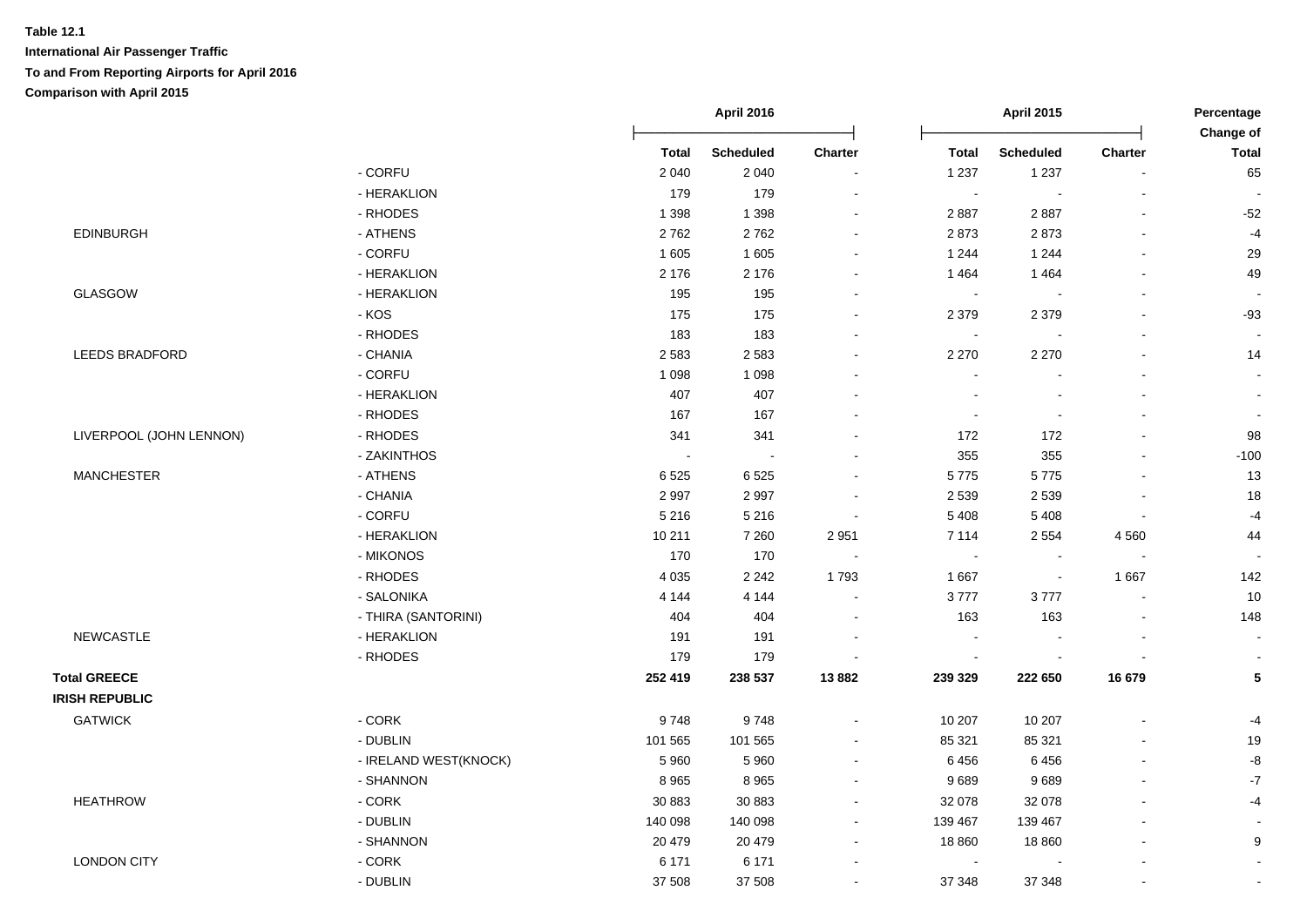|                             |                         |              | <b>April 2016</b> |                |              | <b>April 2015</b>        |                | Percentage<br>Change of  |
|-----------------------------|-------------------------|--------------|-------------------|----------------|--------------|--------------------------|----------------|--------------------------|
|                             |                         | <b>Total</b> | <b>Scheduled</b>  | Charter        | <b>Total</b> | <b>Scheduled</b>         | <b>Charter</b> | <b>Total</b>             |
| <b>LUTON</b>                | - CORK                  | 161          | 161               |                | $\sim$       | $\sim$                   |                |                          |
|                             | - DUBLIN                | 28 013       | 28 012            | $\mathbf{1}$   | 29 8 68      | 29 8 68                  |                | -6                       |
|                             | - IRELAND WEST(KNOCK)   | 11894        | 11894             | $\overline{a}$ | 11 629       | 11 629                   | $\blacksquare$ | $\overline{2}$           |
|                             | - KERRY COUNTY          | 9 1 2 2      | 9 1 2 2           | $\blacksquare$ | 10 090       | 10 090                   | $\blacksquare$ | $-10$                    |
|                             | - WATERFORD             | 2082         | 2 0 8 2           | $\sim$         | 192          | 192                      | $\blacksquare$ | 984                      |
| SOUTHEND                    | - CORK                  | 68           | 68                | $\sim$         | $\sim$       | $\blacksquare$           | $\blacksquare$ |                          |
|                             | - DUBLIN                |              |                   |                | 389          | 389                      |                | $-100$                   |
| <b>STANSTED</b>             | - CORK                  | 26 947       | 26 947            |                | 28 5 58      | 28 5 58                  | $\overline{a}$ | $-6$                     |
|                             | - DUBLIN                | 73 641       | 73 641            | $\sim$         | 74 193       | 74 193                   | $\sim$         | $-1$                     |
|                             | - IRELAND WEST(KNOCK)   | 12714        | 12714             | $\sim$         | 13 147       | 13 147                   | $\blacksquare$ | $-3$                     |
|                             | - KERRY COUNTY          | 6 0 63       | 6 0 6 3           |                | 6 2 9 9      | 6 2 9 9                  |                | $-4$                     |
|                             | - SHANNON               | 20 459       | 20 459            |                | 20 5 29      | 20 5 29                  |                |                          |
| ABERDEEN                    | - DUBLIN                | 3 1 1 3      | 3 1 1 3           |                | 3 4 7 0      | 3 4 7 0                  |                | $-10$                    |
| <b>BIRMINGHAM</b>           | $-CORK$                 | 6 0 5 5      | 6 0 5 5           |                | 6 4 5 0      | 6 4 5 0                  | $\blacksquare$ | $\textnormal{-}6$        |
|                             | - DUBLIN                | 75 856       | 75 856            |                | 64 552       | 64 44 6                  | 106            | 18                       |
|                             | - IRELAND WEST(KNOCK)   | 2 3 4 2      | 2 3 4 2           |                |              | $\ddot{\phantom{a}}$     | $\overline{a}$ | $\sim$                   |
|                             | - SHANNON               | 2 4 5 1      | 2 4 5 1           |                |              | $\blacksquare$           | $\blacksquare$ | $\overline{\phantom{a}}$ |
|                             | - WATERFORD             | 694          | 694               |                | 35           | 35                       | $\sim$         | 1883                     |
| <b>BRISTOL</b>              | - CORK                  | 3508         | 3508              |                | 3 4 7 7      | 3 4 7 7                  | $\blacksquare$ | $\mathbf{1}$             |
|                             | - DUBLIN                | 33 672       | 33 672            | ÷.             | 32 454       | 32 368                   | 86             | $\overline{\mathbf{4}}$  |
|                             | - IRELAND WEST(KNOCK)   | 3 4 9 0      | 3 4 9 0           |                | 4 3 5 6      | 4 3 5 6                  | $\blacksquare$ | $-20$                    |
| <b>CARDIFF WALES</b>        | $-CORK$                 | 972          | 972               | $\sim$         | $\sim$       | $\blacksquare$           | $\blacksquare$ | $\overline{\phantom{a}}$ |
|                             | - DUBLIN                | 8570         | 8570              | $\sim$         | 5914         | 5 8 20                   | 94             | 45                       |
| DONCASTER SHEFFIELD         | - DUBLIN                | 1889         | 1841              | 48             | $\sim$       |                          |                | $\overline{\phantom{a}}$ |
| EAST MIDLANDS INTERNATIONAL | - DUBLIN                | 21 215       | 21 215            |                | 13 082       | 13 082                   | $\overline{a}$ | 62                       |
|                             | - IRELAND WEST(KNOCK)   | 5583         | 5583              |                | 7 5 5 1      | 7 5 5 1                  |                | $-26$                    |
| <b>EDINBURGH</b>            | $\text{-}\mathsf{CORK}$ | 3 0 7 7      | 3 0 7 7           |                | 3 3 7 7      | 3 3 7 7                  |                | $-9$                     |
|                             | - DUBLIN                | 48 838       | 48 838            |                | 45 792       | 45713                    | 79             | $\overline{7}$           |
|                             | - IRELAND WEST(KNOCK)   | 1619         | 1619              | $\overline{a}$ | $\sim$       | $\overline{\phantom{a}}$ | $\sim$         |                          |
|                             | - SHANNON               | 2 2 3 0      | 2 2 3 0           | $\blacksquare$ | 46           | $\blacksquare$           | 46             | 4748                     |
| <b>EXETER</b>               | - DUBLIN                | 3017         | 3017              |                | 2 4 4 2      | 2 4 4 2                  | $\blacksquare$ | 24                       |
| <b>GLASGOW</b>              | - CORK                  | 1838         | 1838              | $\sim$         | 2 0 5 0      | 2 0 5 0                  | $\sim$         | $-10$                    |
|                             | - DONEGAL               | 1 1 3 6      | 1 1 3 6           | $\blacksquare$ | 888          | 888                      | $\overline{a}$ | 28                       |
|                             | - DUBLIN                | 40 163       | 40 163            | $\sim$         | 38 077       | 38 077                   |                | $\sqrt{5}$               |
| <b>INVERNESS</b>            | - DUBLIN                | 1806         | 1806              |                | 2719         | 2719                     |                | $-34$                    |
| <b>ISLE OF MAN</b>          | - DUBLIN                | 3 3 5 0      | 3 3 5 0           |                | 2767         | 2767                     | $\sim$         | 21                       |
|                             |                         |              |                   |                |              |                          |                |                          |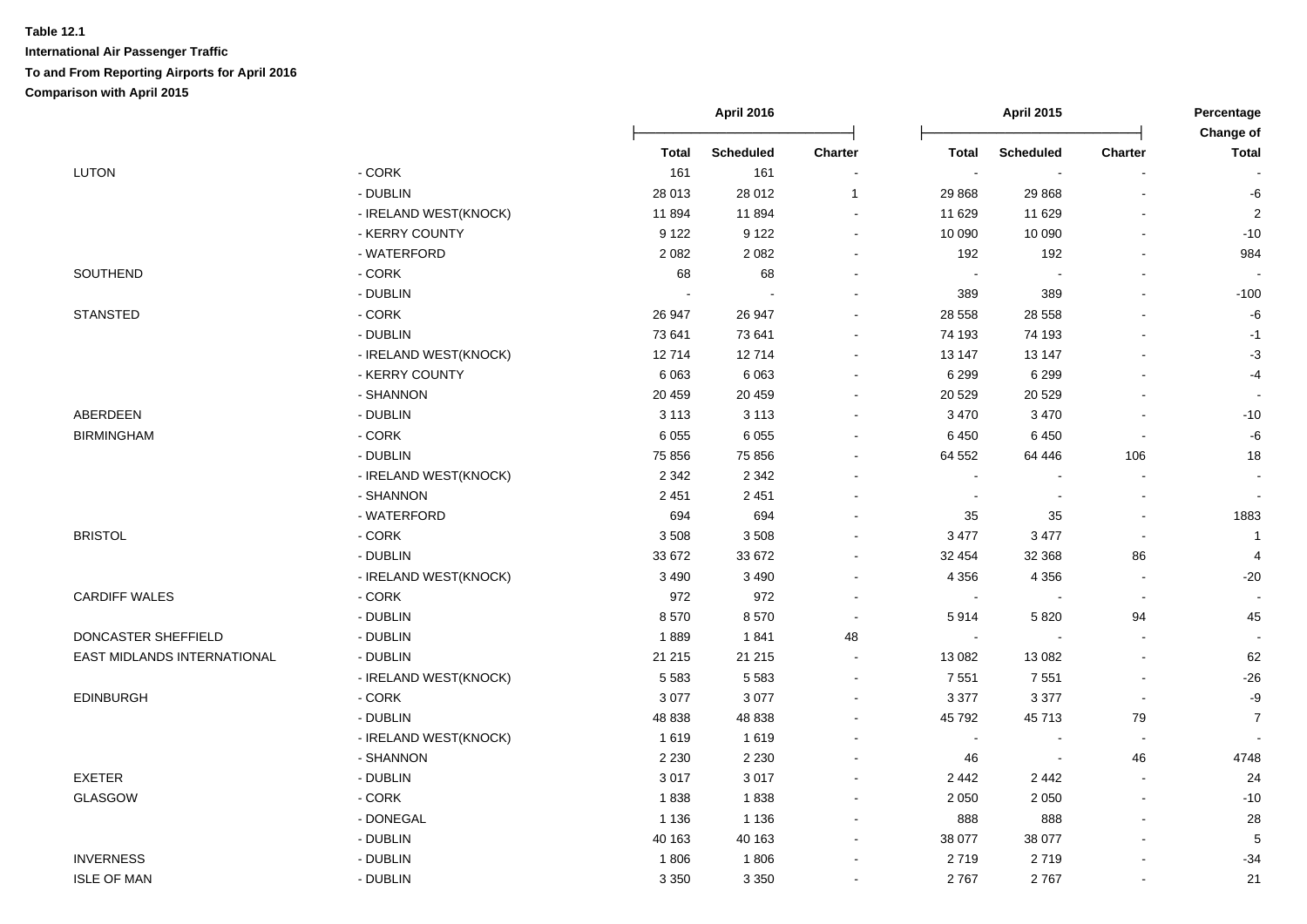|                             |                          |                          | <b>April 2016</b> |                          |              | <b>April 2015</b> |                          |                           |
|-----------------------------|--------------------------|--------------------------|-------------------|--------------------------|--------------|-------------------|--------------------------|---------------------------|
|                             |                          | <b>Total</b>             | <b>Scheduled</b>  | Charter                  | <b>Total</b> | <b>Scheduled</b>  | <b>Charter</b>           | Change of<br><b>Total</b> |
| <b>JERSEY</b>               | - CORK                   | 39                       | 39                |                          |              |                   |                          |                           |
|                             | - DUBLIN                 | 1 3 6 2                  | 1 3 6 2           | $\blacksquare$           | 1646         | 1646              |                          | $-17$                     |
| <b>LEEDS BRADFORD</b>       | $-CORK$                  | 670                      | 670               | $\overline{\phantom{a}}$ | $\sim$       |                   |                          |                           |
|                             | - DUBLIN                 | 25 174                   | 25 174            | $\sim$                   | 25 394       | 25 394            | $\overline{\phantom{a}}$ | $-1$                      |
| LIVERPOOL (JOHN LENNON)     | - CORK                   | 6 3 0 0                  | 6 3 0 0           | $\blacksquare$           | 6 3 7 1      | 6 3 7 1           | $\overline{a}$           | $-1$                      |
|                             | - DUBLIN                 | 47 887                   | 47 880            | $\overline{7}$           | 27 285       | 27 28 5           | $\overline{a}$           | 76                        |
|                             | - IRELAND WEST(KNOCK)    | 6778                     | 6778              | $\blacksquare$           | 7 3 8 1      | 7 3 8 1           | $\overline{\phantom{a}}$ | -8                        |
| <b>MANCHESTER</b>           | $-CORK$                  | 8 1 2 3                  | 8 1 2 3           | $\sim$                   | 6851         | 6851              |                          | 19                        |
|                             | - DUBLIN                 | 81 844                   | 81 654            | 190                      | 67 656       | 67 322            | 334                      | 21                        |
|                             | - IRELAND WEST(KNOCK)    | 2 3 8 8                  | 2 3 8 8           | $\sim$                   | 2 3 6 9      | 2 3 6 9           |                          | $\overline{1}$            |
|                             | - SHANNON                | 6 4 0 7                  | 6 4 0 7           | $\overline{\phantom{a}}$ | 8 8 0 4      | 8 8 0 4           |                          | $-27$                     |
| <b>NEWCASTLE</b>            | $-CORK$                  | 1526                     | 1526              | $\blacksquare$           | 1 600        | 1 600             |                          | $-5$                      |
|                             | - DUBLIN                 | 18 550                   | 18 550            | $\blacksquare$           | 17 166       | 17 166            |                          | 8                         |
| NEWQUAY                     | - DUBLIN                 | 1 4 9 7                  | 1 4 9 7           |                          |              |                   |                          |                           |
| SOUTHAMPTON                 | $-CORK$                  | 1 3 5 6                  | 1 3 5 6           | $\blacksquare$           |              |                   |                          |                           |
|                             | - DUBLIN                 | 10 934                   | 10 934            | $\blacksquare$           | 10 735       | 10735             |                          | $\sqrt{2}$                |
| <b>SUMBURGH</b>             | - DUBLIN                 |                          |                   | $\sim$                   | 737          |                   | 737                      | $-100$                    |
| <b>Total IRISH REPUBLIC</b> |                          | 1 049 860                | 1 049 614         | 246                      | 957 814      | 956 332           | 1 4 8 2                  | $10$                      |
| <b>ITALY</b>                |                          |                          |                   |                          |              |                   |                          |                           |
| <b>GATWICK</b>              | - BARI (PALESE)          | 7929                     | 7843              | 86                       | 8 2 1 3      | 8 2 1 3           |                          | $-3$                      |
|                             | - BOLOGNA                | 7965                     | 7965              | $\blacksquare$           | 8572         | 8572              |                          | $-7$                      |
|                             | - BRINDISI               | $\overline{\phantom{a}}$ |                   | $\sim$                   | 1583         | 1583              |                          | $-100$                    |
|                             | - CAGLIARI (ELMAS)       | 321                      | 321               | $\blacksquare$           | 319          | 319               |                          | $\mathbf{1}$              |
|                             | - CATANIA (FONTANAROSSA) | 19 978                   | 19 978            | $\blacksquare$           | 18 111       | 18 111            |                          | 10                        |
|                             | - FLORENCE               | 6934                     | 6934              | $\sim$                   | 6836         | 6836              |                          | $\overline{1}$            |
|                             | - GENOA                  | 7918                     | 7 1 7 0           | 748                      | 9609         | 8 4 7 5           | 1 1 3 4                  | $-18$                     |
|                             | - MILAN (LINATE)         | 23 199                   | 23 199            | $\overline{\phantom{a}}$ | 9645         | 9645              |                          | 141                       |
|                             | - MILAN (MALPENSA)       | 47 221                   | 47 221            | $\sim$                   | 47 008       | 47 008            | $\overline{\phantom{a}}$ | $\sim$                    |
|                             | - NAPLES                 | 42 219                   | 39 217            | 3 0 0 2                  | 37 593       | 35 051            | 2 5 4 2                  | 12                        |
|                             | - OLBIA                  | 2891                     | 2891              | $\overline{\phantom{a}}$ | 2 4 7 7      | 2 4 7 7           |                          | $17$                      |
|                             | - PALERMO                | 4 3 0 8                  | 4 3 0 8           | $\blacksquare$           | 4 0 0 4      | 4 0 0 4           |                          | 8                         |
|                             | - PISA                   | 19670                    | 19670             |                          | 17 357       | 17 357            |                          | 13                        |
|                             | - ROME (FIUMICINO)       | 63771                    | 63771             | $\blacksquare$           | 64 840       | 64 840            |                          | $-2$                      |
|                             | - TURIN                  | 12 9 20                  | 11 260            | 1 6 6 0                  | 11 721       | 9777              | 1944                     | 10                        |
|                             | - VENICE                 | 57896                    | 56 987            | 909                      | 51 768       | 50 873            | 895                      | 12                        |
|                             | - VERONA VILLAFRANCA     | 18 291                   | 17 388            | 903                      | 21 718       | 20 952            | 766                      | $-16$                     |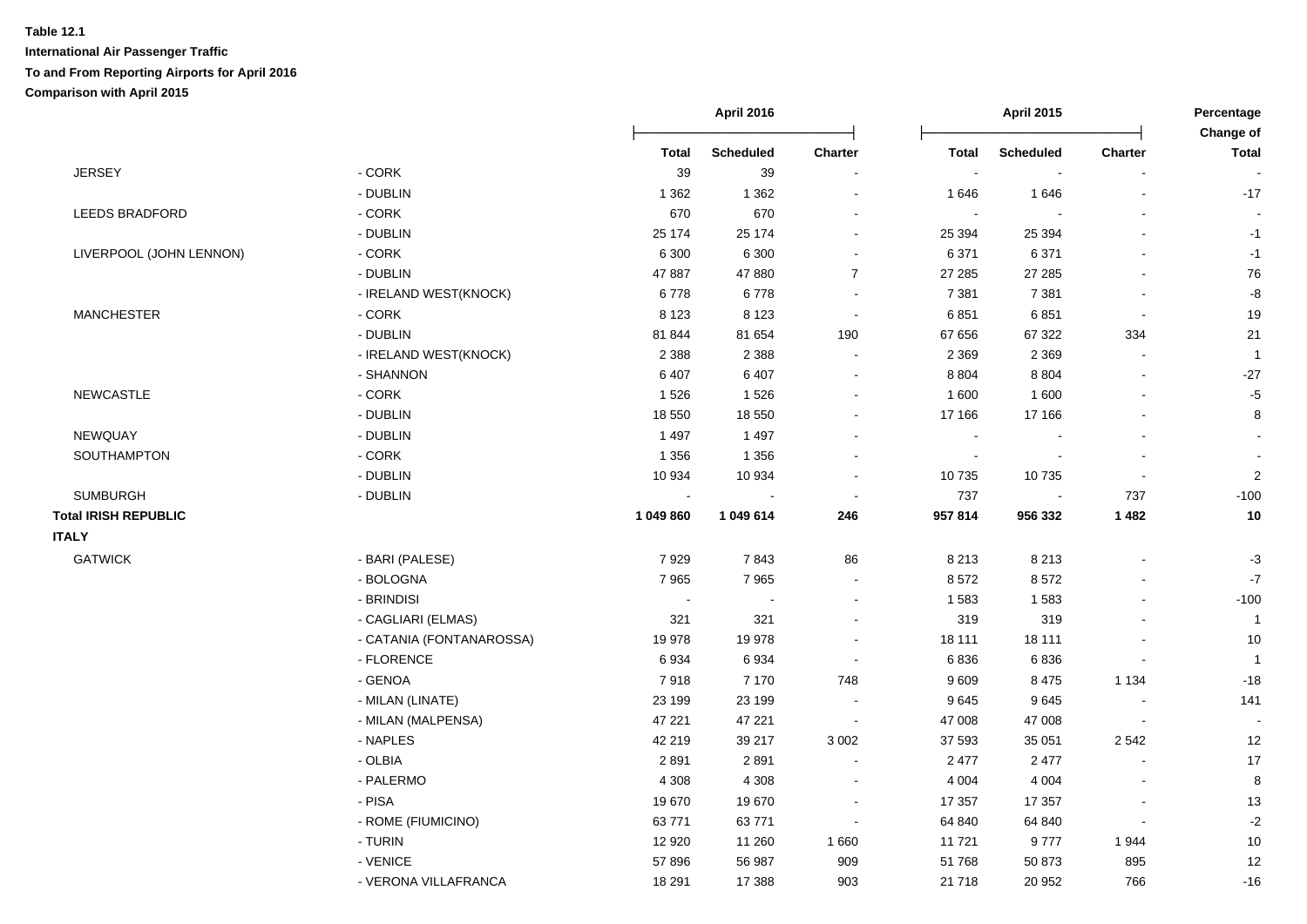|                    |                          |                | <b>April 2016</b> |                          |                | <b>April 2015</b>        |                          |                           |
|--------------------|--------------------------|----------------|-------------------|--------------------------|----------------|--------------------------|--------------------------|---------------------------|
|                    |                          | <b>Total</b>   | <b>Scheduled</b>  | Charter                  | <b>Total</b>   | <b>Scheduled</b>         | Charter                  | Change of<br><b>Total</b> |
| <b>HEATHROW</b>    | - BOLOGNA                | 20 643         | 20 643            |                          | 19 087         | 19 087                   |                          | $\bf 8$                   |
|                    | - MILAN (LINATE)         | 50 100         | 50 100            | $\blacksquare$           | 55 509         | 55 509                   |                          | $-10$                     |
|                    | - MILAN (MALPENSA)       | 20 073         | 20 073            | $\sim$                   | 22 543         | 22 543                   | $\overline{\phantom{a}}$ | $-11$                     |
|                    | - OLBIA                  | 157            | 157               | $\blacksquare$           |                |                          |                          |                           |
|                    | - PALERMO                | 179            | 179               | $\blacksquare$           | $\blacksquare$ | $\overline{\phantom{a}}$ |                          |                           |
|                    | - PISA                   | 8 5 0 0        | 8 500             | $\overline{\phantom{a}}$ | 8818           | 8818                     |                          | $-4$                      |
|                    | - ROME (FIUMICINO)       | 87 0 26        | 87 0 26           | $\blacksquare$           | 89 041         | 89 041                   |                          | $-2$                      |
|                    | - VENICE                 | 12 6 28        | 12 6 28           | $\blacksquare$           | 11 340         | 11 340                   |                          | 11                        |
| <b>LONDON CITY</b> | - FLORENCE               | 7 2 6 9        | 7 2 6 9           | $\sim$                   | 7966           | 7966                     | $\blacksquare$           | $\textnormal{-}9$         |
|                    | - MILAN (LINATE)         | 12 208         | 12 208            | $\blacksquare$           | 13 5 94        | 13 594                   |                          | $-10$                     |
|                    | - PISA                   | 69             | 69                | $\overline{\phantom{a}}$ | $\sim$         |                          |                          |                           |
|                    | - ROME (FIUMICINO)       | 3972           | 3972              | $\blacksquare$           | 3759           | 3759                     |                          | 6                         |
|                    | - VENICE                 | 1 5 5 2        | 1552              | $\blacksquare$           | 1 4 6 5        | 1 4 6 5                  |                          | 6                         |
| <b>LUTON</b>       | - BRINDISI               | $\bf 8$        | $\sim$            | 8                        | $\sim$         |                          |                          |                           |
|                    | - CATANIA (FONTANAROSSA) | 4 2 2 5        | 4 2 2 5           | $\sim$                   | 3988           | 3 9 8 8                  |                          | 6                         |
|                    | - MILAN (LINATE)         | $\sqrt{5}$     | $\blacksquare$    | $5\,$                    | $\sim$         |                          |                          |                           |
|                    | - MILAN (MALPENSA)       | 14 30 6        | 14 30 6           | $\blacksquare$           | 12 807         | 12 807                   |                          | 12                        |
|                    | - NAPLES                 | 5763           | 5763              | $\blacksquare$           | 6 5 9 6        | 6596                     |                          | $-13$                     |
|                    | - PISA                   | 3603           | 3603              | $\blacksquare$           | 3690           | 3690                     |                          | $-2$                      |
|                    | - ROME (CIAMPINO)        | $\overline{1}$ | $\sim$            | $\mathbf{1}$             | $\sim$         |                          | $\blacksquare$           |                           |
|                    | - ROME (FIUMICINO)       | 9323           | 9323              | $\blacksquare$           | 10 016         | 10 016                   | $\overline{\phantom{a}}$ | $-7$                      |
|                    | - TURIN                  | 3850           | 3850              | $\blacksquare$           | 109            | $\overline{\phantom{a}}$ | 109                      | 3432                      |
|                    | - VENICE                 | 6 2 3 8        | 6 2 3 8           | $\blacksquare$           | 4869           | 4869                     | $\blacksquare$           | 28                        |
| SOUTHEND           | - FLORENCE               | 78             | 78                | $\blacksquare$           | $\sim$         |                          |                          |                           |
|                    | - VENICE                 | 4936           | 4936              |                          | 4755           | 4755                     |                          | 4                         |
| <b>STANSTED</b>    | - ALGHERO (FERTILIA)     | 4545           | 4545              | $\blacksquare$           | 6977           | 6977                     | $\overline{\phantom{a}}$ | $-35$                     |
|                    | - ANCONA                 | 9 3 9 0        | 9 3 9 0           | $\overline{\phantom{a}}$ | 11 840         | 11 840                   |                          | $-21$                     |
|                    | - BARI (PALESE)          | 10 119         | 10 119            | $\sim$                   | 9761           | 9761                     | $\overline{\phantom{a}}$ | 4                         |
|                    | - BERGAMO                | 38 627         | 38 627            | $\blacksquare$           | 42 283         | 42 283                   | $\overline{a}$           | -9                        |
|                    | - BOLOGNA                | 18 677         | 18 677            | $\overline{\phantom{a}}$ | 16 137         | 16 137                   |                          | 16                        |
|                    | - BRINDISI               | 6 3 4 9        | 6 3 4 9           | $\overline{\phantom{a}}$ | 6563           | 6563                     |                          | $-3$                      |
|                    | - CAGLIARI (ELMAS)       | 8 3 8 3        | 8 3 8 3           | $\overline{\phantom{a}}$ | 8 4 2 7        | 8 4 2 7                  |                          | $-1$                      |
|                    | - COMISO                 | 2918           | 2918              | $\sim$                   | 2 4 2 6        | 2 4 2 6                  | $\blacksquare$           | 20                        |
|                    | - GENOA                  | 8 1 4 0        | 8 1 4 0           | $\overline{\phantom{a}}$ | 8478           | 8 4 7 8                  | $\blacksquare$           | $-4$                      |
|                    | - LAMETIA-TERME          | 3958           | 3958              |                          | 4 1 4 8        | 4 1 4 8                  |                          | $-5$                      |
|                    | - MILAN (LINATE)         | 92             | 92                |                          |                |                          |                          |                           |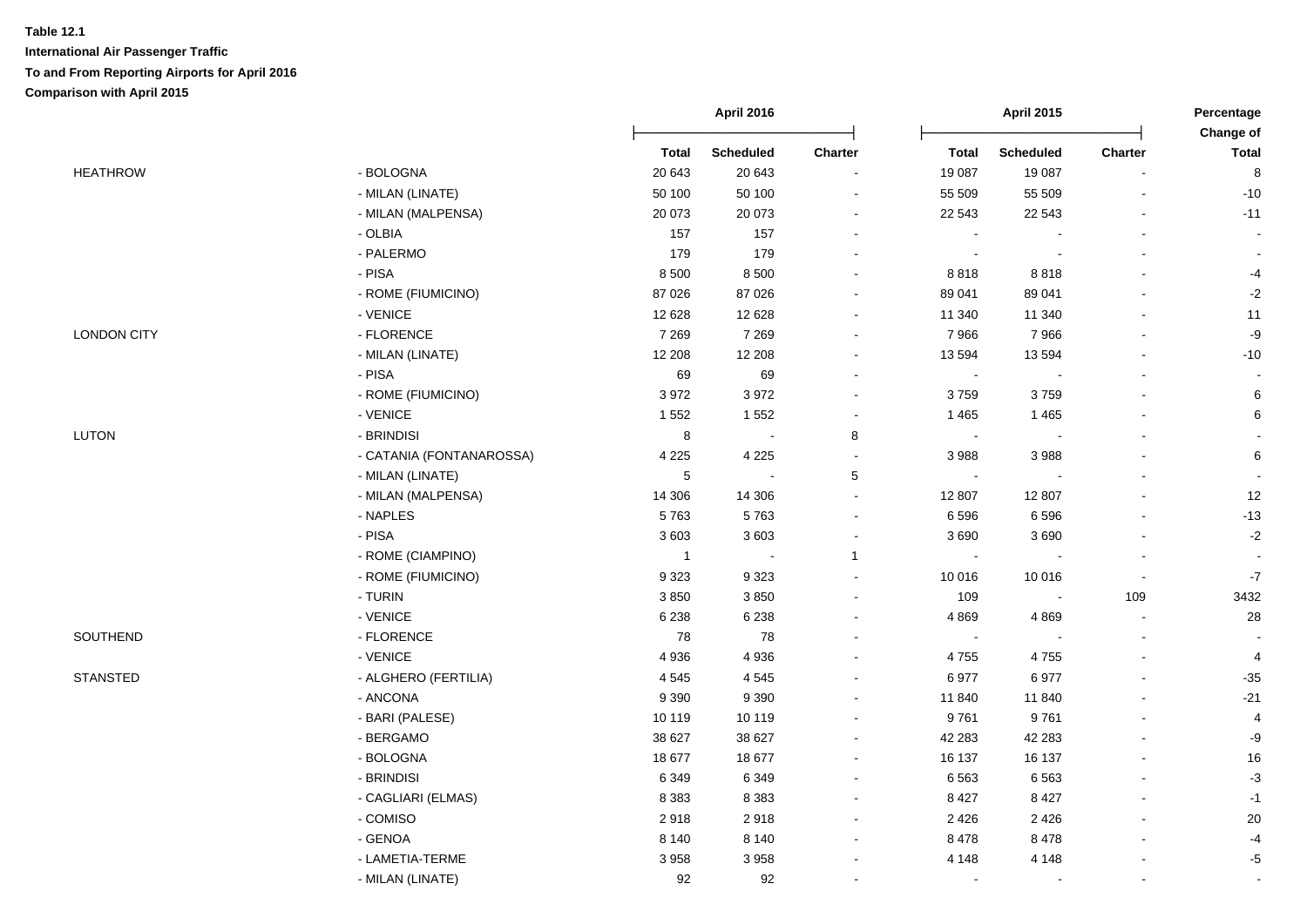|                                   |                                  | April 2016   |                  |                          | <b>April 2015</b>        |                  | Percentage     |                           |
|-----------------------------------|----------------------------------|--------------|------------------|--------------------------|--------------------------|------------------|----------------|---------------------------|
|                                   |                                  | <b>Total</b> | <b>Scheduled</b> | <b>Charter</b>           | <b>Total</b>             | <b>Scheduled</b> | Charter        | Change of<br><b>Total</b> |
|                                   | - MILAN (MALPENSA)               | 18857        | 18857            | $\blacksquare$           | $\sim$                   | $\blacksquare$   |                |                           |
|                                   | - NAPLES                         | 16 989       | 16 989           |                          | 16 321                   | 16 321           |                | $\overline{4}$            |
|                                   | - PALERMO                        | 10 354       | 10 354           | $\sim$                   | 10 053                   | 10 053           |                | $\mathbf{3}$              |
|                                   | - PARMA                          | 3595         | 3595             | $\overline{\phantom{a}}$ | 4 1 3 5                  | 4 1 3 5          |                | $-13$                     |
|                                   | - PERUGIA                        | 7843         | 7843             | $\sim$                   | 8 1 9 7                  | 8 1 9 7          |                | $-4$                      |
|                                   | - PESCARA                        | 6965         | 6965             | $\sim$                   | 8 3 3 3                  | 8 3 3 3          |                | $-16$                     |
|                                   | - PISA                           | 30 166       | 30 166           | $\blacksquare$           | 30 702                   | 30 702           |                | $-2$                      |
|                                   | - ROME (CIAMPINO)                | 51 419       | 51 419           | $\blacksquare$           | 41 659                   | 41 659           |                | 23                        |
|                                   | - TREVISO                        | 27 412       | 27 412           | $\blacksquare$           | 20 785                   | 20785            |                | $32\,$                    |
|                                   | - TRIESTE (RONCHI DEI LEGIONARI) | 7 2 5 7      | 7 2 5 7          | $\blacksquare$           | 9769                     | 9769             | $\blacksquare$ | $-26$                     |
|                                   | - TURIN                          | 9512         | 9 3 2 4          | 188                      | 10 291                   | 10 10 5          | 186            | $\mbox{-}8$               |
|                                   | - VERONA VILLAFRANCA             | 6 1 4 6      | 6 1 4 6          | $\overline{\phantom{a}}$ | $\blacksquare$           |                  | $\blacksquare$ |                           |
| <b>BELFAST CITY (GEORGE BEST)</b> | - VERONA VILLAFRANCA             | $\sim$       | $\sim$           | $\blacksquare$           | 270                      | $\blacksquare$   | 270            | $-100$                    |
| BELFAST INTERNATIONAL             | - PARMA                          | 170          | $\blacksquare$   | 170                      | $\sim$                   |                  |                |                           |
|                                   | - ROME (FIUMICINO)               | $\sim$       | $\sim$           | $\sim$                   | 1941                     | 1941             |                | $-100$                    |
| <b>BIRMINGHAM</b>                 | - BERGAMO                        | 404          | 404              | $\sim$                   | $\sim$                   |                  |                | $\sim$                    |
|                                   | - BOLOGNA                        | 156          |                  | 156                      |                          |                  |                |                           |
|                                   | - GENOA                          | 748          | $\sim$           | 748                      | 1 2 4 7                  | $\sim$           | 1 2 4 7        | $-40$                     |
|                                   | - MILAN (MALPENSA)               | 9795         | 9795             | $\overline{\phantom{a}}$ | 7 3 9 9                  | 7 3 9 9          | $\sim$         | 32                        |
|                                   | - NAPLES                         | 1599         | $\sim$           | 1599                     | 1 2 3 0                  | $\sim$           | 1 2 3 0        | $30\,$                    |
|                                   | - ROME (FIUMICINO)               | 4886         | 4886             | $\sim$                   | 4414                     | 4414             | $\sim$         | 11                        |
|                                   | - TURIN                          | 1 1 5 9      | 503              | 656                      | 747                      | 531              | 216            | 55                        |
|                                   | - VENICE                         | 3015         | 2 2 7 2          | 743                      | 3 1 3 9                  | 2 4 0 0          | 739            | $-4$                      |
|                                   | - VERONA VILLAFRANCA             | 3 3 4 4      | 3 0 6 5          | 279                      | $\blacksquare$           | $\blacksquare$   | $\blacksquare$ | $\blacksquare$            |
| <b>BOURNEMOUTH</b>                | - GENOA                          | 188          | $\sim$           | 188                      | 187                      | $\sim$           | 187            | $\mathbf{1}$              |
|                                   | - VENICE                         | 111          | $\bullet$        | 111                      | $\sim$                   | $\sim$           | $\sim$         |                           |
| <b>BRISTOL</b>                    | - BERGAMO                        | 3550         | 3550             | $\sim$                   | 4 2 9 2                  | 4 2 9 2          |                | $-17$                     |
|                                   | - BOLOGNA                        | 2 3 3 7      | 2 3 3 7          | $\blacksquare$           | 2710                     | 2710             |                | $-14$                     |
|                                   | - MILAN (MALPENSA)               | 518          | 518              |                          | 428                      | 428              |                | 21                        |
|                                   | - NAPLES                         | 1732         | $\sim$           | 1732                     | $\sim$                   |                  |                |                           |
|                                   | - PISA                           | 3748         | 3748             |                          | 2 5 9 2                  | 2 5 9 2          |                | 45                        |
|                                   | - ROME (FIUMICINO)               | 9978         | 9978             | $\sim$                   | 9622                     | 9622             |                | 4                         |
|                                   | - TREVISO                        | 4 1 2 7      | 4 1 2 7          | $\sim$                   | 2758                     | 2758             |                | 50                        |
|                                   | - TURIN                          | 219          | $\sim$           | 219                      | $\overline{\phantom{a}}$ |                  |                |                           |
|                                   | - VENICE                         | 4 6 9 7      | 4 6 9 7          | $\overline{\phantom{a}}$ |                          |                  |                |                           |
| <b>CARDIFF WALES</b>              | - GENOA                          | 146          | $\sim$           | 146                      | 310                      | $\blacksquare$   | 310            | $-53$                     |
|                                   |                                  |              |                  |                          |                          |                  |                |                           |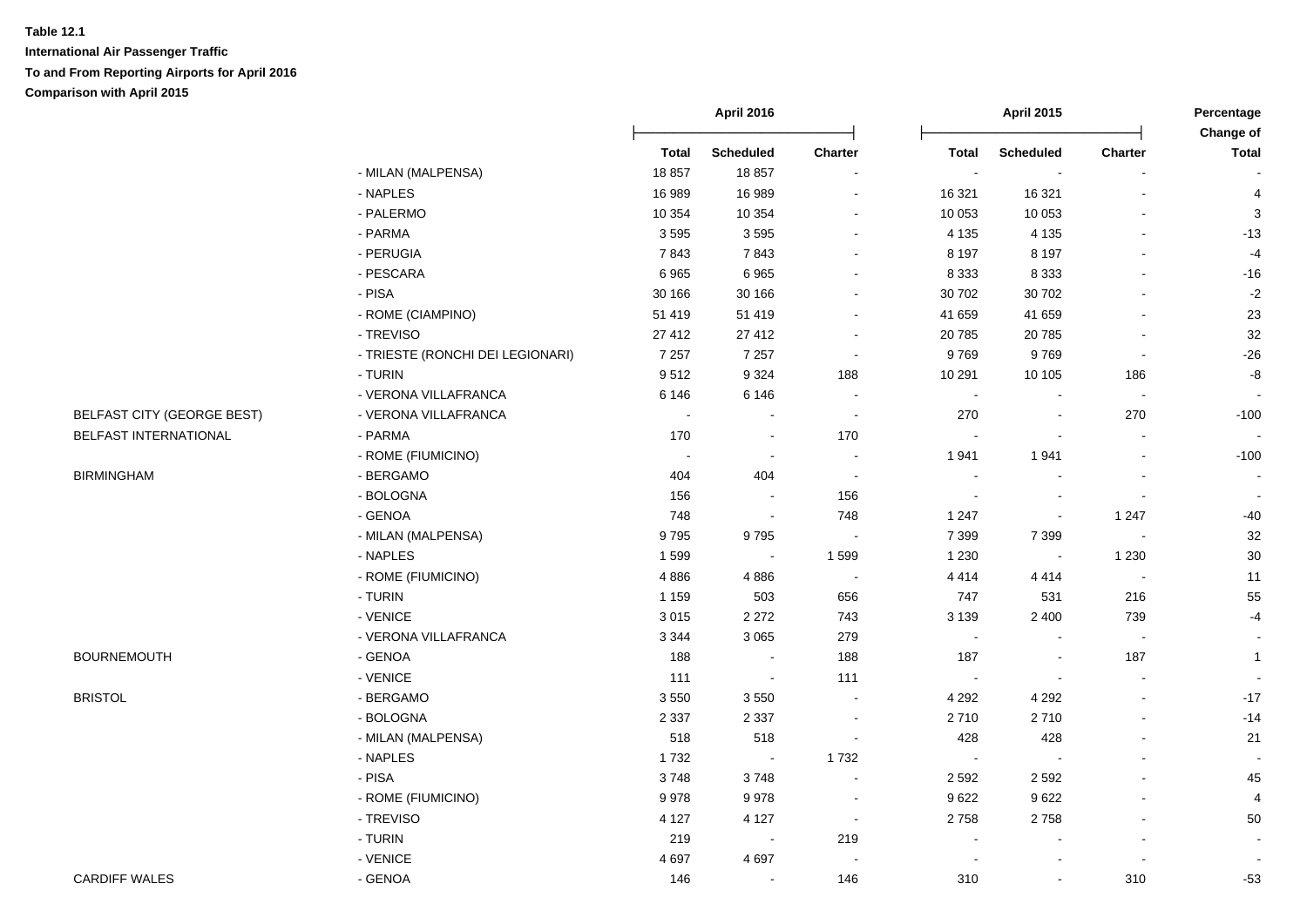|                             |                      |              | <b>April 2016</b>           |                          | <b>April 2015</b>    |                  | Percentage<br>Change of     |                          |
|-----------------------------|----------------------|--------------|-----------------------------|--------------------------|----------------------|------------------|-----------------------------|--------------------------|
|                             |                      | <b>Total</b> | <b>Scheduled</b>            | <b>Charter</b>           | <b>Total</b>         | <b>Scheduled</b> | Charter                     | <b>Total</b>             |
|                             | - MILAN (MALPENSA)   | 1733         | 1733                        | $\blacksquare$           | $\ddot{\phantom{a}}$ | $\sim$           | $\sim$                      | $\overline{\phantom{a}}$ |
|                             | - TREVISO            |              | $\blacksquare$              | $\blacksquare$           | 45                   | $\blacksquare$   | 45                          | $-100$                   |
|                             | - VENICE             | 157          | $\sim$                      | 157                      |                      |                  |                             |                          |
|                             | - VERONA VILLAFRANCA | 71           | 71                          | $\overline{\phantom{a}}$ | $\blacksquare$       |                  |                             | $\sim$                   |
| EAST MIDLANDS INTERNATIONAL | - BERGAMO            | 4 3 2 9      | 4 3 2 9                     | $\sim$                   | 4 3 5 1              | 4 3 5 1          |                             | $-1$                     |
|                             | - GENOA              | 148          | $\sim$                      | 148                      | $\sim$               | $\sim$           |                             | $\blacksquare$           |
|                             | - NAPLES             | 1 2 7 7      | $\mathcal{L}_{\mathcal{A}}$ | 1 277                    | $\blacksquare$       | $\blacksquare$   |                             | $\blacksquare$           |
|                             | - PISA               | 2746         | 2746                        | $\blacksquare$           | 2895                 | 2895             |                             | $-5$                     |
|                             | - ROME (CIAMPINO)    | 4 1 3 9      | 4 1 3 9                     | $\blacksquare$           | 4 3 5 7              | 4 3 5 7          | $\overline{\phantom{a}}$    | $-5$                     |
|                             | - TREVISO            | 5 5 6 4      | 5 5 6 4                     | $\sim$                   | 5 5 9 9              | 5 5 9 9          | $\blacksquare$              | $-1$                     |
|                             | - VENICE             | 146          | $\sim$                      | 146                      | 102                  | $\sim$           | 102                         | 43                       |
| <b>EDINBURGH</b>            | - BOLOGNA            | 3 0 6 7      | 3 0 6 7                     | $\blacksquare$           | 2 7 3 3              | 2733             | $\blacksquare$              | 12                       |
|                             | - MILAN (MALPENSA)   | 12 439       | 12 4 39                     | $\blacksquare$           | 8 5 9 8              | 8598             | $\blacksquare$              | 45                       |
|                             | - NAPLES             | 2 2 2 8      | 2 2 2 8                     | $\blacksquare$           | 2717                 | 2717             |                             | $-18$                    |
|                             | - PISA               | 4 2 5 2      | 4 2 5 2                     | $\sim$                   | 4 3 8 1              | 4 3 8 1          |                             | $-3$                     |
|                             | - ROME (CIAMPINO)    | 6 1 9 9      | 6 1 9 9                     | $\sim$                   | 6 0 5 4              | 6 0 5 4          |                             | $\sqrt{2}$               |
|                             | - ROME (FIUMICINO)   | 3 1 5 6      | 3 1 5 6                     | $\sim$                   | $\sim$               |                  |                             |                          |
|                             | - VENICE             | 8028         | 7886                        | 142                      | 2898                 | 2898             |                             | 177                      |
|                             | - VERONA VILLAFRANCA | 434          | 434                         | $\sim$                   | 422                  | 422              | $\overline{\phantom{a}}$    | $\mathbf{3}$             |
| GLASGOW                     | - GENOA              | 187          | $\blacksquare$              | 187                      | 306                  | $\blacksquare$   | 306                         | $-39$                    |
|                             | - MILAN (MALPENSA)   | 2897         | 2897                        | $\tilde{\phantom{a}}$    | $\blacksquare$       | $\blacksquare$   | $\mathcal{L}_{\mathcal{A}}$ | $\sim$                   |
|                             | - NAPLES             | 1833         | $\sim$                      | 1833                     | 1 2 8 2              | $\blacksquare$   | 1 2 8 2                     | 43                       |
|                             | - ROME (FIUMICINO)   | 2621         | 2621                        | $\sim$                   | 2 8 6 4              | 2864             | $\sim$                      | $\textnormal{-}8$        |
|                             | - TURIN              | 637          | $\blacksquare$              | 637                      | 519                  | $\blacksquare$   | 519                         | 23                       |
|                             | - VENICE             | 187          | $\sim$                      | 187                      | $\sim$               | $\sim$           | $\sim$                      | $\sim$                   |
| <b>HUMBERSIDE</b>           | - PISA               | 35           | $\sim$                      | 35                       | $\sim$               |                  | $\sim$                      | $\mathbf{r}$             |
| <b>LEEDS BRADFORD</b>       | - NAPLES             | 1693         | 1 6 9 3                     | $\blacksquare$           | 1 4 4 7              | 1 4 4 7          |                             | 17                       |
|                             | - PISA               | 2883         | 2883                        | $\blacksquare$           | $\sim$               |                  |                             | $\overline{a}$           |
|                             | - ROME (FIUMICINO)   | 2 1 9 7      | 2 1 9 7                     | $\overline{a}$           | 3 3 4 4              | 3 3 4 4          |                             | $-34$                    |
|                             | - TREVISO            | 2798         | 2798                        | $\blacksquare$           | 2510                 | 2510             |                             | 11                       |
|                             | - VENICE             | 2 1 2 7      | 2 1 2 7                     | $\mathbf{r}$             | 2 0 5 2              | 2 0 5 2          |                             | $\overline{4}$           |
| LIVERPOOL (JOHN LENNON)     | - NAPLES             | 3868         | 3868                        | $\blacksquare$           | 4575                 | 4575             | $\overline{\phantom{a}}$    | $-15$                    |
|                             | - PISA               | 3 0 5 4      | 3 0 5 4                     | $\blacksquare$           | 2772                 | 2772             |                             | 10                       |
| <b>MANCHESTER</b>           | - BERGAMO            | 12813        | 12813                       | $\sim$                   | 11 848               | 11848            |                             | 8                        |
|                             | - BOLOGNA            | 4 1 1 3      | 4 1 1 3                     | $\blacksquare$           | 4 4 2 8              | 4 4 2 8          |                             | $\mathbf{-7}$            |
|                             | - BRINDISI           | 2742         | 2742                        | $\sim$                   | $\sim$               | $\sim$           |                             | $\sim$                   |
|                             |                      |              |                             |                          |                      |                  |                             |                          |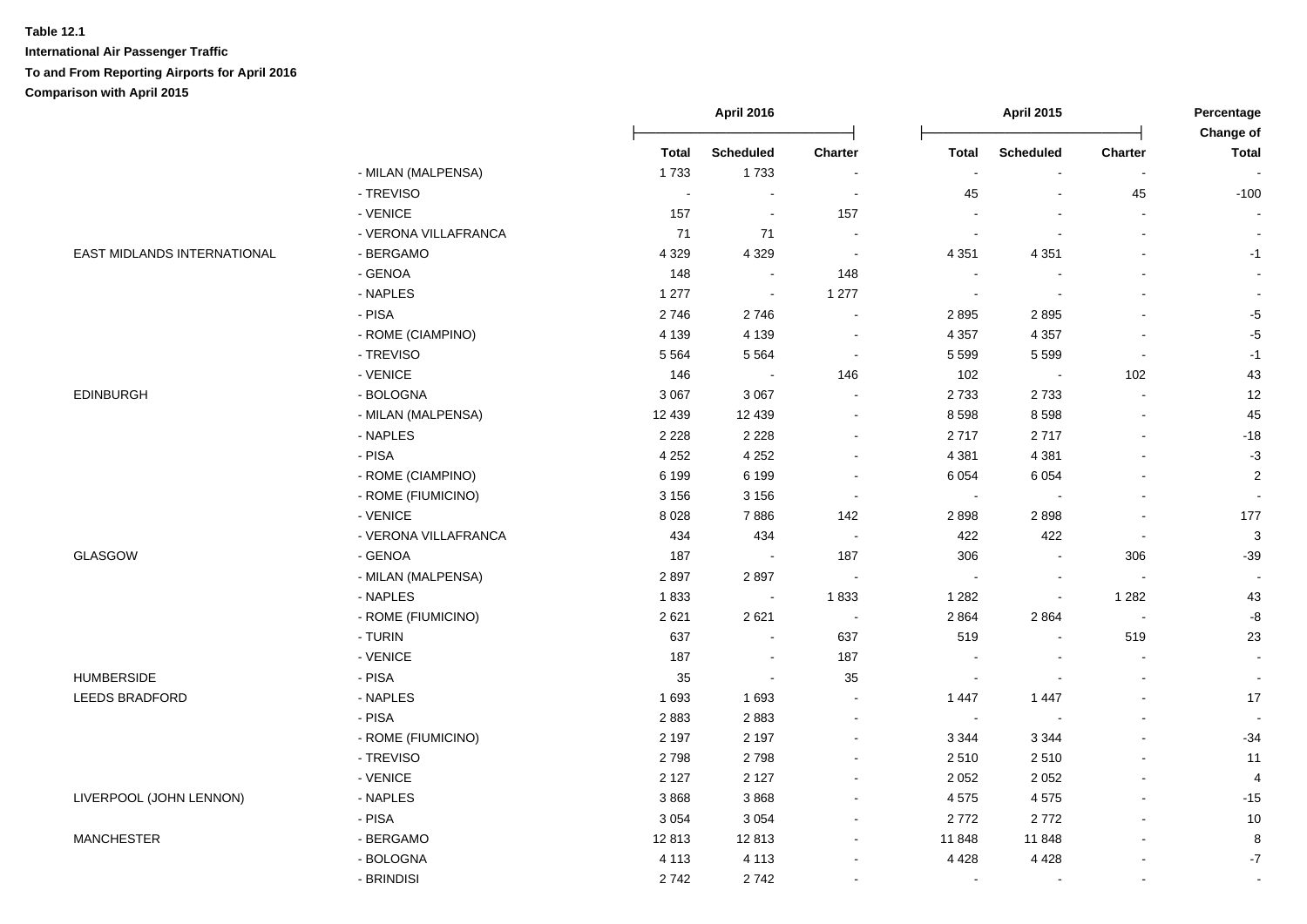|                             |                          | <b>April 2016</b> |                  |                | <b>April 2015</b> |                  | Percentage<br>Change of  |                |
|-----------------------------|--------------------------|-------------------|------------------|----------------|-------------------|------------------|--------------------------|----------------|
|                             |                          | <b>Total</b>      | <b>Scheduled</b> | Charter        | <b>Total</b>      | <b>Scheduled</b> | <b>Charter</b>           | <b>Total</b>   |
|                             | - CATANIA (FONTANAROSSA) | 2652              | 2652             |                | 2 5 9 4           | 2 5 9 4          |                          | $\overline{2}$ |
|                             | - GENOA                  | 2 1 7 1           | $\sim$           | 2 1 7 1        | 3 4 5 8           | $\sim$           | 3 4 5 8                  | $-37$          |
|                             | - MILAN (MALPENSA)       | 10739             | 10739            | $\sim$         | 5 4 7 3           | 5 4 7 3          |                          | 96             |
|                             | - NAPLES                 | 4 3 0 3           | 1 2 2 6          | 3 0 7 7        | 4 9 7 3           | 2 2 5 4          | 2719                     | $-13$          |
|                             | - PISA                   | 4 8 2 2           | 4 8 2 2          | $\sim$         | 1889              | 1889             |                          | 155            |
|                             | - ROME (CIAMPINO)        | 13 3 27           | 13 3 27          | $\sim$         | 10754             | 10754            | $\blacksquare$           | 24             |
|                             | - ROME (FIUMICINO)       | 6 2 6 4           | 6 2 6 4          | $\sim$         | 6 3 9 3           | 6 3 9 3          | $\blacksquare$           | $-2$           |
|                             | - TURIN                  | 1449              | 667              | 782            | 1568              | 443              | 1 1 2 5                  | -8             |
|                             | - VENICE                 | 16 174            | 13 9 35          | 2 2 3 9        | 13 4 68           | 11 260           | 2 2 0 8                  | $20\,$         |
|                             | - VERONA VILLAFRANCA     | 2 1 7 0           | 1 4 6 3          | 707            | 1 1 1 9           | 931              | 188                      | 94             |
| <b>NEWCASTLE</b>            | - PISA                   | 121               | 121              |                | $\sim$            |                  |                          |                |
|                             | - ROME (FIUMICINO)       | 2 2 1 0           | 2 2 1 0          | $\blacksquare$ | 2 3 7 2           | 2 3 7 2          | $\sim$                   | $-7$           |
|                             | - VENICE                 | $\sim$            |                  |                | 252               |                  | 252                      | $-100$         |
| <b>PRESTWICK</b>            | - PISA                   | 2 2 1 4           | 2 2 1 4          |                |                   |                  |                          |                |
|                             | - ROME (CIAMPINO)        | 3 0 3 0           | 3 0 3 0          |                | 2728              | 2728             |                          | 11             |
| <b>Total ITALY</b>          |                          | 1 162 927         | 1 134 945        | 27 982         | 1 062 037         | 1 038 058        | 23 979                   | 9              |
| <b>LUXEMBOURG</b>           |                          |                   |                  |                |                   |                  |                          |                |
| <b>GATWICK</b>              | - LUXEMBOURG             | 6744              | 6744             | $\sim$         | 4785              | 4785             |                          | 41             |
| <b>HEATHROW</b>             | - LUXEMBOURG             | 11886             | 11886            | $\blacksquare$ | 12 4 8 6          | 12 4 8 6         |                          | $-5$           |
| <b>LONDON CITY</b>          | - LUXEMBOURG             | 17014             | 17014            | $\sim$         | 18 217            | 18 217           |                          | $-7$           |
| SOUTHAMPTON                 | - LUXEMBOURG             | 43                | $\sim$           | 43             | $\sim$            |                  |                          | $\sim$         |
| <b>Total LUXEMBOURG</b>     |                          | 35 687            | 35 644           | 43             | 35 488            | 35 488           |                          | $\mathbf{1}$   |
| <b>MALTA</b>                |                          |                   |                  |                |                   |                  |                          |                |
| <b>GATWICK</b>              | - MALTA                  | 27 493            | 26 0 28          | 1 4 6 5        | 27 649            | 26 35 9          | 1 2 9 0                  | $-1$           |
| <b>HEATHROW</b>             | - MALTA                  | 14 591            | 14 591           | $\sim$         | 15 701            | 15 701           |                          | $-7$           |
| <b>LUTON</b>                | - MALTA                  | 11912             | 11746            | 166            | 11740             | 11740            |                          | $\overline{1}$ |
| <b>STANSTED</b>             | - MALTA                  | 7 2 5 7           | 7 2 5 7          | $\sim$         | 5 6 6 1           | 5 6 6 1          | $\blacksquare$           | 28             |
| BELFAST INTERNATIONAL       | - MALTA                  | $\sim$            | $\sim$           | $\sim$         | 2 3 8 1           | 2 3 8 1          | $\blacksquare$           | $-100$         |
| <b>BIRMINGHAM</b>           | - MALTA                  | 4 4 3 9           | 4 2 8 9          | 150            | 3 2 9 4           | 3 2 0 2          | 92                       | 35             |
| <b>BOURNEMOUTH</b>          | - MALTA                  | 2675              | 2675             | $\sim$         | 2 9 0 2           | 2 9 0 2          | $\overline{\phantom{a}}$ | -8             |
| <b>BRISTOL</b>              | - MALTA                  | 4595              | 4595             | $\sim$         | 4 5 7 2           | 4547             | 25                       | $\overline{1}$ |
| <b>CARDIFF WALES</b>        | - MALTA                  | $\sim$            | $\sim$           | $\sim$         | 34                |                  | 34                       | $-100$         |
| EAST MIDLANDS INTERNATIONAL | - MALTA                  | 3 1 2 4           | 3 1 2 4          |                | 2769              | 2769             | $\sim$                   | 13             |
| <b>EDINBURGH</b>            | - MALTA                  | 5989              | 5989             |                | 4616              | 4616             | $\blacksquare$           | 30             |
| <b>EXETER</b>               | - MALTA                  |                   |                  |                | 50                |                  | 50                       | $-100$         |
| GLASGOW                     | - MALTA                  |                   |                  |                | 36                |                  | 36                       | $-100$         |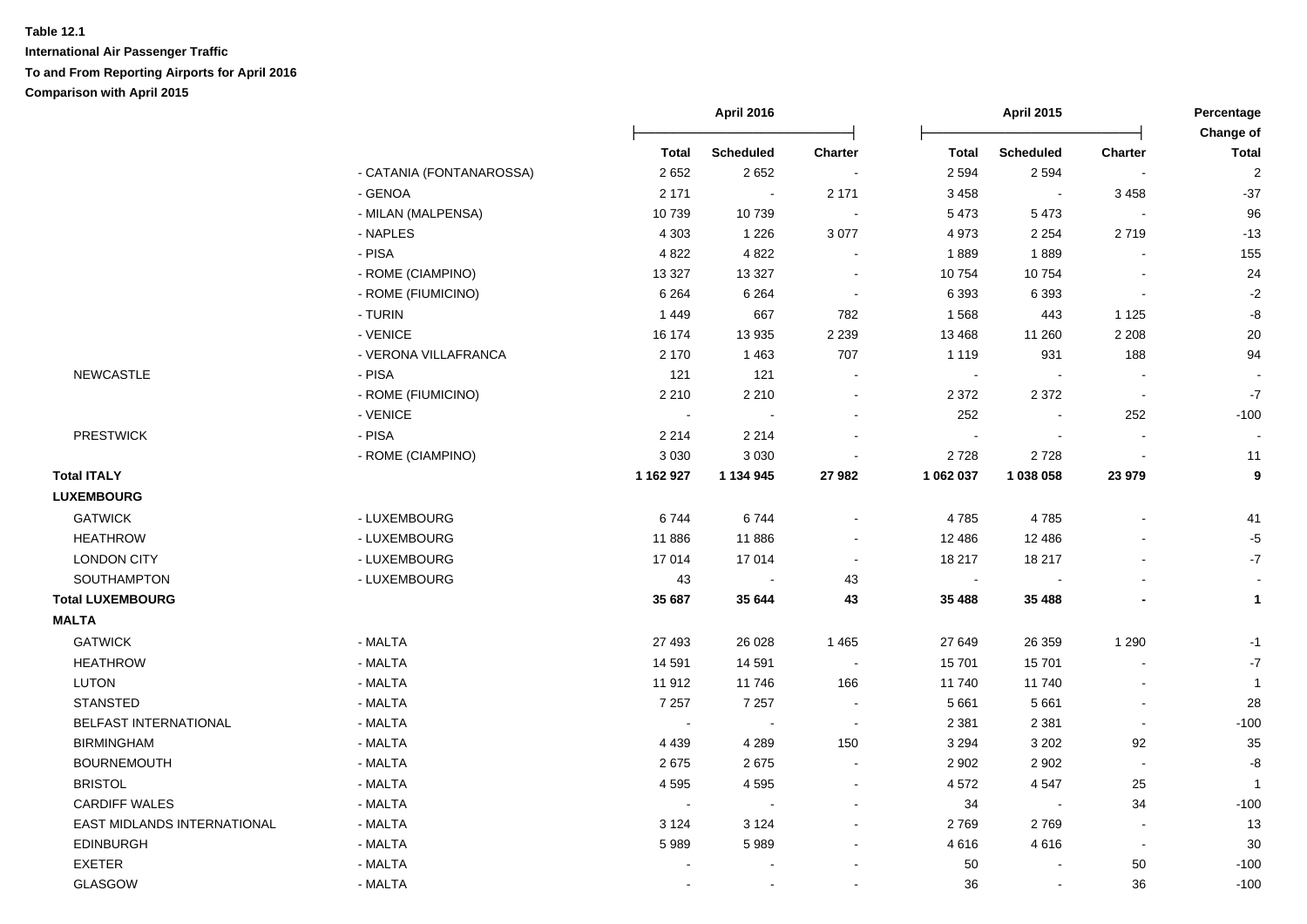|                                    |              |                | April 2016       |                          | <b>April 2015</b> |                  | Percentage               |                           |
|------------------------------------|--------------|----------------|------------------|--------------------------|-------------------|------------------|--------------------------|---------------------------|
|                                    |              | Total          | <b>Scheduled</b> | Charter                  | <b>Total</b>      | <b>Scheduled</b> | <b>Charter</b>           | Change of<br><b>Total</b> |
| <b>LEEDS BRADFORD</b>              | - MALTA      | 3 2 8 8        | 3 1 4 0          | 148                      | 2 9 5 7           | 2957             |                          | 11                        |
| LIVERPOOL (JOHN LENNON)            | - MALTA      | 3 0 8 3        | 3 0 8 3          |                          | 2511              | 2511             |                          | 23                        |
| <b>MANCHESTER</b>                  | - MALTA      | 20 057         | 18 479           | 1578                     | 15 7 37           | 12739            | 2998                     | 27                        |
| <b>NEWCASTLE</b>                   | - MALTA      | 2 5 9 3        | 2 5 9 3          |                          | 2 4 7 2           | 2472             |                          | 5                         |
| <b>PRESTWICK</b>                   | - MALTA      | 1 3 0 4        | 1 3 0 4          |                          | 1641              | 1641             |                          | $-21$                     |
| <b>Total MALTA</b>                 |              | 112 400        | 108 893          | 3 5 0 7                  | 106 723           | 102 198          | 4 5 2 5                  | 5                         |
| <b>NETHERLANDS</b>                 |              |                |                  |                          |                   |                  |                          |                           |
| <b>GATWICK</b>                     | - AMSTERDAM  | 91 479         | 91 479           |                          | 83 043            | 83 043           |                          | 10                        |
| <b>HEATHROW</b>                    | - AMSTERDAM  | 138 572        | 138 572          |                          | 140 498           | 140 498          |                          | $-1$                      |
|                                    | - EINDHOVEN  | $\blacksquare$ |                  |                          | $\overline{2}$    |                  | 2                        | $-100$                    |
| <b>LONDON CITY</b>                 | - AMSTERDAM  | 46782          | 46782            |                          | 40 808            | 40 808           | $\overline{a}$           | 15                        |
|                                    | - ROTTERDAM  | 18 9 21        | 18 9 21          |                          | 17 640            | 17640            | $\overline{\phantom{a}}$ | $\overline{7}$            |
| LUTON                              | - AMSTERDAM  | 47 374         | 47 374           |                          | 33 316            | 33 316           | $\sim$                   | 42                        |
|                                    | - MAASTRICHT |                |                  |                          | 36                |                  | 36                       | $-100$                    |
| SOUTHEND                           | - AMSTERDAM  | 19 190         | 19 190           |                          | 18 157            | 18 157           | $\sim$                   | 6                         |
|                                    | - GRONINGEN  | 1831           | 1831             |                          | 1798              | 1798             | $\blacksquare$           | $\overline{2}$            |
| <b>STANSTED</b>                    | - AMSTERDAM  | 27 380         | 27 380           |                          | 25 8 25           | 25 8 25          | $\blacksquare$           | 6                         |
|                                    | - EINDHOVEN  | 21 5 98        | 21 598           |                          | 20 45 6           | 20 45 6          |                          | 6                         |
| ABERDEEN                           | - AMSTERDAM  | 25 7 7 2       | 25 7 7 2         |                          | 28 148            | 28 148           |                          | -8                        |
| BELFAST CITY (GEORGE BEST)         | - AMSTERDAM  | 3 3 1 0        | 3310             |                          | $\sim$            |                  |                          |                           |
| <b>BELFAST INTERNATIONAL</b>       | - AMSTERDAM  | 11 319         | 11 319           | $\sim$                   | 8694              | 8694             |                          | 30                        |
| <b>BIRMINGHAM</b>                  | - AMSTERDAM  | 56 833         | 56 786           | 47                       | 50 116            | 50 116           |                          | 13                        |
| <b>BRISTOL</b>                     | - AMSTERDAM  | 34 764         | 34 764           | $\blacksquare$           | 33 768            | 33768            |                          | $\sqrt{3}$                |
| CAMBRIDGE                          | - GRONINGEN  | $\sim$         |                  | $\sim$                   | 177               | 177              | $\overline{a}$           | $-100$                    |
| <b>CARDIFF WALES</b>               | - AMSTERDAM  | 11 602         | 11 602           | $\sim$                   | 10 831            | 10831            |                          | $\overline{7}$            |
| CITY OF DERRY (EGLINTON)           | - AMSTERDAM  | 92             | $\sim$           | 92                       | $\sim$            |                  |                          |                           |
| DONCASTER SHEFFIELD                | - AMSTERDAM  | 4 9 4 8        | 4948             |                          | $\blacksquare$    |                  |                          |                           |
| DURHAM TEES VALLEY                 | - AMSTERDAM  | 9074           | 9074             | $\overline{\phantom{a}}$ | 8996              | 8996             | $\blacksquare$           | $\overline{1}$            |
|                                    | - MAASTRICHT |                |                  |                          | 229               |                  | 229                      | $-100$                    |
| <b>EAST MIDLANDS INTERNATIONAL</b> | - AMSTERDAM  | 3788           | 3788             |                          | 3772              | 3772             |                          |                           |
| <b>EDINBURGH</b>                   | - AMSTERDAM  | 57 741         | 57 741           |                          | 53 467            | 53 467           |                          | 8                         |
|                                    | - ROTTERDAM  |                |                  |                          | 154               |                  | 154                      | $-100$                    |
| <b>EXETER</b>                      | - AMSTERDAM  | 3848           | 3848             |                          | 3777              | 3777             |                          | $\sqrt{2}$                |
| GLASGOW                            | - AMSTERDAM  | 37 772         | 37 772           |                          | 40 229            | 40 229           | $\overline{\phantom{a}}$ | -6                        |
| <b>GUERNSEY</b>                    | - ROTTERDAM  | 147            | 147              |                          | 70                |                  | 70                       | 110                       |
| <b>HUMBERSIDE</b>                  | - AMSTERDAM  | 10 311         | 10 311           |                          | 10 131            | 10 131           | $\overline{a}$           | $\overline{2}$            |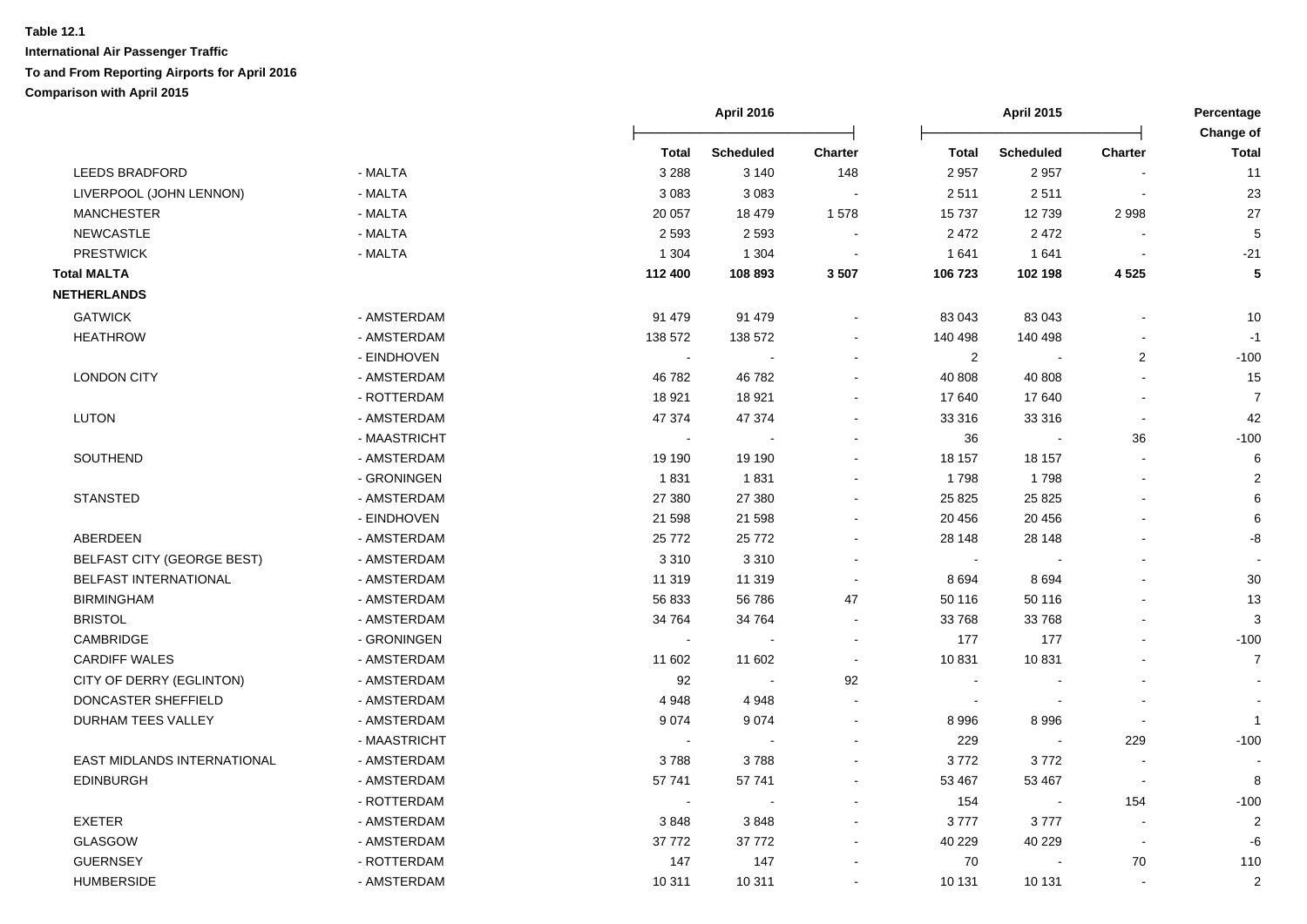|                                   |                        |              | <b>April 2016</b> |                          | <b>April 2015</b> |                  | Percentage<br><b>Change of</b> |                  |
|-----------------------------------|------------------------|--------------|-------------------|--------------------------|-------------------|------------------|--------------------------------|------------------|
|                                   |                        | <b>Total</b> | <b>Scheduled</b>  | <b>Charter</b>           | <b>Total</b>      | <b>Scheduled</b> | <b>Charter</b>                 | <b>Total</b>     |
| <b>INVERNESS</b>                  | - AMSTERDAM            | 731          | 731               |                          | 2823              | 2823             |                                | $-74$            |
| <b>JERSEY</b>                     | - ROTTERDAM            | 131          | 131               |                          | 68                | $\sim$           | 68                             | 93               |
| <b>LEEDS BRADFORD</b>             | - AMSTERDAM            | 21 992       | 21 992            |                          | 22 205            | 22 205           | $\overline{\phantom{a}}$       | $-1$             |
| LIVERPOOL (JOHN LENNON)           | - AMSTERDAM            | 19 230       | 19 230            | $\blacksquare$           | 16 287            | 16 287           |                                | 18               |
| <b>MANCHESTER</b>                 | - AMSTERDAM            | 94 057       | 94 057            | $\blacksquare$           | 76 149            | 76 149           |                                | 24               |
|                                   | - EINDHOVEN            | 5 6 8 0      | 5680              | $\sim$                   | 5 6 6 5           | 5 6 6 5          |                                |                  |
|                                   | - ROTTERDAM            | 2799         | 2799              | $\blacksquare$           | $\sim$            |                  |                                | $\sim$           |
| <b>NEWCASTLE</b>                  | - AMSTERDAM            | 33 4 85      | 33 4 85           | $\sim$                   | 35 341            | 35 341           |                                | $-5$             |
| <b>NORWICH</b>                    | - AMSTERDAM            | 13 0 20      | 13 0 20           | $\mathbf{r}$             | 12 443            | 12 443           | $\sim$                         | 5                |
| <b>PRESTWICK</b>                  | - AMSTERDAM            | $\sim$       |                   |                          | 95                |                  | 95                             | $-100$           |
| SOUTHAMPTON                       | - AMSTERDAM            | 14 015       | 14 015            | $\sim$                   | 12 574            | 12 574           | $\sim$                         | 11               |
| <b>Total NETHERLANDS</b>          |                        | 889 588      | 889 449           | 139                      | 817788            | 817 134          | 654                            | $\boldsymbol{9}$ |
| PORTUGAL(EXCLUDING MADEIRA)       |                        |              |                   |                          |                   |                  |                                |                  |
| <b>GATWICK</b>                    | - AZORES PONTA DELGADA | 437          | 437               |                          | 548               | 548              |                                | $-20$            |
|                                   | - FARO                 | 64 642       | 63 456            | 1 1 8 6                  | 66 30 6           | 64 946           | 1 3 6 0                        | $-3$             |
|                                   | - LISBON               | 22 489       | 22 489            |                          | 25 207            | 25 207           |                                | $-11$            |
|                                   | - OPORTO (PORTUGAL)    | 23 158       | 23 158            |                          | 21 263            | 21 263           |                                | 9                |
| <b>HEATHROW</b>                   | - FARO                 | 2 1 5 6      | 2 1 5 6           | ÷                        | 1922              | 1922             |                                | 12               |
|                                   | - LISBON               | 63 343       | 63 343            |                          | 66 890            | 66 890           |                                | $-5$             |
|                                   | - OPORTO (PORTUGAL)    | $\sim$       | $\sim$            | $\overline{\phantom{a}}$ | 1755              | 1755             |                                | $-100$           |
| <b>LUTON</b>                      | - FARO                 | 18 636       | 18 3 69           | 267                      | 13773             | 13773            |                                | 35               |
|                                   | - LISBON               | 17744        | 17744             | $\blacksquare$           | 17 572            | 17572            |                                | $\overline{1}$   |
|                                   | - OPORTO (PORTUGAL)    | 3 3 3 7      | 3 3 3 7           | $\blacksquare$           | 815               | 815              |                                | 309              |
| SOUTHEND                          | - FARO                 | 9 3 4 1      | 9 3 4 1           | $\blacksquare$           | 8 5 4 5           | 8 5 4 5          |                                | $\boldsymbol{9}$ |
| <b>STANSTED</b>                   | - AZORES PONTA DELGADA | 1 4 6 7      | 1 4 6 7           |                          | 1 1 1 6           | 1 1 1 6          |                                | 31               |
|                                   | - FARO                 | 25 281       | 22 645            | 2 6 3 6                  | 17 639            | 16 628           | 1 0 1 1                        | 43               |
|                                   | - LISBON               | 31 992       | 31 992            | $\blacksquare$           | 30 371            | 30 371           |                                | 5                |
|                                   | - OPORTO (PORTUGAL)    | 24 605       | 24 605            |                          | 21 492            | 21 492           |                                | 14               |
| <b>BELFAST CITY (GEORGE BEST)</b> | - FARO                 | 6 3 5 7      | 6 3 5 7           |                          | 6 0 8 6           | 6 0 8 6          |                                | $\overline{4}$   |
| BELFAST INTERNATIONAL             | - FARO                 | 10723        | 10723             |                          | 9 4 3 0           | 9 4 3 0          | $\overline{\phantom{a}}$       | 14               |
|                                   | - LISBON               | $\sim$       | $\sim$            | $\blacksquare$           | 418               | $\blacksquare$   | 418                            | $-100$           |
| <b>BIRMINGHAM</b>                 | - FARO                 | 13 688       | 12 290            | 1 3 9 8                  | 14719             | 14719            | $\sim$                         | $-7$             |
| <b>BOURNEMOUTH</b>                | - FARO                 | 5789         | 5789              | $\blacksquare$           | 3687              | 3687             | $\blacksquare$                 | 57               |
| <b>BRISTOL</b>                    | - FARO                 | 27 419       | 27 419            | $\sim$                   | 23 457            | 23 457           |                                | 17               |
|                                   | - LISBON               | 5722         | 5722              | $\sim$                   | 4 4 0 0           | 4 4 0 0          |                                | 30               |
|                                   | - OPORTO (PORTUGAL)    | 4 0 2 2      | 4 0 2 2           | $\blacksquare$           | 1 2 7 6           | 1 2 7 6          |                                | 215              |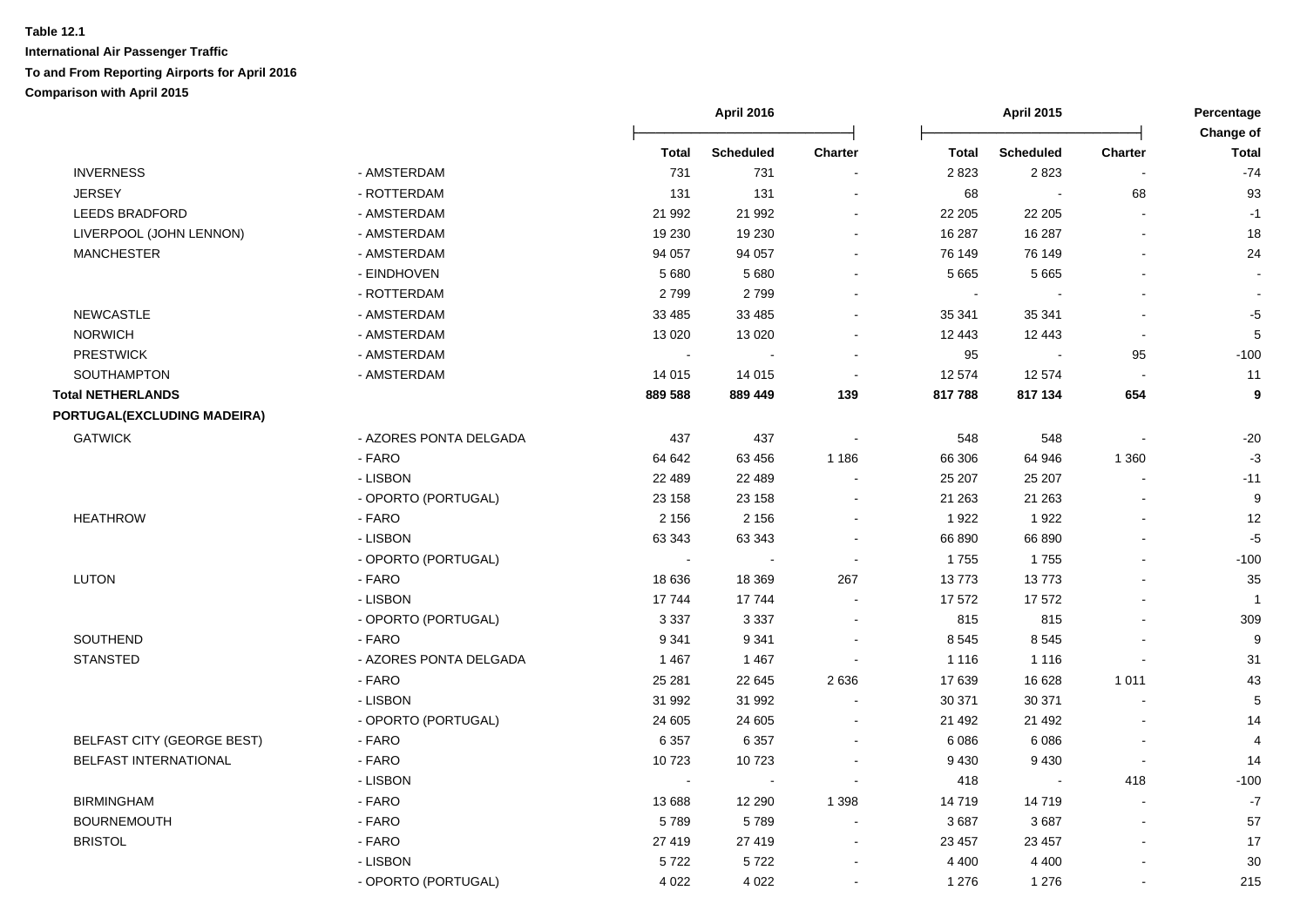|                                          |                     |         | <b>April 2016</b> |                |                          | <b>April 2015</b> |                          | Percentage<br>Change of |
|------------------------------------------|---------------------|---------|-------------------|----------------|--------------------------|-------------------|--------------------------|-------------------------|
|                                          |                     | Total   | <b>Scheduled</b>  | Charter        | Total                    | <b>Scheduled</b>  | <b>Charter</b>           | Total                   |
| <b>CARDIFF WALES</b>                     | - FARO              | 2 5 9 8 | 2 5 9 8           |                |                          |                   |                          |                         |
| DONCASTER SHEFFIELD                      | - FARO              | 1 3 6 5 | 1 3 6 5           |                | $\overline{\phantom{a}}$ |                   |                          |                         |
| EAST MIDLANDS INTERNATIONAL              | - FARO              | 23 4 86 | 23 4 86           |                | 21 757                   | 21 757            |                          | 8                       |
| <b>EDINBURGH</b>                         | - FARO              | 10918   | 10918             |                | 10 555                   | 10 555            | $\blacksquare$           | 3                       |
|                                          | - LISBON            | 4 0 4 1 | 4 0 4 1           | $\sim$         | 4 1 6 8                  | 4 0 5 5           | 113                      | $-3$                    |
| <b>EXETER</b>                            | - FARO              | 1 1 0 5 | 1 1 0 5           | $\sim$         | 2 2 3 6                  | 2 2 3 6           | $\blacksquare$           | $-51$                   |
| GLASGOW                                  | - FARO              | 6948    | 6948              |                | 6588                     | 6588              |                          | 5                       |
| <b>LEEDS BRADFORD</b>                    | - FARO              | 17747   | 17747             |                | 16 943                   | 16 943            |                          | 5                       |
| LIVERPOOL (JOHN LENNON)                  | - FARO              | 18 380  | 18 380            |                | 17 381                   | 17 381            |                          | 6                       |
|                                          | - LISBON            | 5 1 2 2 | 5 1 2 2           |                | 5 1 3 3                  | 5 1 3 3           |                          |                         |
|                                          | - OPORTO (PORTUGAL) | 3 1 7 7 | 3 1 7 7           | $\blacksquare$ | 2773                     | 2773              | $\overline{a}$           | 15                      |
| <b>MANCHESTER</b>                        | - FARO              | 35 807  | 33 285            | 2 5 2 2        | 29 709                   | 28 250            | 1 4 5 9                  | 21                      |
|                                          | - LISBON            | 14 013  | 14 013            |                | 16 497                   | 16 497            |                          | $-15$                   |
|                                          | - OPORTO (PORTUGAL) | 3772    | 3772              |                | $\sim$                   |                   |                          |                         |
| <b>NEWCASTLE</b>                         | - FARO              | 9566    | 9566              |                | 9426                     | 9426              |                          | $\overline{1}$          |
| <b>PRESTWICK</b>                         | - FARO              | 7626    | 7626              |                | 7017                     | 7017              |                          | 9                       |
| <b>SOUTHAMPTON</b>                       | - FARO              | 147     | 147               | $\blacksquare$ | 2 7 0 3                  | 2703              | $\overline{\phantom{a}}$ | $-95$                   |
| <b>Total PORTUGAL(EXCLUDING MADEIRA)</b> |                     | 548 166 | 540 157           | 8 0 0 9        | 511 573                  | 507 212           | 4 3 6 1                  | $\overline{7}$          |
| PORTUGAL(MADEIRA)                        |                     |         |                   |                |                          |                   |                          |                         |
| <b>GATWICK</b>                           | - FUNCHAL           | 21 4 10 | 18732             | 2678           | 15 4 35                  | 13681             | 1754                     | 39                      |
|                                          | - PORTO SANTO       | 47      | 47                |                | $\blacksquare$           |                   |                          |                         |
| <b>LUTON</b>                             | - FUNCHAL           | 1 0 7 5 | $\sim$            | 1 0 7 5        | $\sim$                   |                   |                          |                         |
| <b>BIRMINGHAM</b>                        | - FUNCHAL           | 3713    | 2 3 2 0           | 1 3 9 3        | 2 5 2 5                  | 1 2 1 1           | 1 3 1 4                  | 47                      |
| <b>BRISTOL</b>                           | - FUNCHAL           | 2 3 0 5 | 2 3 0 5           |                | 2822                     | 2822              |                          | $-18$                   |
| EAST MIDLANDS INTERNATIONAL              | - FUNCHAL           | 2 5 2 2 | 1 2 1 2           | 1 3 1 0        | 2 3 2 2                  | 1 0 4 5           | 1 2 7 7                  | 9                       |
| <b>EDINBURGH</b>                         | - FUNCHAL           | 1997    | 1997              |                | 2651                     | 2651              | $\sim$                   | $-25$                   |
| <b>GLASGOW</b>                           | - FUNCHAL           | 2747    | 1 1 7 6           | 1571           | 2 4 3 8                  | 1 2 1 2           | 1 2 2 6                  | 13                      |
| <b>JERSEY</b>                            | - FUNCHAL           | 1 1 9 0 | 1 1 9 0           |                | 629                      |                   | 629                      | 89                      |
| <b>LEEDS BRADFORD</b>                    | - FUNCHAL           | 1 2 8 2 | 1 2 8 2           |                | 1 3 0 8                  | 1 3 0 8           | $\overline{a}$           | $-2$                    |
| <b>MANCHESTER</b>                        | - FUNCHAL           | 6424    | 3 9 0 1           | 2 5 2 3        | 4 9 20                   | 3 4 9 3           | 1 4 2 7                  | 31                      |
| <b>NEWCASTLE</b>                         | - FUNCHAL           | 959     | 959               | $\sim$         | $\sim$                   | $\sim$            | $\overline{\phantom{a}}$ |                         |
| <b>Total PORTUGAL(MADEIRA)</b>           |                     | 45 671  | 35 1 21           | 10 550         | 35 050                   | 27 4 23           | 7627                     | 30                      |
| <b>SLOVENIA</b>                          |                     |         |                   |                |                          |                   |                          |                         |
| <b>LUTON</b>                             | - LJUBLJANA         | 4 9 2 2 | 4922              |                | 3514                     | 3514              |                          | 40                      |
| <b>STANSTED</b>                          | - LJUBLJANA         | 8 3 6 3 | 8 3 6 3           |                | 8 2 7 0                  | 8 2 7 0           |                          | $\overline{1}$          |
| <b>Total SLOVENIA</b>                    |                     | 13 285  | 13 285            | $\blacksquare$ | 11 784                   | 11 784            | $\blacksquare$           | 13                      |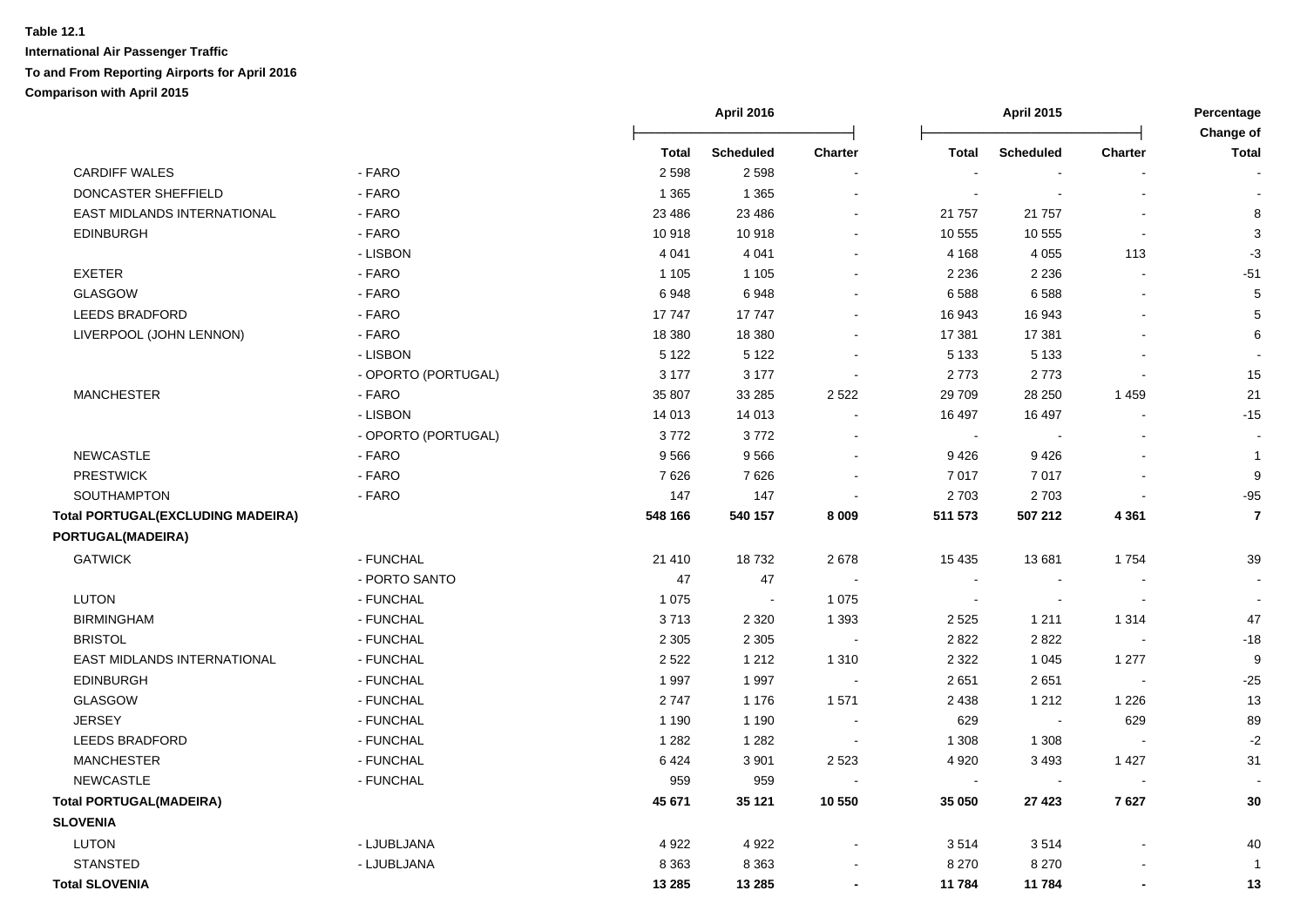|                    |                                  |              | <b>April 2016</b> |                          | <b>April 2015</b> |                          |                          | Percentage<br>Change of   |
|--------------------|----------------------------------|--------------|-------------------|--------------------------|-------------------|--------------------------|--------------------------|---------------------------|
|                    |                                  | <b>Total</b> | <b>Scheduled</b>  | Charter                  | <b>Total</b>      | Scheduled                | Charter                  | <b>Total</b>              |
| <b>SPAIN</b>       |                                  |              |                   |                          |                   |                          |                          |                           |
| <b>GATWICK</b>     | - ALICANTE                       | 63 244       | 60 338            | 2 9 0 6                  | 60 441            | 57 801                   | 2 6 4 0                  | 5                         |
|                    | - ALMERIA                        | 8688         | 8688              | $\sim$                   | 8 6 9 0           | 8690                     |                          |                           |
|                    | - BARCELONA                      | 109 604      | 109 604           | $\blacksquare$           | 113 344           | 113 344                  | $\overline{\phantom{a}}$ | $-3$                      |
|                    | - BILBAO                         | 6809         | 6809              | $\blacksquare$           | 6587              | 6 2 1 2                  | 375                      | $\ensuremath{\mathsf{3}}$ |
|                    | - BURGOS                         | $\sim$       | $\sim$            | $\blacksquare$           | 328               | $\blacksquare$           | 328                      | $-100$                    |
|                    | - IBIZA                          | 1494         | 1494              | $\blacksquare$           | 1 3 9 6           | 1 3 9 6                  | $\sim$                   | $\overline{7}$            |
|                    | - LIEIDA                         | 1 2 0 1      | $\blacksquare$    | 1 2 0 1                  | 649               | $\overline{\phantom{a}}$ | 649                      | 85                        |
|                    | - MADRID                         | 80 40 5      | 80 40 5           | $\sim$                   | 83 018            | 82738                    | 280                      | $-3$                      |
|                    | - MAHON                          | 6 6 0 8      | 6 6 0 8           | $\sim$                   | 4 6 7 1           | 4671                     |                          | 41                        |
|                    | - MALAGA                         | 101 394      | 97 840            | 3 5 5 4                  | 90 181            | 87 500                   | 2681                     | 12                        |
|                    | - MURCIA SAN JAVIER              | 14 204       | 14 204            | $\sim$                   | 12 441            | 12 441                   |                          | 14                        |
|                    | - PALMA DE MALLORCA              | 52 697       | 45816             | 6881                     | 45 294            | 39 565                   | 5729                     | 16                        |
|                    | - SANTIAGO DE COMPOSTELA (SPAIN) | 4 2 5 0      | 4 2 5 0           |                          | 3 3 0 3           | 3 3 0 3                  |                          | 29                        |
|                    | - SEVILLE                        | 19 9 27      | 19 9 27           | $\blacksquare$           | 18 062            | 18 062                   | $\sim$                   | $10$                      |
|                    | - VALENCIA                       | 28 946       | 28 946            | $\blacksquare$           | 19 625            | 19567                    | 58                       | $47\,$                    |
| <b>HEATHROW</b>    | - A CORUNA                       | 8 3 8 6      | 8 3 8 6           | $\sim$                   | 9 0 0 4           | 9 0 0 4                  | $\overline{\phantom{a}}$ | $\mathbf{-7}$             |
|                    | - ASTURIAS                       | 467          | 467               | $\blacksquare$           | $\sim$            |                          | $\sim$                   | $\sim$                    |
|                    | - BARCELONA                      | 65 644       | 65 644            | $\blacksquare$           | 62 112            | 61811                    | 301                      | 6                         |
|                    | - BILBAO                         | 14 066       | 14 0 66           | $\blacksquare$           | 13 273            | 13 27 3                  | $\blacksquare$           | 6                         |
|                    | - IBIZA                          | 4 1 9 1      | 4 1 9 1           | $\blacksquare$           | 4 0 5 0           | 4 0 5 0                  | $\overline{a}$           | $\ensuremath{\mathsf{3}}$ |
|                    | - MADRID                         | 104 471      | 104 471           | $\blacksquare$           | 106 285           | 106 285                  |                          | $-2$                      |
|                    | - MAHON                          | 313          | 313               | $\overline{\phantom{a}}$ | $\sim$            |                          | $\blacksquare$           |                           |
|                    | - MALAGA                         | 2755         | 2755              | $\blacksquare$           | 2511              | 2511                     |                          | 10                        |
|                    | - PALMA DE MALLORCA              | 11 469       | 11 469            | $\blacksquare$           | 12 590            | 12 590                   |                          | $-9$                      |
| <b>LONDON CITY</b> | - GRANADA                        | 1936         | 1936              | $\overline{\phantom{a}}$ | 1684              | 1 6 8 4                  |                          | 15                        |
|                    | - IBIZA                          | 4 5 0 3      | 4 5 0 3           |                          | 3917              | 3917                     |                          | 15                        |
|                    | - MADRID                         | 6014         | 6014              | $\sim$                   | 6 2 2 8           | 6 2 2 8                  | $\overline{a}$           | $-3$                      |
|                    | - MALAGA                         | 4 3 9 2      | 4 3 9 2           | $\sim$                   | 4 1 6 1           | 4 1 6 1                  | $\blacksquare$           | $\,6$                     |
|                    | - PALMA DE MALLORCA              | 2 2 5 3      | 2 2 5 3           | $\blacksquare$           | 2 2 0 2           | 2 2 0 2                  | $\overline{a}$           | $\sqrt{2}$                |
| LUTON              | - ALICANTE                       | 18 681       | 18 681            | $\blacksquare$           | 20 664            | 20 664                   | $\blacksquare$           | $-10$                     |
|                    | - BARCELONA                      | 20 4 95      | 20 4 95           | $\overline{\phantom{a}}$ | 15 898            | 15 898                   |                          | 29                        |
|                    | - GIRONA                         | 5 4 6 0      | 5 4 6 0           | $\blacksquare$           | 4 9 0 1           | 4 9 0 1                  |                          | 11                        |
|                    | - IBIZA                          | 327          | 327               | $\blacksquare$           | $\sim$            |                          | $\overline{a}$           |                           |
|                    | - MADRID                         | 12 047       | 12 047            | $\overline{\phantom{a}}$ | 11 510            | 11 510                   | $\blacksquare$           | $\sqrt{5}$                |
|                    | - MAHON                          | 1561         | 1561              | $\blacksquare$           | 2 2 3 8           | 2 2 3 8                  |                          | $-30$                     |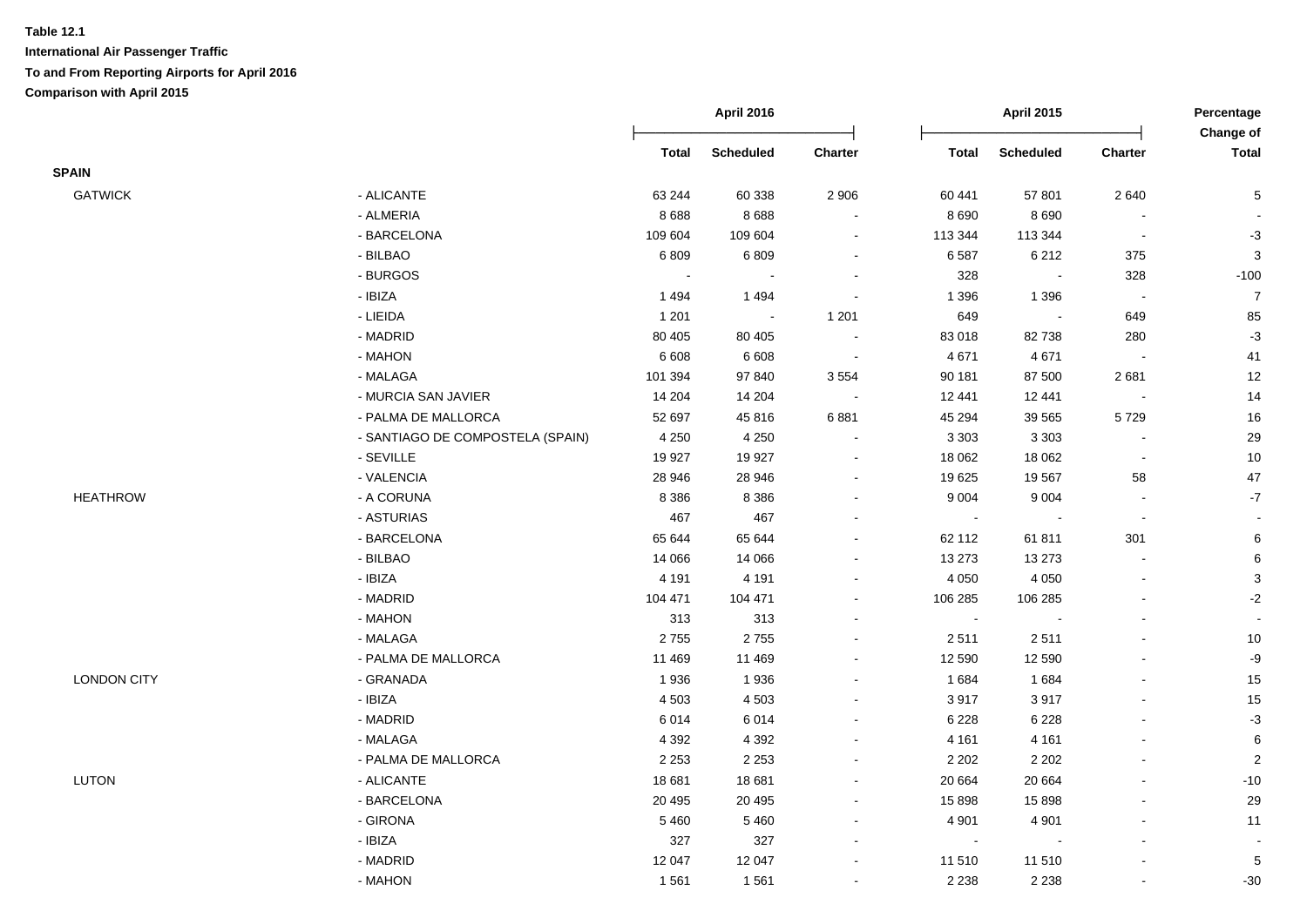|                                   |                                  | April 2016 |                          | <b>April 2015</b> |                          |                  | Percentage<br>Change of |                |
|-----------------------------------|----------------------------------|------------|--------------------------|-------------------|--------------------------|------------------|-------------------------|----------------|
|                                   |                                  | Total      | <b>Scheduled</b>         | Charter           | <b>Total</b>             | <b>Scheduled</b> | <b>Charter</b>          | <b>Total</b>   |
|                                   | - MALAGA                         | 28 339     | 26 994                   | 1 3 4 5           | 24 663                   | 24 663           |                         | 15             |
|                                   | - MURCIA SAN JAVIER              | 9837       | 9837                     |                   | 9 1 3 9                  | 9 1 3 9          |                         | 8              |
|                                   | - PALMA DE MALLORCA              | 12780      | 11 030                   | 1750              | 13 697                   | 11 076           | 2621                    | $-7$           |
|                                   | - VIGO                           | $\sim$     | $\sim$                   |                   | 106                      | $\sim$           | 106                     | $-100$         |
| SOUTHEND                          | - ALICANTE                       | 8912       | 8912                     | $\sim$            | 8 4 9 4                  | 8 4 9 4          |                         | $\overline{5}$ |
|                                   | - BARCELONA                      | 2778       | 2778                     |                   | 4 6 3 0                  | 4 6 3 0          |                         | $-40$          |
|                                   | - IBIZA                          | 160        | 160                      | $\sim$            | $\sim$                   |                  |                         |                |
|                                   | - MALAGA                         | 8895       | 8895                     |                   | 8683                     | 8683             |                         | $\sqrt{2}$     |
|                                   | - PALMA DE MALLORCA              | 1 6 3 9    | 1639                     |                   | 2843                     | 2843             |                         | $-42$          |
| <b>STANSTED</b>                   | - ALICANTE                       | 21 247     | 21 247                   |                   | 21 398                   | 21 398           |                         | $-1$           |
|                                   | - ALMERIA                        | 3 1 0 8    | 3 1 0 8                  |                   | 2709                     | 2709             |                         | 15             |
|                                   | - ASTURIAS                       | 8 0 3 9    | 8 0 3 9                  |                   | 7470                     | 7470             |                         | 8              |
|                                   | - BARCELONA                      | 40 011     | 40 011                   |                   | 39 597                   | 39 597           |                         | $\overline{1}$ |
|                                   | - BILBAO                         | 12 4 94    | 12 4 9 4                 |                   | 13913                    | 13913            |                         | $-10$          |
|                                   | - CASTELLON DE LA PLANA AIRPORT  | 3999       | 3999                     |                   | $\sim$                   |                  |                         |                |
|                                   | - GIRONA                         | 7 2 2 3    | 7 2 2 3                  |                   | 6772                     | 6772             |                         | $\overline{7}$ |
|                                   | - IBIZA                          | 15 4 46    | 15 4 46                  |                   | 11 640                   | 11 640           |                         | 33             |
|                                   | - JEREZ                          | 5973       | 5973                     |                   | 5 6 4 2                  | 5 6 4 2          |                         | 6              |
|                                   | - LEON                           |            |                          |                   | 143                      |                  | 143                     | $-100$         |
|                                   | - MADRID                         | 40 074     | 40 074                   |                   | 39 450                   | 39 450           |                         | $\overline{2}$ |
|                                   | - MALAGA                         | 30 700     | 30 700                   |                   | 30 469                   | 30 469           |                         | $\overline{1}$ |
|                                   | - MURCIA SAN JAVIER              | 13714      | 13714                    |                   | 12 4 14                  | 12 4 14          |                         | 10             |
|                                   | - PALMA DE MALLORCA              | 28 678     | 28 678                   |                   | 26 599                   | 25 1 29          | 1 4 7 0                 | 8              |
|                                   | - REUS                           | 4 0 9 0    | 4 0 9 0                  |                   | 4 0 8 1                  | 4 0 8 1          |                         |                |
|                                   | - SANTANDER                      | 6 1 2 3    | 6 1 2 3                  |                   | 8 2 9 6                  | 8 2 9 6          |                         | $-26$          |
|                                   | - SANTIAGO DE COMPOSTELA (SPAIN) | 6761       | 6761                     |                   | 6786                     | 6786             |                         |                |
|                                   | - SEVILLE                        | 10884      | 10884                    |                   | 10 614                   | 10 614           |                         | $\sqrt{3}$     |
|                                   | - VALENCIA                       | 10 379     | 10 379                   |                   | 10 639                   | 10 639           |                         | $-2$           |
|                                   | - ZARAGOZA                       | 6681       | 6681                     |                   | 6 6 0 4                  | 6 6 0 4          |                         | $\overline{1}$ |
| <b>BELFAST CITY (GEORGE BEST)</b> | - ALICANTE                       | 351        | 351                      |                   | $\overline{\phantom{a}}$ |                  |                         |                |
|                                   | - BARCELONA                      |            | $\overline{\phantom{a}}$ |                   | 204                      | 204              |                         | $-100$         |
|                                   | - MALAGA                         | 6 0 0 7    | 6 0 0 7                  |                   | 5 4 6 3                  | 5463             |                         | 10             |
|                                   | - PALMA DE MALLORCA              | 311        | 311                      |                   | $\sim$                   |                  |                         | $\blacksquare$ |
| BELFAST INTERNATIONAL             | - ALICANTE                       | 12 4 66    | 12 4 66                  |                   | 11 039                   | 11 039           |                         | 13             |
|                                   | - BARCELONA                      | 4 3 2 8    | 4 3 2 8                  |                   | 3651                     | 3651             |                         | 19             |
|                                   | - MALAGA                         | 8840       | 8840                     |                   | 11 033                   | 11 033           |                         | $-20$          |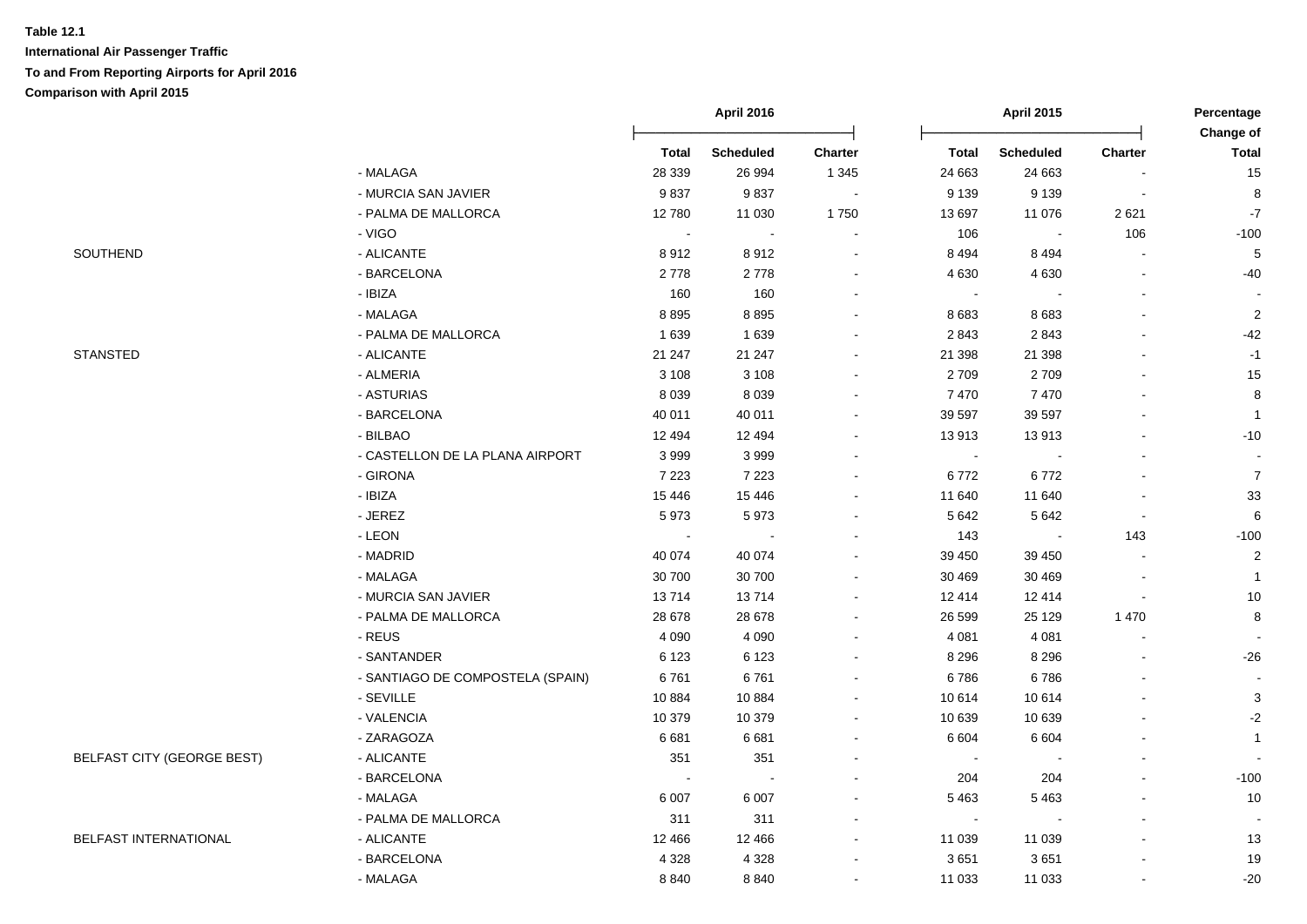|                      |                                 | <b>April 2016</b> |                  |                          | <b>April 2015</b> |                          |                          | Percentage<br>Change of  |  |
|----------------------|---------------------------------|-------------------|------------------|--------------------------|-------------------|--------------------------|--------------------------|--------------------------|--|
|                      |                                 | <b>Total</b>      | <b>Scheduled</b> | <b>Charter</b>           | <b>Total</b>      | <b>Scheduled</b>         | <b>Charter</b>           | <b>Total</b>             |  |
|                      | - PALMA DE MALLORCA             | 9511              | 9511             | $\sim$                   | 8 9 0 9           | 8 9 0 9                  | $\overline{\phantom{a}}$ | $\overline{7}$           |  |
| <b>BIRMINGHAM</b>    | - ALICANTE                      | 28 614            | 24 134           | 4 4 8 0                  | 27 842            | 25 132                   | 2710                     | $\mathbf{3}$             |  |
|                      | - BARCELONA                     | 25 871            | 25 871           | $\sim$                   | 14 3 9 3          | 14 3 93                  |                          | 80                       |  |
|                      | - BILBAO                        | 196               | $\sim$ $\pm$     | 196                      | $\sim$            |                          |                          | $\blacksquare$           |  |
|                      | - IBIZA                         | 2 4 3 4           | 2 4 3 4          | $\sim$                   | $\sim$            | $\overline{\phantom{a}}$ | $\sim$                   | $\blacksquare$           |  |
|                      | - LIEIDA                        | 87                | $\sim$           | 87                       | 84                | $\blacksquare$           | 84                       | $\overline{\mathbf{4}}$  |  |
|                      | - MADRID                        | 11781             | 11 781           | $\sim$                   | 3685              | 3685                     |                          | 220                      |  |
|                      | - MAHON                         |                   |                  | $\overline{\phantom{a}}$ | 1 0 1 0           | 1 0 1 0                  | $\blacksquare$           | $-100$                   |  |
|                      | - MALAGA                        | 29 3 21           | 26 947           | 2 3 7 4                  | 27 122            | 25722                    | 1400                     | 8                        |  |
|                      | - MURCIA SAN JAVIER             | 5920              | 5920             |                          | 5886              | 5886                     | $\sim$                   | $\overline{1}$           |  |
|                      | - PALMA DE MALLORCA             | 22 548            | 18 4 35          | 4 1 1 3                  | 15 28 5           | 10 554                   | 4731                     | 48                       |  |
|                      | - VALENCIA                      |                   |                  |                          | 80                | $\blacksquare$           | 80                       | $-100$                   |  |
| <b>BOURNEMOUTH</b>   | - ALICANTE                      | 6096              | 6096             |                          | 5737              | 5737                     |                          | $\,6\,$                  |  |
|                      | - GIRONA                        | 5 3 2 4           | 5 3 2 4          |                          | 4 6 4 7           | 4 6 4 7                  |                          | 15                       |  |
|                      | - MALAGA                        | 7543              | 7543             | $\blacksquare$           | 4 3 5 7           | 4 3 5 7                  | $\overline{\phantom{a}}$ | 73                       |  |
|                      | - MURCIA SAN JAVIER             | 5 6 3 5           | 5635             | $\sim$                   | 6 3 5 6           | 6 3 5 6                  | $\Delta$                 | $-11$                    |  |
|                      | - PALMA DE MALLORCA             | 9724              | 7702             | 2 0 2 2                  | 8755              | 7487                     | 1 2 6 8                  | 11                       |  |
| <b>BRISTOL</b>       | - ALICANTE                      | 30 40 8           | 28 867           | 1 5 4 1                  | 24 616            | 23 161                   | 1455                     | 24                       |  |
|                      | - BARCELONA                     | 13 555            | 13 555           | $\sim$                   | 11 418            | 11 4 18                  | $\mathbf{r}$             | 19                       |  |
|                      | - BILBAO                        | $\mathbf{u}$      | $\sim$           | $\blacksquare$           | 828               | 828                      |                          | $-100$                   |  |
|                      | - CASTELLON DE LA PLANA AIRPORT | 2 1 0 2           | 2 1 0 2          |                          | $\sim$            |                          |                          | $\overline{\phantom{a}}$ |  |
|                      | - GIRONA                        | 6444              | 6444             | $\sim$                   | 6799              | 6799                     |                          | $-5$                     |  |
|                      | - IBIZA                         | 2936              | 2936             |                          | $\sim$            | $\blacksquare$           | $\blacksquare$           | $\sim$                   |  |
|                      | - LIEIDA                        | $\sim$            |                  |                          | 78                | $\sim$                   | 78                       | $-100$                   |  |
|                      | - MADRID                        | 8 1 2 5           | 8 1 2 5          |                          | 7830              | 7 5 0 2                  | 328                      | 4                        |  |
|                      | - MAHON                         | 186               | 186              |                          | $\sim$            |                          |                          |                          |  |
|                      | - MALAGA                        | 30 780            | 28 901           | 1879                     | 29 2 28           | 27 7 25                  | 1 503                    | $\,$ 5 $\,$              |  |
|                      | - MURCIA SAN JAVIER             | 6 3 5 0           | 6 3 5 0          |                          | 4 3 2 8           | 4 3 2 8                  | $\sim$                   | 47                       |  |
|                      | - PALMA DE MALLORCA             | 27 460            | 27 460           | $\sim$                   | 21 917            | 20 20 4                  | 1713                     | 25                       |  |
|                      | - VALENCIA                      | $\sim$            | $\sim$           | $\sim$                   | 3 0 9 4           | 3 0 9 4                  | $\sim 100$               | $-100$                   |  |
| <b>CARDIFF WALES</b> | - ALICANTE                      | 7481              | 4 3 5 4          | 3 1 2 7                  | 6743              | 3942                     | 2 8 0 1                  | 11                       |  |
|                      | - BARCELONA                     | 2921              | 2921             | $\sim 10$                | 1846              | 1846                     | $\sim 100$               | 58                       |  |
|                      | - MALAGA                        | 7 0 4 7           | 4 1 9 4          | 2853                     | 5 2 8 1           | 3805                     | 1476                     | 33                       |  |
|                      | - PALMA DE MALLORCA             | 1903              | 1685             | 218                      | $\sim$            | $\overline{\phantom{a}}$ |                          |                          |  |
| DONCASTER SHEFFIELD  | - ALICANTE                      | 7 2 3 6           | 2 2 8 1          | 4 9 5 5                  | 2 9 6 8           | $\overline{\phantom{a}}$ | 2968                     | 144                      |  |
|                      | - BARCELONA                     | 133               | $\sim$           | 133                      |                   | $\overline{\phantom{a}}$ |                          |                          |  |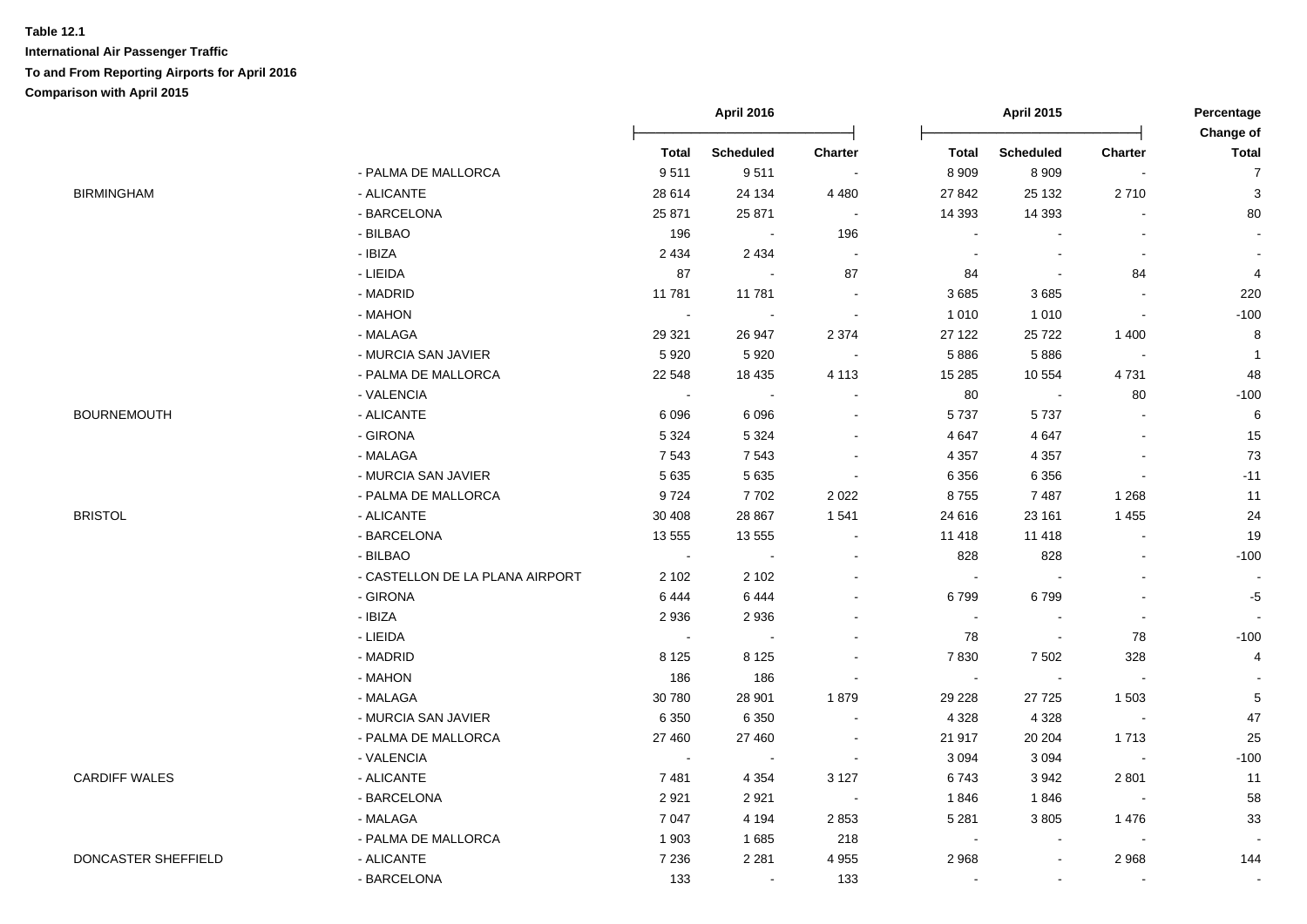|                                    |                     | <b>April 2016</b> |                  | <b>April 2015</b>        |                |                  | Percentage<br><b>Change of</b> |                |
|------------------------------------|---------------------|-------------------|------------------|--------------------------|----------------|------------------|--------------------------------|----------------|
|                                    |                     | Total             | <b>Scheduled</b> | <b>Charter</b>           | <b>Total</b>   | <b>Scheduled</b> | <b>Charter</b>                 | <b>Total</b>   |
|                                    | - MALAGA            | 6763              | 2 0 6 9          | 4 6 9 4                  | 2 8 5 2        | $\blacksquare$   | 2852                           | 137            |
|                                    | - PALMA DE MALLORCA | 2 1 2 0           | $\sim$           | 2 1 2 0                  | 2885           | $\blacksquare$   | 2885                           | $-27$          |
| <b>EAST MIDLANDS INTERNATIONAL</b> | - ALICANTE          | 36 988            | 33 881           | 3 107                    | 33 324         | 30 529           | 2795                           | 11             |
|                                    | - BARCELONA         | 10 347            | 10 347           | $\sim$                   | 11 4 24        | 11 4 24          |                                | -9             |
|                                    | - IBIZA             | 3 0 8 6           | 3 0 8 6          | $\overline{\phantom{a}}$ | 3 2 1 9        | 3 2 1 9          |                                | $-4$           |
|                                    | - MAHON             | 2680              | 2680             | $\overline{\phantom{a}}$ | 2 2 7 0        | 2 2 7 0          | $\blacksquare$                 | 18             |
|                                    | - MALAGA            | 28 4 9 9          | 25 239           | 3 2 6 0                  | 25 751         | 24 3 21          | 1 4 3 0                        | 11             |
|                                    | - MURCIA SAN JAVIER | 10 132            | 10 132           | $\blacksquare$           | 9668           | 9668             | $\bullet$                      | 5              |
|                                    | - PALMA DE MALLORCA | 29 204            | 25 9 54          | 3 2 5 0                  | 25 414         | 22745            | 2669                           | 15             |
|                                    | - VALENCIA          | 4 3 5 6           | 4 3 5 6          | $\sim$                   | 3974           | 3974             |                                | 10             |
| <b>EDINBURGH</b>                   | - ALICANTE          | 15 860            | 15 860           | $\blacksquare$           | 14 130         | 14 130           |                                | 12             |
|                                    | - BARCELONA         | 14 680            | 14 680           | $\blacksquare$           | 10811          | 10811            |                                | 36             |
|                                    | - MADRID            | 15 897            | 15897            | $\sim$                   | 13 560         | 13 560           |                                | 17             |
|                                    | - MAHON             | 151               | 151              | $\blacksquare$           | $\blacksquare$ |                  |                                |                |
|                                    | - MALAGA            | 17682             | 17682            | $\overline{\phantom{a}}$ | 15 955         | 15 955           |                                | 11             |
|                                    | - MURCIA SAN JAVIER | $\blacksquare$    |                  |                          | 2 4 6 1        | 2 4 6 1          |                                | $-100$         |
|                                    | - PALMA DE MALLORCA | 15764             | 14 108           | 1656                     | 13 178         | 11 648           | 1530                           | 20             |
|                                    | - PAMPLONA          | $\sim$            |                  |                          | 551            | $\sim$           | 551                            | $-100$         |
|                                    | - SANTANDER         | 2680              | 2680             | $\overline{\phantom{a}}$ | 3 0 1 1        | 3011             |                                | $-11$          |
| <b>EXETER</b>                      | - ALICANTE          | 1967              | 1967             | $\overline{\phantom{a}}$ | 2 2 8 3        | 2 2 8 3          | $\sim$                         | $-14$          |
|                                    | - MALAGA            | 2 3 5 5           | 2 3 5 5          | $\overline{\phantom{a}}$ | 2 2 2 8        | 2 2 2 8          | $\blacksquare$                 | $\,6$          |
|                                    | - PALMA DE MALLORCA | 2 4 5 9           | 609              | 1850                     | 2610           | $\sim$           | 2610                           | $-6$           |
| GLASGOW                            | - ALICANTE          | 19 351            | 15 647           | 3704                     | 16 251         | 13 044           | 3 2 0 7                        | 19             |
|                                    | - BARCELONA         | 2611              | 2611             |                          | 2 9 6 1        | 2961             |                                | $-12$          |
|                                    | - IBIZA             | 373               | 373              | $\sim$                   | $\sim$         | $\sim$           | $\sim$                         |                |
|                                    | - MALAGA            | 18 211            | 16 053           | 2 1 5 8                  | 15 9 21        | 14 274           | 1647                           | 14             |
|                                    | - PALMA DE MALLORCA | 14 30 8           | 10 4 9 6         | 3812                     | 13 377         | 8 2 3 5          | 5 1 4 2                        | $\overline{7}$ |
| <b>LEEDS BRADFORD</b>              | - ALICANTE          | 28 969            | 28 969           | $\sim$                   | 22 699         | 22 699           |                                | 28             |
|                                    | - BARCELONA         | 9553              | 9553             |                          | 8 1 8 1        | 8 1 8 1          |                                | 17             |
|                                    | - IBIZA             | 2 3 1 0           | 2 3 1 0          |                          | $\sim$         |                  |                                |                |
|                                    | - MAHON             | 972               | 972              |                          | 1617           | 1617             |                                | $-40$          |
|                                    | - MALAGA            | 21 346            | 21 346           | $\blacksquare$           | 21 605         | 21 605           |                                | $-1$           |
|                                    | - MURCIA SAN JAVIER | 5 4 8 4           | 5484             | $\blacksquare$           | 6614           | 6614             |                                | $-17$          |
|                                    | - PALMA DE MALLORCA | 20 098            | 20 098           | $\blacksquare$           | 16915          | 16915            |                                | 19             |
|                                    | - REUS              | 145               | 145              | $\blacksquare$           | $\blacksquare$ |                  |                                |                |
| LIVERPOOL (JOHN LENNON)            | - ALICANTE          | 20 186            | 20 18 6          | $\blacksquare$           | 19 306         | 19 306           |                                | 5              |
|                                    |                     |                   |                  |                          |                |                  |                                |                |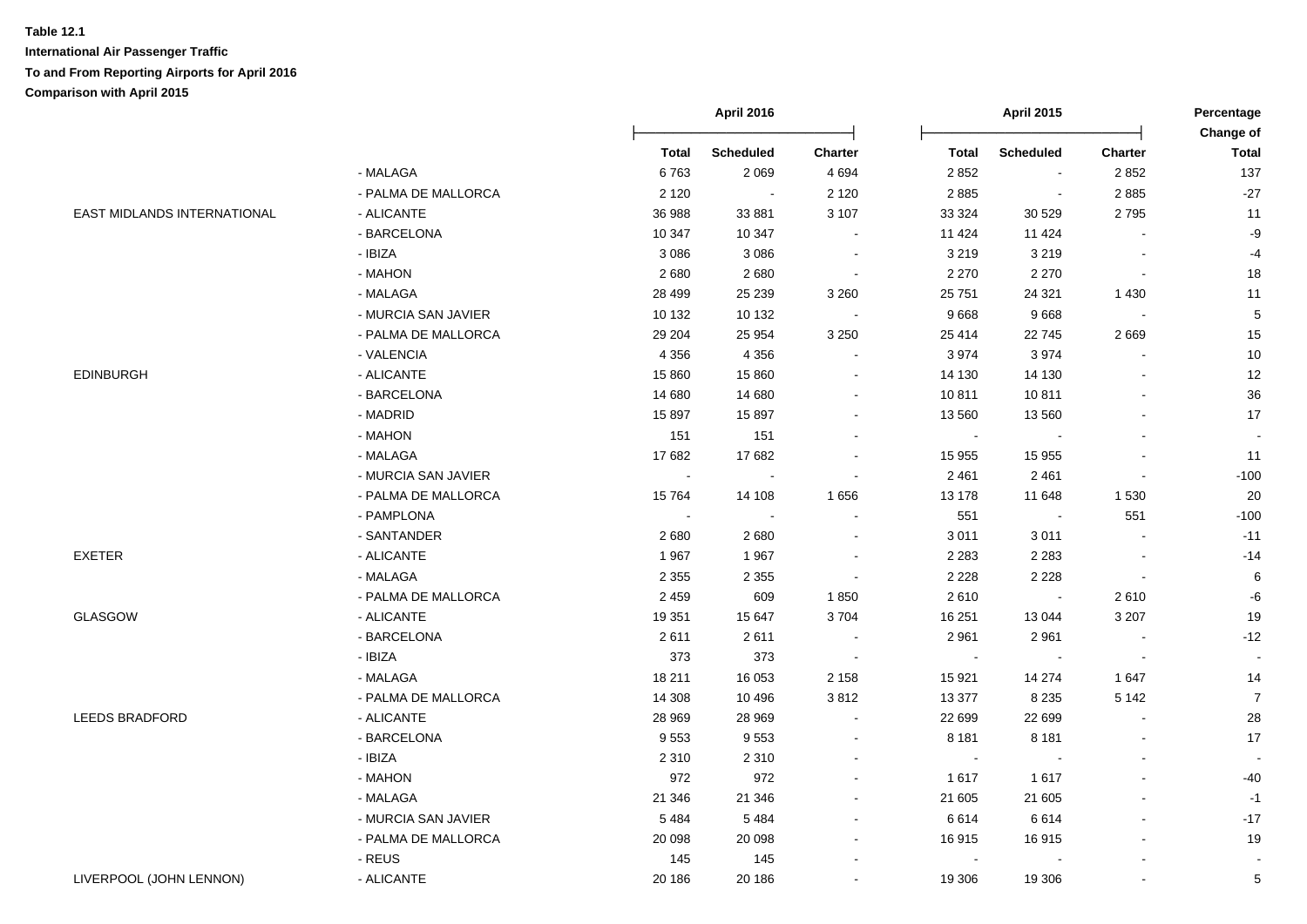|                   |                          | <b>April 2016</b> |                  | <b>April 2015</b>        |                |                  | Percentage<br>Change of  |                |
|-------------------|--------------------------|-------------------|------------------|--------------------------|----------------|------------------|--------------------------|----------------|
|                   |                          | <b>Total</b>      | <b>Scheduled</b> | Charter                  | <b>Total</b>   | <b>Scheduled</b> | Charter                  | <b>Total</b>   |
|                   | - BARCELONA              | 26 233            | 26 233           |                          | 20 301         | 20 301           |                          | 29             |
|                   | - CASTELLÓN COSTA AZAHAR | 134               |                  | 134                      |                |                  |                          |                |
|                   | $-$ IBIZA                | 3 3 4 6           | 3 3 4 6          |                          |                |                  |                          |                |
|                   | - MADRID                 | 8691              | 8691             | $\overline{\phantom{a}}$ | 8 5 9 0        | 8 5 9 0          |                          | $\mathbf{1}$   |
|                   | - MALAGA                 | 19769             | 19769            | $\sim$                   | 19 259         | 19 259           |                          | $\sqrt{3}$     |
|                   | - PALMA DE MALLORCA      | 16 295            | 16 295           | $\blacksquare$           | 14 509         | 14 509           |                          | 12             |
|                   | - VALENCIA               | 417               | $\sim$           | 417                      | $\blacksquare$ | $\blacksquare$   | $\blacksquare$           |                |
|                   | - VALLADOLID             | $\sim$            | $\sim$           | $\sim$                   | 158            | $\blacksquare$   | 158                      | $-100$         |
| <b>MANCHESTER</b> | - ALICANTE               | 61 240            | 54 525           | 6715                     | 52 507         | 46 841           | 5 6 6 6                  | 17             |
|                   | - ALMERIA                | 4701              | 4701             | $\blacksquare$           | 312            | 312              | $\blacksquare$           | 1407           |
|                   | - BARCELONA              | 35 241            | 35 241           | $\blacksquare$           | 21 099         | 21 099           |                          | 67             |
|                   | - BILBAO                 | 4897              | 4897             | $\blacksquare$           | 3583           | 3583             |                          | 37             |
|                   | - GIRONA                 | 4 4 0 0           | 4 4 0 0          | $\sim$                   | 4 4 4 7        | 4 4 4 7          | $\sim$                   | $-1$           |
|                   | - IBIZA                  | 9316              | 9316             | $\sim$                   | 5 6 8 6        | 5 6 8 6          | $\blacksquare$           | 64             |
|                   | - LIEIDA                 | 208               | $\sim$           | 208                      | 218            | $\sim$           | 218                      | $-5$           |
|                   | - MADRID                 | 15 571            | 13 5 26          | 2 0 4 5                  | 7830           | 7830             | $\overline{\phantom{a}}$ | 99             |
|                   | - MAHON                  | 148               | 148              |                          | $\sim$         |                  |                          |                |
|                   | - MALAGA                 | 48771             | 43 457           | 5 3 1 4                  | 47 691         | 43 312           | 4 3 7 9                  | $\overline{2}$ |
|                   | - MURCIA SAN JAVIER      | 12 441            | 12 441           |                          | 12 593         | 12 5 93          |                          | $-1$           |
|                   | - PALMA DE MALLORCA      | 47 869            | 40 850           | 7 0 1 9                  | 41 942         | 34 4 38          | 7 5 0 4                  | 14             |
|                   | - REUS                   | 144               | 144              | $\sim$                   | $\blacksquare$ |                  |                          |                |
|                   | - VALENCIA               | 4 603             | 4 6 0 3          | $\sim$                   | 2845           | 2845             | $\sim$                   | 62             |
| <b>NEWCASTLE</b>  | - ALICANTE               | 27 580            | 27 580           | $\blacksquare$           | 18 874         | 15 932           | 2942                     | 46             |
|                   | - BARCELONA              | 9 1 0 1           | 9 1 0 1          | $\blacksquare$           | 6513           | 6513             |                          | 40             |
|                   | - IBIZA                  | 147               | 147              | $\sim$                   | $\sim$         |                  |                          | $\blacksquare$ |
|                   | - MADRID                 | 95                | $\sim$           | 95                       |                |                  |                          |                |
|                   | - MAHON                  | 160               | 160              |                          |                |                  |                          |                |
|                   | - MALAGA                 | 22 733            | 22 7 33          |                          | 16 057         | 14 617           | 1440                     | 42             |
|                   | - MURCIA SAN JAVIER      | 2 2 6 1           | 2 2 6 1          | $\overline{\phantom{a}}$ | 3 4 9 3        | 3 4 9 3          | $\blacksquare$           | $-35$          |
|                   | - PALMA DE MALLORCA      | 17 363            | 17 363           | $\overline{\phantom{a}}$ | 13750          | 10911            | 2839                     | 26             |
|                   | - REUS                   | 119               | 119              | $\overline{\phantom{a}}$ |                |                  |                          |                |
| NEWQUAY           | - ALICANTE               | 2 3 5 2           | 2 3 5 2          |                          |                |                  |                          |                |
| <b>NORWICH</b>    | - ALICANTE               | 1 2 7 8           | 1 2 7 8          |                          |                |                  |                          |                |
|                   | - MALAGA                 | 1 0 5 2           | 1 0 5 2          |                          |                |                  |                          |                |
| <b>PRESTWICK</b>  | - ALICANTE               | 7451              | 7451             |                          | 7831           | 7831             |                          | $-5$           |
|                   | - BARCELONA              | 10 039            | 10 039           |                          | 10 200         | 10 200           |                          | $-2$           |

| <b>PRESTWICK</b> |  |
|------------------|--|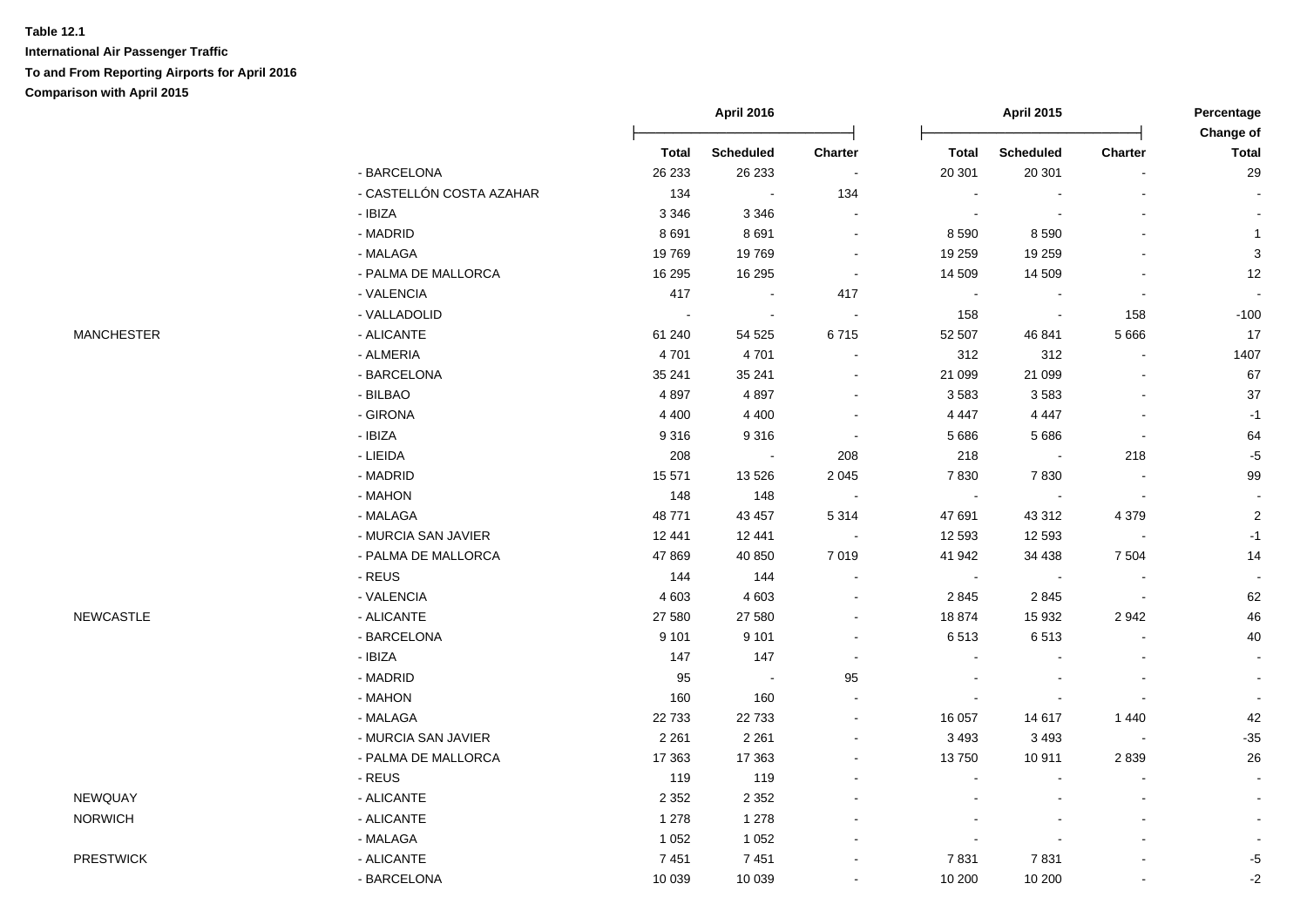|                              |                               | <b>April 2016</b> |                | <b>April 2015</b> |              |                  | Percentage<br><b>Change of</b> |                |
|------------------------------|-------------------------------|-------------------|----------------|-------------------|--------------|------------------|--------------------------------|----------------|
|                              |                               | <b>Total</b>      | Scheduled      | <b>Charter</b>    | <b>Total</b> | <b>Scheduled</b> | <b>Charter</b>                 | <b>Total</b>   |
|                              | - IBIZA                       | 2 4 9 2           | 2 4 9 2        |                   | 2 3 9 7      | 2 3 9 7          |                                | $\overline{4}$ |
|                              | - MALAGA                      | 7807              | 7807           |                   | 7 2 6 5      | 7 2 6 5          |                                | $\overline{7}$ |
|                              | - MURCIA SAN JAVIER           | 3 1 9 3           | 3 1 9 3        |                   | 2 8 2 4      | 2 8 2 4          |                                | 13             |
|                              | - PALMA DE MALLORCA           | 7 2 9 0           | 7 2 9 0        |                   | 7 2 9 2      | 7 2 9 2          | $\blacksquare$                 |                |
| SOUTHAMPTON                  | - ALICANTE                    | 1 4 7 9           | 1479           |                   | 3 4 7 1      | 3 4 7 1          | $\blacksquare$                 | $-57$          |
|                              | - LIEIDA                      |                   |                |                   | 76           |                  | 76                             | $-100$         |
|                              | - MALAGA                      | 143               | 143            |                   | 4 4 1 9      | 4419             |                                | $-97$          |
| <b>Total SPAIN</b>           |                               | 2 331 998         | 2 2 3 4 8 2 5  | 97 173            | 2 096 299    | 2 003 783        | 92 516                         | 11             |
| <b>SPAIN(CANARY ISLANDS)</b> |                               |                   |                |                   |              |                  |                                |                |
| <b>GATWICK</b>               | - ARRECIFE                    | 37 25 2           | 30 439         | 6813              | 37 492       | 30 7 29          | 6763                           | $-1$           |
|                              | - FUERTEVENTURA               | 25 5 34           | 20 5 21        | 5 0 1 3           | 19 370       | 15 8 20          | 3550                           | 32             |
|                              | - LAS PALMAS                  | 23 4 41           | 15 7 64        | 7677              | 21 702       | 15879            | 5823                           | 8              |
|                              | - SANTA CRUZ DE LA PALMA      | 2543              | $\sim$         | 2 5 4 3           | 2 4 3 2      | 135              | 2 2 9 7                        | $\mathbf 5$    |
|                              | - TENERIFE (SURREINA SOFIA)   | 71 557            | 56 836         | 14721             | 57 242       | 45 830           | 11 412                         | 25             |
| <b>HEATHROW</b>              | - LAS PALMAS                  | 4 3 3 6           | 4 3 3 6        |                   | 4 4 6 2      | 4 4 6 2          |                                | $-3$           |
|                              | - TENERIFE (NORTE LOS RODEOS) | 2886              | 2886           |                   | 2 4 4 7      | 2 4 4 7          |                                | 18             |
| <b>LUTON</b>                 | - ARRECIFE                    | 9 1 6 2           | 6 5 0 3        | 2659              | 8 2 9 8      | 5 5 4 4          | 2754                           | 10             |
|                              | - FUERTEVENTURA               | 2948              | 2948           |                   | 2 6 0 5      | 2605             |                                | 13             |
|                              | - LAS PALMAS                  | 4680              | 3 0 6 5        | 1 6 1 5           | 3892         | 2645             | 1 2 4 7                        | 20             |
|                              | - TENERIFE (SURREINA SOFIA)   | 13531             | 10 441         | 3 0 9 0           | 9809         | 7 1 4 8          | 2661                           | 38             |
| SOUTHEND                     | - ARRECIFE                    | 2 5 2 3           | 2 5 2 3        |                   | $\sim$       |                  |                                |                |
|                              | - TENERIFE (SURREINA SOFIA)   | 2 2 5 0           | 2 2 5 0        |                   | 1 4 9 3      | 1493             |                                | 51             |
| <b>STANSTED</b>              | - ARRECIFE                    | 12 0 38           | 10 562         | 1 4 7 6           | 12 5 20      | 11 251           | 1 2 6 9                        | $-4$           |
|                              | - FUERTEVENTURA               | 9 2 7 9           | 7877           | 1 4 0 2           | 9 0 25       | 7 2 5 2          | 1773                           | $\sqrt{3}$     |
|                              | - LAS PALMAS                  | 8781              | 7 4 5 5        | 1 3 2 6           | 8 6 23       | 7 2 1 3          | 1410                           | $\overline{c}$ |
|                              | - TENERIFE (SURREINA SOFIA)   | 19411             | 16 29 6        | 3 1 1 5           | 17 455       | 15 4 43          | 2012                           | 11             |
| ABERDEEN                     | - LAS PALMAS                  | 190               | $\blacksquare$ | 190               | $\sim$       |                  |                                |                |
|                              | - TENERIFE (SURREINA SOFIA)   | 3 1 2 6           | $\sim$         | 3 1 2 6           | 2782         |                  | 2782                           | 12             |
| BELFAST INTERNATIONAL        | - ARRECIFE                    | 7587              | 4649           | 2 9 3 8           | 4 9 7 1      | 4971             |                                | 53             |
|                              | - LAS PALMAS                  | 2 4 4 0           | 1 0 3 4        | 1 4 0 6           | 1498         | 1498             |                                | 63             |
|                              | - TENERIFE (SURREINA SOFIA)   | 8 1 7 3           | 2 4 2 0        | 5753              | 6748         | 6748             | $\sim$                         | 21             |
| <b>BIRMINGHAM</b>            | - ARRECIFE                    | 16 596            | 11761          | 4 8 3 5           | 18 078       | 12 950           | 5 1 2 8                        | -8             |
|                              | - FUERTEVENTURA               | 13 4 78           | 9649           | 3829              | 9695         | 7580             | 2 1 1 5                        | 39             |
|                              | - LAS PALMAS                  | 11 693            | 7 3 6 9        | 4 3 2 4           | 10 036       | 6884             | 3 1 5 2                        | 17             |
|                              | - TENERIFE (SURREINA SOFIA)   | 27 546            | 20 679         | 6867              | 19 957       | 15 3 58          | 4599                           | 38             |
| <b>BOURNEMOUTH</b>           | - ARRECIFE                    | 1468              | $\blacksquare$ | 1468              | 1498         |                  | 1498                           | $-2$           |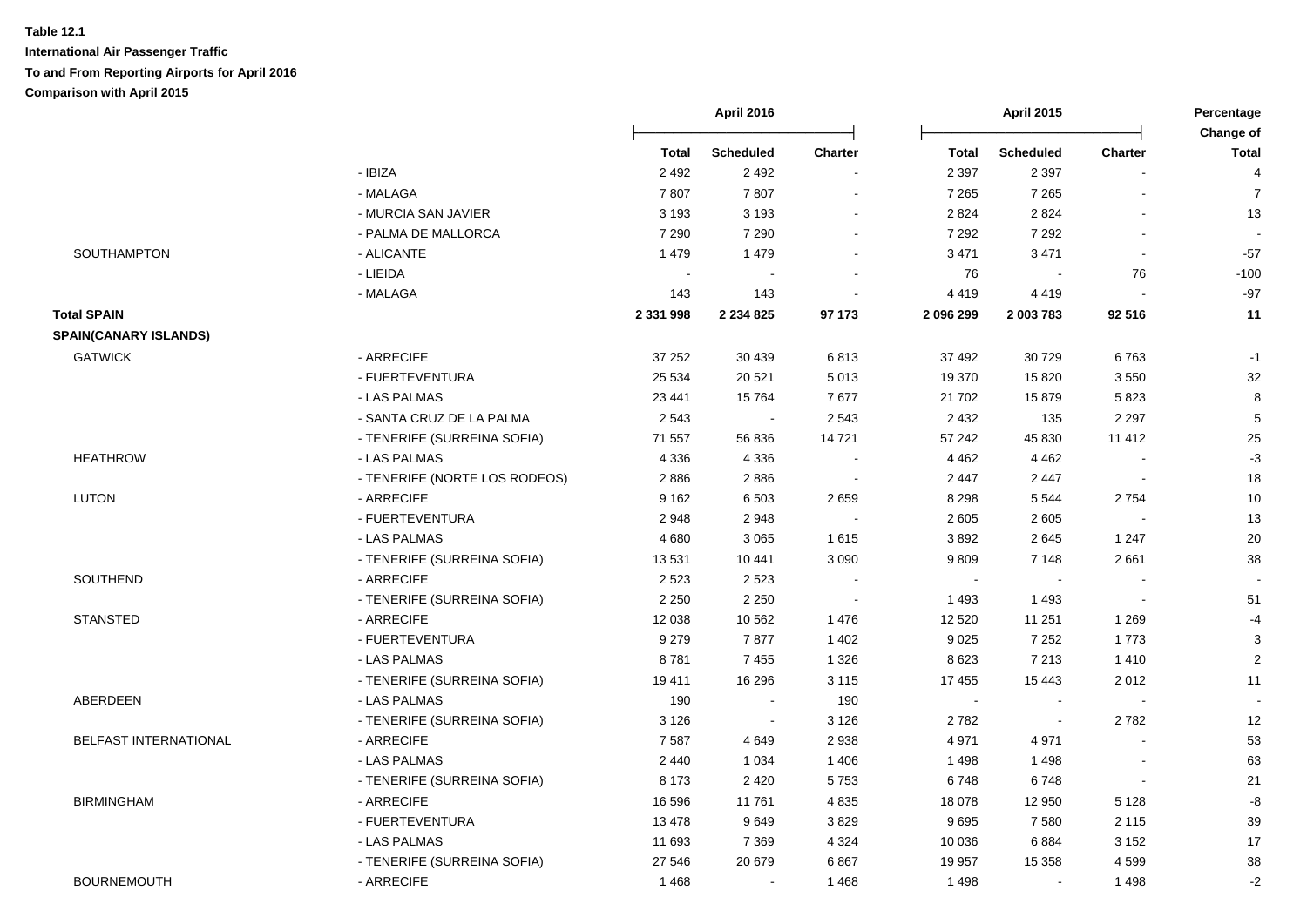|                             |                             | April 2016 |                  | <b>April 2015</b> |         |                  | Percentage<br>Change of |              |
|-----------------------------|-----------------------------|------------|------------------|-------------------|---------|------------------|-------------------------|--------------|
|                             |                             | Total      | <b>Scheduled</b> | <b>Charter</b>    | Total   | <b>Scheduled</b> | <b>Charter</b>          | <b>Total</b> |
|                             | - LAS PALMAS                | 3 0 4 0    | 1725             | 1 3 1 5           | 2 4 1 9 | 1 2 2 6          | 1 1 9 3                 | 26           |
|                             | - TENERIFE (SURREINA SOFIA) | 4521       | 1 3 9 4          | 3 1 2 7           | 4 0 8 4 | 1 3 7 8          | 2706                    | 11           |
| <b>BRISTOL</b>              | - ARRECIFE                  | 13573      | 10 638           | 2 9 3 5           | 10 991  | 9424             | 1567                    | 23           |
|                             | - FUERTEVENTURA             | 7847       | 5914             | 1933              | 8514    | 6 4 0 0          | 2 1 1 4                 | $\mbox{-}8$  |
|                             | - LAS PALMAS                | 8527       | 4864             | 3 6 6 3           | 6 1 0 3 | 4 4 4 0          | 1663                    | 40           |
|                             | - TENERIFE (SURREINA SOFIA) | 15743      | 12 186           | 3 5 5 7           | 14 827  | 11 692           | 3 1 3 5                 | $\,6\,$      |
| <b>CARDIFF WALES</b>        | - ARRECIFE                  | 2878       | $\sim$           | 2878              | 1 3 6 4 | $\blacksquare$   | 1 3 6 4                 | 111          |
|                             | - LAS PALMAS                | 1831       | $\sim$           | 1831              | 1 3 2 6 | $\blacksquare$   | 1 3 2 6                 | 38           |
|                             | - TENERIFE (SURREINA SOFIA) | 4641       | 1 3 4 8          | 3 2 9 3           | 5 5 5 9 | 1878             | 3681                    | $-17$        |
| DONCASTER SHEFFIELD         | - ARRECIFE                  | 2828       | $\mathbf{r}$     | 2828              | 1 4 4 5 | $\mathbf{r}$     | 1445                    | 96           |
|                             | - LAS PALMAS                | 1731       | $\mathbf{r}$     | 1731              | 1 3 2 3 | $\blacksquare$   | 1 3 2 3                 | 31           |
|                             | - TENERIFE (SURREINA SOFIA) | 4705       | $\blacksquare$   | 4705              | 3 0 7 0 |                  | 3 0 7 0                 | 53           |
| EAST MIDLANDS INTERNATIONAL | - ARRECIFE                  | 17732      | 15 0 78          | 2654              | 17 324  | 14 277           | 3 0 4 7                 | $\sqrt{2}$   |
|                             | - FUERTEVENTURA             | 11 2 24    | 9857             | 1 3 6 7           | 9866    | 8 1 8 3          | 1683                    | 14           |
|                             | - LAS PALMAS                | 11 321     | 8 6 0 3          | 2718              | 7 2 8 0 | 6 0 0 5          | 1 2 7 5                 | 56           |
|                             | - TENERIFE (SURREINA SOFIA) | 29 067     | 24 508           | 4 5 5 9           | 25 5 94 | 21 590           | 4 0 0 4                 | 14           |
| <b>EDINBURGH</b>            | - ARRECIFE                  | 6 1 6 1    | 4661             | 1 500             | 4 8 8 2 | 2825             | 2 0 5 7                 | $26\,$       |
|                             | - FUERTEVENTURA             | 1417       | 1417             |                   | 1782    | 1782             |                         | $-20$        |
|                             | - LAS PALMAS                | 5874       | 4653             | 1 2 2 1           | 2 8 5 2 | 2 8 5 2          |                         | 106          |
|                             | - TENERIFE (SURREINA SOFIA) | 18 194     | 15 0 64          | 3 1 3 0           | 11 860  | 8949             | 2911                    | 53           |
| <b>EXETER</b>               | - ARRECIFE                  | 2 4 8 6    | $\blacksquare$   | 2 4 8 6           | 1 4 3 6 | $\sim$           | 1436                    | 73           |
|                             | - LAS PALMAS                | 1 4 8 5    | $\blacksquare$   | 1 4 8 5           | 1 3 1 3 | $\blacksquare$   | 1 3 1 3                 | 13           |
|                             | - TENERIFE (SURREINA SOFIA) | 4 3 8 1    | $\blacksquare$   | 4 3 8 1           | 3 3 7 8 | $\blacksquare$   | 3 3 7 8                 | 30           |
| <b>GLASGOW</b>              | - ARRECIFE                  | 9 3 9 8    | 7662             | 1736              | 10 344  | 8 1 7 1          | 2 1 7 3                 | -9           |
|                             | - FUERTEVENTURA             | 8 1 2 9    | 6 2 0 9          | 1920              | 7 3 0 7 | 5 3 1 2          | 1995                    | 11           |
|                             | - LAS PALMAS                | 5837       | 4 1 1 7          | 1720              | 5 3 5 0 | 3687             | 1 6 6 3                 | 9            |
|                             | - TENERIFE (SURREINA SOFIA) | 24 4 30    | 17 469           | 6961              | 19748   | 14 5 85          | 5 1 6 3                 | 24           |
| <b>JERSEY</b>               | - TENERIFE (SURREINA SOFIA) | 599        | $\sim$           | 599               | 280     | 280              |                         | 114          |
| <b>LEEDS BRADFORD</b>       | - ARRECIFE                  | 8 3 0 4    | 8 3 0 4          |                   | 9784    | 9784             |                         | $-15$        |
|                             | - FUERTEVENTURA             | 4 9 4 1    | 4 9 4 1          | $\sim$            | 4 1 2 9 | 4 1 2 9          |                         | 20           |
|                             | - LAS PALMAS                | 2982       | 2982             | $\sim$            | 1 6 9 5 | 1695             |                         | 76           |
|                             | - TENERIFE (SURREINA SOFIA) | 15733      | 13 982           | 1751              | 13 634  | 12 182           | 1452                    | 15           |
| LIVERPOOL (JOHN LENNON)     | - ARRECIFE                  | 5 3 8 1    | 5 3 8 1          |                   | 5849    | 5849             |                         | -8           |
|                             | - FUERTEVENTURA             | 5700       | 5700             |                   | 5843    | 5843             |                         | $-2$         |
|                             | - LAS PALMAS                | 1785       | 1785             |                   | 1 2 4 8 | 1 2 4 8          |                         | 43           |
|                             | - TENERIFE (SURREINA SOFIA) | 3 1 7 8    | 3 1 7 8          |                   | 2766    | 2766             |                         | 15           |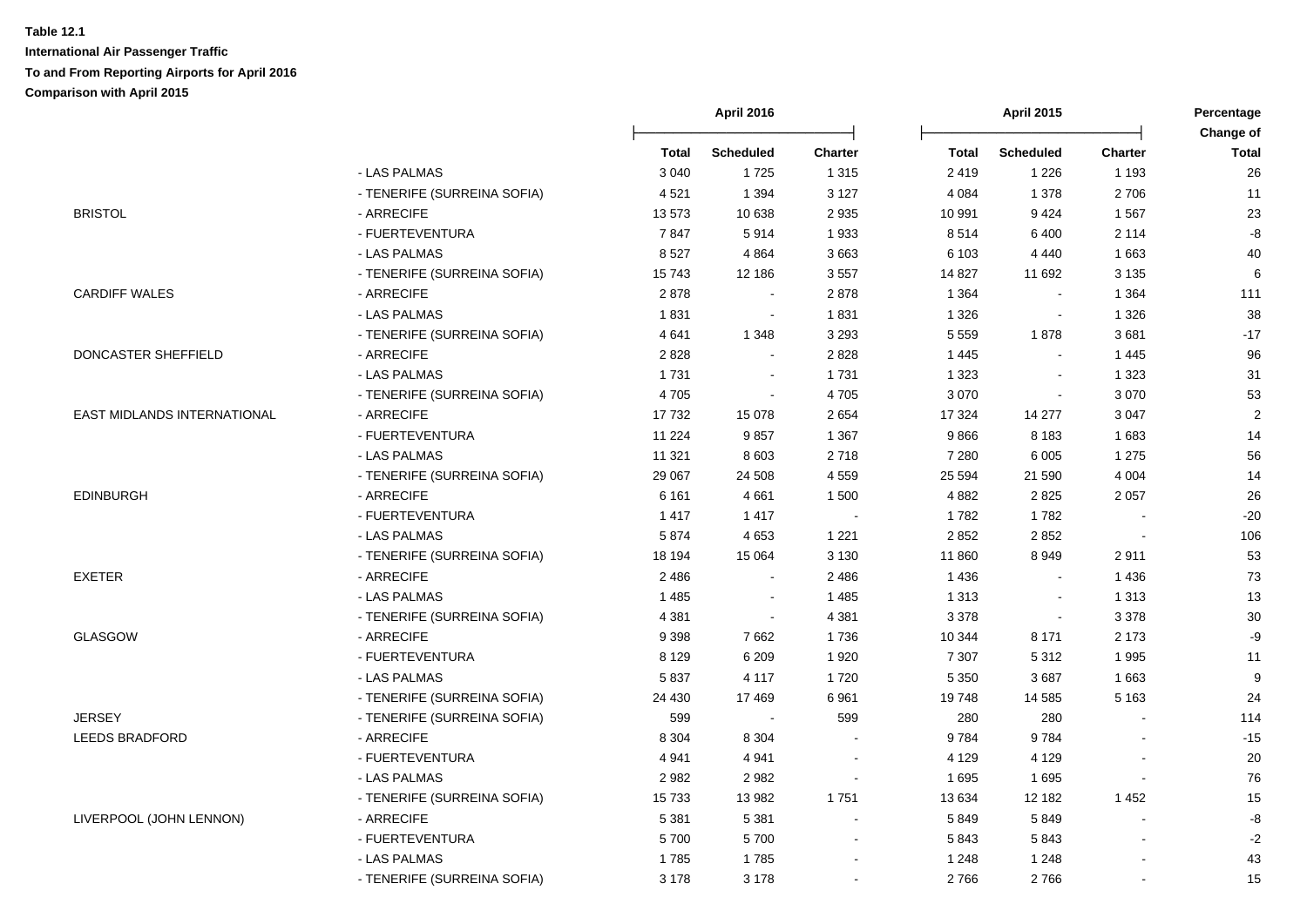|                                    |                               |                   | <b>April 2016</b>           |                           |                         | <b>April 2015</b>          |                                  |                                |
|------------------------------------|-------------------------------|-------------------|-----------------------------|---------------------------|-------------------------|----------------------------|----------------------------------|--------------------------------|
|                                    |                               |                   |                             |                           |                         |                            |                                  | Change of                      |
| <b>MANCHESTER</b>                  | - ARRECIFE                    | Total<br>34 550   | <b>Scheduled</b><br>28 29 2 | <b>Charter</b><br>6 2 5 8 | <b>Total</b><br>34 0 20 | <b>Scheduled</b><br>27 735 | <b>Charter</b><br>6 2 8 5        | <b>Total</b><br>$\overline{2}$ |
|                                    | - FUERTEVENTURA               | 19 101            | 14 082                      | 5 0 1 9                   | 14 593                  | 11 345                     | 3 2 4 8                          | 31                             |
|                                    | - LAS PALMAS                  |                   |                             |                           |                         |                            | 5 1 1 1                          |                                |
|                                    |                               | 20 500<br>1 3 8 3 | 14 4 98<br>$\sim$           | 6 0 0 2                   | 15 922                  | 10811<br>$\sim$            |                                  | 29<br>$\overline{4}$           |
|                                    | - SANTA CRUZ DE LA PALMA      |                   |                             | 1 3 8 3<br>14 276         | 1 3 3 4                 | 47 699                     | 1 3 3 4                          | 17                             |
| <b>NEWCASTLE</b>                   | - TENERIFE (SURREINA SOFIA)   | 68 440<br>7 3 9 4 | 54 164                      |                           | 58 651                  |                            | 10 952                           |                                |
|                                    | - ARRECIFE<br>- FUERTEVENTURA | 3563              | 7 3 9 4<br>3563             | $\sim$<br>$\blacksquare$  | 7 1 8 5                 | 5 3 2 0<br>1729            | 1865<br>$\overline{\phantom{a}}$ | 3<br>106                       |
|                                    |                               |                   |                             | $\sim$                    | 1729                    |                            |                                  | 75                             |
|                                    | - LAS PALMAS                  | 4 8 20            | 4 8 20                      |                           | 2747                    | 1 2 8 6                    | 1461                             |                                |
|                                    | - TENERIFE (SURREINA SOFIA)   | 18 549            | 18 549<br>$\sim$            | $\sim$<br>$\sim$          | 13767                   | 9 2 4 5                    | 4 5 22                           | 35                             |
| <b>NORWICH</b>                     | - TENERIFE (SURREINA SOFIA)   | $\sim$            |                             |                           | 1416                    | $\sim$                     | 1416                             | $-100$                         |
| <b>PRESTWICK</b>                   | - ARRECIFE                    | 3 0 28            | 3 0 28                      | $\sim$                    | 2774                    | 2774                       |                                  | 9                              |
|                                    | - FUERTEVENTURA               | 1 3 9 6           | 1 3 9 6                     | $\sim$                    | 1 3 8 6                 | 1 3 8 6                    |                                  | $\overline{1}$                 |
|                                    | - LAS PALMAS                  | 3 1 6 5           | 3 1 6 5                     | $\sim$                    | 2700                    | 2700                       | $\blacksquare$                   | 17                             |
|                                    | - TENERIFE (SURREINA SOFIA)   | 7588              | 7588                        | $\blacksquare$            | 7850                    | 7850                       |                                  | $-3$                           |
| <b>Total SPAIN(CANARY ISLANDS)</b> |                               | 815 530           | 622 422                     | 193 108                   | 696 773                 | 540 197                    | 156 576                          | 17                             |
| <b>SWEDEN</b>                      |                               |                   |                             |                           |                         |                            |                                  |                                |
| <b>GATWICK</b>                     | - GOTEBORG (LANDVETTER)       | 13 2 8 1          | 13 2 8 1                    | $\blacksquare$            | 7772                    | 7772                       |                                  | 71                             |
|                                    | - STOCKHOLM (ARLANDA)         | 39 371            | 39 371                      | $\sim$                    | 39 476                  | 39 476                     |                                  |                                |
| <b>HEATHROW</b>                    | - GOTEBORG (LANDVETTER)       | 19668             | 19668                       | $\sim$                    | 26 498                  | 26 498                     | $\blacksquare$                   | $-26$                          |
|                                    | - STOCKHOLM (ARLANDA)         | 85 608            | 85 608                      | $\sim$                    | 86 549                  | 86 549                     | $\blacksquare$                   | $-1$                           |
| <b>STANSTED</b>                    | - GOTEBORG (LANDVETTER)       | 23 28 3           | 23 28 3                     | $\sim$                    | 19 3 9 2                | 19 3 9 2                   | $\blacksquare$                   | 20                             |
|                                    | - SKELLEFTEA                  |                   |                             | $\sim$                    | 2628                    | 2628                       |                                  | $-100$                         |
|                                    | - STOCKHOLM (SKAVSTA)         | 18700             | 18700                       | $\overline{\phantom{a}}$  | 20 019                  | 20 019                     | $\blacksquare$                   | $-7$                           |
|                                    | - VASTERAS                    | 5888              | 5888                        | $\sim$                    | 5 9 0 1                 | 5 9 0 1                    | $\blacksquare$                   | $\sim$                         |
| <b>BIRMINGHAM</b>                  | - GOTEBORG (LANDVETTER)       | 207               | 51                          | 156                       | $\sim$                  |                            | $\overline{a}$                   | $\sim$                         |
| <b>EDINBURGH</b>                   | - GOTEBORG (LANDVETTER)       | 2672              | 2672                        | $\sim$                    | 2578                    | 2578                       | $\blacksquare$                   | $\overline{4}$                 |
|                                    | - STOCKHOLM (ARLANDA)         | 8779              | 8779                        | $\sim$                    | 9470                    | 9 4 7 0                    | $\blacksquare$                   | $-7$                           |
| <b>MANCHESTER</b>                  | - GOTEBORG (LANDVETTER)       | 914               | 914                         |                           | $\sim$                  |                            |                                  |                                |
|                                    | - STOCKHOLM (ARLANDA)         | 12 850            | 12 850                      |                           | 10 352                  | 10 352                     |                                  | 24                             |
| <b>Total SWEDEN</b>                |                               | 231 221           | 231 065                     | 156                       | 230 635                 | 230 635                    |                                  |                                |
| <b>Total WESTERN EUROPE-EU</b>     |                               | 10 517 605        | 10 054 877                  | 462728                    | 9768042                 | 9 333 193                  | 434 849                          | 8                              |
| <b>WESTERN EUROPE-OTHER</b>        |                               |                   |                             |                           |                         |                            |                                  |                                |
| <b>FAROE ISLANDS</b>               |                               |                   |                             |                           |                         |                            |                                  |                                |
| <b>EDINBURGH</b>                   | - VAGAR                       | 1 0 4 2           | 1 0 4 2                     |                           | 757                     | 757                        |                                  | 38                             |
| <b>Total FAROE ISLANDS</b>         |                               | 1 0 4 2           | 1 0 4 2                     | $\blacksquare$            | 757                     | 757                        |                                  | 38                             |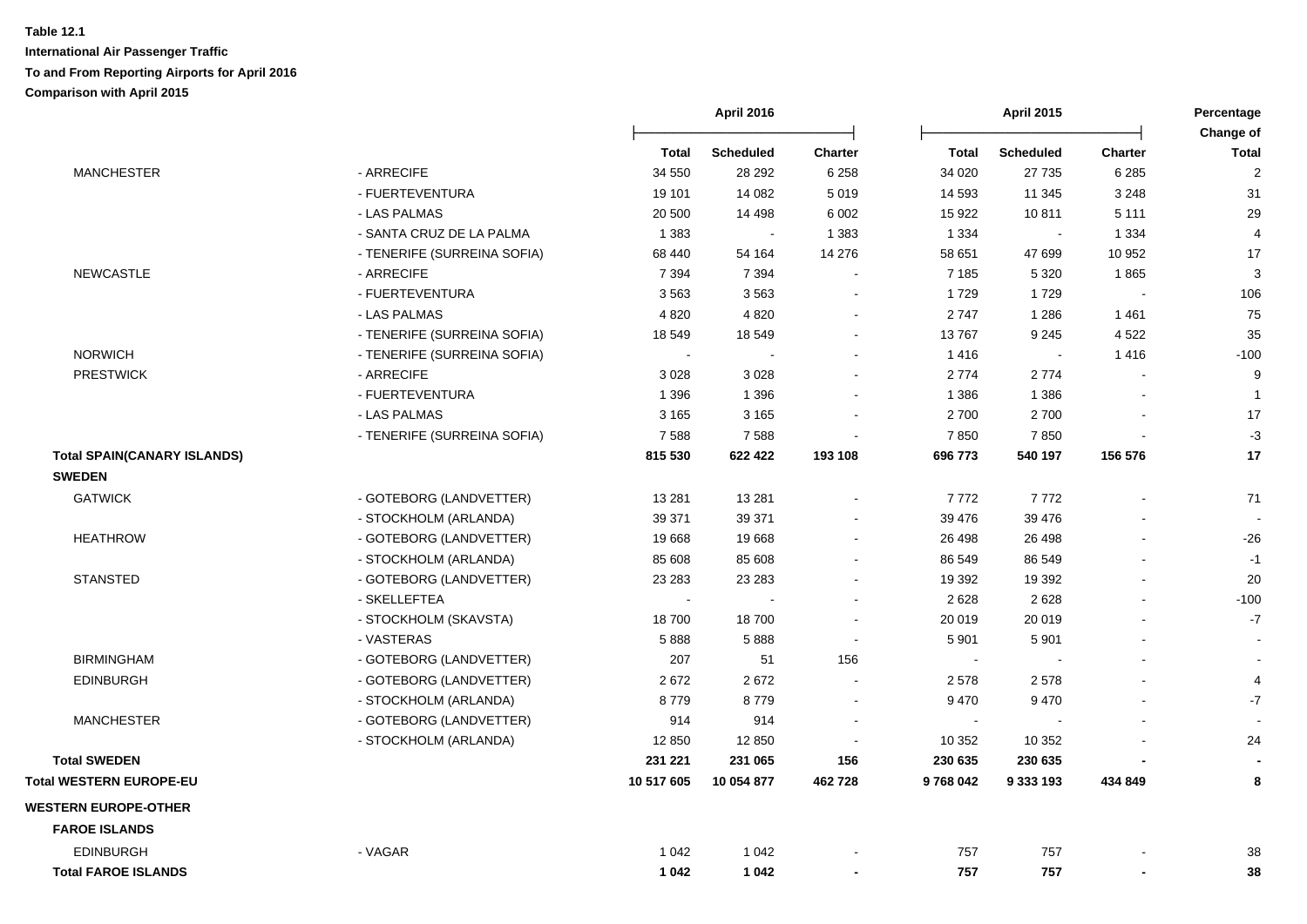|                        |                       |         | <b>April 2016</b> |                |                          | <b>April 2015</b> |         |                           |
|------------------------|-----------------------|---------|-------------------|----------------|--------------------------|-------------------|---------|---------------------------|
|                        |                       | Total   | <b>Scheduled</b>  | Charter        | <b>Total</b>             | <b>Scheduled</b>  | Charter | Change of<br><b>Total</b> |
| <b>ICELAND</b>         |                       |         |                   |                |                          |                   |         |                           |
| <b>GATWICK</b>         | - KEFLAVIK            | 29 816  | 29 816            |                | 24 5 88                  | 24 5 88           |         | 21                        |
| <b>HEATHROW</b>        | - KEFLAVIK            | 20 5 62 | 20 5 62           |                | 17 391                   | 17 391            |         | 18                        |
| <b>LUTON</b>           | - KEFLAVIK            | 7 3 6 6 | 7 3 6 6           | $\blacksquare$ | 9 0 7 2                  | 9 0 7 2           |         | $-19$                     |
| <b>STANSTED</b>        | - KEFLAVIK            | 2 2 6 8 | 2 2 6 8           | $\blacksquare$ | $\sim$                   |                   |         |                           |
| ABERDEEN               | - KEFLAVIK            | 1 3 5 8 | 1 3 5 8           |                | $\sim$                   |                   |         | $\tilde{\phantom{a}}$     |
| BELFAST INTERNATIONAL  | - KEFLAVIK            | 2 3 1 9 | 2 3 1 9           | $\mathbf{r}$   | 2 0 0 6                  | 2 0 0 6           |         | $16\,$                    |
| <b>BIRMINGHAM</b>      | - KEFLAVIK            | 3 1 6 1 | 3 1 6 1           | $\mathbf{r}$   | 1806                     | 1806              |         | 75                        |
| <b>BRISTOL</b>         | - KEFLAVIK            | 2732    | 2732              | $\blacksquare$ | 3563                     | 3563              |         | $-23$                     |
| <b>EDINBURGH</b>       | - KEFLAVIK            | 4 1 4 3 | 4 1 4 3           | $\blacksquare$ | 2 3 6 1                  | 2 3 6 1           |         | 75                        |
| <b>GLASGOW</b>         | - KEFLAVIK            | 6899    | 6899              |                | 5 6 3 2                  | 5 6 3 2           |         | 22                        |
| <b>MANCHESTER</b>      | - KEFLAVIK            | 9315    | 9315              |                | 7 5 5 8                  | 7 5 5 8           |         | 23                        |
| <b>Total ICELAND</b>   |                       | 89 939  | 89 939            |                | 73 977                   | 73 977            |         | 22                        |
| KOSOVO                 |                       |         |                   |                |                          |                   |         |                           |
| <b>GATWICK</b>         | - PRISTINA            | 1 2 4 4 | 1 2 4 4           |                | 764                      | 764               |         | 63                        |
| <b>Total KOSOVO</b>    |                       | 1 2 4 4 | 1 2 4 4           |                | 764                      | 764               |         | 63                        |
| <b>MACEDONIA</b>       |                       |         |                   |                |                          |                   |         |                           |
| <b>LUTON</b>           | - OHRID               | 2 1 1 4 | 2 1 1 4           |                | $\overline{\phantom{a}}$ |                   |         |                           |
|                        | - SKOPJE              | 5 3 3 7 | 5 3 3 7           |                | 6 6 2 5                  | 6 6 2 5           |         | $-19$                     |
| <b>Total MACEDONIA</b> |                       | 7451    | 7451              | $\blacksquare$ | 6625                     | 6625              |         | 12                        |
| <b>NORWAY</b>          |                       |         |                   |                |                          |                   |         |                           |
| <b>GATWICK</b>         | - ALESUND             | 2 2 4 1 | 2 2 4 1           | $\blacksquare$ | 2 2 6 2                  | 2 2 6 2           |         | $-1$                      |
|                        | - BERGEN              | 14 090  | 14 090            |                | 14 389                   | 14 3 89           |         | $-2$                      |
|                        | - OSLO (GARDERMOEN)   | 26 730  | 26 730            | $\blacksquare$ | 27 059                   | 27 059            |         | $-1$                      |
|                        | - SANDEFJORD(TORP)    |         |                   | ÷              | 2 5 5 1                  | 2 5 5 1           |         | $-100$                    |
|                        | - STAVANGER           | 5 2 2 3 | 5 2 2 3           | $\blacksquare$ | 6 0 9 0                  | 6 0 9 0           |         | $-14$                     |
|                        | - TRONDHEIM (VAERNES) | 5999    | 5999              | $\blacksquare$ | 6 2 9 8                  | 6 2 9 8           |         | $-5$                      |
| <b>HEATHROW</b>        | - BERGEN              | 9837    | 9837              | $\blacksquare$ | 10 145                   | 10 145            |         | $-3$                      |
|                        | - OSLO (GARDERMOEN)   | 54 908  | 54 908            |                | 53 495                   | 53 495            |         | 3                         |
|                        | - STAVANGER           | 15 639  | 15 639            | $\blacksquare$ | 16 354                   | 16 354            |         | $-4$                      |
| <b>STANSTED</b>        | - HAUGESUND           | $\sim$  | $\sim$            | $\blacksquare$ | 2 2 1 5                  | 2 2 1 5           |         | $-100$                    |
|                        | - RYGGE               | 21 7 84 | 21 7 84           | $\blacksquare$ | 25 657                   | 25 657            |         | $-15$                     |
|                        | - SANDEFJORD(TORP)    | 6045    | 6045              | $\sim$         | 6557                     | 6557              |         | -8                        |
| ABERDEEN               | - BERGEN              | 2 5 5 3 | 2 5 5 3           | $\blacksquare$ | 4 0 1 1                  | 4 0 1 1           |         | $-36$                     |
|                        |                       |         |                   |                |                          |                   |         |                           |
|                        | - HAUGESUND           | 549     | 549               |                | $\blacksquare$           |                   |         | $\sim$                    |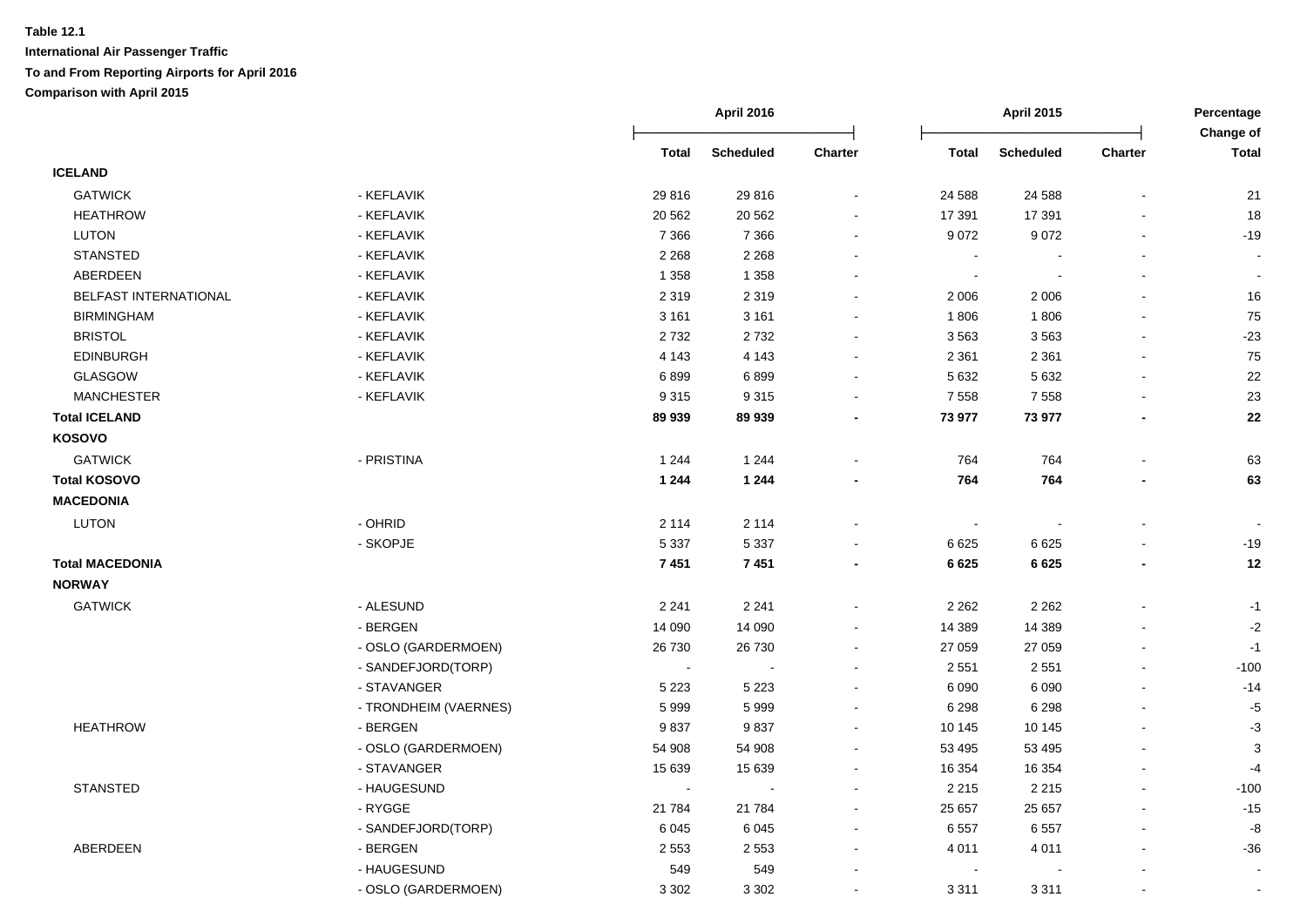| <b>EDINBURGH</b><br>LIVERPOOL (JOHN LENNON) | - STAVANGER<br>- OSLO (GARDERMOEN)<br>- RYGGE<br>- EVENES<br>- SANDEFJORD(TORP)<br>- STAVANGER | <b>Total</b><br>8 4 5 8<br>7640<br>3616<br>302 | <b>Scheduled</b><br>8458<br>7640<br>3616 | <b>Charter</b><br>$\sim$ | <b>Total</b><br>9865<br>7962 | <b>Scheduled</b><br>9865 | <b>Charter</b>           | Change of<br><b>Total</b><br>$-14$ |
|---------------------------------------------|------------------------------------------------------------------------------------------------|------------------------------------------------|------------------------------------------|--------------------------|------------------------------|--------------------------|--------------------------|------------------------------------|
|                                             |                                                                                                |                                                |                                          |                          |                              |                          |                          |                                    |
|                                             |                                                                                                |                                                |                                          |                          |                              |                          |                          |                                    |
|                                             |                                                                                                |                                                |                                          |                          |                              | 7962                     |                          | $-4$                               |
|                                             |                                                                                                |                                                |                                          | $\blacksquare$           | 3 4 5 2                      | 3 4 5 2                  |                          | 5                                  |
|                                             |                                                                                                |                                                | $\sim$                                   | 302                      | $\sim$                       |                          |                          |                                    |
|                                             |                                                                                                | 3547                                           | 3547                                     | $\sim$                   | 3 0 8 5                      | 3 0 8 5                  |                          | 15                                 |
|                                             |                                                                                                | 155                                            | $\sim$                                   | 155                      | $\sim$                       |                          | $\sim$                   | $\sim$                             |
| <b>MANCHESTER</b>                           | - BERGEN                                                                                       | 1 2 8 9                                        | 1 2 8 9                                  |                          | 1 3 0 1                      | 1 1 6 3                  | 138                      | $-1$                               |
|                                             | - OSLO (GARDERMOEN)                                                                            | 9739                                           | 9739                                     | $\blacksquare$           | 9 2 3 5                      | 9 2 3 5                  |                          | $\sqrt{5}$                         |
|                                             | - RYGGE                                                                                        | 5 2 4 6                                        | 5 2 4 6                                  | $\blacksquare$           | 5 2 0 2                      | 5 2 0 2                  |                          | $\overline{1}$                     |
|                                             | - STAVANGER                                                                                    | 2 4 4 8                                        | 2 4 4 8                                  |                          | 1973                         | 1973                     |                          | 24                                 |
| <b>NEWCASTLE</b>                            | - SANDEFJORD(TORP)                                                                             | $\sim$                                         |                                          |                          | 152                          | $\sim$                   | 152                      | $-100$                             |
|                                             | - STAVANGER                                                                                    |                                                |                                          |                          | 1 2 1 9                      | 1 2 1 9                  | $\sim$                   | $-100$                             |
| <b>PRESTWICK</b>                            | - BERGEN                                                                                       |                                                | $\sim$                                   | $\sim$                   | 145                          | $\blacksquare$           | 145                      | $-100$                             |
| SOUTHAMPTON                                 | - OSLO (GARDERMOEN)                                                                            |                                                | $\overline{\phantom{a}}$                 | $\blacksquare$           | 40                           |                          | 40                       | $-100$                             |
| <b>Total NORWAY</b>                         |                                                                                                | 211 340                                        | 210 883                                  | 457                      | 224 025                      | 223 550                  | 475                      | -6                                 |
| <b>REPUBLIC OF MONTENEGRO</b>               |                                                                                                |                                                |                                          |                          |                              |                          |                          |                                    |
| <b>GATWICK</b>                              | - TIVAT                                                                                        | 60                                             | 60                                       | $\sim$                   | 59                           | 59                       | $\sim$                   | $\sqrt{2}$                         |
| <b>STANSTED</b>                             | - PODGORICA                                                                                    | 2892                                           | 2892                                     | $\blacksquare$           | 3 1 6 8                      | 3 1 6 8                  |                          | -9                                 |
| <b>BIRMINGHAM</b>                           | - TIVAT                                                                                        | 66                                             | $\sim$                                   | 66                       | $\blacksquare$               |                          |                          | $\sim$                             |
| <b>MANCHESTER</b>                           | - TIVAT                                                                                        | 2 0 3 0                                        | 2 0 3 0                                  |                          | $\blacksquare$               |                          |                          | $\overline{\phantom{a}}$           |
| <b>Total REPUBLIC OF MONTENEGRO</b>         |                                                                                                | 5 0 4 8                                        | 4982                                     | 66                       | 3 2 2 7                      | 3 2 2 7                  |                          | 56                                 |
| <b>REPUBLIC OF SERBIA</b>                   |                                                                                                |                                                |                                          |                          |                              |                          |                          |                                    |
| <b>HEATHROW</b>                             | - BELGRADE                                                                                     | 7 2 4 2                                        | 7 2 4 2                                  |                          | 6976                         | 6976                     |                          | 4                                  |
| LUTON                                       | - BELGRADE                                                                                     | 4 0 0 4                                        | 4 0 0 4                                  |                          | 3840                         | 3840                     |                          | $\overline{4}$                     |
| <b>Total REPUBLIC OF SERBIA</b>             |                                                                                                | 11 246                                         | 11 246                                   |                          | 10816                        | 10816                    |                          | 4                                  |
| <b>SWITZERLAND</b>                          |                                                                                                |                                                |                                          |                          |                              |                          |                          |                                    |
| <b>GATWICK</b>                              | - BALE MULHOUSE                                                                                | 23 602                                         | 23 602                                   |                          | 24 101                       | 24 101                   |                          | $-2$                               |
|                                             | - GENEVA                                                                                       | 67 734                                         | 65 358                                   | 2 3 7 6                  | 69 394                       | 63 004                   | 6 3 9 0                  | $-2$                               |
|                                             | - ZURICH                                                                                       | 13414                                          | 13414                                    |                          | 15 650                       | 15 650                   |                          | $-14$                              |
| <b>HEATHROW</b>                             | - BALE MULHOUSE                                                                                | 22 108                                         | 22 108                                   | $\sim$                   | 21 4 34                      | 21 4 34                  | $\sim$                   | $\mathbf{3}$                       |
|                                             | - GENEVA                                                                                       | 83 966                                         | 83 414                                   | 552                      | 85 851                       | 85 587                   | 264                      | $-2$                               |
|                                             | - ZURICH                                                                                       | 90 836                                         | 90 836                                   | $\sim$                   | 93 599                       | 93 599                   | $\overline{\phantom{a}}$ | $-3$                               |
| <b>LONDON CITY</b>                          | - BALE MULHOUSE                                                                                | 1862                                           | 1862                                     | $\sim$                   | 6929                         | 6929                     | $\overline{\phantom{a}}$ | $-73$                              |
|                                             | - BERNE                                                                                        | 125                                            | 125                                      | $\blacksquare$           | $\sim$                       |                          |                          |                                    |
|                                             | - GENEVA                                                                                       | 18 2 24                                        | 18 2 24                                  | $\sim$                   | 11 512                       | 11 512                   |                          | 58                                 |
|                                             | - ZURICH                                                                                       | 33 163                                         | 33 163                                   |                          | 34 380                       | 34 380                   |                          | $-4$                               |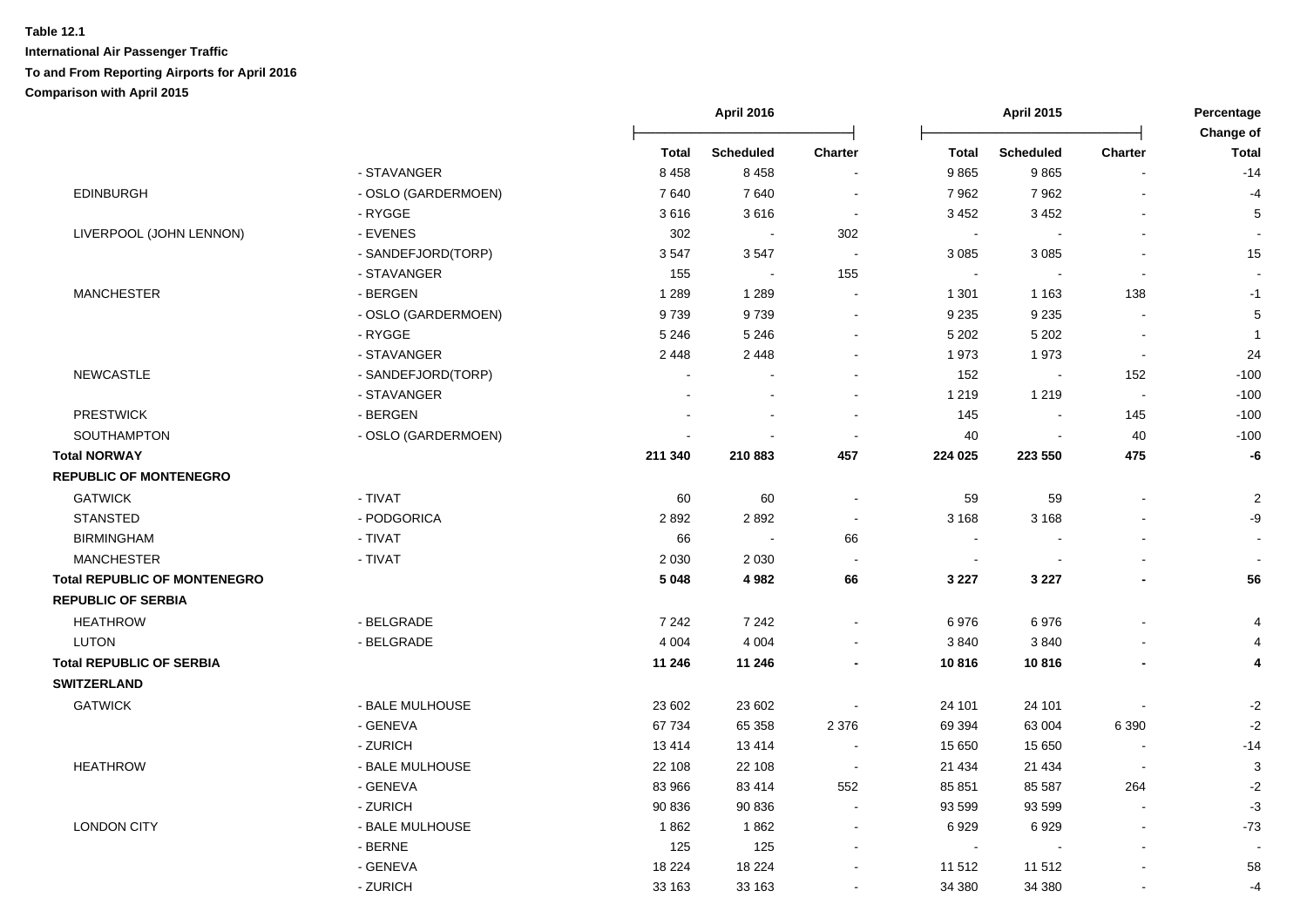|                             |                 | <b>April 2016</b> |                          | <b>April 2015</b> |              |                          | Percentage<br>Change of |                |
|-----------------------------|-----------------|-------------------|--------------------------|-------------------|--------------|--------------------------|-------------------------|----------------|
|                             |                 | <b>Total</b>      | <b>Scheduled</b>         | Charter           | <b>Total</b> | <b>Scheduled</b>         | Charter                 | <b>Total</b>   |
| <b>LUTON</b>                | - ALTENRHEIN    | 22                | $\sim$                   | 22                | $\sim$       | $\sim$                   |                         |                |
|                             | - BALE MULHOUSE | 7632              | 7632                     |                   | 8 1 1 5      | 8 1 1 5                  | $\sim$                  | -6             |
|                             | - BERNE         | $\sim$            |                          |                   | 88           | $\blacksquare$           | 88                      | $-100$         |
|                             | - GENEVA        | 21 484            | 21 4 67                  | 17                | 23 2 35      | 23 235                   |                         | -8             |
|                             | - ZURICH        | 8560              | 8560                     | $\sim$            | 8 4 0 1      | 8 4 0 1                  | $\sim$                  | $\overline{2}$ |
| SOUTHEND                    | - BERNE         | $\sim$            | $\blacksquare$           |                   | 1 2 6 2      | 1 1 8 2                  | 80                      | $-100$         |
|                             | - GENEVA        | 2 9 0 7           | 2 9 0 7                  |                   | 3 1 6 8      | 3 1 6 8                  |                         | -8             |
| <b>STANSTED</b>             | - BALE MULHOUSE | 9731              | 9731                     |                   | 8 2 4 9      | 8 2 4 9                  | $\blacksquare$          | 18             |
|                             | - GENEVA        | 5 3 8 7           | 5 2 4 6                  | 141               | 8 1 7 4      | 8 1 7 4                  |                         | $-34$          |
| ABERDEEN                    | - GENEVA        | 724               | 724                      |                   | 636          | 636                      |                         | 14             |
| BELFAST INTERNATIONAL       | - GENEVA        | 785               | 785                      |                   | 1975         | 1975                     |                         | $-60$          |
| <b>BIRMINGHAM</b>           | - GENEVA        | 3683              | 3 4 9 9                  | 184               | 7 1 8 1      | 6497                     | 684                     | $-49$          |
|                             | - ZURICH        | 8 0 8 5           | 8 0 8 5                  |                   | 8761         | 8761                     |                         | -8             |
| <b>BOURNEMOUTH</b>          | - GENEVA        | 2 3 0 1           | 2 3 0 1                  |                   | 2741         | 2741                     |                         | $-16$          |
| <b>BRISTOL</b>              | - BALE MULHOUSE | 4 3 4 0           | 4 3 4 0                  |                   |              |                          |                         |                |
|                             | - GENEVA        | 17 592            | 17 381                   | 211               | 19 103       | 17980                    | 1 1 2 3                 | -8             |
| <b>CARDIFF WALES</b>        | - GENEVA        | 249               | 249                      |                   | 203          | 203                      |                         | 23             |
| EAST MIDLANDS INTERNATIONAL | - GENEVA        | 577               | 577                      |                   | 435          | 435                      |                         | 33             |
| <b>EDINBURGH</b>            | - BALE MULHOUSE | 9 0 0 1           | 9 0 0 1                  |                   | 8 1 5 7      | 8 1 5 7                  |                         | 10             |
|                             | - GENEVA        | 13 065            | 11825                    | 1 2 4 0           | 13 121       | 11 975                   | 1 1 4 6                 |                |
|                             | - ZURICH        | 392               | 392                      |                   | $\sim$       | $\overline{\phantom{a}}$ | $\blacksquare$          |                |
| <b>EXETER</b>               | - GENEVA        | 182               | 182                      |                   | 214          | 214                      |                         | $-15$          |
| <b>GLASGOW</b>              | - GENEVA        | 1 2 2 7           | 1 2 2 7                  |                   | 1 3 2 7      | 1 3 2 7                  | $\overline{a}$          | -8             |
| <b>INVERNESS</b>            | - GENEVA        | 247               | 247                      |                   | $\sim$       | $\blacksquare$           |                         |                |
| <b>ISLE OF MAN</b>          | - GENEVA        | $\overline{a}$    | $\overline{\phantom{a}}$ |                   | 186          | 186                      |                         | $-100$         |
| <b>JERSEY</b>               | - BERNE         | 101               | 101                      |                   | $\sim$       | $\overline{\phantom{a}}$ | $\blacksquare$          |                |
|                             | - GENEVA        | 406               | 406                      |                   | 594          | 594                      |                         | $-32$          |
| <b>LEEDS BRADFORD</b>       | - GENEVA        | 3933              | 3933                     | $\sim$            | 4 5 5 1      | 4551                     |                         | $-14$          |
| LIVERPOOL (JOHN LENNON)     | - GENEVA        | 10 196            | 10 196                   | $\sim$            | 11 491       | 11 491                   |                         | $-11$          |
| <b>MANCHESTER</b>           | - BALE MULHOUSE | 7781              | 7 7 8 1                  | $\sim$            | 7 1 5 1      | 7 1 5 1                  | $\overline{a}$          | 9              |
|                             | - GENEVA        | 20 240            | 19687                    | 553               | 14 702       | 13 4 8 9                 | 1 2 1 3                 | 38             |
|                             | - ZURICH        | 9856              | 9856                     | $\sim$            | 9 9 0 0      | 9 9 0 0                  | $\overline{a}$          |                |
| NEWCASTLE                   | - GENEVA        | 5742              | 5742                     | $\sim$            | 3 4 2 7      | 3 4 2 7                  |                         | 68             |
| SOUTHAMPTON                 | - GENEVA        | 439               | 439                      |                   | 705          | 705                      |                         | $-38$          |
| <b>Total SWITZERLAND</b>    |                 | 531 901           | 526 605                  | 5 2 9 6           | 540 103      | 529 115                  | 10 988                  | $-2$           |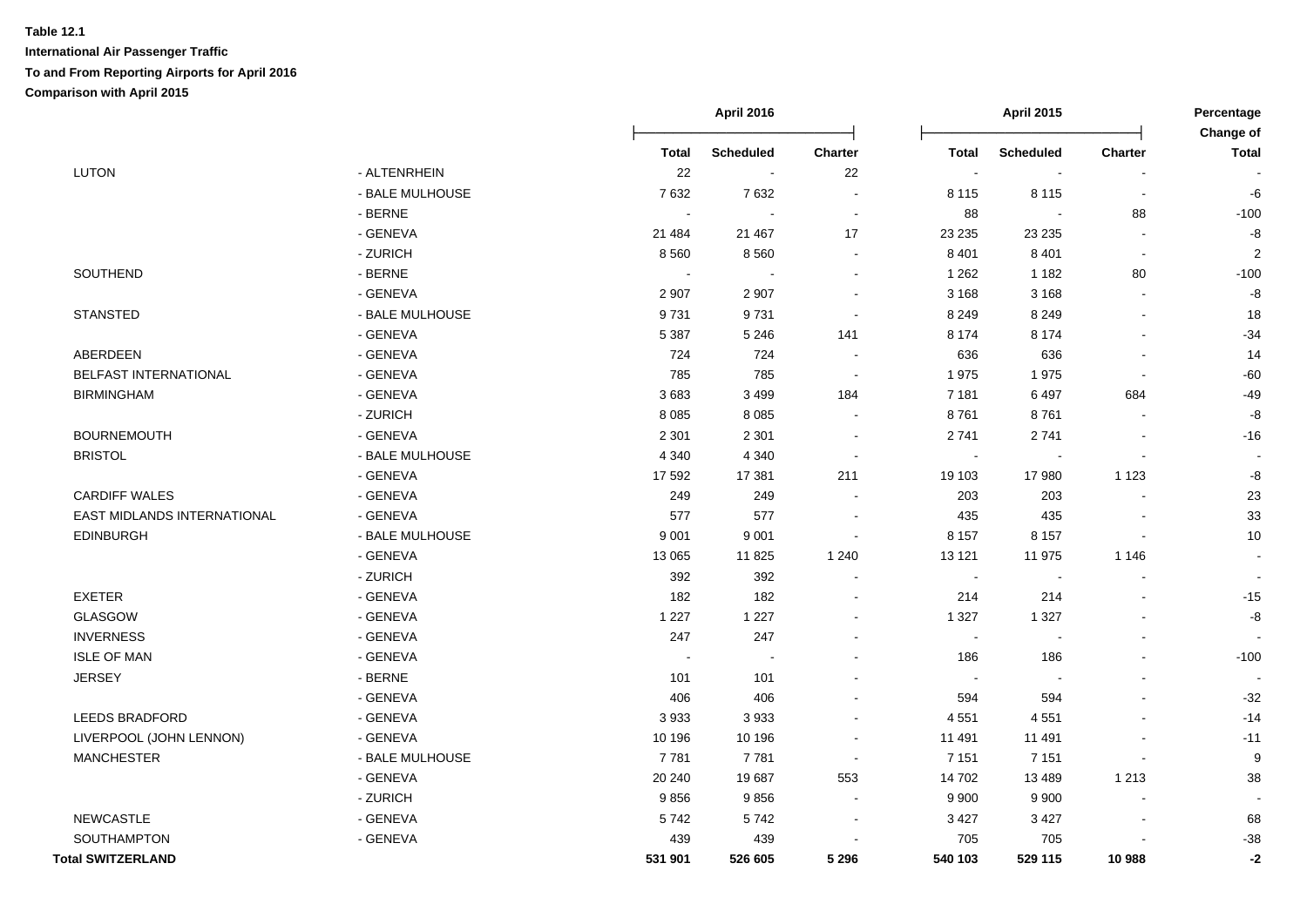|                             |                            |                             | April 2016               |                |                | <b>April 2015</b>     |                          | Percentage<br>Change of |  |
|-----------------------------|----------------------------|-----------------------------|--------------------------|----------------|----------------|-----------------------|--------------------------|-------------------------|--|
|                             |                            | Total                       | <b>Scheduled</b>         | <b>Charter</b> | <b>Total</b>   | <b>Scheduled</b>      | <b>Charter</b>           | <b>Total</b>            |  |
| <b>TURKEY</b>               |                            |                             |                          |                |                |                       |                          |                         |  |
| <b>GATWICK</b>              | - ANTALYA                  | 17 170                      | 13 3 10                  | 3 8 6 0        | 20 6 23        | 7 4 0 3               | 13 2 20                  | $-17$                   |  |
|                             | - BODRUM (MILAS)           | 4831                        | 4831                     |                | 4 8 4 6        | 4846                  |                          |                         |  |
|                             | - BURSA/YENISEHIR          | 59                          | $\blacksquare$           | 59             | $\sim$         | $\sim$                | $\sim$                   |                         |  |
|                             | - DALAMAN                  | 12 946                      | 11 535                   | 1 4 1 1        | 19892          | 11 436                | 8 4 5 6                  | $-35$                   |  |
|                             | - ISTANBUL                 | 22 480                      | 22 480                   |                | 24 259         | 24 259                |                          | $\mathbf{-7}$           |  |
|                             | - ISTANBUL (SABIHA GOKCEN) | 15 061                      | 15 061                   |                | 7772           | 7598                  | 174                      | 94                      |  |
|                             | - IZMIR (ADNAN MENDERES)   | 2 5 4 7                     | 2547                     |                | 4 2 2 6        | 2 3 8 6               | 1840                     | $-40$                   |  |
| <b>HEATHROW</b>             | - ISTANBUL                 | 77 584                      | 77 584                   | $\sim$         | 82 570         | 82 570                | $\sim$                   | -6                      |  |
| <b>LUTON</b>                | - ANTALYA                  | 774                         | 774                      |                | 588            | 411                   | 177                      | 32                      |  |
|                             | - ISTANBUL                 | 6 171                       | 6 171                    |                | 6 3 9 2        | 6 3 9 2               |                          | $-3$                    |  |
| <b>STANSTED</b>             | - ANTALYA                  | 3 0 4 9                     | 3 0 4 9                  |                | 1819           | $\sim$                | 1819                     | 68                      |  |
|                             | - BODRUM (MILAS)           | 809                         | 809                      |                | 949            | 949                   |                          | $-15$                   |  |
|                             | - DALAMAN                  | 4 4 5 4                     | 4 4 5 4                  |                | 4 4 1 7        | 3598                  | 819                      | $\overline{1}$          |  |
|                             | - ISTANBUL (SABIHA GOKCEN) | 18 903                      | 18 903                   |                | 19613          | 19613                 |                          | $-4$                    |  |
|                             | - IZMIR (ADNAN MENDERES)   | 2831                        | 2831                     |                | 3 3 8 4        | 3 3 8 4               |                          | $-16$                   |  |
| BELFAST INTERNATIONAL       | - DALAMAN                  | 1 2 9 7                     | $\blacksquare$           | 1 2 9 7        | 1 3 2 5        | $\sim$                | 1 3 2 5                  | $-2$                    |  |
|                             | - ISTANBUL                 | 57                          | $\sim$                   | 57             | $\sim$         | $\mathbf{r}$          | $\overline{a}$           |                         |  |
| <b>BIRMINGHAM</b>           | - ANTALYA                  | 5845                        | 3583                     | 2 2 6 2        | 5 0 4 7        | $\sim$                | 5 0 4 7                  | 16                      |  |
|                             | - BODRUM (MILAS)           | $\sim$                      | $\sim$                   |                | 85             | $\sim$                | 85                       | $-100$                  |  |
|                             | - BURSA/YENISEHIR          | 54                          | $\blacksquare$           | 54             | $\blacksquare$ | $\blacksquare$        | $\sim$                   |                         |  |
|                             | - DALAMAN                  | 3 2 1 2                     | 3 2 1 2                  | $\sim$         | 9492           | 3033                  | 6459                     | $-66$                   |  |
|                             | - ISTANBUL                 | 12 007                      | 12 007                   | $\sim$         | 11 556         | 11 556                | $\overline{\phantom{a}}$ | $\overline{4}$          |  |
|                             | - ISTANBUL (SABIHA GOKCEN) | $\mathbf{r}$                |                          |                | 147            | $\tilde{\phantom{a}}$ | 147                      | $-100$                  |  |
|                             | - IZMIR (ADNAN MENDERES)   | $\blacksquare$              | $\overline{\phantom{a}}$ | $\sim$         | 595            | $\blacksquare$        | 595                      | $-100$                  |  |
| <b>BOURNEMOUTH</b>          | - ANTALYA                  | $\blacksquare$              |                          |                | 324            | $\tilde{\phantom{a}}$ | 324                      | $-100$                  |  |
| <b>BRISTOL</b>              | - ANTALYA                  | 1 3 2 1                     | 1 3 2 1                  |                | 2 600          | $\blacksquare$        | 2 600                    | $-49$                   |  |
|                             | - BODRUM (MILAS)           | 1 1 3 1                     | 1 1 3 1                  |                | 2 2 5 4        | 2 2 5 4               |                          | $-50$                   |  |
|                             | - DALAMAN                  | 3 4 6 7                     | 3 4 6 7                  |                | 4519           | 3 1 3 7               | 1 3 8 2                  | $-23$                   |  |
| <b>CARDIFF WALES</b>        | - DALAMAN                  | $\mathcal{L}_{\mathcal{A}}$ | $\sim$                   |                | 91             | $\sim$                | 91                       | $-100$                  |  |
| EAST MIDLANDS INTERNATIONAL | - ANTALYA                  | 3 0 3 1                     | 1575                     | 1456           | 3 3 0 9        | $\blacksquare$        | 3 3 0 9                  | -8                      |  |
|                             | - DALAMAN                  | 151                         | 151                      | $\sim$         | 375            | $\sim$                | 375                      | $-60$                   |  |
| <b>EDINBURGH</b>            | - BODRUM (MILAS)           | 2 4 7 8                     | 2478                     | $\sim$         | 2 4 6 3        | 2 4 6 3               | $\blacksquare$           | $\mathbf{1}$            |  |
|                             | - DALAMAN                  | 2659                        | 2659                     |                | 1 6 3 0        | 1 6 3 0               | $\overline{\phantom{a}}$ | 63                      |  |
|                             | - ISTANBUL                 | 8980                        | 8980                     |                | 8 2 1 5        | 8 2 1 5               | $\overline{\phantom{a}}$ | 9                       |  |
| <b>EXETER</b>               | - DALAMAN                  |                             | $\blacksquare$           |                | 28             | $\tilde{\phantom{a}}$ | 28                       | $-100$                  |  |
|                             |                            |                             |                          |                |                |                       |                          |                         |  |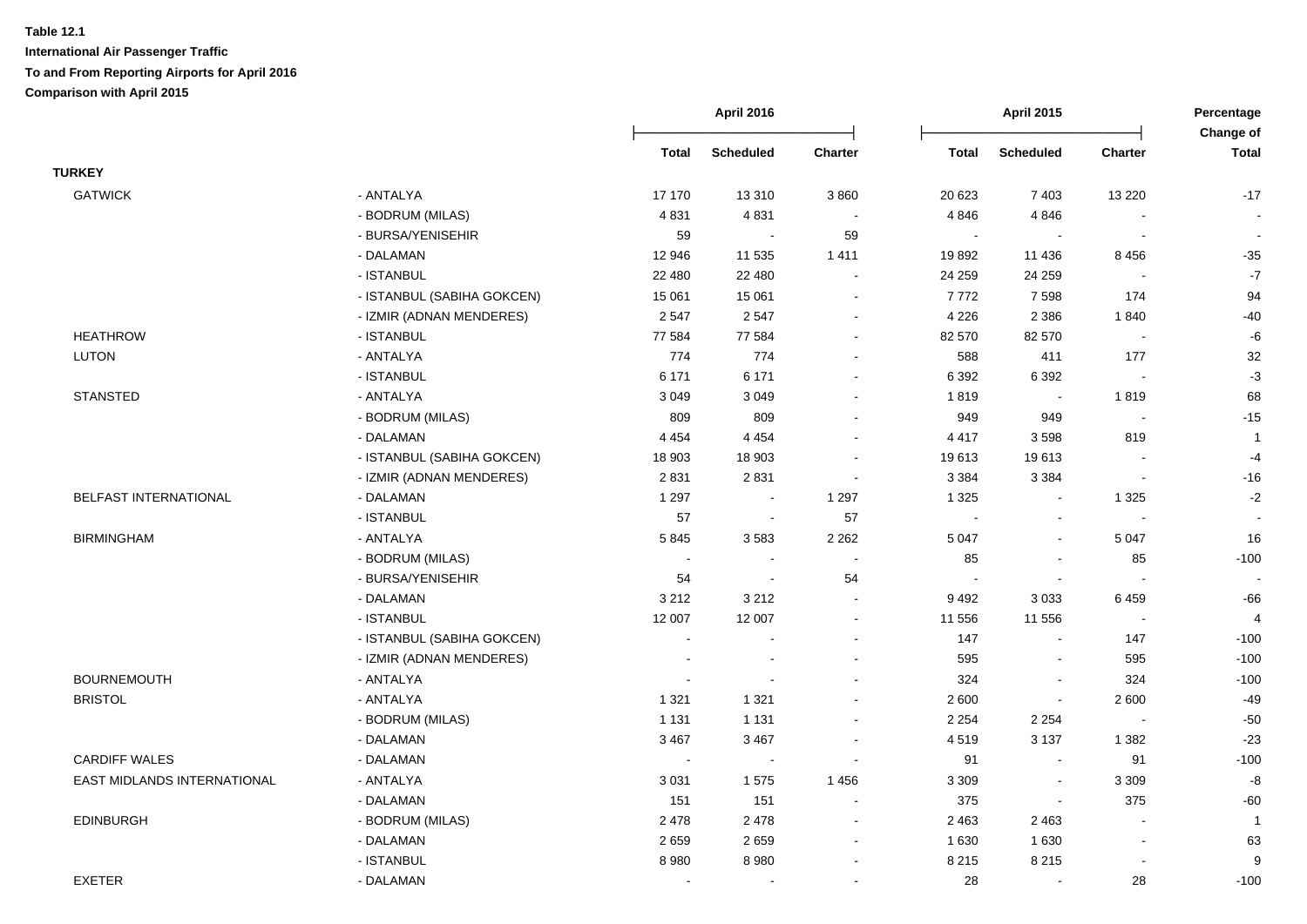|                                    |                            |                | <b>April 2016</b><br><b>April 2015</b> |                          | Percentage<br>Change of |                          |                          |              |
|------------------------------------|----------------------------|----------------|----------------------------------------|--------------------------|-------------------------|--------------------------|--------------------------|--------------|
|                                    |                            | <b>Total</b>   | <b>Scheduled</b>                       | <b>Charter</b>           | <b>Total</b>            | <b>Scheduled</b>         | <b>Charter</b>           | <b>Total</b> |
| GLASGOW                            | - ANTALYA                  | 7 3 9 4        | 7 3 9 4                                | $\overline{\phantom{a}}$ | 8 3 8 4                 | $\blacksquare$           | 8 3 8 4                  | $-12$        |
|                                    | - DALAMAN                  | 3 3 4 6        | 2 9 4 0                                | 406                      | 2975                    | $\blacksquare$           | 2975                     | 12           |
| <b>HUMBERSIDE</b>                  | - ANTALYA                  |                |                                        |                          | 364                     | $\blacksquare$           | 364                      | $-100$       |
| <b>LEEDS BRADFORD</b>              | - ANTALYA                  | 1 2 3 1        | 1 2 3 1                                |                          | 2 1 9 0                 | 2 1 9 0                  |                          | $-44$        |
|                                    | - DALAMAN                  | 196            | 196                                    |                          | 966                     | 966                      |                          | $-80$        |
| LIVERPOOL (JOHN LENNON)            | - BODRUM (MILAS)           | 2 3 0 0        | 2 3 0 0                                |                          | 2015                    | 2015                     |                          | 14           |
| <b>MANCHESTER</b>                  | - ANTALYA                  | 15 642         | 11 403                                 | 4 2 3 9                  | 15 919                  | 2 4 6 1                  | 13 4 58                  | $-2$         |
|                                    | - BODRUM (MILAS)           | $\blacksquare$ | $\sim$                                 |                          | 1817                    | $\sim$                   | 1817                     | $-100$       |
|                                    | - DALAMAN                  | 10855          | 9453                                   | 1 4 0 2                  | 12 195                  | 4 2 3 4                  | 7961                     | $-11$        |
|                                    | - ISTANBUL                 | 23 178         | 23 178                                 | $\sim$                   | 17 781                  | 17781                    | $\overline{\phantom{a}}$ | 30           |
|                                    | - ISTANBUL (SABIHA GOKCEN) |                |                                        | $\overline{\phantom{a}}$ | 188                     | $\blacksquare$           | 188                      | $-100$       |
|                                    | - IZMIR (ADNAN MENDERES)   | $\blacksquare$ |                                        | $\sim$                   | 594                     | $\blacksquare$           | 594                      | $-100$       |
| <b>NEWCASTLE</b>                   | - ANTALYA                  | 1765           | 1765                                   | $\sim$                   | 2 5 6 6                 | $\sim$                   | 2 5 6 6                  | $-31$        |
|                                    | - DALAMAN                  | 1882           | 1882                                   | $\overline{\phantom{a}}$ | 1729                    | $\blacksquare$           | 1729                     | 9            |
| <b>NORWICH</b>                     | - ANTALYA                  | $\blacksquare$ | $\blacksquare$                         |                          | 282                     | $\blacksquare$           | 282                      | $-100$       |
| <b>Total TURKEY</b>                |                            | 303 148        | 286 645                                | 16 503                   | 325 370                 | 236 780                  | 88 590                   | -7           |
| <b>Total WESTERN EUROPE-OTHER</b>  |                            | 1 162 359      | 1 140 037                              | 22 3 22                  | 1 185 664               | 1 085 611                | 100 053                  | $-2$         |
| <b>EASTERN EUROPE-EU</b>           |                            |                |                                        |                          |                         |                          |                          |              |
| <b>BULGARIA</b>                    |                            |                |                                        |                          |                         |                          |                          |              |
| <b>GATWICK</b>                     | - SOFIA                    | 8633           | 8633                                   |                          | 9 0 8 0                 | 8999                     | 81                       | $-5$         |
| <b>HEATHROW</b>                    | - SOFIA                    | 14 0 26        | 14 0 26                                |                          | 15721                   | 15721                    |                          | $-11$        |
| <b>LUTON</b>                       | - BURGAS                   | 4 2 3 7        | 4 2 3 7                                |                          | 2750                    | 2750                     |                          | 54           |
|                                    | - SOFIA                    | 24 996         | 24 996                                 |                          | 15 337                  | 15 3 37                  |                          | 63           |
|                                    | - VARNA                    | 5 4 3 2        | 5432                                   | $\overline{a}$           | 4 2 2 7                 | 4 2 2 7                  |                          | 29           |
| <b>STANSTED</b>                    | - PLOVDIV                  | 4 8 0 8        | 4 8 0 8                                | $\overline{\phantom{a}}$ | 4811                    | 4811                     |                          |              |
|                                    | - SOFIA                    | 2872           | 2872                                   | $\sim$                   | 2 2 3 0                 | 2 2 3 0                  |                          | 29           |
| <b>BELFAST INTERNATIONAL</b>       | - SOFIA                    | 153            | $\blacksquare$                         | 153                      |                         |                          |                          |              |
| <b>BIRMINGHAM</b>                  | - SOFIA                    | 2 2 6 5        | 2 2 6 5                                | $\sim$                   |                         | $\overline{\phantom{a}}$ |                          |              |
| <b>BRISTOL</b>                     | - SOFIA                    | 2 5 5 3        | 2 3 8 6                                | 167                      | $\blacksquare$          | $\blacksquare$           | $\sim$                   |              |
| <b>EAST MIDLANDS INTERNATIONAL</b> | - SOFIA                    | 125            | $\sim$                                 | 125                      | 99                      | $\blacksquare$           | 99                       | 26           |
| <b>MANCHESTER</b>                  | - SOFIA                    | 4575           | 4 4 0 4                                | 171                      | 4 0 7 0                 | 4 0 7 0                  | $\overline{\phantom{a}}$ | 12           |
| <b>Total BULGARIA</b>              |                            | 74 675         | 74 059                                 | 616                      | 58 325                  | 58 145                   | 180                      | 28           |
| <b>CZECH REPUBLIC</b>              |                            |                |                                        |                          |                         |                          |                          |              |
| <b>GATWICK</b>                     | - PRAGUE                   | 21 707         | 21 707                                 |                          | 19 427                  | 19 427                   |                          | 12           |
| <b>HEATHROW</b>                    | - PRAGUE                   | 38 112         | 38 112                                 | $\sim$                   | 37 975                  | 37 975                   |                          |              |
|                                    |                            |                |                                        |                          |                         |                          |                          |              |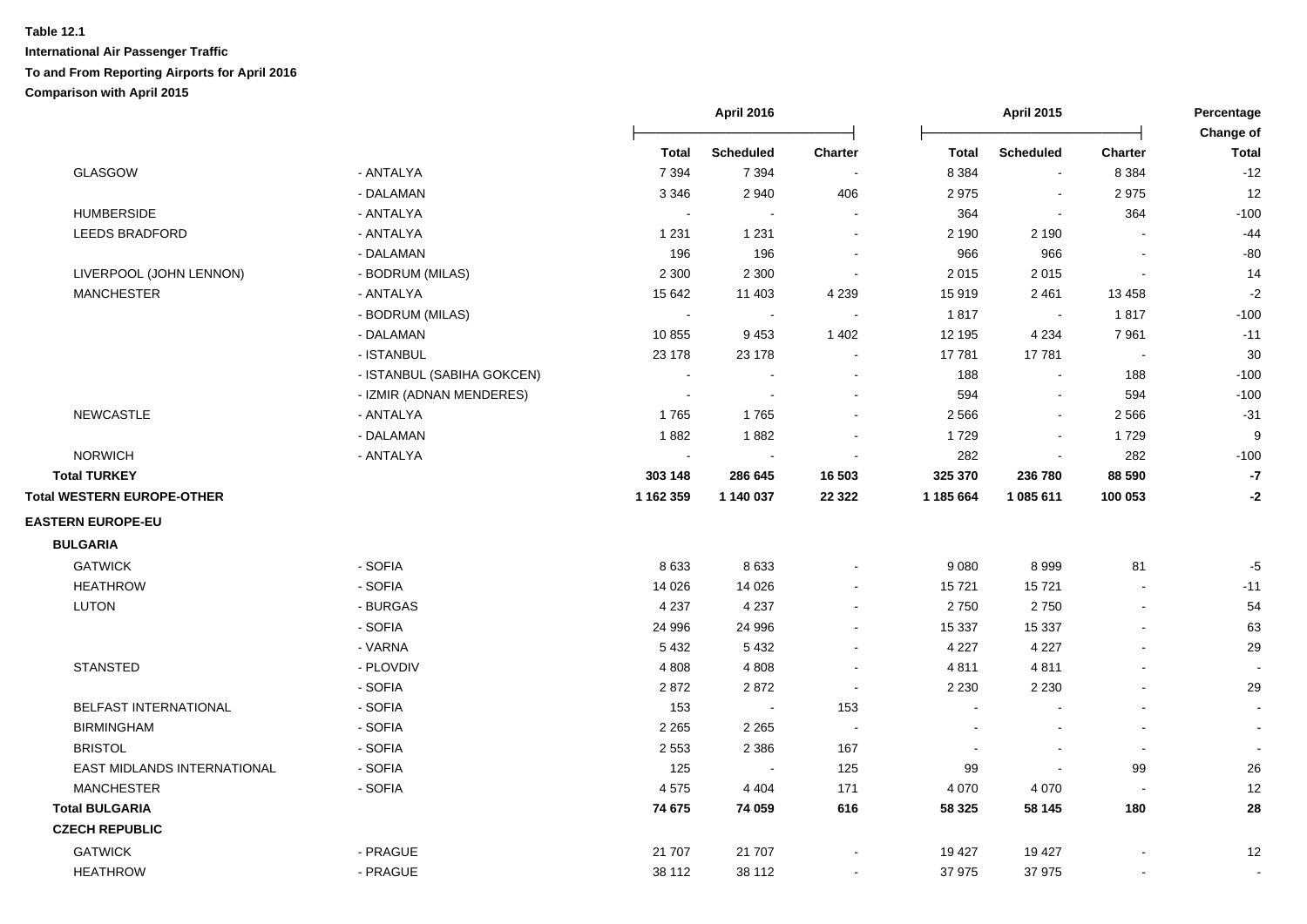|                              |                 |                | April 2016 |         | <b>April 2015</b> |                  | Percentage     |                           |
|------------------------------|-----------------|----------------|------------|---------|-------------------|------------------|----------------|---------------------------|
|                              |                 | Total          | Scheduled  | Charter | <b>Total</b>      | <b>Scheduled</b> | <b>Charter</b> | Change of<br><b>Total</b> |
| LUTON                        | - BRNO (TURANY) | 3617           | 3617       |         | 3616              | 3616             |                |                           |
|                              | - PRAGUE        | 9715           | 9715       |         | 9859              | 9859             |                | $-1$                      |
| <b>STANSTED</b>              | - BRNO (TURANY) | 10 381         | 10 381     |         | 10 4 25           | 10 4 25          |                |                           |
|                              | - OSTRAVA       | 4532           | 4532       |         | 4 4 8 4           | 4 4 8 4          |                | $\mathbf{1}$              |
|                              | - PRAGUE        | 28 7 37        | 28 7 37    |         | 28 8 35           | 28 8 35          |                |                           |
| <b>BELFAST INTERNATIONAL</b> | - PRAGUE        | $\blacksquare$ | ÷,         |         | 1702              | 1702             |                | $-100$                    |
| <b>BIRMINGHAM</b>            | - PRAGUE        | 768            | 768        |         | $\sim$            |                  |                |                           |
| <b>BRISTOL</b>               | - PRAGUE        | 4 9 4 7        | 4 9 4 7    |         | 5 0 8 1           | 5 0 8 1          |                | $-3$                      |
| EAST MIDLANDS INTERNATIONAL  | - PRAGUE        | 2 2 7 4        | 2 2 7 4    |         | 2 1 3 3           | 2 1 3 3          |                | $\overline{7}$            |
| <b>EDINBURGH</b>             | - PRAGUE        | 5 3 4 3        | 5 3 4 3    |         | 5 5 6 6           | 5566             |                | $-4$                      |
| <b>GLASGOW</b>               | - PRAGUE        | 2 4 8 5        | 2 4 8 5    |         | $\sim$            |                  |                |                           |
| <b>LEEDS BRADFORD</b>        | - PRAGUE        | 3 1 0 9        | 3 1 0 9    |         | 3522              | 3522             | L,             | $-12$                     |
| LIVERPOOL (JOHN LENNON)      | - PRAGUE        | 1702           | 1702       |         | $\sim$            |                  |                |                           |
| <b>MANCHESTER</b>            | - PRAGUE        | 10 860         | 10 860     |         | 9 3 2 7           | 9 3 2 7          |                | 16                        |
| NEWCASTLE                    | - PRAGUE        | 2 3 9 7        | 2 3 9 7    |         | 2 1 5 7           | 2 1 5 7          |                | 11                        |
| <b>Total CZECH REPUBLIC</b>  |                 | 150 686        | 150 686    |         | 144 109           | 144 109          |                | 5                         |
| <b>ESTONIA</b>               |                 |                |            |         |                   |                  |                |                           |
| <b>GATWICK</b>               | - TALLIN        | 2701           | 2701       |         | 4 9 0 2           | 4 9 0 2          |                | $-45$                     |
| <b>STANSTED</b>              | - TALLIN        | 6089           | 6089       |         | 5855              | 5855             |                | $\overline{4}$            |
| <b>MANCHESTER</b>            | - TALLIN        |                |            |         | 2839              | 2839             |                | $-100$                    |
| <b>Total ESTONIA</b>         |                 | 8790           | 8790       |         | 13 596            | 13 596           |                | $-35$                     |
| <b>HUNGARY</b>               |                 |                |            |         |                   |                  |                |                           |
| <b>GATWICK</b>               | - BUDAPEST      | 18 006         | 18 006     |         | 14 999            | 14 842           | 157            | 20                        |
| <b>HEATHROW</b>              | - BUDAPEST      | 29 060         | 29 060     |         | 24 860            | 24 860           | $\blacksquare$ | 17                        |
| <b>LUTON</b>                 | - BUDAPEST      | 48 927         | 48 927     |         | 34 923            | 34 923           |                | 40                        |
|                              | - DEBRECEN      | 10 334         | 10 334     |         | 9486              | 9486             |                | 9                         |
| <b>STANSTED</b>              | - BUDAPEST      | 31 333         | 31 333     |         | 32 057            | 32 057           |                | $-2$                      |
| <b>BIRMINGHAM</b>            | - BUDAPEST      | 3824           | 3824       |         | $\blacksquare$    |                  |                |                           |
| <b>BRISTOL</b>               | - BUDAPEST      | 4692           | 4 6 9 2    |         | 4 6 6 1           | 4661             |                | $\overline{1}$            |
| EAST MIDLANDS INTERNATIONAL  | - BUDAPEST      | 1853           | 1853       |         | 2 3 4 8           | 2 3 4 8          | $\blacksquare$ | $-21$                     |
| <b>EDINBURGH</b>             | - BUDAPEST      | 2 9 6 4        | 2964       |         | 3 4 8 6           | 3486             |                | $-15$                     |
| <b>GLASGOW</b>               | - BUDAPEST      | 3802           | 3802       |         |                   |                  |                |                           |
| <b>LEEDS BRADFORD</b>        | - BUDAPEST      | 2 3 7 6        | 2 3 7 6    |         | 2 1 0 9           | 2 1 0 9          |                | 13                        |
| LIVERPOOL (JOHN LENNON)      | - BUDAPEST      | 2 3 4 5        | 2 3 4 5    |         | $\sim$            |                  |                |                           |
| <b>MANCHESTER</b>            | - BUDAPEST      | 10 674         | 10 674     |         | 11 189            | 11 189           |                | $-5$                      |
| <b>Total HUNGARY</b>         |                 | 170 190        | 170 190    |         | 140 118           | 139 961          | 157            | 21                        |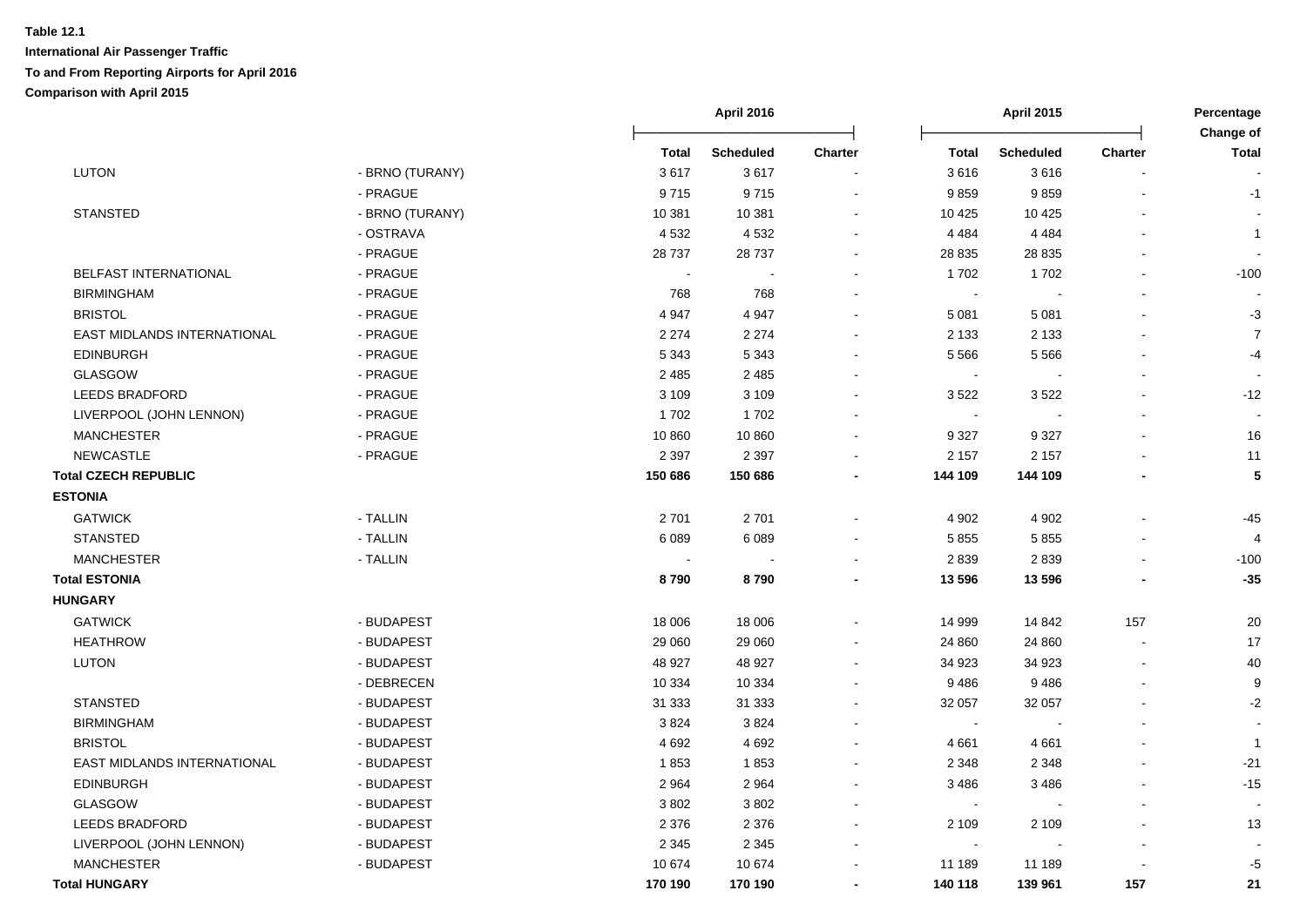|                             |                   |              | April 2016       |                          | <b>April 2015</b> |                  |                          | Percentage                |  |
|-----------------------------|-------------------|--------------|------------------|--------------------------|-------------------|------------------|--------------------------|---------------------------|--|
|                             |                   | <b>Total</b> | <b>Scheduled</b> | <b>Charter</b>           | <b>Total</b>      | <b>Scheduled</b> | Charter                  | Change of<br><b>Total</b> |  |
| <b>LATVIA</b>               |                   |              |                  |                          |                   |                  |                          |                           |  |
| <b>GATWICK</b>              | - RIGA            | 9708         | 9708             |                          | 7449              | 7449             | ä,                       | 30                        |  |
| <b>LUTON</b>                | - RIGA            | 14 090       | 14 090           |                          | 10 431            | 10 4 31          |                          | 35                        |  |
| <b>STANSTED</b>             | - RIGA            | 20 9 29      | 20 9 29          |                          | 20 917            | 20 917           |                          |                           |  |
| DONCASTER SHEFFIELD         | - RIGA            | 2780         | 2780             | $\sim$                   | 2827              | 2827             | ä,                       | $-2$                      |  |
| EAST MIDLANDS INTERNATIONAL | - RIGA            | 4513         | 4513             | $\sim$                   | 4 3 9 8           | 4 3 9 8          | L.                       | 3                         |  |
| GLASGOW                     | - RIGA            | 2657         | 2657             | $\sim$                   | 1418              | 1418             | ä,                       | 87                        |  |
| <b>LEEDS BRADFORD</b>       | - RIGA            | 2681         | 2681             | $\sim$                   | 2 9 6 3           | 2 9 6 3          | ä,                       | $-10$                     |  |
| LIVERPOOL (JOHN LENNON)     | - RIGA            | 2 5 5 4      | 2 5 5 4          | $\sim$                   | 377               | 377              | $\blacksquare$           | 577                       |  |
| <b>MANCHESTER</b>           | - RIGA            | 4 3 7 6      | 4 3 7 6          | $\sim$                   | 4 3 6 2           | 4 3 6 2          | $\overline{a}$           |                           |  |
| <b>Total LATVIA</b>         |                   | 64 288       | 64 288           | $\blacksquare$           | 55 142            | 55 142           | $\overline{\phantom{a}}$ | 17                        |  |
| <b>LITHUANIA</b>            |                   |              |                  |                          |                   |                  |                          |                           |  |
| <b>GATWICK</b>              | - KAUNAS          | 4587         | 4587             | $\sim$                   | 4 5 9 9           | 4599             | L.                       | $\blacksquare$            |  |
| <b>LUTON</b>                | - KAUNAS          | 16 205       | 16 20 5          |                          | 7 5 31            | 7 5 3 1          |                          | 115                       |  |
|                             | - PALANGA         | 3572         | 3572             |                          | $\sim$            |                  | $\blacksquare$           |                           |  |
|                             | - VILNIUS         | 26 077       | 26 077           |                          | 18762             | 18762            | L.                       | 39                        |  |
| <b>STANSTED</b>             | - KAUNAS          | $\sim$       | $\overline{a}$   |                          | 10 885            | 10885            | ä,                       | $-100$                    |  |
|                             | - PALANGA         | 3 1 8 4      | 3 1 8 4          |                          | $\blacksquare$    |                  | Ĭ.                       |                           |  |
|                             | - VILNIUS         | 10 4 66      | 10 4 66          |                          | 10 530            | 10 530           | ä,                       | $-1$                      |  |
| BELFAST INTERNATIONAL       | - VILNIUS         | 2760         | 2760             |                          | 796               | 796              | ä,                       | 247                       |  |
| <b>BIRMINGHAM</b>           | - KAUNAS          | $\sim$       | $\sim$           | $\sim$                   | 2637              | 2637             | $\blacksquare$           | $-100$                    |  |
|                             | - VILNIUS         | 2899         | 2899             |                          | $\blacksquare$    |                  | $\overline{a}$           |                           |  |
| <b>BRISTOL</b>              | - KAUNAS          | 3 2 0 8      | 3 2 0 8          | $\sim$                   | 2796              | 2796             | $\blacksquare$           | 15                        |  |
| DONCASTER SHEFFIELD         | - VILNIUS         | 3867         | 3867             |                          | 3711              | 3711             | ä,                       | $\overline{4}$            |  |
| <b>EDINBURGH</b>            | - KAUNAS          | 2 9 3 0      | 2930             |                          | 2822              | 2822             |                          | 4                         |  |
| GLASGOW                     | - VILNIUS         | 2075         | 2075             |                          | $\sim$            |                  | $\blacksquare$           |                           |  |
| LIVERPOOL (JOHN LENNON)     | - VILNIUS         | 2767         | 2767             |                          | 3 1 2 9           | 3 1 2 9          |                          | $-12$                     |  |
| <b>Total LITHUANIA</b>      |                   | 84 597       | 84 597           |                          | 68 198            | 68 198           | $\blacksquare$           | 24                        |  |
| <b>POLAND</b>               |                   |              |                  |                          |                   |                  |                          |                           |  |
| <b>GATWICK</b>              | - KRAKOW          | 11 697       | 11 697           |                          | 8726              | 8726             |                          | 34                        |  |
|                             | - WARSAW (CHOPIN) | 5 1 0 6      | 5 1 0 6          |                          | 7413              | 7413             | $\blacksquare$           | $-31$                     |  |
| <b>HEATHROW</b>             | - KRAKOW          | 8936         | 8936             |                          | $\sim$            | $\sim$           | $\blacksquare$           |                           |  |
|                             | - WARSAW (CHOPIN) | 33 273       | 33 273           | $\sim$                   | 35 637            | 35 637           | $\overline{a}$           | $-7$                      |  |
| LUTON                       | - BYDGOSZCZ       | 145          | 145              | $\overline{\phantom{a}}$ | $\sim$            | $\sim$           |                          |                           |  |
|                             | - GDANSK          | 23 346       | 23 346           |                          | 23 916            | 23 916           |                          | $-2$                      |  |
|                             | - KATOWICE        | 25 636       | 25 636           |                          | 24 200            | 24 200           | ä,                       | 6                         |  |
|                             |                   |              |                  |                          |                   |                  |                          |                           |  |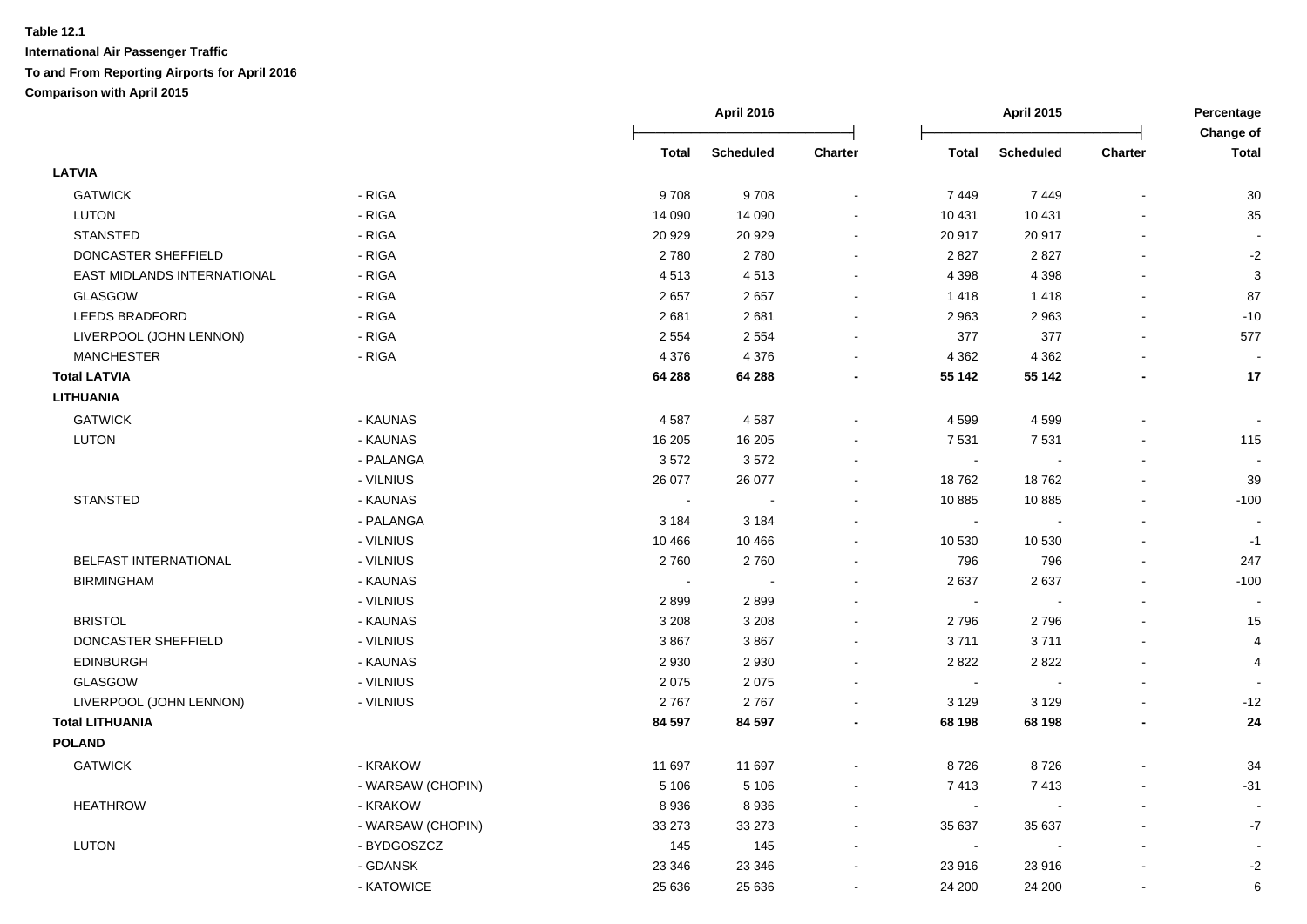|                       |                           | <b>April 2016</b> |                  |                          |                | <b>April 2015</b> |                          |                           |
|-----------------------|---------------------------|-------------------|------------------|--------------------------|----------------|-------------------|--------------------------|---------------------------|
|                       |                           | <b>Total</b>      | <b>Scheduled</b> | <b>Charter</b>           | <b>Total</b>   | <b>Scheduled</b>  | <b>Charter</b>           | Change of<br><b>Total</b> |
|                       | - KRAKOW                  | 424               | $\sim$           | 424                      | $\sim$         |                   |                          |                           |
|                       | - LUBLIN (PORT LOTNICZY)  | 9496              | 9496             |                          | 6886           | 6886              |                          | $38\,$                    |
|                       | - POZNAN                  | 13 3 26           | 13 3 26          | $\sim$                   | 9 4 0 4        | 9 4 0 4           |                          | 42                        |
|                       | - RZESZOW                 | 4638              | 4638             | $\sim$                   | 4 5 0 8        | 4 5 0 8           |                          | $\mathbf{3}$              |
|                       | - SZCZECIN (GOLENOW)      | 3764              | 3764             |                          | 3616           | 3616              |                          | 4                         |
|                       | - WARSAW (CHOPIN)         | 31 147            | 31 147           | $\sim$                   | 29 8 29        | 29 8 29           |                          | 4                         |
|                       | - WROCLAW                 | 9561              | 9561             |                          | 7 0 4 2        | 7 0 4 2           |                          | 36                        |
| <b>STANSTED</b>       | - BYDGOSZCZ               | 10 339            | 10 339           |                          | 10 228         | 10 228            |                          | $\mathbf{1}$              |
|                       | - GDANSK                  | 17446             | 17446            |                          | 17 320         | 17 3 20           |                          | $\overline{1}$            |
|                       | - KATOWICE                | 10 616            | 10 616           | $\overline{\phantom{a}}$ | 10 861         | 10861             | $\overline{\phantom{a}}$ | $-2$                      |
|                       | - KRAKOW                  | 29716             | 29 3 34          | 382                      | 26 488         | 26 076            | 412                      | 12                        |
|                       | - LODZ LUBLINEK           | 9 2 7 2           | 9 2 7 2          |                          | 8 9 3 1        | 8931              | $\blacksquare$           | $\overline{4}$            |
|                       | - LUBLIN (PORT LOTNICZY)  | 6 0 0 1           | 6 0 0 1          |                          | 5978           | 5978              |                          |                           |
|                       | - POZNAN                  | 10 573            | 10 573           |                          | 10712          | 10712             |                          | $-1$                      |
|                       | - RZESZOW                 | 13579             | 13579            |                          | 13 688         | 13 688            |                          | $-1$                      |
|                       | - SZCZECIN (GOLENOW)      | 9965              | 9965             |                          | 8791           | 8791              |                          | 13                        |
|                       | - WARSAW (MODLIN MASOVIA) | 36 197            | 36 197           |                          | 30 29 2        | 30 29 2           |                          | 19                        |
|                       | - WROCLAW                 | 18 5 82           | 18 5 82          | $\overline{a}$           | 16863          | 16863             |                          | 10                        |
| ABERDEEN              | - GDANSK                  | 2879              | 2879             |                          | $\sim$         |                   |                          | $\blacksquare$            |
| BELFAST INTERNATIONAL | - KATOWICE                | 2416              | 2416             |                          | 2 2 3 8        | 2 2 3 8           |                          | 8                         |
|                       | - KRAKOW                  | 3 4 7 0           | 3 4 7 0          |                          | 3545           | 3545              |                          | $-2$                      |
| <b>BIRMINGHAM</b>     | - BYDGOSZCZ               | 4681              | 4681             |                          | 4568           | 4568              |                          | $\sqrt{2}$                |
|                       | - GDANSK                  | 2824              | 2824             |                          | 2 9 9 6        | 2996              |                          | $-6$                      |
|                       | - KATOWICE                | 3 2 2 0           | 3 2 2 0          |                          | 2 8 0 7        | 2807              | $\blacksquare$           | 15                        |
|                       | - KRAKOW                  | 2888              | 2888             |                          | 3616           | 3 2 1 8           | 398                      | $-20$                     |
|                       | - POZNAN                  | 2764              | 2764             |                          | $\sim$         |                   |                          | $\blacksquare$            |
|                       | - WARSAW (CHOPIN)         | 2 4 6 1           | 2 4 6 1          |                          |                |                   |                          |                           |
|                       | - WROCLAW                 | 2611              | 2611             |                          |                |                   |                          | $\blacksquare$            |
| <b>BRISTOL</b>        | - GDANSK                  | 3 2 7 2           | 3 2 7 2          |                          | 2883           | 2883              |                          | 13                        |
|                       | - KATOWICE                | 4 0 3 6           | 4 0 3 6          |                          | $\blacksquare$ |                   |                          |                           |
|                       | - KRAKOW                  | 10 133            | 10 133           |                          | 5 5 8 0        | 5 5 8 0           |                          | 82                        |
|                       | - POZNAN                  | 2924              | 2924             | $\sim$                   | 3 1 7 7        | 3 1 7 7           |                          | $\mbox{-}8$               |
|                       | - RZESZOW                 | 3 2 9 0           | 3 2 9 0          | $\sim$                   | 2 9 0 9        | 2 9 0 9           |                          | 13                        |
|                       | - WARSAW (MODLIN MASOVIA) | 4760              | 4760             | $\sim$                   | 4 6 6 0        | 4 6 6 0           |                          | $\overline{c}$            |
|                       | - WROCLAW                 | 2798              | 2798             |                          | 3 2 4 6        | 3 2 4 6           |                          | $-14$                     |
| DONCASTER SHEFFIELD   | - GDANSK                  | 7 0 2 7           | 7 0 2 7          |                          | 6912           | 6912              | $\blacksquare$           | $\sqrt{2}$                |
|                       |                           |                   |                  |                          |                |                   |                          |                           |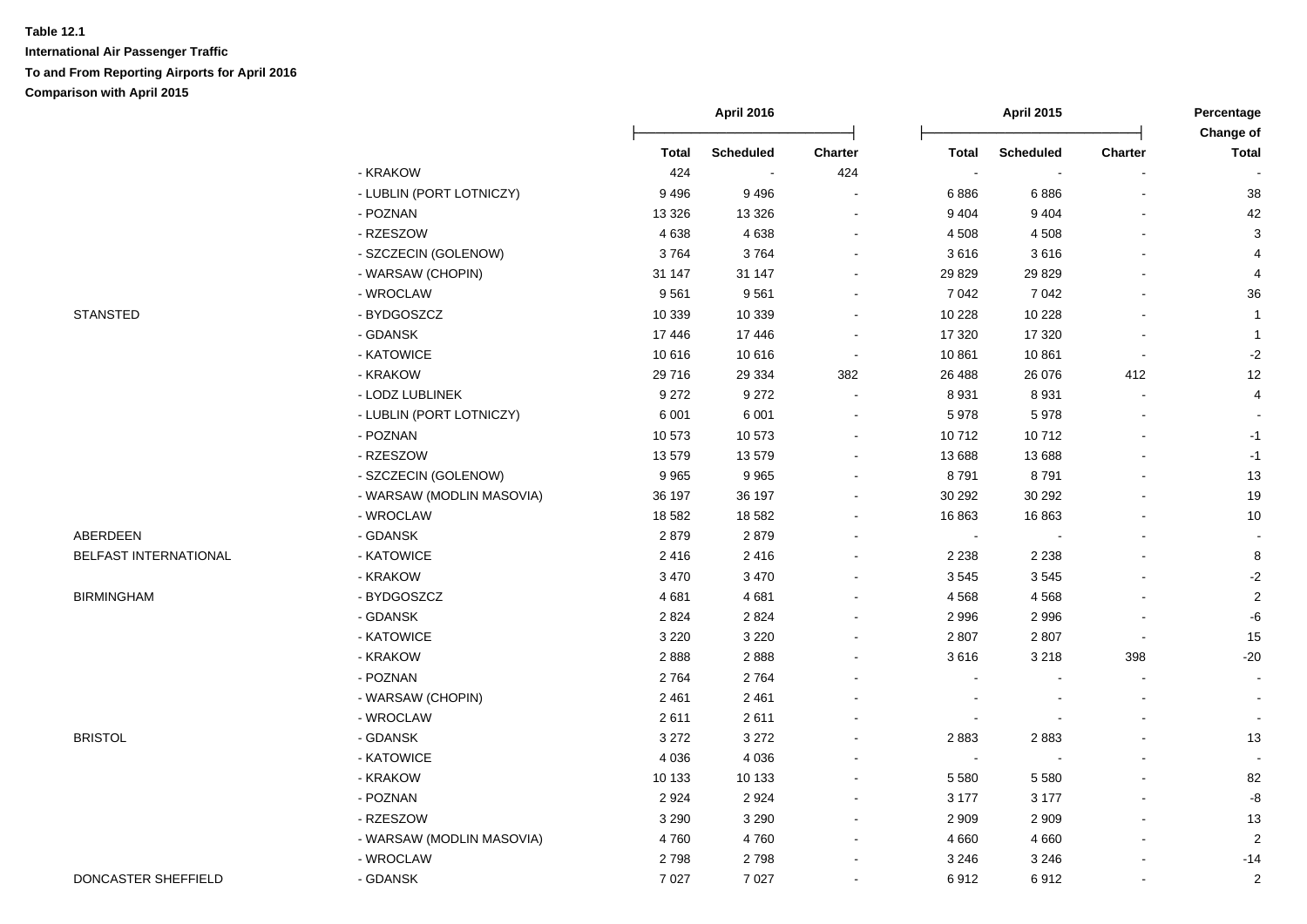|                             |                           | <b>April 2016</b> |                  |                | <b>April 2015</b> |                  | Percentage<br>Change of |                          |
|-----------------------------|---------------------------|-------------------|------------------|----------------|-------------------|------------------|-------------------------|--------------------------|
|                             |                           | <b>Total</b>      | <b>Scheduled</b> | <b>Charter</b> | <b>Total</b>      | <b>Scheduled</b> | <b>Charter</b>          | <b>Total</b>             |
|                             | - KATOWICE                | 8 1 8 9           | 8 1 8 9          | $\blacksquare$ | 6921              | 6921             |                         | 18                       |
|                             | - LUBLIN (PORT LOTNICZY)  | 3 0 2 5           | 3 0 2 5          |                | $\sim$            |                  |                         |                          |
|                             | - POZNAN                  | 5766              | 5766             | $\blacksquare$ | 4 0 8 1           | 4 0 8 1          |                         | 41                       |
|                             | - WARSAW (CHOPIN)         | 4 3 0 8           | 4 3 0 8          |                | 4 0 4 3           | 4 0 4 3          |                         | $\overline{7}$           |
|                             | - WROCLAW                 | 4 3 3 9           | 4 3 3 9          |                | 4 1 1 6           | 4 1 1 6          |                         | $\overline{5}$           |
| EAST MIDLANDS INTERNATIONAL | - KRAKOW                  | 4618              | 4618             | ÷              | 2862              | 2862             |                         | 61                       |
|                             | - LODZ LUBLINEK           | 3 1 8 6           | 3 1 8 6          | $\mathbf{r}$   | 4 5 6 4           | 4 5 6 4          |                         | $-30$                    |
|                             | - RZESZOW                 | 4 6 6 2           | 4662             | $\blacksquare$ | 4 6 5 7           | 4 6 5 7          |                         |                          |
|                             | - WARSAW (MODLIN MASOVIA) | 4 4 7 1           | 4 4 7 1          | $\sim$         | 4 4 4 5           | 4 4 4 5          |                         | $\mathbf{1}$             |
|                             | - WROCLAW                 | 7613              | 7613             | $\sim$         | 7 2 2 0           | 7 2 2 0          |                         | 5                        |
| <b>EDINBURGH</b>            | - GDANSK                  | 4637              | 4637             | $\blacksquare$ | 4 4 9 9           | 4 4 9 9          |                         | $\mathbf{3}$             |
|                             | - KRAKOW                  | 11 639            | 11 639           | $\blacksquare$ | 9811              | 9811             |                         | 19                       |
|                             | - POZNAN                  | 3 1 1 9           | 3 1 1 9          | $\blacksquare$ | 2706              | 2706             |                         | 15                       |
| <b>GLASGOW</b>              | - BYDGOSZCZ               | 3 0 2 7           | 3 0 2 7          | $\blacksquare$ | 2512              | 2512             |                         | 21                       |
|                             | - GDANSK                  | 2857              | 2857             | $\sim$         | 3585              | 3585             |                         | $-20$                    |
|                             | - KATOWICE                | 2894              | 2894             |                | 2 5 9 9           | 2599             |                         | 11                       |
|                             | - LUBLIN (PORT LOTNICZY)  | 2828              | 2828             |                | $\blacksquare$    |                  |                         | $\blacksquare$           |
|                             | - POZNAN                  | 2701              | 2701             |                | 2694              | 2694             |                         |                          |
|                             | - WARSAW (CHOPIN)         | 4 0 7 2           | 4 0 7 2          | $\blacksquare$ | 4 0 1 5           | 4 0 1 5          |                         | $\mathbf{1}$             |
|                             | - WARSAW (MODLIN MASOVIA) | 4630              | 4630             | $\mathbf{r}$   | 4 6 4 6           | 4 6 4 6          |                         | $\overline{\phantom{a}}$ |
|                             | - WROCLAW                 | 3 2 9 0           | 3 2 9 0          | $\mathbf{r}$   | 2892              | 2892             |                         | 14                       |
| <b>LEEDS BRADFORD</b>       | - GDANSK                  | 5 2 5 1           | 5 2 5 1          | $\mathbf{r}$   | 2794              | 2794             |                         | 88                       |
|                             | - KRAKOW                  | 4638              | 4638             | $\mathbf{r}$   | 4636              | 4636             |                         | $\blacksquare$           |
| LIVERPOOL (JOHN LENNON)     | - GDANSK                  | 5410              | 5410             | $\mathbf{r}$   | 4 2 2 3           | 4 2 2 3          |                         | 28                       |
|                             | - KATOWICE                | 2698              | 2698             | $\blacksquare$ | $\sim$            |                  |                         |                          |
|                             | - KRAKOW                  | 8481              | 8481             | $\mathbf{r}$   | 8538              | 8538             |                         | $-1$                     |
|                             | - POZNAN                  | 3 0 8 5           | 3 0 8 5          |                | 2752              | 2752             |                         | 12                       |
|                             | - SZCZECIN (GOLENOW)      | 2 7 3 4           | 2734             |                | 2949              | 2949             |                         | $\cdot 7$                |
|                             | - WARSAW (CHOPIN)         | 4 0 1 0           | 4 0 1 0          | ÷              | 4 0 0 8           | 4 0 0 8          |                         |                          |
|                             | - WARSAW (MODLIN MASOVIA) | 4617              | 4617             | $\overline{a}$ | 4 5 3 2           | 4 5 3 2          |                         | $\overline{c}$           |
|                             | - WROCLAW                 | 4 6 2 4           | 4 6 2 4          | $\blacksquare$ | 5 8 0 4           | 5 8 0 4          |                         | $-20$                    |
| <b>MANCHESTER</b>           | - GDANSK                  | 3 0 8 4           | 3 0 8 4          | $\blacksquare$ | 2727              | 2727             |                         | 13                       |
|                             | - KRAKOW                  | 4877              | 4877             | $\sim$         | 4658              | 4658             |                         | 5                        |
|                             | - RZESZOW                 | 2843              | 2843             | $\blacksquare$ | 3 2 1 1           | 3 2 1 1          |                         | $-11$                    |
|                             | - WARSAW (MODLIN MASOVIA) | 4560              | 4560             | $\sim$         | 2836              | 2836             |                         | 61                       |
| <b>NEWCASTLE</b>            | - KRAKOW                  | 2413              | 2 4 1 3          | $\blacksquare$ | 2 1 8 6           | 2 1 8 6          |                         | 10                       |
|                             |                           |                   |                  |                |                   |                  |                         |                          |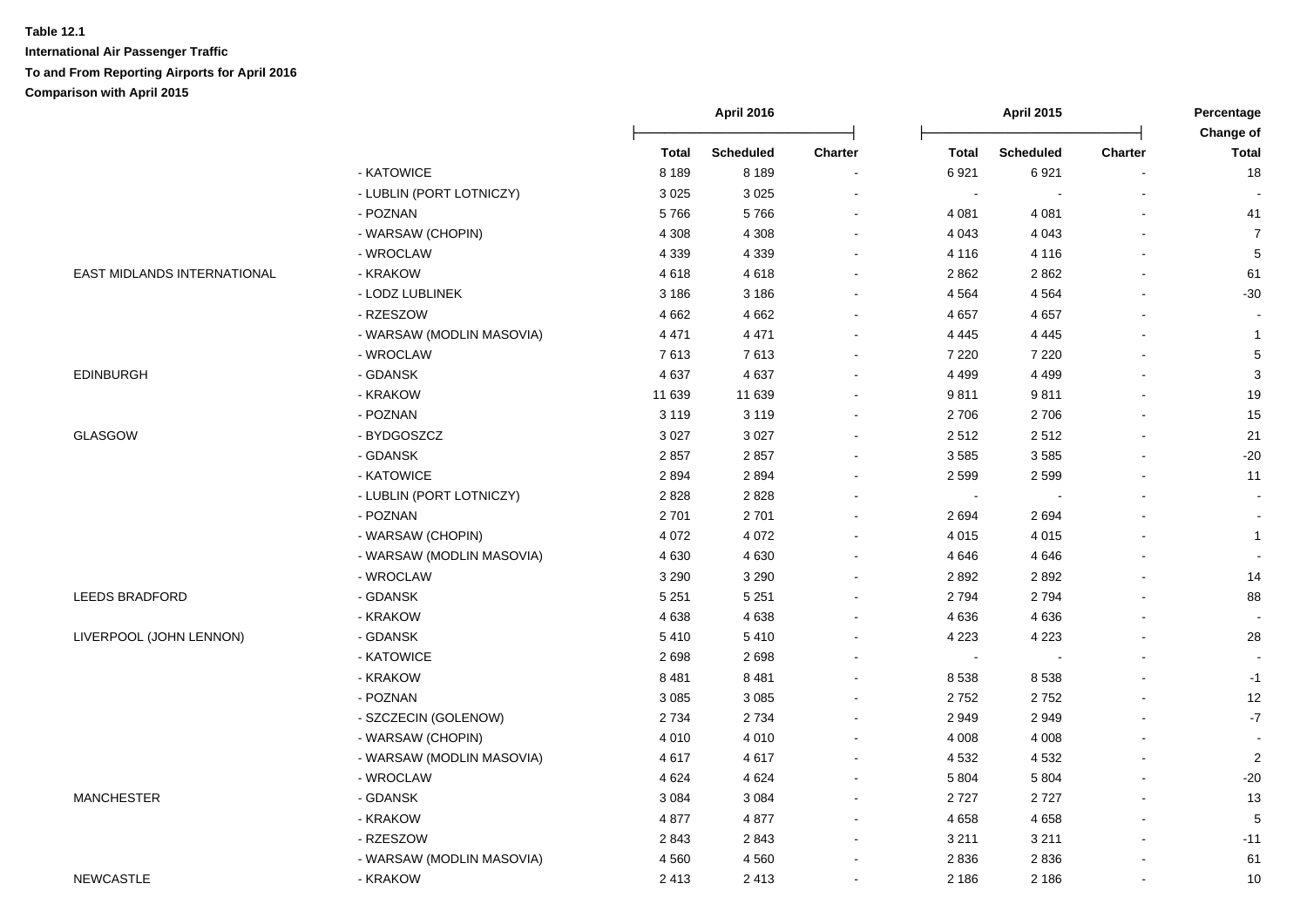|                                |                       |              | <b>April 2016</b> |                | April 2015     |                  | Percentage     |                           |
|--------------------------------|-----------------------|--------------|-------------------|----------------|----------------|------------------|----------------|---------------------------|
|                                |                       | <b>Total</b> | <b>Scheduled</b>  | <b>Charter</b> | <b>Total</b>   | <b>Scheduled</b> | <b>Charter</b> | Change of<br><b>Total</b> |
| <b>Total POLAND</b>            |                       | 580 431      | 579 625           | 806            | 509 188        | 508 378          | 810            | 14                        |
| <b>ROMANIA</b>                 |                       |              |                   |                |                |                  |                |                           |
| <b>HEATHROW</b>                | - BUCHAREST (OTOPENI) | 21 0 76      | 21 0 76           | $\sim$         | 20 783         | 20783            | $\overline{a}$ | $\mathbf{1}$              |
| <b>LUTON</b>                   | - BACAU               | 6 2 1 2      | 6 2 1 2           |                | 6 3 6 6        | 6 3 6 6          |                | $-2$                      |
|                                | - BUCHAREST (OTOPENI) | 39 581       | 39 581            |                | 33 559         | 33 559           |                | 18                        |
|                                | - CLUJ NAPOCA         | 18 204       | 18 204            |                | 14 5 92        | 14 5 92          |                | 25                        |
|                                | - CONSTANTA           | 2807         | 2807              |                | $\blacksquare$ |                  |                |                           |
|                                | - CRAIOVA             | 6 3 5 2      | 6 3 5 2           |                | 4 0 27         | 4 0 27           |                | 58                        |
|                                | - IASI                | 11 462       | 11 4 62           |                | 1 802          | 1802             |                | 536                       |
|                                | - SIBIU               | 4891         | 4891              |                | 2 3 8 5        | 2 3 8 5          |                | 105                       |
|                                | - TIMISOARA           | 8757         | 8757              |                | 6620           | 6620             |                | 32                        |
|                                | - TIRGU MURES         | 5659         | 5 6 5 9           |                | 6416           | 6416             |                | $-12$                     |
| <b>STANSTED</b>                | - BUCHAREST (OTOPENI) | 21 132       | 21 132            |                | 21 050         | 21 050           |                |                           |
| DONCASTER SHEFFIELD            | - BUCHAREST (OTOPENI) | 4 2 8 4      | 4 2 8 4           |                | 2511           | 2511             | ä,             | 71                        |
| GLASGOW                        | - BUCHAREST (OTOPENI) | 4589         | 4589              |                | $\blacksquare$ |                  | $\blacksquare$ |                           |
| LIVERPOOL (JOHN LENNON)        | - BACAU               | 2 0 5 0      | 2 0 5 0           |                | 1 1 5 1        | 1 1 5 1          |                | ${\bf 78}$                |
|                                | - BUCHAREST (OTOPENI) | 4 1 0 8      | 4 1 0 8           |                | 3 1 4 6        | 3 1 4 6          |                | 31                        |
| <b>Total ROMANIA</b>           |                       | 161 164      | 161 164           |                | 124 408        | 124 408          | -              | 30                        |
| <b>SLOVAK REPUBLIC</b>         |                       |              |                   |                |                |                  |                |                           |
| <b>LUTON</b>                   | - BRATISLAVA          | 5698         | 5698              |                | 6658           | 6658             |                | $-14$                     |
|                                | - KOSICE              | 10 206       | 10 206            |                | 9 4 3 3        | 9433             |                | 8                         |
|                                | - TATRY-POPRAD        | 4 9 0 4      | 4 9 0 4           |                | 5 0 4 2        | 5 0 4 2          | $\overline{a}$ | $-3$                      |
| <b>STANSTED</b>                | - BRATISLAVA          | 20 356       | 20 356            |                | 18 534         | 18 5 34          |                | 10                        |
| <b>BIRMINGHAM</b>              | - BRATISLAVA          | 4531         | 4531              |                | 4 3 9 3        | 4 3 9 3          |                | 3                         |
| <b>BRISTOL</b>                 | - KOSICE              | 2516         | 2516              |                |                |                  |                |                           |
| DONCASTER SHEFFIELD            | - KOSICE              | 3073         | 3073              |                |                |                  |                |                           |
| <b>EDINBURGH</b>               | - BRATISLAVA          | 2717         | 2717              |                | 3 1 7 0        | 3 1 7 0          |                | $-14$                     |
| LIVERPOOL (JOHN LENNON)        | - BRATISLAVA          |              |                   |                | 4 5 3 9        | 4539             |                | $-100$                    |
| <b>MANCHESTER</b>              | - BRATISLAVA          | 4 6 0 9      | 4 6 0 9           |                | $\sim$         |                  |                |                           |
| <b>Total SLOVAK REPUBLIC</b>   |                       | 58 610       | 58 610            |                | 51 769         | 51 769           |                | 13                        |
| <b>Total EASTERN EUROPE-EU</b> |                       | 1 353 431    | 1 352 009         | 1422           | 1 164 853      | 1 163 706        | 1 1 4 7        | 16                        |
| <b>EASTERN EUROPE -OTHER</b>   |                       |              |                   |                |                |                  |                |                           |
| <b>ALBANIA</b>                 |                       |              |                   |                |                |                  |                |                           |
| <b>GATWICK</b>                 | - TIRANA              | 4826         | 4826              |                | 3 3 8 7        | 3 2 8 4          | 103            | 42                        |
| <b>Total ALBANIA</b>           |                       | 4826         | 4826              |                | 3 3 8 7        | 3 2 8 4          | 103            | 42                        |
|                                |                       |              |                   |                |                |                  |                |                           |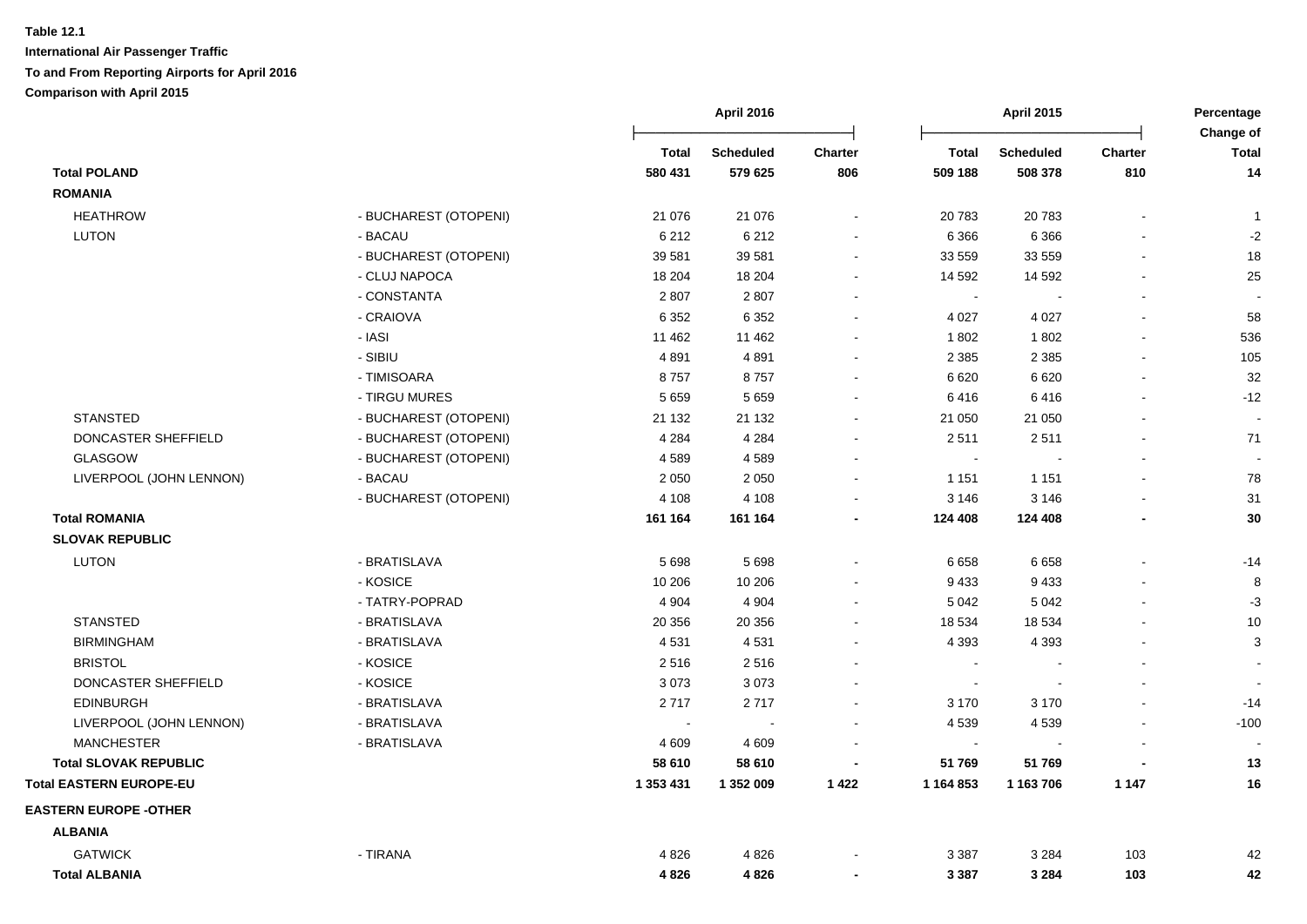|                                  |                              |                | April 2016       |                         |                             | <b>April 2015</b>        |                          | Percentage                |
|----------------------------------|------------------------------|----------------|------------------|-------------------------|-----------------------------|--------------------------|--------------------------|---------------------------|
|                                  |                              | <b>Total</b>   | <b>Scheduled</b> | <b>Charter</b>          | <b>Total</b>                | <b>Scheduled</b>         | <b>Charter</b>           | Change of<br><b>Total</b> |
| <b>AZERBAIJAN</b>                |                              |                |                  |                         |                             |                          |                          |                           |
| <b>HEATHROW</b>                  | - BAKU (HEYDER ALIYEV INT'L) | 5 3 0 9        | 5 3 0 9          | $\sim$                  | 6472                        | 6472                     | $\blacksquare$           | $-18$                     |
| <b>Total AZERBAIJAN</b>          |                              | 5 3 0 9        | 5 3 0 9          |                         | 6472                        | 6 4 7 2                  |                          | $-18$                     |
| <b>BELARUS</b>                   |                              |                |                  |                         |                             |                          |                          |                           |
| <b>GATWICK</b>                   | - MINSK INT'L                | 1758           | 1758             |                         | 1656                        | 1656                     |                          | 6                         |
| <b>Total BELARUS</b>             |                              | 1758           | 1758             |                         | 1656                        | 1656                     |                          | 6                         |
| <b>KAZAKHSTAN</b>                |                              |                |                  |                         |                             |                          |                          |                           |
| <b>HEATHROW</b>                  | - ALMATY                     | $\sim$         | $\sim$           |                         | 2 0 9 1                     | 2 0 9 1                  |                          | $-100$                    |
|                                  | - ASTANA                     | 2 3 0 9        | 2 3 0 9          |                         | 1783                        | 1783                     |                          | 30                        |
| <b>LUTON</b>                     | - ALMATY                     | $\overline{7}$ | $\sim$           | $\overline{7}$          | $\sim$                      |                          |                          |                           |
| <b>Total KAZAKHSTAN</b>          |                              | 2 3 1 6        | 2 3 0 9          | $\overline{7}$          | 3874                        | 3874                     |                          | $-40$                     |
| <b>REPUBLIC OF MOLDOVA</b>       |                              |                |                  |                         |                             |                          |                          |                           |
|                                  | - CHISINAU (KISHINEV)        | 4 0 7 4        | 4 0 7 4          | $\sim$                  | $\mathcal{L}_{\mathcal{A}}$ | $\overline{\phantom{a}}$ | $\mathbf{r}$             | $\blacksquare$            |
| <b>STANSTED</b>                  | - CHISINAU (KISHINEV)        | 3015           | 3015             |                         | 2831                        | 2831                     |                          | 6                         |
| <b>Total REPUBLIC OF MOLDOVA</b> |                              | 7 0 8 9        | 7089             |                         | 2831                        | 2831                     |                          | 150                       |
| <b>RUSSIA</b>                    |                              |                |                  |                         |                             |                          |                          |                           |
| <b>GATWICK</b>                   | - ADLER / SOCHI              | 628            |                  | 628                     | $\sim$                      |                          |                          |                           |
|                                  | - MOSCOW (DOMODEDOVO)        |                |                  | $\sim$                  | 8 2 1 5                     | 8 2 1 5                  |                          | $-100$                    |
| <b>HEATHROW</b>                  | - MOSCOW (DOMODEDOVO)        | 21 305         | 21 30 5          | $\sim$                  | 19 128                      | 19 1 28                  |                          | 11                        |
|                                  | - MOSCOW (SHEREMETYEVO)      | 26 955         | 26 955           | $\sim$                  | 23 504                      | 23 504                   | $\sim$                   | 15                        |
|                                  | - MOSCOW (VNUKOVO)           | $\sim$         |                  | $\sim$                  | 10 057                      | 10 057                   | $\blacksquare$           | $-100$                    |
|                                  | - ST PETERSBURG              | 6934           | 6934             | $\sim$                  | 6 2 1 9                     | 6219                     | $\mathbf{r}$             | 11                        |
| <b>LUTON</b>                     | - MOSCOW (SHEREMETYEVO)      | $\mathbf{1}$   | $\sim$           | $\overline{1}$          | $\sim$                      |                          | $\blacksquare$           | $\blacksquare$            |
|                                  | - MOSCOW (VNUKOVO)           | 11             | $\sim$           | 11                      | $\sim$                      |                          |                          |                           |
| <b>MANCHESTER</b>                | - MOSCOW (DOMODEDOVO)        |                |                  | $\sim$                  | 2 4 8 1                     | 2 4 8 1                  |                          | $-100$                    |
| <b>Total RUSSIA</b>              |                              | 55 834         | 55 194           | 640                     | 69 604                      | 69 604                   | $\overline{\phantom{a}}$ | $-20$                     |
| <b>TURKMENISTAN</b>              |                              |                |                  |                         |                             |                          |                          |                           |
| <b>HEATHROW</b>                  | - ASHKHABAD                  | 1496           | 1 4 9 6          | $\blacksquare$          | 1729                        | 1729                     |                          | $-13$                     |
| <b>BIRMINGHAM</b>                | - ASHKHABAD                  | 3823           | 3823             |                         | 3881                        | 3881                     |                          | $-1$                      |
| <b>Total TURKMENISTAN</b>        |                              | 5 3 1 9        | 5319             | $\blacksquare$          | 5610                        | 5 6 1 0                  | $\blacksquare$           | -5                        |
| <b>UKRAINE</b>                   |                              |                |                  |                         |                             |                          |                          |                           |
| <b>GATWICK</b>                   | - KIEV (BORISPOL)            | 11 880         | 11 880           |                         | 8888                        | 8888                     |                          | 34                        |
| <b>HEATHROW</b>                  | - KIEV (BORISPOL)            | 6 2 9 2        | 6 2 9 2          |                         | 5 3 8 3                     | 5 3 8 3                  |                          | 17                        |
| <b>LUTON</b>                     | - KIEV (BORISPOL)            | $\overline{2}$ | $\sim$           | $\overline{\mathbf{c}}$ | $\sim$                      | $\overline{\phantom{a}}$ | $\blacksquare$           | $\blacksquare$            |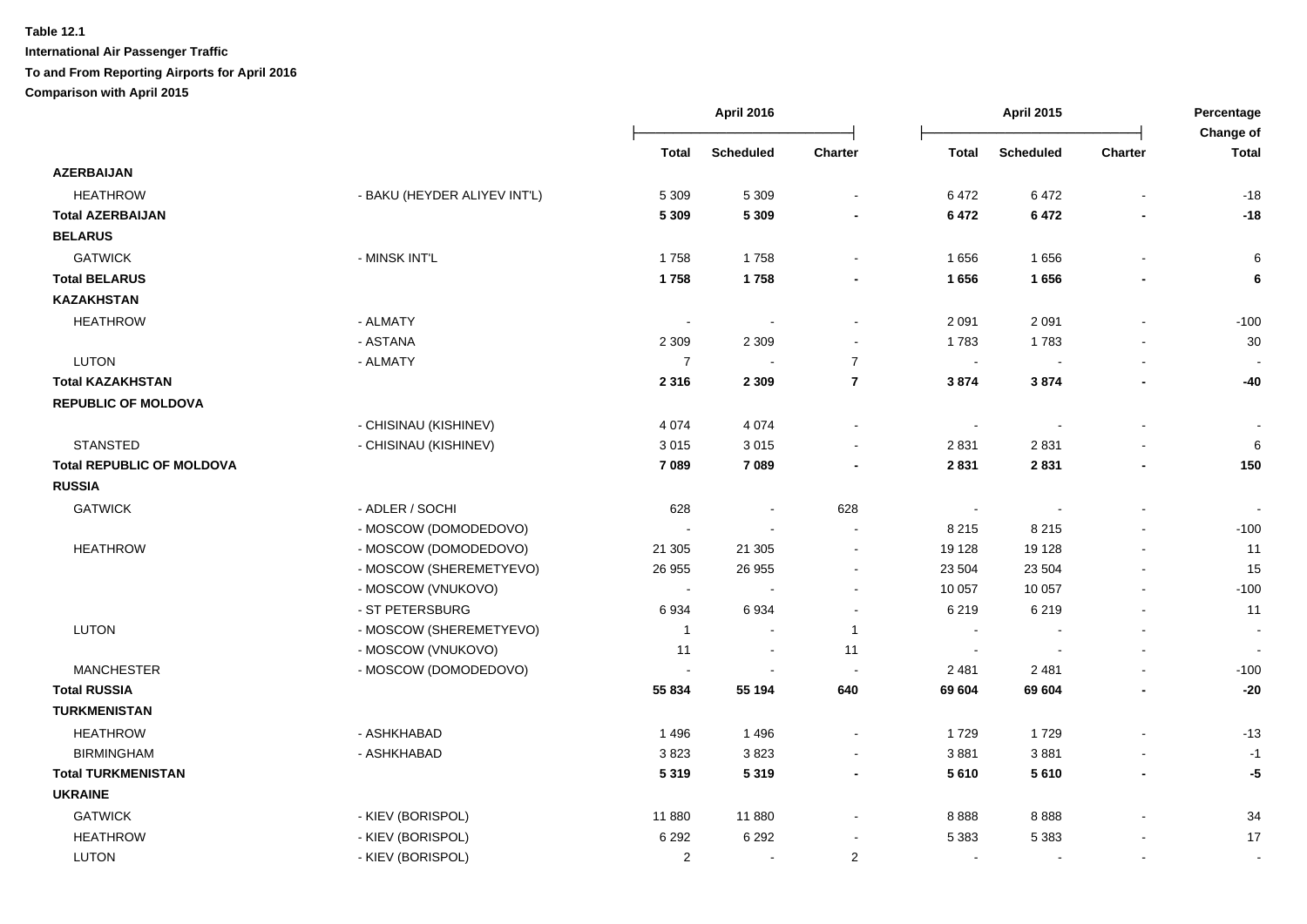**International Air Passenger Traffic**

#### **To and From Reporting Airports for April 2016**

**Comparison with April 2015**

|                                    |                            | <b>April 2016</b> |                  |         |                | April 2015               |                          | Percentage                      |  |
|------------------------------------|----------------------------|-------------------|------------------|---------|----------------|--------------------------|--------------------------|---------------------------------|--|
|                                    |                            | Total             | <b>Scheduled</b> | Charter | Total          | <b>Scheduled</b>         | <b>Charter</b>           | Change of<br><b>Total</b><br>13 |  |
|                                    | - KIEV (ZHULYANY)          | 2659              | 2647             | 12      | 2 3 5 8        | 2 3 5 8                  |                          |                                 |  |
| <b>Total UKRAINE</b>               |                            | 20 833            | 20819            | 14      | 16 629         | 16 629                   |                          | 25                              |  |
| <b>UZBEKISTAN</b>                  |                            |                   |                  |         |                |                          |                          |                                 |  |
| <b>HEATHROW</b>                    | - TASHKENT                 | 2 1 4 2           | 2 1 4 2          |         | 1977           | 1977                     | $\blacksquare$           | 8                               |  |
| <b>Total UZBEKISTAN</b>            |                            | 2 1 4 2           | 2 1 4 2          |         | 1977           | 1977                     |                          | 8                               |  |
| <b>Total EASTERN EUROPE -OTHER</b> |                            | 105 426           | 104 765          | 661     | 112 040        | 111 937                  | 103                      | -6                              |  |
| <b>NEAR EAST</b>                   |                            |                   |                  |         |                |                          |                          |                                 |  |
| <b>ISRAEL</b>                      |                            |                   |                  |         |                |                          |                          |                                 |  |
| <b>GATWICK</b>                     | - TEL AVIV                 | 3 3 6 7           | 3 3 6 7          |         | 4 5 5 0        | 4 1 4 8                  | 402                      | $-26$                           |  |
| <b>HEATHROW</b>                    | - TEL AVIV                 | 44 366            | 44 366           |         | 50 260         | 50 260                   |                          | $-12$                           |  |
| <b>LUTON</b>                       | - OVDA                     | 1015              | 865              | 150     | 396            |                          | 396                      | 156                             |  |
|                                    | - TEL AVIV                 | 32755             | 32 075           | 680     | 30 21 2        | 28 3 31                  | 1881                     | 8                               |  |
| <b>MANCHESTER</b>                  | - OVDA                     | $\sim$            |                  |         | $\overline{7}$ |                          | $\overline{7}$           | $-100$                          |  |
|                                    | - TEL AVIV                 | 3746              | 3746             | $\sim$  | 2765           | 2765                     |                          | 35                              |  |
| <b>Total ISRAEL</b>                |                            | 85 249            | 84 419           | 830     | 88 190         | 85 504                   | 2686                     | -3                              |  |
| <b>JORDAN</b>                      |                            |                   |                  |         |                |                          |                          |                                 |  |
| <b>HEATHROW</b>                    | - AMMAN                    | 17812             | 17812            |         | 17 079         | 17 079                   |                          | 4                               |  |
| <b>Total JORDAN</b>                |                            | 17812             | 17812            |         | 17 079         | 17079                    |                          | 4                               |  |
| <b>LEBANON</b>                     |                            |                   |                  |         |                |                          |                          |                                 |  |
|                                    | - BEIRUT                   | 20 342            | 20 342           |         | 21 385         | 21 3 85                  |                          | -5                              |  |
| <b>Total LEBANON</b>               |                            | 20 342            | 20 342           |         | 21 385         | 21 3 85                  |                          | -5                              |  |
| <b>Total NEAR EAST</b>             |                            | 123 403           | 122 573          | 830     | 126 654        | 123 968                  | 2686                     | $-3$                            |  |
| <b>NORTH AFRICA</b>                |                            |                   |                  |         |                |                          |                          |                                 |  |
| <b>ALGERIA</b>                     |                            |                   |                  |         |                |                          |                          |                                 |  |
| <b>GATWICK</b>                     | - ALGIERS                  | 3751              | 3751             |         | 4 5 20         | 4520                     |                          | $-17$                           |  |
|                                    | - HASSI MESSAOUD           |                   |                  |         | 780            | $\blacksquare$           | 780                      | $-100$                          |  |
| <b>HEATHROW</b>                    | - ALGIERS                  | 6721              | 6721             |         | 5 6 21         | 5 6 21                   |                          | 20                              |  |
| <b>STANSTED</b>                    | - HASSI MESSAOUD           | 500               | $\sim$           | 500     | $\sim$         |                          | $\overline{\phantom{a}}$ |                                 |  |
| <b>Total ALGERIA</b>               |                            | 10 972            | 10 472           | 500     | 10 921         | 10 141                   | 780                      | $\blacksquare$                  |  |
| <b>EGYPT</b>                       |                            |                   |                  |         |                |                          |                          |                                 |  |
| <b>GATWICK</b>                     | - HURGHADA                 | 12710             | 5737             | 6973    | 16 032         | 7718                     | 8 3 1 4                  | $-21$                           |  |
|                                    | - LUXOR                    | 922               | $\blacksquare$   | 922     | 1 2 8 4        | $\overline{\phantom{a}}$ | 1 2 8 4                  | $-28$                           |  |
|                                    | - MARSA ALAM               | 1 2 3 5           |                  | 1 2 3 5 | 1 606          |                          | 1606                     | $-23$                           |  |
|                                    | - SHARM EL SHEIKH (OPHIRA) | $\sim$            | $\sim$           | $\sim$  | 38 450         | 19851                    | 18 599                   | $-100$                          |  |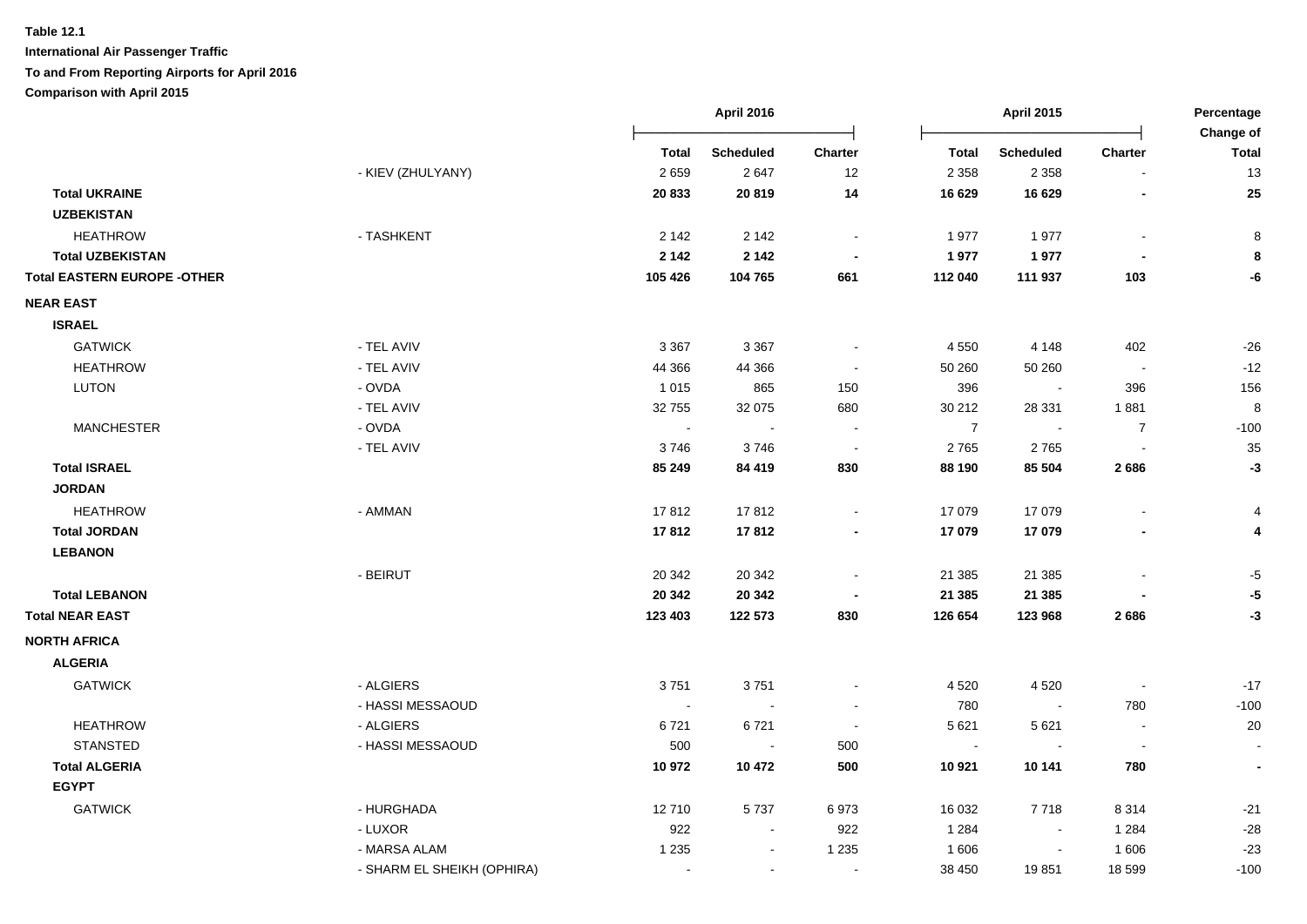|                             |                            |                          | <b>April 2015</b><br><b>April 2016</b> |                |              | Percentage               |                |                           |
|-----------------------------|----------------------------|--------------------------|----------------------------------------|----------------|--------------|--------------------------|----------------|---------------------------|
|                             |                            | <b>Total</b>             | <b>Scheduled</b>                       | <b>Charter</b> | <b>Total</b> | <b>Scheduled</b>         | <b>Charter</b> | Change of<br><b>Total</b> |
| <b>HEATHROW</b>             | - CAIRO                    | 28 0 22                  | 28 0 22                                |                | 29 691       | 29 691                   |                | $-6$                      |
|                             | - LUXOR                    | 595                      | 595                                    |                | 950          | 950                      |                | $-37$                     |
| LUTON                       | - SHARM EL SHEIKH (OPHIRA) |                          |                                        |                | 14 342       | 12 986                   | 1 3 5 6        | $-100$                    |
| <b>STANSTED</b>             | - SHARM EL SHEIKH (OPHIRA) |                          |                                        |                | 5 6 4 9      | 4 3 8 3                  | 1 2 6 6        | $-100$                    |
| <b>BIRMINGHAM</b>           | - HURGHADA                 | 783                      | $\sim$                                 | 783            | 3776         | 2410                     | 1 3 6 6        | $-79$                     |
|                             | - SHARM EL SHEIKH (OPHIRA) |                          |                                        |                | 12 278       | 6710                     | 5568           | $-100$                    |
| <b>BRISTOL</b>              | - SHARM EL SHEIKH (OPHIRA) |                          |                                        |                | 3701         | $\sim$                   | 3701           | $-100$                    |
| <b>CARDIFF WALES</b>        | - SHARM EL SHEIKH (OPHIRA) |                          |                                        |                | 1674         | $\blacksquare$           | 1674           | $-100$                    |
| DONCASTER SHEFFIELD         | - SHARM EL SHEIKH (OPHIRA) |                          | $\sim$                                 | $\sim$         | 2 7 8 1      | $\sim$                   | 2781           | $-100$                    |
| EAST MIDLANDS INTERNATIONAL | - HURGHADA                 | 1 3 8 3                  | $\sim$                                 | 1 3 8 3        | 1 377        | $\blacksquare$           | 1 3 7 7        |                           |
|                             | - SHARM EL SHEIKH (OPHIRA) |                          | $\sim$                                 |                | 4 3 5 4      | $\blacksquare$           | 4 3 5 4        | $-100$                    |
| <b>EDINBURGH</b>            | - SHARM EL SHEIKH (OPHIRA) |                          |                                        |                | 1619         | $\blacksquare$           | 1619           | $-100$                    |
| <b>EXETER</b>               | - SHARM EL SHEIKH (OPHIRA) |                          |                                        |                | 1 1 5 1      | $\blacksquare$           | 1 1 5 1        | $-100$                    |
| <b>GLASGOW</b>              | - SHARM EL SHEIKH (OPHIRA) |                          |                                        |                | 3 4 9 4      | $\blacksquare$           | 3 4 9 4        | $-100$                    |
| <b>MANCHESTER</b>           | - HURGHADA                 | 9655                     | 2 2 5 5                                | 7 4 0 0        | 8 8 3 9      | 2636                     | 6 2 0 3        | 9                         |
|                             | - SHARM EL SHEIKH (OPHIRA) |                          |                                        |                | 28 079       | 11 989                   | 16 090         | $-100$                    |
| <b>NEWCASTLE</b>            | - HURGHADA                 |                          |                                        |                | 1 4 8 9      | $\blacksquare$           | 1489           | $-100$                    |
|                             | - SHARM EL SHEIKH (OPHIRA) |                          | $\sim$                                 |                | 5 0 28       | $\sim$                   | 5 0 28         | $-100$                    |
| <b>Total EGYPT</b>          |                            | 55 305                   | 36 609                                 | 18 696         | 187 644      | 99 324                   | 88 3 20        | $-71$                     |
| <b>MOROCCO</b>              |                            |                          |                                        |                |              |                          |                |                           |
| <b>GATWICK</b>              | - AGADIR (AL MASSIRA)      | 7 3 9 0                  | 5 9 0 9                                | 1 4 8 1        | 7498         | 7498                     |                | $-1$                      |
|                             | - CASABLANCA MOHAMED V     | 4 1 8 3                  | 4 1 8 3                                |                | 3827         | 3827                     |                | 9                         |
|                             | - MARRAKESH                | 29 853                   | 29 853                                 | $\sim$         | 29 471       | 29 471                   | ÷,             | $\mathbf{1}$              |
|                             | - OUARZAZATE               | 787                      | $\sim$                                 | 787            | 928          | $\sim$                   | 928            | $-15$                     |
|                             | - RABAT                    | 1952                     | 1952                                   |                |              | $\overline{\phantom{a}}$ | $\mathbf{r}$   |                           |
|                             | - TANGIERS (IBN BATUTA)    | 1988                     | 1988                                   | $\sim$         | 2 3 6 6      | 2 3 6 6                  |                | $-16$                     |
| <b>HEATHROW</b>             | - CASABLANCA MOHAMED V     | 7 603                    | 7603                                   |                | 8 4 2 6      | 8426                     |                | $-10$                     |
| <b>LUTON</b>                | - ESSAOUIRA                | 2 3 1 8                  | 2 3 1 8                                |                | $\sim$       |                          |                |                           |
|                             | - MARRAKESH                | 7602                     | 7602                                   |                | 7 2 0 5      | 7 2 0 5                  |                | $\,6\,$                   |
| <b>STANSTED</b>             | - FEZ                      | 2653                     | 2653                                   |                | 2 6 6 1      | 2661                     |                |                           |
|                             | - MARRAKESH                | 10 328                   | 10 3 28                                |                | 14 549       | 14 549                   |                | $-29$                     |
|                             | - RABAT                    | 4 5 5 0                  | 4 5 5 0                                |                | 4 0 0 3      | 4 0 0 3                  |                | 14                        |
| <b>BIGGIN HILL</b>          | - MARRAKESH                | $\overline{\phantom{a}}$ | $\blacksquare$                         |                | 18           | $\sim$                   | 18             | $-100$                    |
| <b>BIRMINGHAM</b>           | - MARRAKESH                | 3 3 1 9                  | 3319                                   |                | 1 4 2 3      | 1 4 2 3                  | $\blacksquare$ | 133                       |
| <b>BRISTOL</b>              | - MARRAKESH                | 2559                     | 2559                                   |                | 2 5 0 8      | 2508                     | $\blacksquare$ | $\overline{2}$            |
| <b>GLASGOW</b>              | - MARRAKESH                | 2633                     | 2633                                   |                | 2 1 9 6      | 2 1 9 6                  |                | 20                        |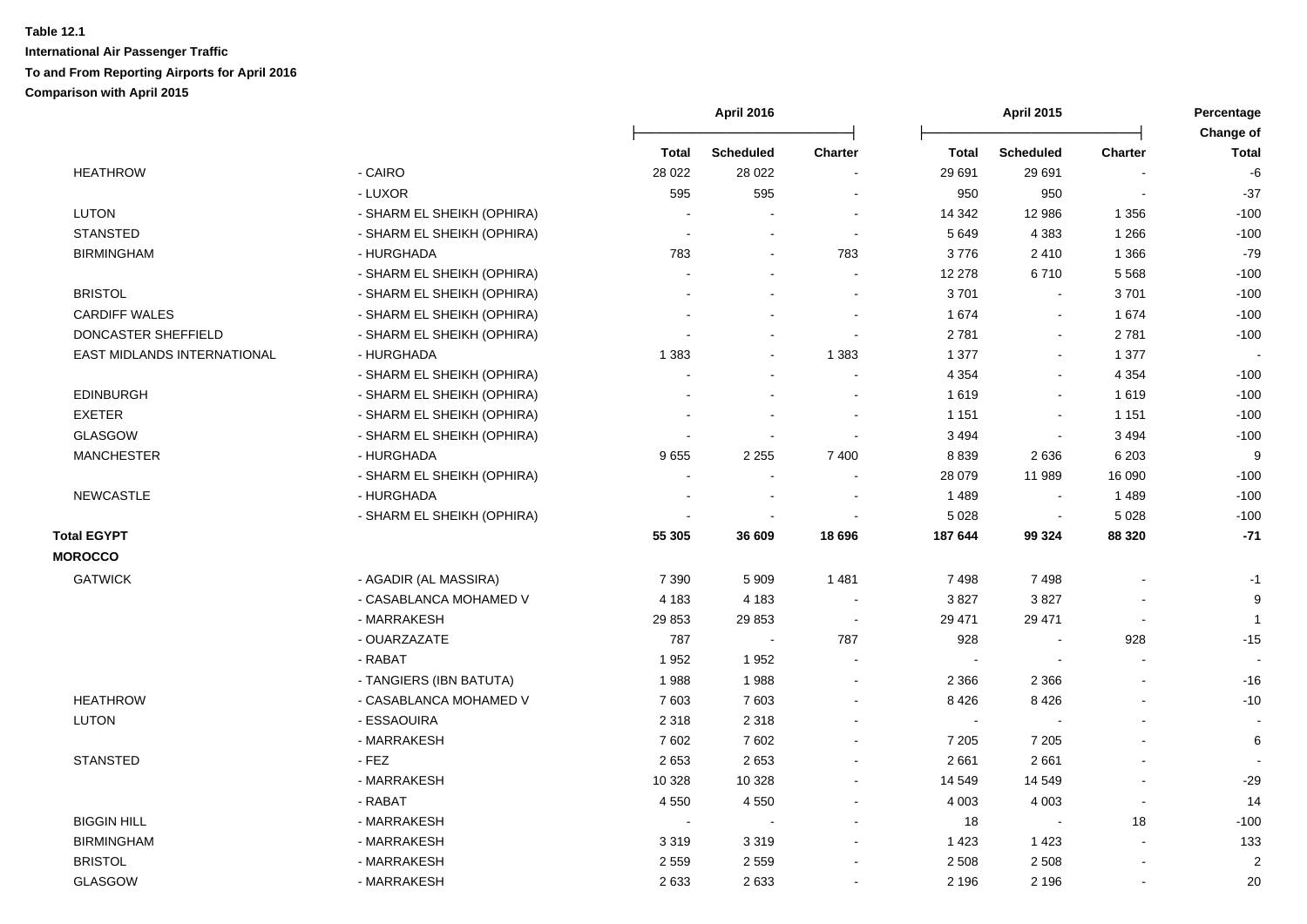|                              |                           |                          | April 2016       |                |              | <b>April 2015</b>        |                          | Percentage                |
|------------------------------|---------------------------|--------------------------|------------------|----------------|--------------|--------------------------|--------------------------|---------------------------|
|                              |                           | <b>Total</b>             | <b>Scheduled</b> | <b>Charter</b> | <b>Total</b> | <b>Scheduled</b>         | <b>Charter</b>           | Change of<br><b>Total</b> |
| <b>MANCHESTER</b>            | - AGADIR (AL MASSIRA)     | 5 3 5 0                  | 5 3 5 0          |                | 6 150        | 6 1 5 0                  |                          | $-13$                     |
|                              | - MARRAKESH               | 7 3 7 8                  | 7 3 7 8          |                | 6667         | 6667                     |                          | 11                        |
| <b>Total MOROCCO</b>         |                           | 102 446                  | 100 178          | 2 2 6 8        | 99 896       | 98 950                   | 946                      | $\overline{\mathbf{3}}$   |
| <b>TUNISIA</b>               |                           |                          |                  |                |              |                          |                          |                           |
| <b>GATWICK</b>               | - ENFIDHA - HAMMAMET INTL |                          |                  |                | 12723        | 3 4 9 0                  | 9 2 3 3                  | $-100$                    |
|                              | - JERBA                   |                          |                  |                | 1 2 8 9      | $\blacksquare$           | 1 2 8 9                  | $-100$                    |
|                              | - TUNIS                   | 1807                     | 1807             | $\sim$         | 2 2 3 8      | 2 2 3 8                  | $\sim$                   | $-19$                     |
| <b>HEATHROW</b>              | - TUNIS                   | 3531                     | 3531             |                | 3 0 2 0      | 3 0 2 0                  | $\sim$                   | 17                        |
| <b>LUTON</b>                 | - ENFIDHA - HAMMAMET INTL | $\overline{\phantom{a}}$ |                  | $\sim$         | 1421         | $\blacksquare$           | 1421                     | $-100$                    |
| <b>STANSTED</b>              | - ENFIDHA - HAMMAMET INTL |                          |                  |                | 2 9 9 5      | $\sim$                   | 2995                     | $-100$                    |
| <b>BELFAST INTERNATIONAL</b> | - ENFIDHA - HAMMAMET INTL |                          |                  | $\sim$         | 597          | $\sim$                   | 597                      | $-100$                    |
| <b>BIRMINGHAM</b>            | - ENFIDHA - HAMMAMET INTL |                          |                  | $\sim$         | 8 6 6 9      | $\sim$                   | 8 6 6 9                  | $-100$                    |
| <b>CARDIFF WALES</b>         | - ENFIDHA - HAMMAMET INTL |                          |                  |                | 1 2 0 6      | $\overline{\phantom{a}}$ | 1 2 0 6                  | $-100$                    |
| DONCASTER SHEFFIELD          | - ENFIDHA - HAMMAMET INTL |                          |                  |                | 1 4 0 4      | $\sim$                   | 1 4 0 4                  | $-100$                    |
| EAST MIDLANDS INTERNATIONAL  | - ENFIDHA - HAMMAMET INTL |                          |                  |                | 6701         | $\overline{\phantom{a}}$ | 6701                     | $-100$                    |
| <b>GLASGOW</b>               | - ENFIDHA - HAMMAMET INTL |                          |                  |                | 5812         | $\overline{\phantom{a}}$ | 5812                     | $-100$                    |
| <b>MANCHESTER</b>            | - ENFIDHA - HAMMAMET INTL |                          |                  |                | 13 167       | 2715                     | 10 452                   | $-100$                    |
| <b>NEWCASTLE</b>             | - ENFIDHA - HAMMAMET INTL |                          |                  |                | 4 9 5 8      | $\blacksquare$           | 4958                     | $-100$                    |
| <b>Total TUNISIA</b>         |                           | 5 3 3 8                  | 5 3 3 8          |                | 66 200       | 11 463                   | 54 737                   | $-92$                     |
| <b>Total NORTH AFRICA</b>    |                           | 174 061                  | 152 597          | 21 4 64        | 364 661      | 219 878                  | 144 783                  | $-52$                     |
| <b>EAST AFRICA</b>           |                           |                          |                  |                |              |                          |                          |                           |
| <b>ETHIOPIA</b>              |                           |                          |                  |                |              |                          |                          |                           |
| <b>HEATHROW</b>              | - ADDIS ABABA             | 13 3 60                  | 13 3 60          |                | 12 988       | 12 988                   |                          | $\mathbf{3}$              |
| <b>Total ETHIOPIA</b>        |                           | 13 3 60                  | 13 3 60          |                | 12 988       | 12 988                   |                          | 3                         |
| <b>KENYA</b>                 |                           |                          |                  |                |              |                          |                          |                           |
|                              | - NAIROBI                 | 21 293                   | 21 293           | $\blacksquare$ | 22 044       | 22 044                   | $\overline{\phantom{a}}$ | $-3$                      |
| DURHAM TEES VALLEY           | - NAIROBI                 |                          |                  |                | 453          |                          | 453                      | $-100$                    |
| <b>Total KENYA</b>           |                           | 21 293                   | 21 293           |                | 22 497       | 22 044                   | 453                      | $-5$                      |
| <b>UGANDA</b>                |                           |                          |                  |                |              |                          |                          |                           |
| <b>HEATHROW</b>              | - ENTEBBE                 |                          |                  |                | 3735         | 3735                     |                          | $-100$                    |
| <b>Total UGANDA</b>          |                           |                          |                  |                | 3735         | 3735                     |                          | $-100$                    |
| <b>Total EAST AFRICA</b>     |                           | 34 653                   | 34 653           |                | 39 220       | 38767                    | 453                      | $-12$                     |
|                              |                           |                          |                  |                |              |                          |                          |                           |
| <b>WEST AFRICA</b>           |                           |                          |                  |                |              |                          |                          |                           |
| <b>GAMBIA</b>                |                           |                          |                  |                |              |                          |                          |                           |
| <b>GATWICK</b>               | - BANJUL                  | 4629                     | 2765             | 1864           | 3575         | $\blacksquare$           | 3575                     | 29                        |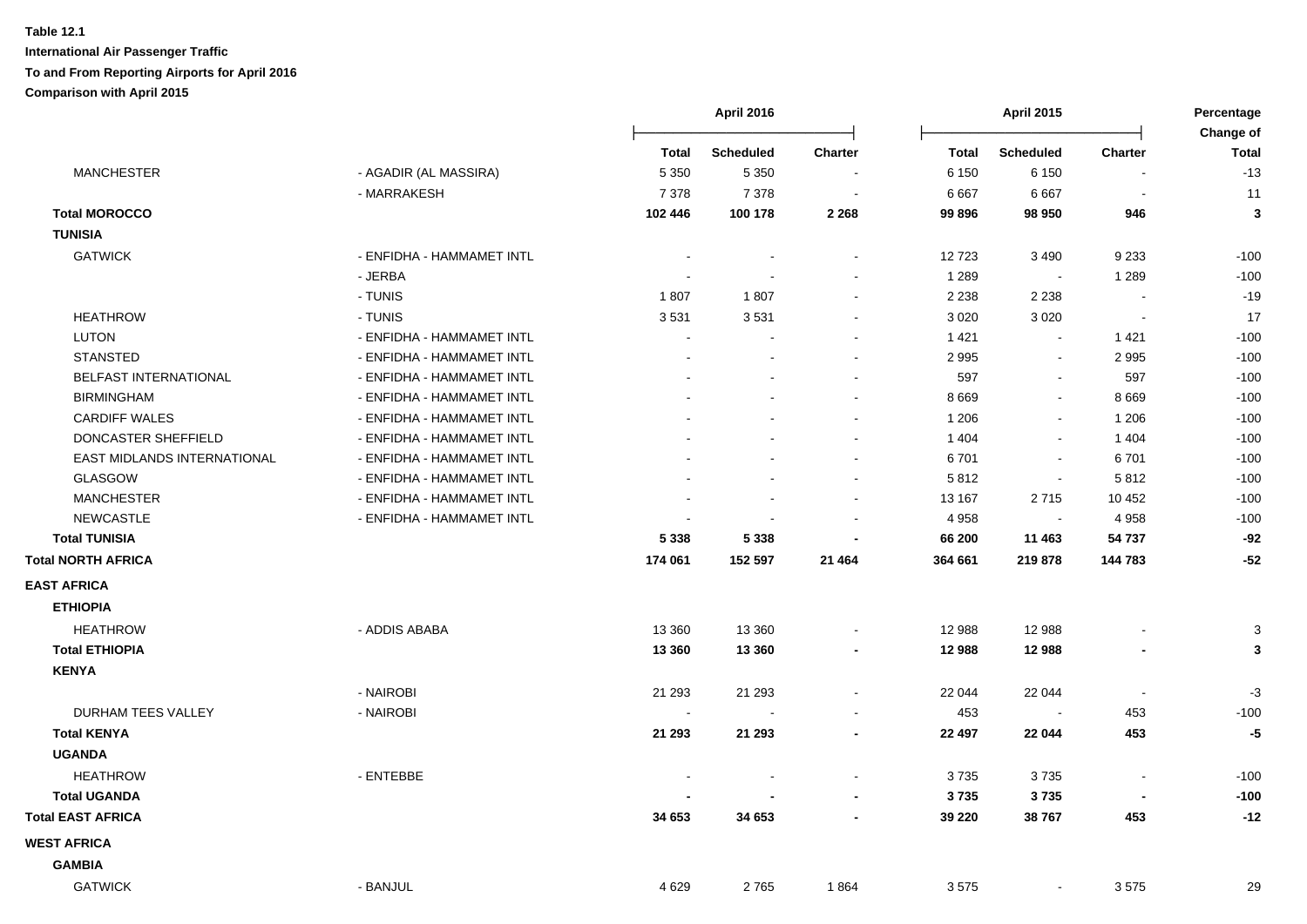|                                       |                        |              | April 2016<br><b>April 2015</b> |         | Percentage     |                  |                          |                           |
|---------------------------------------|------------------------|--------------|---------------------------------|---------|----------------|------------------|--------------------------|---------------------------|
|                                       |                        | <b>Total</b> | <b>Scheduled</b>                | Charter | <b>Total</b>   | <b>Scheduled</b> | <b>Charter</b>           | Change of<br><b>Total</b> |
| <b>MANCHESTER</b>                     | - BANJUL               | 3 1 4 5      | 3 1 4 5                         |         | 1885           | $\sim$           | 1885                     | 67                        |
| <b>Total GAMBIA</b>                   |                        | 7774         | 5910                            | 1864    | 5 4 6 0        | $\blacksquare$   | 5 4 6 0                  | 42                        |
| <b>GHANA</b>                          |                        |              |                                 |         |                |                  |                          |                           |
| <b>HEATHROW</b>                       | - ACCRA                | 17739        | 17739                           |         | 15 0 74        | 15 0 74          | $\overline{\phantom{a}}$ | 18                        |
| <b>Total GHANA</b>                    |                        | 17739        | 17739                           |         | 15 074         | 15 074           |                          | 18                        |
| <b>NIGERIA</b>                        |                        |              |                                 |         |                |                  |                          |                           |
| <b>GATWICK</b>                        | - LAGOS                | 4 2 2 9      | 4 2 2 9                         |         | $\blacksquare$ |                  |                          |                           |
| <b>HEATHROW</b>                       | - ABUJA                | 7879         | 7879                            |         | 10 995         | 10 995           |                          | $-28$                     |
|                                       | - LAGOS                | 30 350       | 30 350                          |         | 38 043         | 38 043           |                          | $-20$                     |
| <b>Total NIGERIA</b>                  |                        | 42 458       | 42 458                          |         | 49 038         | 49 038           |                          | $-13$                     |
| <b>Total WEST AFRICA</b>              |                        | 67 971       | 66 107                          | 1864    | 69 572         | 64 112           | 5 4 6 0                  | $-2$                      |
| <b>CENTRAL AFRICA</b>                 |                        |              |                                 |         |                |                  |                          |                           |
| <b>ANGOLA</b>                         |                        |              |                                 |         |                |                  |                          |                           |
|                                       | - LUANDA               | 1 2 6 5      | 1 2 6 5                         |         | 2 3 8 2        | 2 3 8 2          |                          | $-47$                     |
| <b>Total ANGOLA</b>                   |                        | 1 2 6 5      | 1 2 6 5                         |         | 2 3 8 2        | 2 3 8 2          |                          | $-47$                     |
| <b>Total CENTRAL AFRICA</b>           |                        | 1 2 6 5      | 1 2 6 5                         |         | 2 3 8 2        | 2 3 8 2          | $\blacksquare$           | $-47$                     |
| <b>SOUTHERN AFRICA</b>                |                        |              |                                 |         |                |                  |                          |                           |
| <b>REPUBLIC OF SOUTH AFRICA</b>       |                        |              |                                 |         |                |                  |                          |                           |
|                                       | - CAPE TOWN            | 19664        | 19664                           |         | 34 747         | 34 747           |                          | $-43$                     |
|                                       | - JOHANNESBURG         | 79 441       | 79 441                          |         | 72 379         | 72 379           |                          | $10$                      |
| <b>Total REPUBLIC OF SOUTH AFRICA</b> |                        | 99 105       | 99 105                          |         | 107 126        | 107 126          |                          | $\textnormal{-7}$         |
| <b>Total SOUTHERN AFRICA</b>          |                        | 99 105       | 99 105                          |         | 107 126        | 107 126          | ٠                        | $-7$                      |
| <b>MIDDLE EAST</b>                    |                        |              |                                 |         |                |                  |                          |                           |
| <b>BAHRAIN</b>                        |                        |              |                                 |         |                |                  |                          |                           |
|                                       | - BAHRAIN              | 22 780       | 22 780                          |         | 26 059         | 26 059           |                          | $-13$                     |
| <b>Total BAHRAIN</b>                  |                        | 22780        | 22780                           |         | 26 059         | 26 059           | $\blacksquare$           | $-13$                     |
| <b>IRAN</b>                           |                        |              |                                 |         |                |                  |                          |                           |
|                                       | - TEHRAN IMAM KHOMEINI | 4 6 0 4      | 4 6 0 4                         |         | 4768           | 4768             |                          | $-3$                      |
| <b>Total IRAN</b>                     |                        | 4 6 0 4      | 4 6 0 4                         |         | 4768           | 4768             |                          | $-3$                      |
| <b>IRAQ</b>                           |                        |              |                                 |         |                |                  |                          |                           |
| <b>GATWICK</b>                        | - BAGHDAD (GECA)       | 484          | 484                             |         | 1579           | 1579             |                          | $-69$                     |
|                                       | - SULAYMANIYAH INT     | 808          | 808                             |         | 1 4 7 1        | 1 4 7 1          |                          | $-45$                     |
| <b>MANCHESTER</b>                     | - SULAYMANIYAH INT     |              |                                 |         | 886            | 886              | $\mathbf{r}$             | $-100$                    |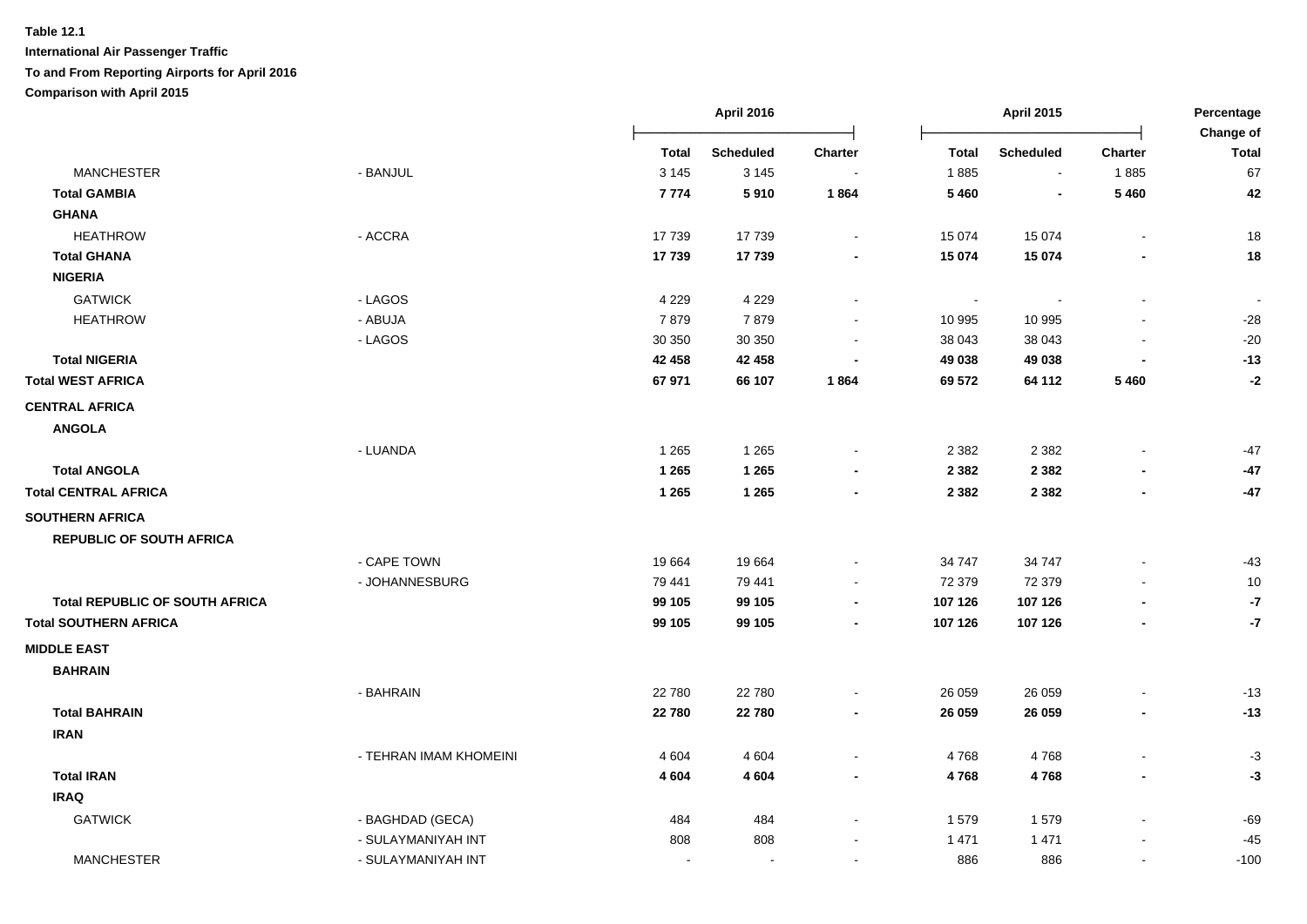|                                   |                           |         | <b>April 2016</b> |                          | <b>April 2015</b>        |                  | Percentage<br>Change of  |              |
|-----------------------------------|---------------------------|---------|-------------------|--------------------------|--------------------------|------------------|--------------------------|--------------|
|                                   |                           | Total   | <b>Scheduled</b>  | <b>Charter</b>           | <b>Total</b>             | <b>Scheduled</b> | Charter                  | <b>Total</b> |
| <b>Total IRAQ</b>                 |                           | 1 2 9 2 | 1 2 9 2           |                          | 3936                     | 3936             |                          | $-67$        |
| <b>KUWAIT</b>                     |                           |         |                   |                          |                          |                  |                          |              |
| <b>HEATHROW</b>                   | - KUWAIT                  | 24 457  | 24 457            |                          | 23 677                   | 23 677           |                          | 3            |
| <b>Total KUWAIT</b>               |                           | 24 457  | 24 457            |                          | 23 677                   | 23 677           |                          | 3            |
| <b>OMAN</b>                       |                           |         |                   |                          |                          |                  |                          |              |
|                                   | - MUSCAT                  | 17 543  | 17 543            | $\blacksquare$           | 15 047                   | 15 047           |                          | 17           |
| <b>Total OMAN</b>                 |                           | 17 543  | 17 543            |                          | 15 047                   | 15 047           |                          | $17$         |
| QATAR                             |                           |         |                   |                          |                          |                  |                          |              |
|                                   | - DOHA HAMAD              | 97 727  | 97 727            | $\blacksquare$           | 86 236                   | 86 236           |                          | 13           |
| <b>BIRMINGHAM</b>                 | - DOHA HAMAD              | 12 685  | 12 685            |                          | $\overline{\phantom{a}}$ |                  |                          |              |
| <b>EDINBURGH</b>                  | - DOHA HAMAD              | 9702    | 9702              | $\blacksquare$           | 8 2 1 7                  | 8 2 1 7          |                          | 18           |
| <b>MANCHESTER</b>                 | - DOHA HAMAD              | 28 6 23 | 28 6 23           | $\sim$                   | 26 274                   | 26 274           |                          | 9            |
| <b>Total QATAR</b>                |                           | 148737  | 148 737           | $\blacksquare$           | 120 727                  | 120 727          | $\overline{\phantom{a}}$ | 23           |
| <b>SAUDI ARABIA</b>               |                           |         |                   |                          |                          |                  |                          |              |
| <b>HEATHROW</b>                   | - JEDDAH                  | 21 950  | 21 950            | $\blacksquare$           | 19 701                   | 19701            |                          | 11           |
|                                   | - RIYADH                  | 20 085  | 20 085            | $\blacksquare$           | 20 397                   | 20 397           |                          | $-2$         |
| <b>MANCHESTER</b>                 | - JEDDAH                  | 8 3 2 9 | 8 3 2 9           | $\blacksquare$           | 6454                     | 6454             | $\overline{\phantom{a}}$ | 29           |
| <b>Total SAUDI ARABIA</b>         |                           | 50 364  | 50 364            | $\overline{\phantom{a}}$ | 46 552                   | 46 552           | $\blacksquare$           | 8            |
| <b>UNITED ARAB EMIRATES</b>       |                           |         |                   |                          |                          |                  |                          |              |
| <b>GATWICK</b>                    | - DUBAI                   | 80 382  | 80 382            | $\blacksquare$           | 76 853                   | 76 853           |                          | 5            |
| <b>HEATHROW</b>                   | - ABU DHABI INTERNATIONAL | 74 665  | 74 665            | $\blacksquare$           | 64 083                   | 64 083           |                          | 17           |
|                                   | - DUBAI                   | 224 697 | 224 697           | $\overline{\phantom{a}}$ | 200 339                  | 200 339          |                          | 12           |
| <b>BIRMINGHAM</b>                 | - DUBAI                   | 62 610  | 62 610            | $\blacksquare$           | 45 402                   | 45 402           | $\overline{\phantom{a}}$ | 38           |
| <b>EDINBURGH</b>                  | - ABU DHABI INTERNATIONAL | 8736    | 8736              |                          | $\sim$                   |                  |                          |              |
| GLASGOW                           | - DUBAI                   | 36 059  | 36 059            |                          | 36 295                   | 36 295           |                          | $-1$         |
| <b>MANCHESTER</b>                 | - ABU DHABI INTERNATIONAL | 37 633  | 37 633            |                          | 32 552                   | 32 552           |                          | 16           |
|                                   | - DUBAI                   | 78 710  | 78 710            |                          | 72 418                   | 72 418           |                          | 9            |
| <b>NEWCASTLE</b>                  | - DUBAI                   | 19 000  | 19 000            | $\sim$                   | 19812                    | 19812            |                          | -4           |
| <b>Total UNITED ARAB EMIRATES</b> |                           | 622 492 | 622 492           | $\blacksquare$           | 547 754                  | 547 754          |                          | 14           |
| <b>Total MIDDLE EAST</b>          |                           | 892 269 | 892 269           | $\blacksquare$           | 788 520                  | 788 520          |                          | 13           |
| <b>INDIAN SUB-CONTINENT</b>       |                           |         |                   |                          |                          |                  |                          |              |
| <b>BANGLADESH</b>                 |                           |         |                   |                          |                          |                  |                          |              |
| <b>HEATHROW</b>                   | - DHAKHA                  | 7800    | 7800              |                          | 7 0 5 2                  | 7 0 5 2          |                          | 11           |
|                                   | - SYLHET                  | 3 0 4 0 | 3 0 4 0           |                          | 2723                     | 2723             |                          | 12           |
| <b>Total BANGLADESH</b>           |                           | 10 840  | 10840             | $\blacksquare$           | 9775                     | 9775             | $\blacksquare$           | 11           |
|                                   |                           |         |                   |                          |                          |                  |                          |              |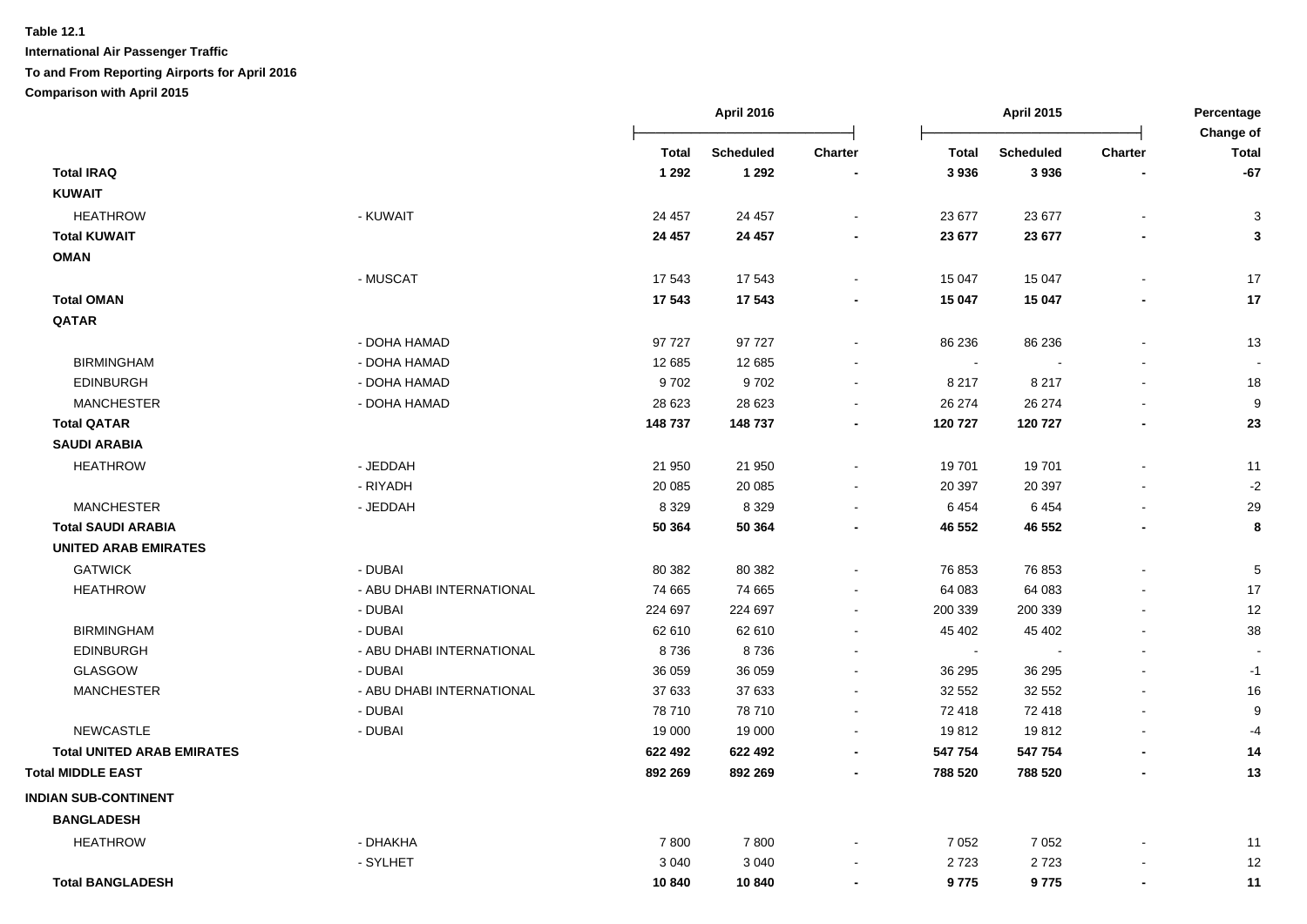|                                   |                                  |              | April 2016       |                          |                | <b>April 2015</b> |                          | Percentage<br>Change of |
|-----------------------------------|----------------------------------|--------------|------------------|--------------------------|----------------|-------------------|--------------------------|-------------------------|
|                                   |                                  | <b>Total</b> | <b>Scheduled</b> | <b>Charter</b>           | <b>Total</b>   | <b>Scheduled</b>  | Charter                  | <b>Total</b>            |
| <b>INDIA</b>                      |                                  |              |                  |                          |                |                   |                          |                         |
| <b>GATWICK</b>                    | - GOA                            | 2 0 2 3      | $\sim$           | 2 0 2 3                  | 2 9 5 3        | $\blacksquare$    | 2953                     | $-31$                   |
| <b>HEATHROW</b>                   | - AHMEDABAD                      | 1 0 9 3      | 1 0 9 3          |                          |                |                   | $\blacksquare$           |                         |
|                                   | - AMRITSAR                       | 1 0 4 6      | 1 0 4 6          |                          | $\blacksquare$ |                   | $\sim$                   |                         |
|                                   | - BANGALORE (BENGALURU)          | 13 578       | 13 578           |                          | 13 3 61        | 13 3 61           |                          | $\overline{c}$          |
|                                   | - CHENNAI                        | 9758         | 9758             |                          | 9862           | 9862              |                          | $-1$                    |
|                                   | - DELHI                          | 79 615       | 79 615           | $\blacksquare$           | 75 178         | 75 178            |                          | 6                       |
|                                   | - HYDERABAD (RAJIV GHANDI)       | 10 322       | 10 322           | $\blacksquare$           | 10 211         | 10 211            |                          | $\mathbf{1}$            |
|                                   | - MUMBAI                         | 66 747       | 66 747           | $\sim$                   | 69 700         | 69700             | $\sim$                   | $-4$                    |
| <b>BIRMINGHAM</b>                 | - AMRITSAR                       | 7 1 2 9      | 7 1 2 9          | $\blacksquare$           | $\sim$         |                   | $\blacksquare$           |                         |
|                                   | - DELHI                          | 3864         | 3864             | $\blacksquare$           | 11 595         | 11 595            | $\blacksquare$           | $-67$                   |
| <b>Total INDIA</b>                |                                  | 195 175      | 193 152          | 2023                     | 192 860        | 189 907           | 2953                     | $\mathbf{1}$            |
| <b>PAKISTAN</b>                   |                                  |              |                  |                          |                |                   |                          |                         |
| <b>HEATHROW</b>                   | - ISLAMABAD                      | 10 4 28      | 10 4 28          | $\blacksquare$           | 9817           | 9817              | $\blacksquare$           | $\,6$                   |
|                                   | - KARACHI                        | 3583         | 3583             | $\sim$                   | 2614           | 2614              | $\blacksquare$           | 37                      |
|                                   | - LAHORE                         | 6551         | 6551             | $\blacksquare$           | 9 0 5 1        | 9 0 5 1           | $\blacksquare$           | $-28$                   |
| <b>BIRMINGHAM</b>                 | - ISLAMABAD                      | 8617         | 8617             | $\blacksquare$           | 6886           | 6886              | $\sim$                   | 25                      |
| <b>MANCHESTER</b>                 | - ISLAMABAD                      | 16 440       | 16 440           | $\blacksquare$           | 13 219         | 13 219            |                          | 24                      |
|                                   | - KARACHI                        | 833          | 833              | $\blacksquare$           | 93             | 93                | $\blacksquare$           | 796                     |
|                                   | - LAHORE                         | 4571         | 4571             |                          | 4 1 8 5        | 4 1 8 5           |                          | 9                       |
| <b>Total PAKISTAN</b>             |                                  | 51 023       | 51 023           | $\overline{\phantom{a}}$ | 45 865         | 45 865            | $\overline{\phantom{a}}$ | 11                      |
| <b>SRI LANKA</b>                  |                                  |              |                  |                          |                |                   |                          |                         |
| <b>HEATHROW</b>                   | - COLOMBO                        | 15 237       | 15 237           | $\blacksquare$           | 16 629         | 16 629            |                          | -8                      |
| <b>Total SRI LANKA</b>            |                                  | 15 237       | 15 237           |                          | 16 629         | 16 629            |                          | -8                      |
| <b>Total INDIAN SUB-CONTINENT</b> |                                  | 272 275      | 270 252          | 2 0 2 3                  | 265 129        | 262 176           | 2953                     | $\mathbf{3}$            |
| <b>FAR EAST</b>                   |                                  |              |                  |                          |                |                   |                          |                         |
| <b>BRUNEI</b>                     |                                  |              |                  |                          |                |                   |                          |                         |
|                                   | - BANDAR SERI BEGAWAN            | 5 2 9 3      | 5 2 9 3          |                          | 5947           | 5947              |                          | $-11$                   |
| <b>Total BRUNEI</b>               |                                  | 5 2 9 3      | 5 2 9 3          | $\blacksquare$           | 5947           | 5947              | $\blacksquare$           | $-11$                   |
| <b>CHINA</b>                      |                                  |              |                  |                          |                |                   |                          |                         |
|                                   | - BEIJING                        | 39 652       | 39 652           | $\overline{a}$           | 34 980         | 34 980            |                          | 13                      |
|                                   | - CHENGDU                        | 4 4 7 6      | 4476             | $\sim$                   | 4 3 0 3        | 4 3 0 3           | $\overline{\phantom{a}}$ | $\overline{4}$          |
|                                   | - GUANGZHOU BAIYUN INTERNATIONAL | 11 175       | 11 175           | $\sim$                   | 10 795         | 10795             | $\overline{a}$           | 4                       |
|                                   | - SHANGHAI (PU DONG)             | 37 545       | 37 545           | $\blacksquare$           | 33 658         | 33 658            |                          | 12                      |
| <b>Total CHINA</b>                |                                  | 92 848       | 92 848           | $\overline{\phantom{a}}$ | 83736          | 83736             | $\blacksquare$           | 11                      |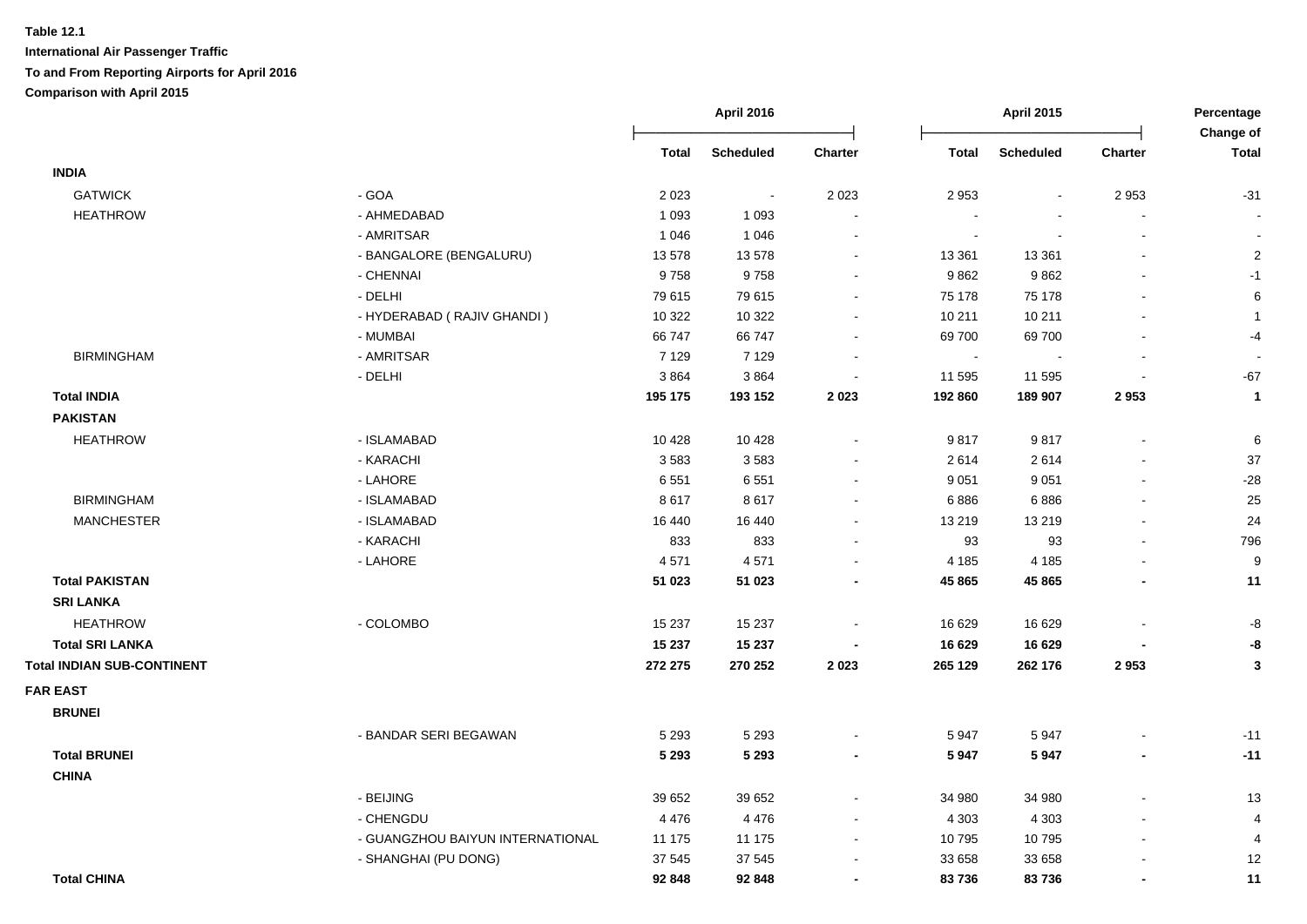|                                |                                  | <b>April 2016</b> |                  |                | <b>April 2015</b>        |                  |                | Percentage<br>Change of |  |
|--------------------------------|----------------------------------|-------------------|------------------|----------------|--------------------------|------------------|----------------|-------------------------|--|
|                                |                                  | <b>Total</b>      | <b>Scheduled</b> | <b>Charter</b> | <b>Total</b>             | <b>Scheduled</b> | <b>Charter</b> | <b>Total</b>            |  |
| <b>HONG KONG</b>               |                                  |                   |                  |                |                          |                  |                |                         |  |
|                                | - HONG KONG (CHEK LAP KOK)       | 125 105           | 125 105          | $\blacksquare$ | 129 540                  | 129 540          |                | $-3$                    |  |
| <b>MANCHESTER</b>              | - HONG KONG (CHEK LAP KOK)       | 9551              | 9551             | $\blacksquare$ | 10 151                   | 10 151           |                | -6                      |  |
| <b>Total HONG KONG</b>         |                                  | 134 656           | 134 656          |                | 139 691                  | 139 691          |                | -4                      |  |
| <b>INDONESIA</b>               |                                  |                   |                  |                |                          |                  |                |                         |  |
| <b>GATWICK</b>                 | - JAKARTA (SOEKARNO-HATTA INTNL) |                   |                  |                | 6812                     | 6812             |                | $-100$                  |  |
| <b>HEATHROW</b>                | - JAKARTA (SOEKARNO-HATTA INTNL) | 1 0 5 6           | 1 0 5 6          |                | $\overline{\phantom{a}}$ |                  |                |                         |  |
| <b>Total INDONESIA</b>         |                                  | 1 0 5 6           | 1 0 5 6          |                | 6812                     | 6812             |                | -84                     |  |
| <b>JAPAN</b>                   |                                  |                   |                  |                |                          |                  |                |                         |  |
|                                | - TOKYO (HANEDA)                 | 38 947            | 38 947           |                | 33 838                   | 33 838           |                | 15                      |  |
|                                | - TOKYO (NARITA)                 | 16 442            | 16 442           |                | 14 790                   | 14790            |                | 11                      |  |
| <b>Total JAPAN</b>             |                                  | 55 389            | 55 389           | $\blacksquare$ | 48 628                   | 48 628           |                | 14                      |  |
| <b>MALAYSIA</b>                |                                  |                   |                  |                |                          |                  |                |                         |  |
|                                | - KUALA LUMPUR (SEPANG)          | 44 3 64           | 44 3 64          |                | 42 176                   | 42 176           |                | 5                       |  |
| <b>Total MALAYSIA</b>          |                                  | 44 3 64           | 44 3 64          |                | 42 176                   | 42 176           |                | ${\bf 5}$               |  |
| <b>PHILIPPINES</b>             |                                  |                   |                  |                |                          |                  |                |                         |  |
|                                | - MANILA                         | 7 0 6 7           | 7 0 6 7          | $\sim$         | 7793                     | 7793             |                | -9                      |  |
| <b>Total PHILIPPINES</b>       |                                  | 7 0 6 7           | 7 0 6 7          |                | 7793                     | 7793             |                | -9                      |  |
| <b>REPUBLIC OF KOREA</b>       |                                  |                   |                  |                |                          |                  |                |                         |  |
|                                | - SEOUL (INCHEON)                | 38 602            | 38 602           |                | 37 405                   | 37 405           |                | 3                       |  |
| <b>Total REPUBLIC OF KOREA</b> |                                  | 38 602            | 38 602           |                | 37 405                   | 37 405           |                | 3                       |  |
| <b>SINGAPORE</b>               |                                  |                   |                  |                |                          |                  |                |                         |  |
|                                | - SINGAPORE                      | 89881             | 89881            |                | 88 764                   | 88764            |                | $\overline{1}$          |  |
| <b>MANCHESTER</b>              | - SINGAPORE                      | 8 1 9 3           | 8 1 9 3          |                | 9414                     | 9414             |                | $-13$                   |  |
| <b>Total SINGAPORE</b>         |                                  | 98 074            | 98 074           | $\blacksquare$ | 98 178                   | 98 178           | $\blacksquare$ |                         |  |
| <b>TAIWAN</b>                  |                                  |                   |                  |                |                          |                  |                |                         |  |
| <b>HEATHROW</b>                | - TAIPEI                         | 1 3 5 2           | 1 3 5 2          |                | 10 571                   | 10 571           |                | $-87$                   |  |
| <b>Total TAIWAN</b>            |                                  | 1 3 5 2           | 1 3 5 2          |                | 10 571                   | 10 571           |                | $-87$                   |  |
| <b>THAILAND</b>                |                                  |                   |                  |                |                          |                  |                |                         |  |
| <b>GATWICK</b>                 | - PHUKET                         | 2 3 3 2           | $\sim$           | 2 3 3 2        | 1741                     | $\blacksquare$   | 1741           | 34                      |  |
| <b>HEATHROW</b>                | - BANGKOK SUVARNABHUMI           | 65 851            | 65 851           | $\sim$         | 54 910                   | 54 910           | $\sim$         | 20                      |  |
| <b>Total THAILAND</b>          |                                  | 68 183            | 65 851           | 2 3 3 2        | 56 651                   | 54 910           | 1741           | 20                      |  |
| <b>VIETNAM</b>                 |                                  |                   |                  |                |                          |                  |                |                         |  |
|                                | - HANOI                          | 5 0 4 7           | 5 0 4 7          |                | 3988                     | 3988             |                | 27                      |  |
|                                | - HO CHI MINH CITY               | 4759              | 4759             |                | 4 0 2 9                  | 4 0 2 9          |                | 18                      |  |
|                                |                                  |                   |                  |                |                          |                  |                |                         |  |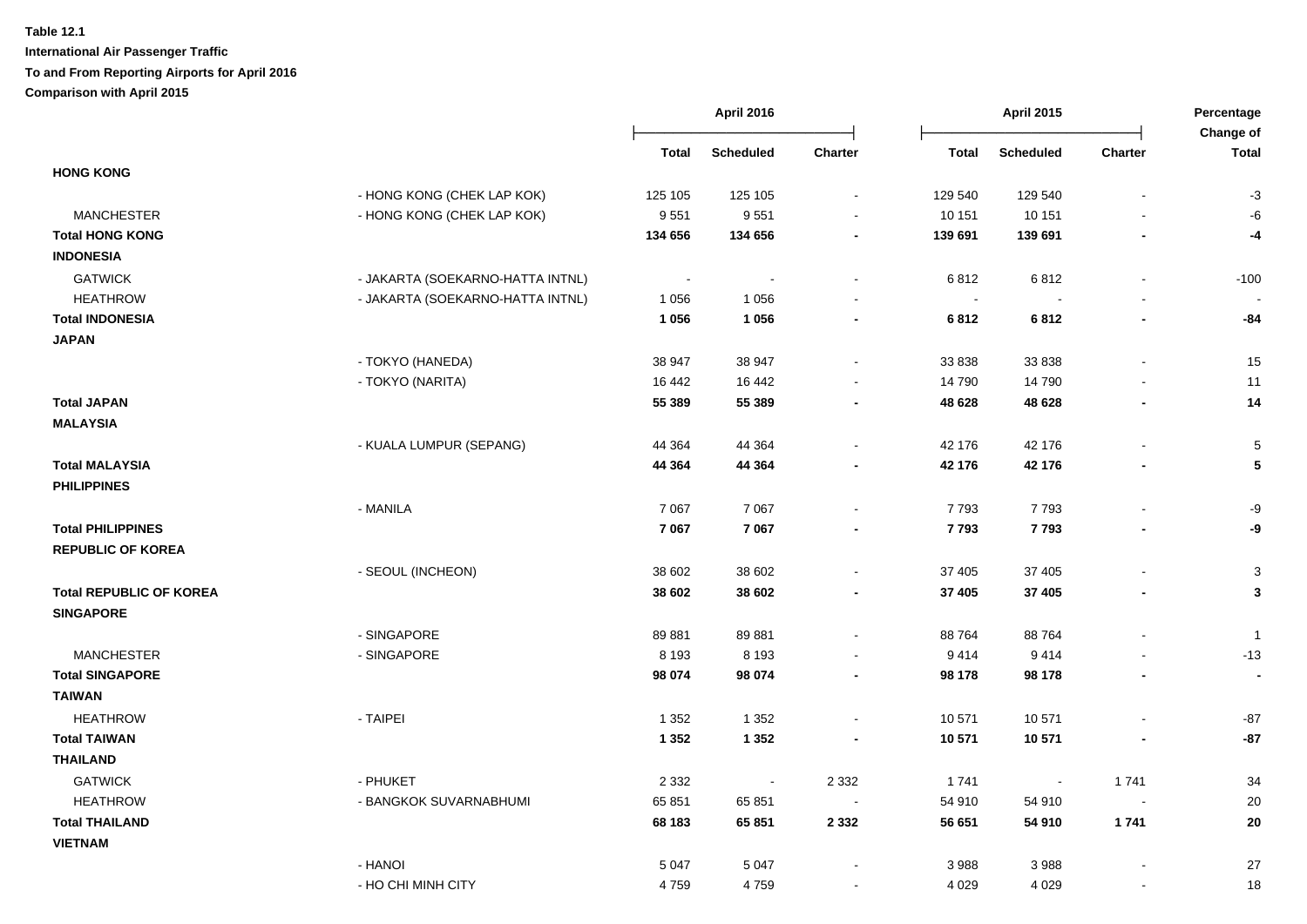|                                 |                             |              | <b>April 2016</b> | <b>April 2015</b>        |                          |                  | Percentage<br>Change of |                         |
|---------------------------------|-----------------------------|--------------|-------------------|--------------------------|--------------------------|------------------|-------------------------|-------------------------|
|                                 |                             | <b>Total</b> | <b>Scheduled</b>  | <b>Charter</b>           | <b>Total</b>             | <b>Scheduled</b> | Charter                 | <b>Total</b>            |
| <b>Total VIETNAM</b>            |                             | 9806         | 9806              |                          | 8 0 1 7                  | 8 0 1 7          |                         | 22                      |
| <b>Total FAR EAST</b>           |                             | 556 690      | 554 358           | 2 3 3 2                  | 545 605                  | 543 864          | 1741                    | $\mathbf{2}$            |
| <b>AUSTRALASIA</b>              |                             |              |                   |                          |                          |                  |                         |                         |
| <b>AUSTRALIA</b>                |                             |              |                   |                          |                          |                  |                         |                         |
|                                 | - MELBOURNE                 | 10 4 58      | 10 122            | 336                      | 11 295                   | 11 295           |                         | $-7$                    |
|                                 | - SYDNEY                    | 23717        | 23 381            | 336                      | 24 452                   | 24 452           |                         | $-3$                    |
| <b>Total AUSTRALIA</b>          |                             | 34 175       | 33 503            | 672                      | 35 747                   | 35 747           |                         | -4                      |
| <b>NEW ZEALAND</b>              |                             |              |                   |                          |                          |                  |                         |                         |
|                                 | - AUCKLAND INTERNATIONAL    | 1 0 9 5      | 1 0 9 5           | $\overline{\phantom{a}}$ | 9938                     | 9938             |                         | $-89$                   |
| <b>Total NEW ZEALAND</b>        |                             | 1 0 9 5      | 1 0 9 5           |                          | 9938                     | 9938             |                         | $-89$                   |
| <b>Total AUSTRALASIA</b>        |                             | 35 270       | 34 5 98           | 672                      | 45 685                   | 45 685           |                         | $-23$                   |
| <b>CANADA</b>                   |                             |              |                   |                          |                          |                  |                         |                         |
| <b>CANADA</b>                   |                             |              |                   |                          |                          |                  |                         |                         |
| <b>GATWICK</b>                  | - CALGARY                   | 854          | 854               |                          | 3 3 5 3                  | 3 3 5 3          |                         | $-75$                   |
|                                 | - TORONTO                   | 12 685       | 12 685            | $\blacksquare$           | 12 311                   | 12 311           |                         | 3                       |
|                                 | - VANCOUVER                 | 5 2 4 1      | 5 2 4 1           | $\blacksquare$           | 5 9 6 9                  | 5969             |                         | $-12$                   |
| <b>HEATHROW</b>                 | - CALGARY                   | 22 587       | 22 587            | $\sim$                   | 21 240                   | 21 240           |                         | 6                       |
|                                 | - EDMONTON                  | $\sim$       |                   | $\sim$                   | 8617                     | 8617             |                         | $-100$                  |
|                                 | - HALIFAX INT               | 5415         | 5415              | $\sim$                   | 6 0 48                   | 6048             | $\overline{a}$          | $-10$                   |
|                                 | - MONTREAL (DORVAL)         | 22 376       | 22 376            | $\sim$                   | 23 3 28                  | 23 3 28          |                         | $-4$                    |
|                                 | - OTTAWA INTERNATIONAL      | 9454         | 9 4 5 4           |                          | 7 2 6 1                  | 7 2 6 1          |                         | $30\,$                  |
|                                 | - ST JOHNS                  | 1807         | 1807              | $\blacksquare$           | 2 4 4 4                  | 2 4 4 4          |                         | $-26$                   |
|                                 | - TORONTO                   | 84 032       | 84 032            |                          | 83 280                   | 83 280           |                         | $\overline{\mathbf{1}}$ |
|                                 | - VANCOUVER                 | 40 868       | 40 868            |                          | 39 321                   | 39 321           |                         | $\overline{4}$          |
| <b>GLASGOW</b>                  | - TORONTO                   | 1969         | 1969              |                          | 2 5 7 6                  | 2576             |                         | $-24$                   |
| <b>MANCHESTER</b>               | - TORONTO                   | 2418         | 2418              |                          | 2 4 3 9                  | 2 4 3 9          |                         | $-1$                    |
| <b>Total CANADA</b>             |                             | 209 706      | 209 706           | $\blacksquare$           | 218 187                  | 218 187          |                         | -4                      |
| <b>Total CANADA</b>             |                             | 209 706      | 209 706           |                          | 218 187                  | 218 187          |                         | -4                      |
| <b>UNITED STATES OF AMERICA</b> |                             |              |                   |                          |                          |                  |                         |                         |
| <b>USA</b>                      |                             |              |                   |                          |                          |                  |                         |                         |
| <b>GATWICK</b>                  | - BOSTON                    | 10 559       | 10 559            |                          | $\overline{\phantom{a}}$ |                  |                         |                         |
|                                 | - FORT LAUDERDALE           | 2 4 3 0      | 2 4 3 0           | $\overline{\phantom{a}}$ | 2 4 2 2                  | 2 4 2 2          |                         |                         |
|                                 | - LAS VEGAS                 | 27 760       | 27 760            | $\sim$                   | 29 674                   | 29 674           |                         | -6                      |
|                                 | - LOS ANGELES INTERNATIONAL | 10 171       | 10 171            | $\blacksquare$           | 4 4 9 1                  | 4 4 9 1          |                         | 126                     |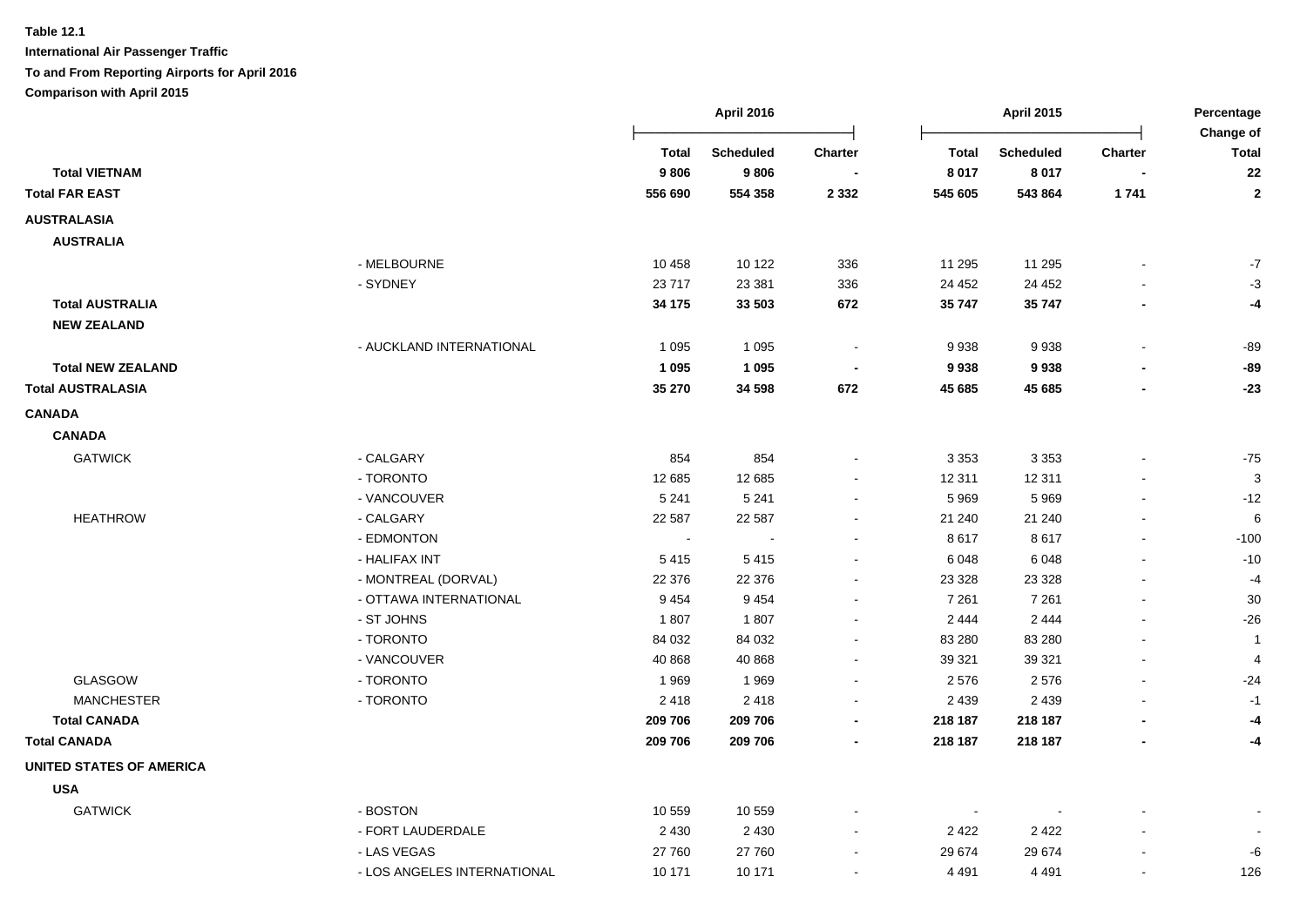|                       |                              |              | <b>April 2016</b> |         |                | <b>April 2015</b> |                |                    |
|-----------------------|------------------------------|--------------|-------------------|---------|----------------|-------------------|----------------|--------------------|
|                       |                              | <b>Total</b> | <b>Scheduled</b>  | Charter | <b>Total</b>   | <b>Scheduled</b>  | <b>Charter</b> | Change of<br>Total |
|                       | - NEW YORK (JF KENNEDY)      | 18 397       | 18 397            |         | 7 0 1 7        | 7 0 1 7           |                | 162                |
|                       | - ORLANDO                    | 74 415       | 74 415            |         | 68 643         | 68 643            |                | 8                  |
|                       | - SANFORD                    | 4 3 1 1      | $\sim$            | 4 3 1 1 | 4 3 6 0        |                   | 4 3 6 0        | $-1$               |
|                       | - TAMPA                      | 13 957       | 13 957            |         | 13 657         | 13 657            |                | $\overline{2}$     |
| <b>HEATHROW</b>       | - ATLANTA                    | 58 149       | 58 149            |         | 50 751         | 50 751            |                | 15                 |
|                       | - AUSTIN (BERGSTROM)         | 11 085       | 11 085            |         | 9896           | 9896              |                | 12                 |
|                       | - BALTIMORE                  | 9 3 7 6      | 9 3 7 6           |         | 9 0 8 0        | 9 0 8 0           |                | 3                  |
|                       | - BOSTON                     | 61 677       | 61 677            |         | 68 984         | 68 984            |                | $-11$              |
|                       | - CHARLOTTE                  | 25 062       | 25 062            |         | 23 542         | 23 542            |                | 6                  |
|                       | - CHICAGO (O'HARE)           | 79 033       | 79 033            |         | 75 864         | 75 864            |                | 4                  |
|                       | - DALLAS/FORT WORTH          | 51 939       | 51 939            |         | 48 681         | 48 681            |                | $\overline{7}$     |
|                       | - DENVER INTERNATIONAL       | 14721        | 14721             |         | 14 547         | 14 547            |                | $\overline{1}$     |
|                       | - DETROIT                    | 17613        | 17613             |         | 10 345         | 10 345            |                | $70\,$             |
|                       | - HOUSTON                    | 37 652       | 37 652            |         | 40 304         | 40 30 4           |                | $\mathbf{-7}$      |
|                       | - LAS VEGAS                  | 26 0 21      | 26 0 21           |         | 18 941         | 18 941            |                | 37                 |
|                       | - LOS ANGELES INTERNATIONAL  | 127 429      | 127 429           |         | 125 890        | 125 890           |                | $\overline{1}$     |
|                       | - MIAMI INTERNATIONAL        | 80743        | 80743             |         | 86 811         | 86 811            |                | $-7$               |
|                       | - MINNEAPOLIS-ST PAUL        | 11 017       | 11 017            |         | 11 067         | 11 067            |                |                    |
|                       | - NEW YORK (JF KENNEDY)      | 243 868      | 243 868           |         | 257 210        | 257 210           |                | $-5$               |
|                       | - NEW YORK (NEWARK)          | 76 427       | 76 427            |         | 78 746         | 78746             |                | $-3$               |
|                       | - PHILADELPHIA INTERNATIONAL | 36 867       | 36 867            |         | 35 070         | 35 070            |                | $\sqrt{5}$         |
|                       | - PHOENIX                    | 18 6 28      | 18 6 28           |         | 17 605         | 17 605            |                | 6                  |
|                       | - RALEIGH                    | 9514         | 9514              |         | 8 8 4 5        | 8 8 4 5           |                | 8                  |
|                       | - SALT LAKE CITY             | 1 2 3 1      | 1 2 3 1           |         | $\blacksquare$ |                   |                |                    |
|                       | - SAN DIEGO                  | 16 272       | 16 272            |         | 14 707         | 14 70 7           |                | 11                 |
|                       | - SAN FRANCISCO              | 81706        | 81706             |         | 83 200         | 83 200            |                | $-2$               |
|                       | - SEATTLE (TACOMA)           | 31 398       | 31 398            |         | 28 222         | 28 222            |                | $11$               |
|                       | - WASHINGTON (DULLES)        | 66 824       | 66 824            |         | 70 588         | 70 588            |                | $-5$               |
| <b>LONDON CITY</b>    | - NEW YORK (JF KENNEDY)      | 1620         | 1620              |         | 1811           | 1811              |                | $-11$              |
| <b>LUTON</b>          | - NEW YORK (NEWARK)          | 1584         | 1584              |         | 114            | 114               |                | 1289               |
| BELFAST INTERNATIONAL | - NEW YORK (NEWARK)          | 5871         | 5871              |         | 4 6 9 2        | 4 6 9 2           |                | 25                 |
| <b>BIRMINGHAM</b>     | - NEW YORK (JF KENNEDY)      | 5474         | 5474              |         | $\blacksquare$ |                   |                |                    |
|                       | - NEW YORK (NEWARK)          | 6 189        | 6 1 8 9           |         | 7 1 1 3        | 7 1 1 3           |                | $-13$              |
|                       | - SANFORD                    | 2 1 9 3      |                   | 2 1 9 3 | 1 601          |                   | 1601           | 37                 |
| <b>EDINBURGH</b>      | - NEW YORK (JF KENNEDY)      | 7 5 3 9      | 7539              |         |                |                   |                |                    |
|                       | - NEW YORK (NEWARK)          | 8 0 8 8      | 8 0 8 8           |         | 8 9 27         | 8927              |                | -9                 |

| LUNDUN CH Y                 |
|-----------------------------|
| LUTON                       |
| <b>BELFAST INTERNATIONA</b> |
| BIRMINGHAM                  |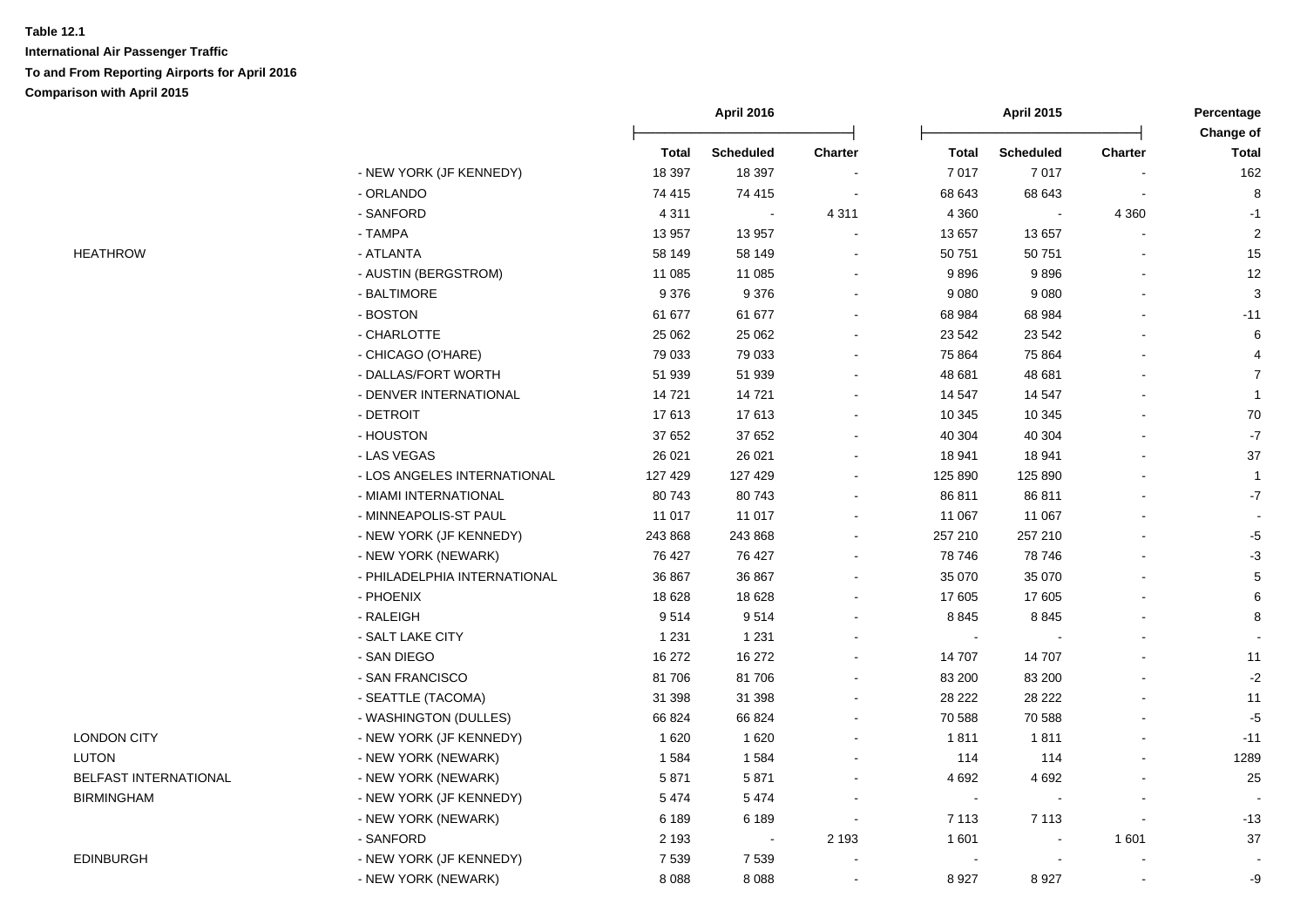|                                       |                              |              | April 2016       |                |                             | <b>April 2015</b> |                | Percentage<br>Change of |  |
|---------------------------------------|------------------------------|--------------|------------------|----------------|-----------------------------|-------------------|----------------|-------------------------|--|
|                                       |                              | <b>Total</b> | <b>Scheduled</b> | <b>Charter</b> | <b>Total</b>                | <b>Scheduled</b>  | <b>Charter</b> | <b>Total</b>            |  |
| <b>GLASGOW</b>                        | - LAS VEGAS                  | 1 2 3 8      | 1 2 3 8          |                |                             |                   |                |                         |  |
|                                       | - NEW YORK (NEWARK)          | 7958         | 7958             |                | 8891                        | 8891              |                | $-10$                   |  |
|                                       | - ORLANDO                    | 6814         | 6814             |                | 4978                        | 4978              |                | 37                      |  |
| <b>MANCHESTER</b>                     | - ATLANTA                    | 13 4 8 9     | 13 4 8 9         |                | 12 940                      | 12 940            |                | $\overline{4}$          |  |
|                                       | - CHICAGO (O'HARE)           | 6650         | 6650             |                | 3 3 7 0                     | 3 3 7 0           |                | 97                      |  |
|                                       | - LAS VEGAS                  | 13 2 63      | 13 2 63          |                | 9 2 1 9                     | 9 2 1 9           |                | 44                      |  |
|                                       | - MIAMI INTERNATIONAL        | 2 3 0 5      | 2 3 0 5          |                | $\mathcal{L}_{\mathcal{A}}$ |                   |                |                         |  |
|                                       | - NEW YORK (JF KENNEDY)      | 24 862       | 24 862           | $\blacksquare$ | 10 160                      | 10 160            |                | 145                     |  |
|                                       | - NEW YORK (NEWARK)          | 7423         | 7423             |                | 9 4 5 3                     | 9 4 5 3           |                | $-21$                   |  |
|                                       | - ORLANDO                    | 46 887       | 46 887           |                | 37 355                      | 37 355            |                | 26                      |  |
|                                       | - PHILADELPHIA INTERNATIONAL | 9788         | 9788             |                | 10 914                      | 10914             |                | $-10$                   |  |
|                                       | - SANFORD                    | 6414         | $\sim$           | 6414           | 6 173                       | $\blacksquare$    | 6 1 7 3        | $\overline{4}$          |  |
|                                       | - WASHINGTON (DULLES)        | 4628         | 4628             |                | 4736                        | 4736              |                | $-2$                    |  |
| <b>NEWCASTLE</b>                      | - SANFORD                    | 2 3 7 9      | 2 3 7 9          |                | 2 2 4 0                     | $\sim$            | 2 2 4 0        | 6                       |  |
| <b>Total USA</b>                      |                              | 1 548 908    | 1 535 990        | 12918          | 1 463 847                   | 1 449 473         | 14 3 74        | 6                       |  |
| <b>Total UNITED STATES OF AMERICA</b> |                              | 1 548 908    | 1 535 990        | 12918          | 1 463 847                   | 1 449 473         | 14 3 74        | 6                       |  |
| <b>CENTRAL AMERICA</b>                |                              |              |                  |                |                             |                   |                |                         |  |
| <b>COSTA RICA</b>                     |                              |              |                  |                |                             |                   |                |                         |  |
| <b>GATWICK</b>                        | - LIBERIA                    | 2 2 0 7      | $\sim$           | 2 2 0 7        |                             |                   |                |                         |  |
|                                       | - SAN JOSE COST RICA         | 538          | 538              |                |                             |                   |                |                         |  |
| <b>Total COSTA RICA</b>               |                              | 2745         | 538              | 2 2 0 7        |                             | ×,                |                | Infinity                |  |
| <b>CUBA</b>                           |                              |              |                  |                |                             |                   |                |                         |  |
|                                       | - CUNAGUA (CAYO COCO)        | 929          | 929              |                |                             |                   |                |                         |  |
|                                       | - HAVANA                     | 7 3 5 2      | 7 3 5 2          |                | 7639                        | 7639              |                | $-4$                    |  |
|                                       | - HOLGUIN (FRANK PAIS)       | 2491         | 2491             |                | 2895                        | $\sim$            | 2895           | $-14$                   |  |
| <b>MANCHESTER</b>                     | - CUNAGUA (CAYO COCO)        | 2 5 21       | 2521             |                | 3 1 7 3                     | $\blacksquare$    | 3 1 7 3        | $-21$                   |  |
|                                       | - HOLGUIN (FRANK PAIS)       | 2519         | 2519             |                | 2 5 3 1                     | $\sim$            | 2 5 3 1        |                         |  |
|                                       | - VARADERO                   | 3 1 4 2      | 3 1 4 2          | $\blacksquare$ | 2 5 4 1                     | $\sim$            | 2 5 4 1        | 24                      |  |
| <b>Total CUBA</b>                     |                              | 18 9 54      | 18 9 54          |                | 18779                       | 7639              | 11 140         | $\mathbf{1}$            |  |
| <b>DOMINICAN REPUBLIC</b>             |                              |              |                  |                |                             |                   |                |                         |  |
| <b>GATWICK</b>                        | - PUERTO PLATA               | 2 3 9 0      | $\blacksquare$   | 2 3 9 0        | 2915                        | $\blacksquare$    | 2915           | $-18$                   |  |
|                                       | - PUNTA CANA                 | 9953         | 4 0 0 0          | 5 9 5 3        | 12794                       | 4 2 3 8           | 8556           | $-22$                   |  |
| <b>MANCHESTER</b>                     | - PUERTO PLATA               | 2667         | $\blacksquare$   | 2667           | 2 2 3 5                     | $\blacksquare$    | 2 2 3 5        | 19                      |  |
|                                       | - PUNTA CANA                 | 7425         | $\sim$           | 7 4 2 5        | 5 1 4 7                     | $\blacksquare$    | 5 1 4 7        | 44                      |  |
| <b>Total DOMINICAN REPUBLIC</b>       |                              | 22 435       | 4 0 0 0          | 18 4 35        | 23 091                      | 4 2 3 8           | 18853          | -3                      |  |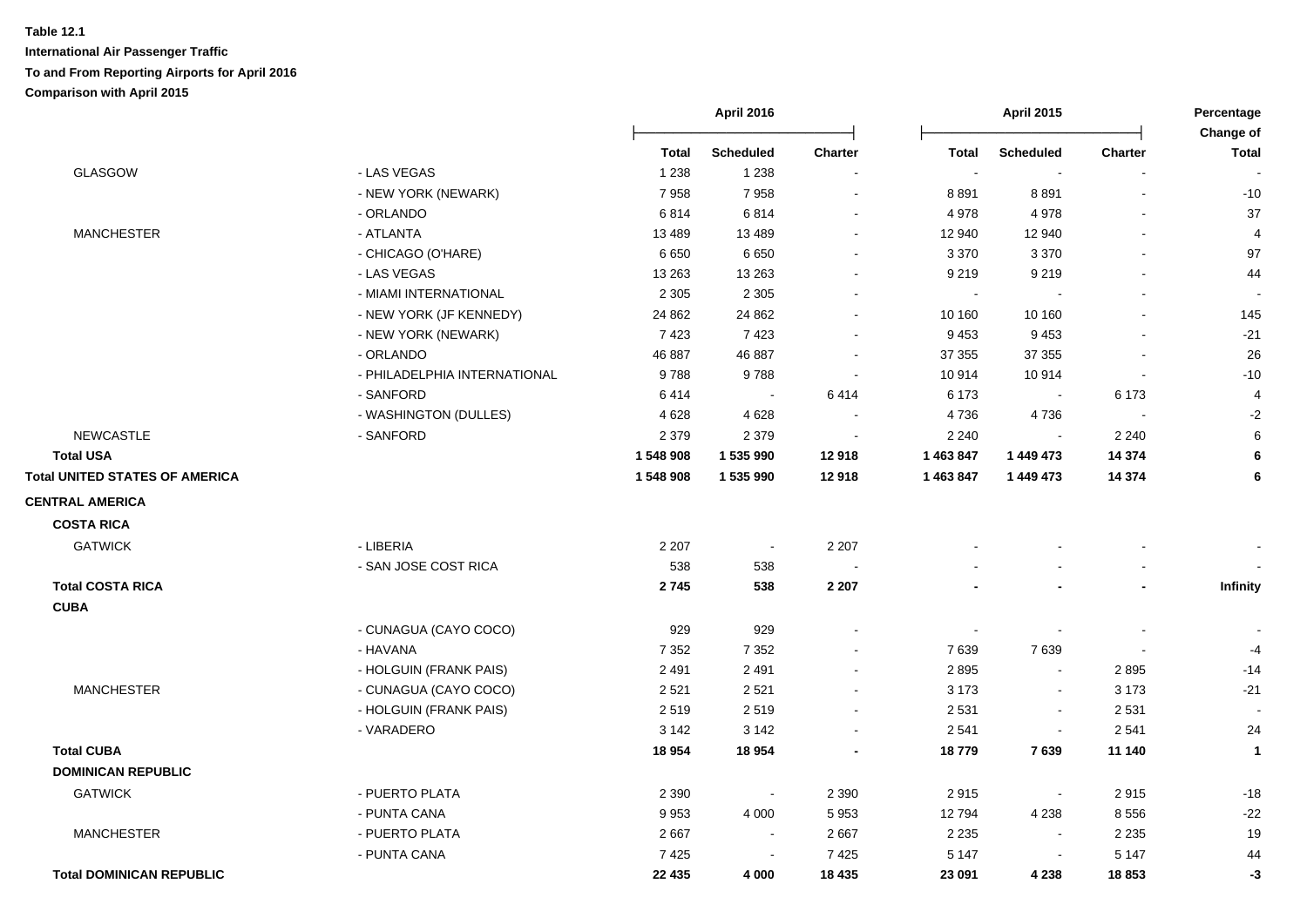|                                  |                           |              | April 2016       |                |              | <b>April 2015</b> |                          | Percentage<br>Change of |  |
|----------------------------------|---------------------------|--------------|------------------|----------------|--------------|-------------------|--------------------------|-------------------------|--|
|                                  |                           | <b>Total</b> | <b>Scheduled</b> | <b>Charter</b> | <b>Total</b> | Scheduled         | <b>Charter</b>           | <b>Total</b>            |  |
| <b>MEXICO</b>                    |                           |              |                  |                |              |                   |                          |                         |  |
| <b>GATWICK</b>                   | - CANCUN                  | 34 4 28      | 21 938           | 12 490         | 34 382       | 22 233            | 12 149                   |                         |  |
|                                  | - COZUMEL                 | 510          | $\sim$           | 510            | $\sim$       | $\sim$            |                          | $\sim$                  |  |
|                                  | - PUERTO VALLARTA         | 2637         | $\blacksquare$   | 2 6 3 7        | 2 2 5 7      |                   | 2 2 5 7                  | 17                      |  |
| <b>HEATHROW</b>                  | - MEXICO CITY             | 17652        | 17 652           |                | 17742        | 17742             |                          | $-1$                    |  |
| <b>BIRMINGHAM</b>                | - CANCUN                  | 5 1 6 5      | $\sim$           | 5 1 6 5        | 4 2 2 0      | $\blacksquare$    | 4 2 2 0                  | 22                      |  |
| <b>MANCHESTER</b>                | - CANCUN                  | 21 587       | 10 195           | 11 392         | 17 540       | 5 4 5 9           | 12 081                   | 23                      |  |
|                                  | - PUERTO VALLARTA         | 2822         |                  | 2 8 2 2        | 2 1 3 7      |                   | 2 1 3 7                  | 32                      |  |
| <b>NEWCASTLE</b>                 | - CANCUN                  | 2 2 8 6      | 2 2 8 6          |                | 2 0 4 3      |                   | 2 0 4 3                  | 12                      |  |
| <b>Total MEXICO</b>              |                           | 87 087       | 52 071           | 35 016         | 80 321       | 45 434            | 34 887                   | 8                       |  |
| <b>Total CENTRAL AMERICA</b>     |                           | 131 221      | 75 563           | 55 658         | 122 191      | 57 311            | 64 880                   | $\overline{7}$          |  |
| <b>SOUTH AMERICA</b>             |                           |              |                  |                |              |                   |                          |                         |  |
| <b>ARGENTINA</b>                 |                           |              |                  |                |              |                   |                          |                         |  |
| <b>HEATHROW</b>                  | - BUENOS AIRES            | 14 016       | 14 016           |                | 9618         | 9618              |                          | 46                      |  |
| <b>Total ARGENTINA</b>           |                           | 14 016       | 14 016           |                | 9618         | 9618              |                          | 46                      |  |
| <b>BRAZIL</b>                    |                           |              |                  |                |              |                   |                          |                         |  |
|                                  | - RIO DE JANEIRO (GALEAO) | 9758         | 9758             |                | 13 4 21      | 13 4 21           |                          | $-27$                   |  |
|                                  | - SAO PAULO (GUARULHOS)   | 36 277       | 36 277           |                | 37 161       | 37 161            |                          | $-2$                    |  |
| <b>Total BRAZIL</b>              |                           | 46 035       | 46 035           |                | 50 582       | 50 582            |                          | -9                      |  |
| <b>COLOMBIA</b>                  |                           |              |                  |                |              |                   |                          |                         |  |
|                                  | - BOGOTA                  | 10 390       | 10 390           |                | 5 6 6 3      | 5 6 6 3           |                          | 83                      |  |
| <b>Total COLOMBIA</b>            |                           | 10 390       | 10 390           |                | 5 6 6 3      | 5 6 6 3           |                          | 83                      |  |
| <b>Total SOUTH AMERICA</b>       |                           | 70 441       | 70 441           |                | 65 863       | 65 863            |                          | $\overline{7}$          |  |
| <b>CARIBBEAN AREA</b>            |                           |              |                  |                |              |                   |                          |                         |  |
| <b>ANTIGUA AND BARBUDA</b>       |                           |              |                  |                |              |                   |                          |                         |  |
| <b>GATWICK</b>                   | - ANTIGUA                 | 16863        | 16863            |                | 8956         | 8956              |                          | 88                      |  |
| <b>Total ANTIGUA AND BARBUDA</b> |                           | 16863        | 16863            |                | 8956         | 8956              | $\overline{\phantom{a}}$ | 88                      |  |
| <b>BAHAMAS</b>                   |                           |              |                  |                |              |                   |                          |                         |  |
| <b>HEATHROW</b>                  | - NASSAU                  | 3853         | 3853             |                | 3716         | 3716              |                          | 4                       |  |
| <b>Total BAHAMAS</b>             |                           | 3853         | 3853             |                | 3716         | 3716              |                          | 4                       |  |
| <b>BARBADOS</b>                  |                           |              |                  |                |              |                   |                          |                         |  |
| <b>GATWICK</b>                   | - BRIDGETOWN              | 29 635       | 28 270           | 1 3 6 5        | 30 5 26      | 28 8 9 9          | 1 6 2 7                  | $-3$                    |  |
| <b>BIRMINGHAM</b>                | - BRIDGETOWN              | 1 0 7 9      | $\sim$           | 1 0 7 9        | 982          |                   | 982                      | 10                      |  |
| GLASGOW                          | - BRIDGETOWN              | 214          | $\blacksquare$   | 214            | 222          | $\blacksquare$    | 222                      | $-4$                    |  |
|                                  |                           |              |                  |                |              |                   |                          |                         |  |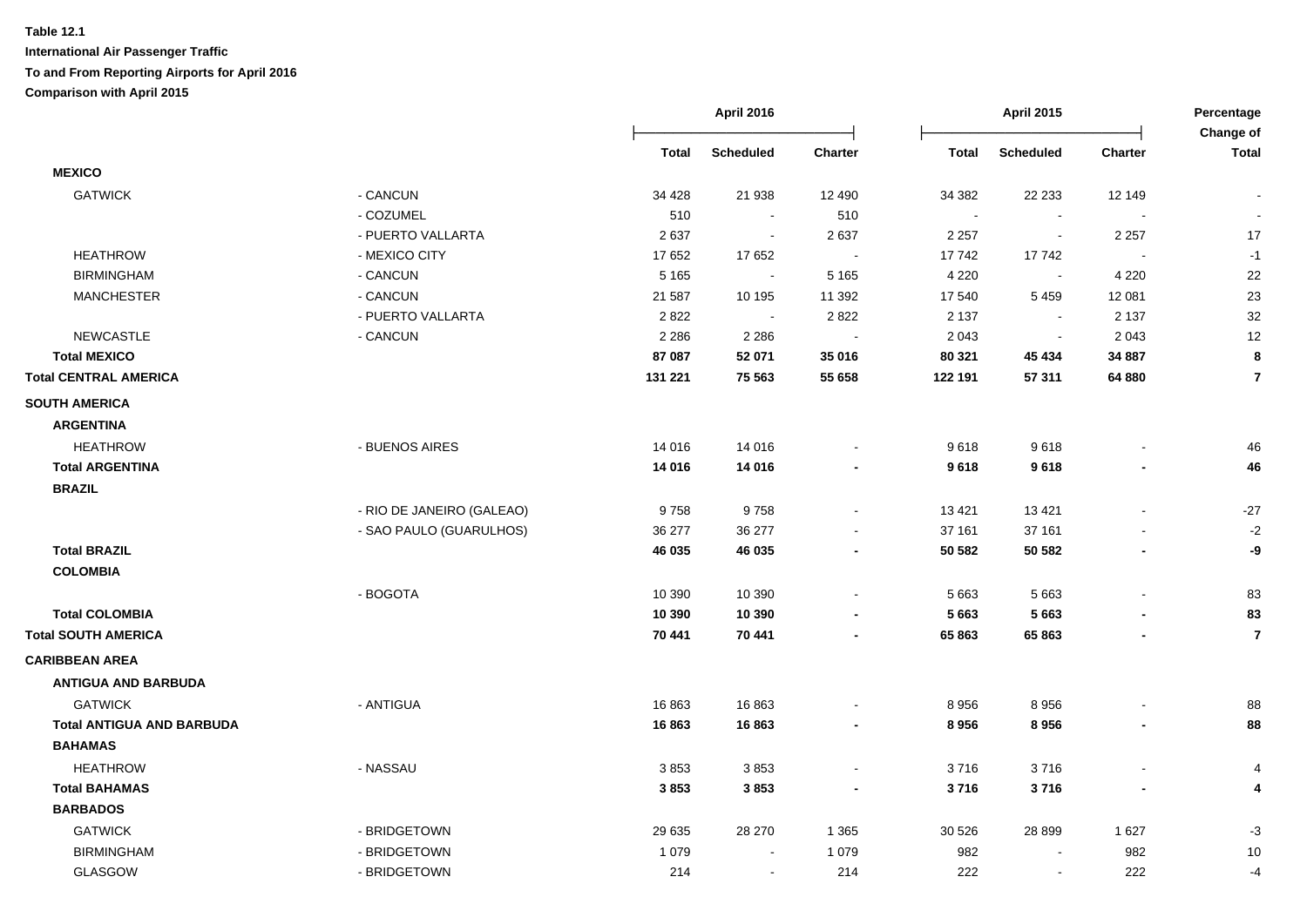|                                            |                          |              | April 2016               |                | <b>April 2015</b> |                          |                          | Percentage<br>Change of |  |
|--------------------------------------------|--------------------------|--------------|--------------------------|----------------|-------------------|--------------------------|--------------------------|-------------------------|--|
|                                            |                          | <b>Total</b> | <b>Scheduled</b>         | <b>Charter</b> | <b>Total</b>      | <b>Scheduled</b>         | <b>Charter</b>           | <b>Total</b>            |  |
| <b>MANCHESTER</b>                          | - BRIDGETOWN             | 4 9 9 6      | 3580                     | 1416           | 6 172             | 4812                     | 1 3 6 0                  | $-19$                   |  |
| <b>Total BARBADOS</b>                      |                          | 35 9 24      | 31 850                   | 4 0 7 4        | 37 902            | 33711                    | 4 1 9 1                  | $-5$                    |  |
| <b>BERMUDA</b>                             |                          |              |                          |                |                   |                          |                          |                         |  |
| <b>GATWICK</b>                             | - BERMUDA                | 7 1 1 2      | 7 1 1 2                  | $\blacksquare$ | 7 3 7 4           | 7 3 7 4                  |                          | -4                      |  |
| <b>Total BERMUDA</b>                       |                          | 7 1 1 2      | 7 1 1 2                  | $\blacksquare$ | 7 3 7 4           | 7 3 7 4                  |                          | -4                      |  |
| <b>CAYMAN ISLANDS</b>                      |                          |              |                          |                |                   |                          |                          |                         |  |
| <b>HEATHROW</b>                            | - GRAND CAYMAN           | 2 2 1 6      | 2 2 1 6                  | $\blacksquare$ | 3634              | 3634                     |                          | $-39$                   |  |
| <b>Total CAYMAN ISLANDS</b>                |                          | 2 2 1 6      | 2 2 1 6                  |                | 3634              | 3634                     |                          | $-39$                   |  |
| <b>GRENADA</b>                             |                          |              |                          |                |                   |                          |                          |                         |  |
| <b>GATWICK</b>                             | - GRENADA                | 8 2 0 6      | 8 2 0 6                  | $\blacksquare$ | 9 1 1 3           | 9 1 1 3                  | $\overline{\phantom{a}}$ | $-10$                   |  |
| <b>Total GRENADA</b>                       |                          | 8 2 0 6      | 8 2 0 6                  |                | 9 1 1 3           | 9 1 1 3                  |                          | $-10$                   |  |
| <b>ISLE OF CURACAO NETH.ANTILLES</b>       |                          |              |                          |                |                   |                          |                          |                         |  |
|                                            | - ARUBA                  | 275          | $\sim$                   | 275            | 236               | $\blacksquare$           | 236                      | 17                      |  |
| <b>Total ISLE OF CURACAO NETH.ANTILLES</b> |                          | 275          | $\blacksquare$           | 275            | 236               | $\blacksquare$           | 236                      | 17                      |  |
| <b>JAMAICA</b>                             |                          |              |                          |                |                   |                          |                          |                         |  |
|                                            | - KINGSTON               | 6530         | 6530                     |                | 6 2 0 1           | 6 2 0 1                  |                          | $\sqrt{5}$              |  |
|                                            | - MONTEGO BAY            | 17441        | 9841                     | 7 600          | 16873             | 9779                     | 7 0 9 4                  | 3                       |  |
| <b>BIRMINGHAM</b>                          | - MONTEGO BAY            | 3 4 4 1      | $\sim$                   | 3 4 4 1        | 3894              | $\overline{\phantom{a}}$ | 3894                     | $-12$                   |  |
| <b>CARDIFF WALES</b>                       | - MONTEGO BAY            | $\sim$       | $\overline{\phantom{a}}$ | $\sim$         | 264               | $\blacksquare$           | 264                      | $-100$                  |  |
| <b>MANCHESTER</b>                          | - MONTEGO BAY            | 6593         | $\sim$                   | 6 5 9 3        | 9478              | 2 1 3 1                  | 7 3 4 7                  | $-30$                   |  |
| <b>NEWCASTLE</b>                           | - MONTEGO BAY            | 487          | $\blacksquare$           | 487            | 523               | $\blacksquare$           | 523                      | $-7$                    |  |
| <b>Total JAMAICA</b>                       |                          | 34 492       | 16 371                   | 18 121         | 37 233            | 18 111                   | 19 122                   | $-7$                    |  |
| <b>PUERTO RICO</b>                         |                          |              |                          |                |                   |                          |                          |                         |  |
| <b>GATWICK</b>                             | - SAN JUAN (PUERTO RICO) | 1 2 8 4      | 1 2 8 4                  |                |                   |                          |                          |                         |  |
| <b>Total PUERTO RICO</b>                   |                          | 1 2 8 4      | 1 2 8 4                  |                |                   |                          |                          | <b>Infinity</b>         |  |
| <b>SAINT KITTS AND NEVIS</b>               |                          |              |                          |                |                   |                          |                          |                         |  |
|                                            | - ST KITTS               | 4516         | 4516                     |                | 4763              | 4763                     |                          | $-5$                    |  |
| <b>Total SAINT KITTS AND NEVIS</b>         |                          | 4516         | 4516                     |                | 4763              | 4763                     |                          | $-5$                    |  |
| <b>ST LUCIA</b>                            |                          |              |                          |                |                   |                          |                          |                         |  |
|                                            | - ST LUCIA (HEWANORRA)   | 19 606       | 19 606                   | $\blacksquare$ | $\sim$            |                          |                          |                         |  |
| <b>MANCHESTER</b>                          | - ST LUCIA (HEWANORRA)   |              |                          |                | 1 1 5 8           | 1 1 5 8                  |                          | $-100$                  |  |
| <b>Total ST LUCIA</b>                      |                          | 19 606       | 19 606                   | $\blacksquare$ | 1 1 5 8           | 1 1 5 8                  |                          | 1593                    |  |
| <b>TRINIDAD AND TOBAGO</b>                 |                          |              |                          |                |                   |                          |                          |                         |  |
| <b>GATWICK</b>                             | - PORT OF SPAIN          | 10 365       | 10 365                   | $\blacksquare$ | 15 530            | 15 530                   |                          | $-33$                   |  |
|                                            |                          |              |                          |                |                   |                          |                          |                         |  |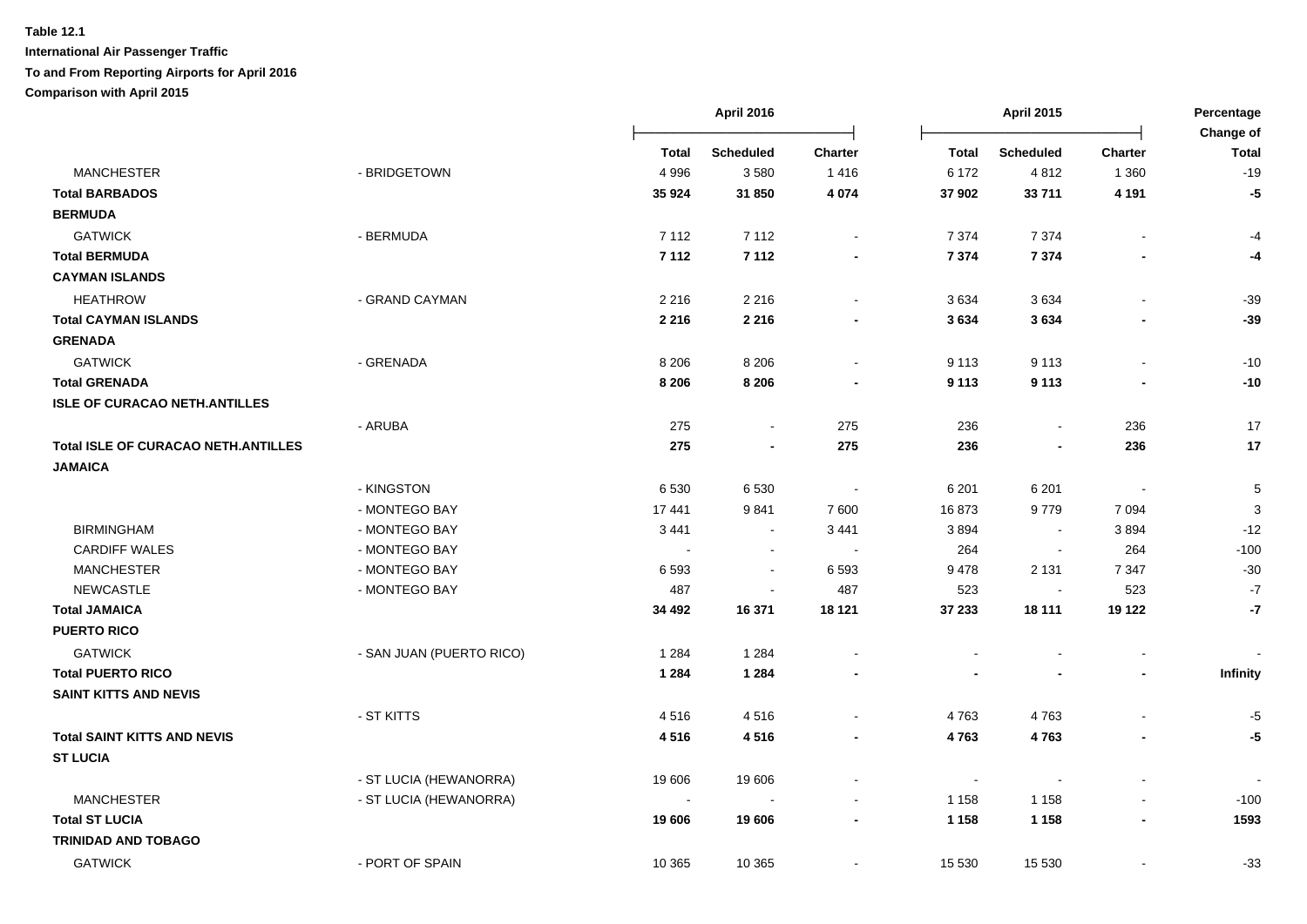|                                       |                          |              | <b>April 2016</b> |                          | <b>April 2015</b>        |                  |                          | Percentage                       |
|---------------------------------------|--------------------------|--------------|-------------------|--------------------------|--------------------------|------------------|--------------------------|----------------------------------|
|                                       |                          | <b>Total</b> | <b>Scheduled</b>  | <b>Charter</b>           | <b>Total</b>             | <b>Scheduled</b> | <b>Charter</b>           | <b>Change of</b><br><b>Total</b> |
|                                       | - TOBAGO                 | 7 1 9 6      | 7 1 9 6           | $\blacksquare$           | 8 9 0 5                  | 6 1 6 8          | 2737                     | $-19$                            |
| <b>Total TRINIDAD AND TOBAGO</b>      |                          | 17561        | 17 561            |                          | 24 4 35                  | 21 698           | 2737                     | $-28$                            |
| <b>TURKS AND CAICOS ISLANDS</b>       |                          |              |                   |                          |                          |                  |                          |                                  |
|                                       | - PROVIDENCIALES         | 3839         | 3839              | $\sim$                   | 2 0 3 4                  | 2 0 3 4          |                          | 89                               |
| <b>Total TURKS AND CAICOS ISLANDS</b> |                          | 3839         | 3839              |                          | 2 0 3 4                  | 2 0 3 4          |                          | 89                               |
| <b>VIRGIN ISLANDS (U.S.A)</b>         |                          |              |                   |                          |                          |                  |                          |                                  |
| LIVERPOOL (JOHN LENNON)               | - ST THOMAS ISLANDS      |              |                   |                          | 56                       | $\blacksquare$   | 56                       | $-100$                           |
| <b>Total VIRGIN ISLANDS (U.S.A)</b>   |                          |              |                   |                          | 56                       |                  | 56                       | $-100$                           |
| <b>Total CARIBBEAN AREA</b>           |                          | 155 747      | 133 277           | 22 470                   | 140 610                  | 114 268          | 26 342                   | 11                               |
| <b>INDIAN OCEAN ISLANDS</b>           |                          |              |                   |                          |                          |                  |                          |                                  |
| <b>MALDIVE ISLANDS</b>                |                          |              |                   |                          |                          |                  |                          |                                  |
| <b>GATWICK</b>                        | - MALE INTERNATIONAL     | 344          | 344               |                          |                          |                  |                          |                                  |
| <b>Total MALDIVE ISLANDS</b>          |                          | 344          | 344               |                          |                          |                  |                          | Infinity                         |
| <b>MAURITIUS</b>                      |                          |              |                   |                          |                          |                  |                          |                                  |
|                                       | - MAURITIUS              | 8976         | 8976              |                          | 9 2 8 1                  | 9 2 8 1          |                          | $-3$                             |
| <b>HEATHROW</b>                       | - MAURITIUS              | 6921         | 6921              |                          | 6 2 0 3                  | 6 2 0 3          |                          | 12                               |
| <b>Total MAURITIUS</b>                |                          | 15897        | 15897             |                          | 15 4 84                  | 15 4 84          |                          | $\mathbf{3}$                     |
| <b>Total INDIAN OCEAN ISLANDS</b>     |                          | 16 241       | 16 241            | $\blacksquare$           | 15 4 84                  | 15 4 84          |                          | 5                                |
| <b>ATLANTIC OCEAN ISLANDS</b>         |                          |              |                   |                          |                          |                  |                          |                                  |
| <b>CAPE VERDE ISLANDS</b>             |                          |              |                   |                          |                          |                  |                          |                                  |
| <b>GATWICK</b>                        | - BOA VISTA (RABIL)      | 5 2 2 7      | 5 2 2 7           |                          | 3 3 8 8                  | 3 3 8 8          |                          | 54                               |
|                                       | - ILHA DO SAL C.VERDE    | 6 2 5 8      | 6 2 5 8           |                          | 5 8 8 0                  | 5 4 7 9          | 401                      | $\,6$                            |
|                                       | - SAN PEDRO (CAPE VERDE) |              |                   |                          | 191                      | $\blacksquare$   | 191                      | $-100$                           |
| <b>BIRMINGHAM</b>                     | - BOA VISTA (RABIL)      | 1615         | 1615              | $\overline{\phantom{a}}$ | 1936                     | 1936             | $\overline{\phantom{a}}$ | $-17$                            |
|                                       | - ILHA DO SAL C.VERDE    | 1627         | 1627              |                          | 1 3 0 5                  | 1 3 0 5          |                          | 25                               |
| <b>BRISTOL</b>                        | - ILHA DO SAL C.VERDE    | 1912         | 1912              |                          | $\overline{\phantom{a}}$ |                  |                          | $\overline{\phantom{a}}$         |
| <b>MANCHESTER</b>                     | - BOA VISTA (RABIL)      | 3 2 1 3      | 3 2 1 3           | $\sim$                   | 3524                     | 3524             |                          | -9                               |
|                                       | - ILHA DO SAL C.VERDE    | 6 1 9 6      | 6 1 9 6           |                          | 3868                     | 3868             | $\blacksquare$           | 60                               |
| <b>Total CAPE VERDE ISLANDS</b>       |                          | 26 048       | 26 048            |                          | 20 092                   | 19 500           | 592                      | 30                               |
| <b>Total ATLANTIC OCEAN ISLANDS</b>   |                          | 26 048       | 26 048            |                          | 20 092                   | 19 500           | 592                      | 30                               |
| <b>OIL RIGS</b>                       |                          |              |                   |                          |                          |                  |                          |                                  |
| <b>OIL RIGS</b>                       |                          |              |                   |                          |                          |                  |                          |                                  |
| ABERDEEN                              | - OIL RIGS               | 34 052       | $\blacksquare$    | 34 052                   | 46 629                   | $\blacksquare$   | 46 629                   | $-27$                            |
|                                       |                          |              |                   |                          |                          |                  |                          |                                  |